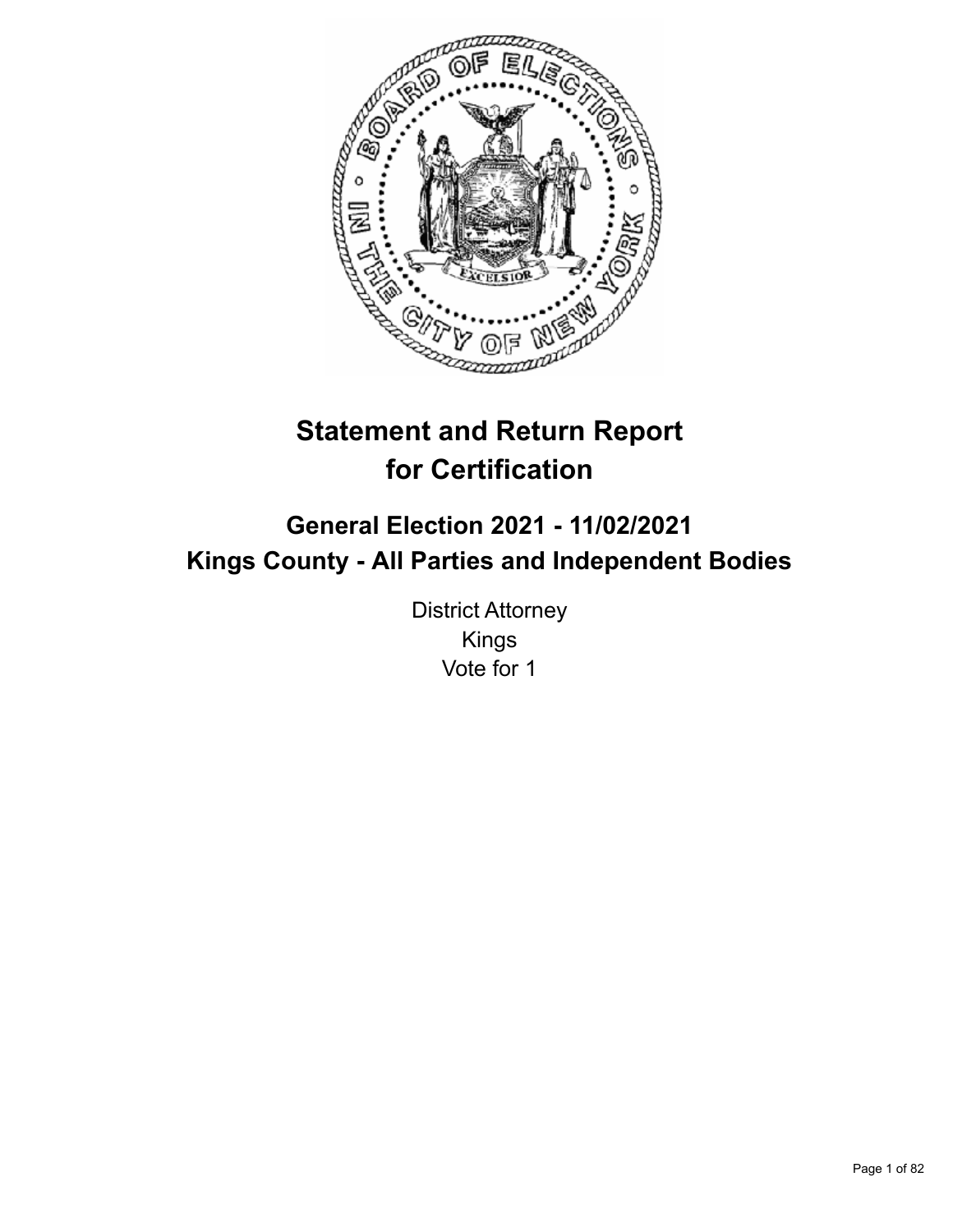

| PUBLIC COUNTER                                           | 17,610         |
|----------------------------------------------------------|----------------|
| MANUALLY COUNTED EMERGENCY                               | 1              |
| <b>ABSENTEE / MILITARY</b>                               | 1,105          |
| AFFIDAVIT                                                | 75             |
| <b>Total Ballots</b>                                     | 18,791         |
| Less - Inapplicable Federal/Special Presidential Ballots | 0              |
| <b>Total Applicable Ballots</b>                          | 18,791         |
| ERIC GONZALEZ (DEMOCRATIC)                               | 10,836         |
| ADIRA MEZRAHI (WRITE-IN)                                 | 1              |
| ALAN KESSLER (WRITE-IN)                                  | 1              |
| ALBERT EINSTEIN (WRITE-IN)                               | 1              |
| ALEN BELLONE (WRITE-IN)                                  | 1              |
| ANTHONY JONES (WRITE-IN)                                 | 1              |
| ANTHONY PERRONE (WRITE-IN)                               | $\mathbf{1}$   |
| ANTHONY SWEENEY (WRITE-IN)                               | 1              |
| BEN DOVER (WRITE-IN)                                     | $\mathbf 1$    |
| BENJAMIN LEIBERMAN (WRITE-IN)                            | 1              |
| BENJAMIN MAXER (WRITE-IN)                                | 1              |
| BENSIIN BORUKHOR (WRITE-IN)                              | $\mathbf 1$    |
| BILLY DOLL (WRITE-IN)                                    | $\mathbf{1}$   |
| BINYOMIN BENDET (WRITE-IN)                               | 1              |
| BRANDON JOHNSON (WRITE-IN)                               | $\mathbf 1$    |
| <b>BRANDON KOKIN (WRITE-IN)</b>                          | 1              |
| BRIAN WELSOME (WRITE-IN)                                 | 2              |
| CHARLES FINKELSTEIN (WRITE-IN)                           | $\mathbf 1$    |
| CHARLES NINSE (WRITE-IN)                                 | $\mathbf 1$    |
| CHARLES VASSALLO (WRITE-IN)                              | 1              |
| CHAYA F GERISHBAUM (WRITE-IN)                            | 1              |
| CHRIS SULLIVAN (WRITE-IN)                                | 1              |
| CONCERA TIRE (WRITE-IN)                                  | 1              |
| CURTIS A SLIWA (WRITE-IN)                                | $\mathbf{1}$   |
| CURTIS SLIWA (WRITE-IN)                                  | $\overline{c}$ |
| DAN RANDMAN (WRITE-IN)                                   | 1              |
| DAN SHEIN (WRITE-IN)                                     | 1              |
| DAVID TYBERG (WRITE-IN)                                  | 1              |
| DEBORAH SHAMEL (WRITE-IN)                                | 2              |
| DENNIS ANVAER (WRITE-IN)                                 | 1              |
| DIERFRA MOSKOWITZ (WRITE-IN)                             | 1              |
| DOM MAZZORS (WRITE-IN)                                   | 1              |
| DOMINIC RECCHIA (WRITE-IN)                               | 1              |
| DONALD J TRUMP (WRITE-IN)                                | 2              |
| DONALD JOHN TRUMP (WRITE-IN)                             | 1              |
| DONALD TRUMP (WRITE-IN)                                  | 4              |
| DONALD TRUMP JR (WRITE-IN)                               | 1              |
| EFRAIM KLEIN (WRITE-IN)                                  | 1              |
| ELI YEGER (WRITE-IN)                                     | 1              |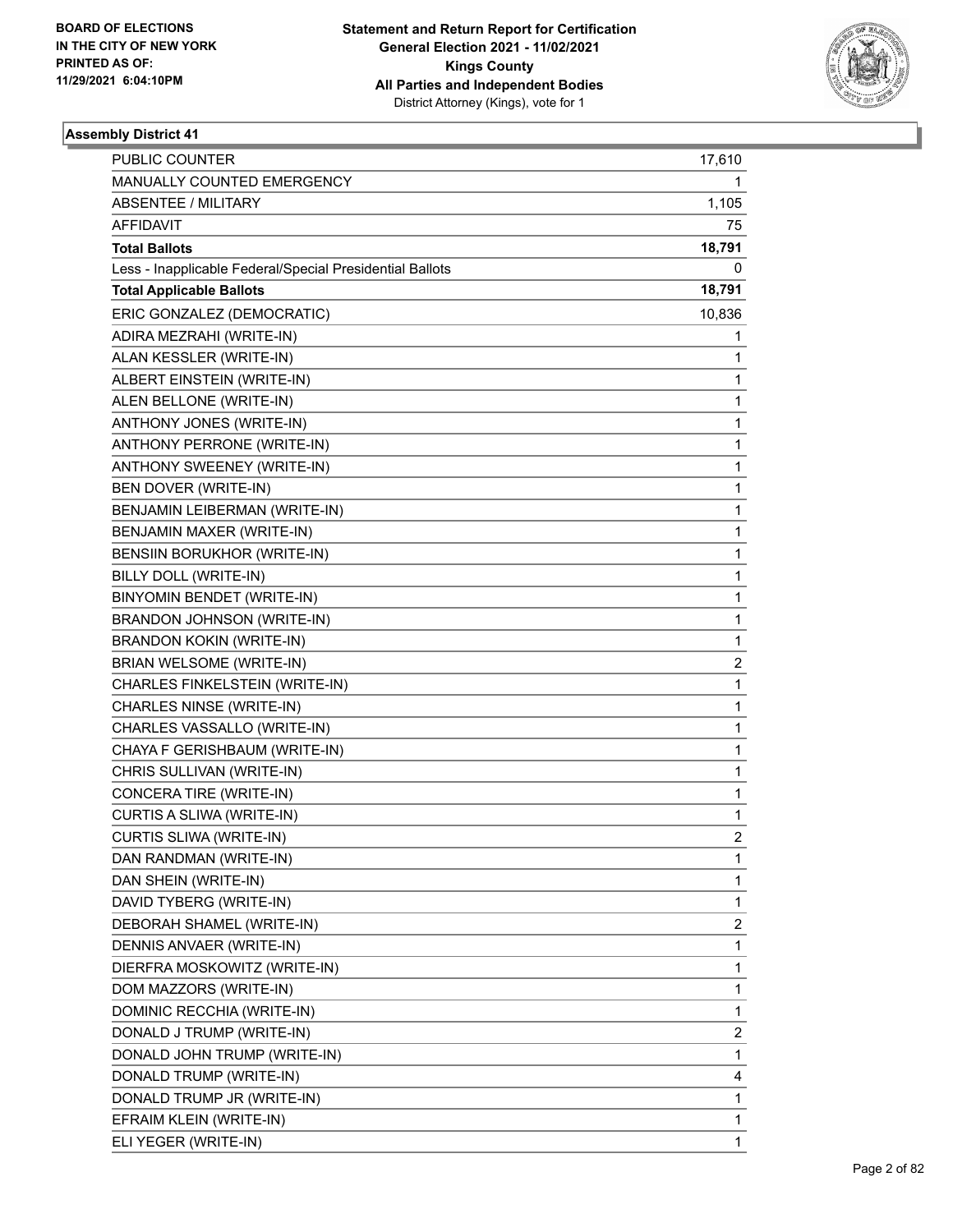

| ELIEFER FEYTOUNEH (WRITE-IN)     | 1 |
|----------------------------------|---|
| EMIL SOSKIN (WRITE-IN)           | 1 |
| ENZO FARACHIO (WRITE-IN)         | 1 |
| ENZO FOUACHIO (WRITE-IN)         | 1 |
| ERIC ADAMS (WRITE-IN)            | 1 |
| ERIC WOLLMAN (WRITE-IN)          | 1 |
| ERROL LEWIS (WRITE-IN)           | 1 |
| FRANK MILLER (WRITE-IN)          | 1 |
| FRANK SEDDIO (WRITE-IN)          | 1 |
| FRITZ PASCAR (WRITE-IN)          | 1 |
| <b>GREGORY MOBOTT (WRITE-IN)</b> | 1 |
| HARRY DEPISTO (WRITE-IN)         | 1 |
| HELEN KATZENSTEIN (WRITE-IN)     | 1 |
| HILLEL STEM (WRITE-IN)           | 1 |
| HOMER POWERS (WRITE-IN)          | 1 |
| ILYA KOYSMAN (WRITE-IN)          | 1 |
| INNA VERNIKOV (WRITE-IN)         | 3 |
| INNA VERRIK (WRITE-IN)           | 1 |
| <b>IVANOVI PETER (WRITE-IN)</b>  | 2 |
| JACOB DAYMY (WRITE-IN)           | 1 |
| JACOB ZELMANOVITZ (WRITE-IN)     | 1 |
| JAMES A. LAURIA (WRITE-IN)       | 1 |
| JARED SCHAPIRO (WRITE-IN)        | 1 |
| JASON GEDELL (WRITE-IN)          | 1 |
| JEROM MAX (WRITE-IN)             | 1 |
| JESSICA A. NARCISO (WRITE-IN)    | 1 |
| JOE ESPOSITO (WRITE-IN)          | 1 |
| JOE TACOPINA (WRITE-IN)          | 1 |
| JOHN DEGLIUMINI (WRITE-IN)       | 1 |
| JOHN RAMOS (WRITE-IN)            | 1 |
| JOHN WILSON (WRITE-IN)           | 1 |
| JOSEF MAIMON (WRITE-IN)          | 1 |
| JOSHUA LOHLBERG (WRITE-IN)       | 1 |
| KALMAN YEGAR (WRITE-IN)          | 1 |
| KATIE MCMANAMAN (WRITE-IN)       | 1 |
| KAY TAYLOR (WRITE-IN)            | 1 |
| KENNETH COLE (WRITE-IN)          | 1 |
| KRICHKER OLEG (WRITE-IN)         | 1 |
| LASCO BRANDON (WRITE-IN)         | 1 |
| LAWRONCE M STERN (WRITE-IN)      | 1 |
| LEE CHAN (WRITE-IN)              | 1 |
| LEVI STERN (WRITE-IN)            | 1 |
| MARC FLIEDNER (WRITE-IN)         | 1 |
| MARK DANIN (WRITE-IN)            | 1 |
| MARTY GOLDEN (WRITE-IN)          | 1 |
| MATT DAMON (WRITE-IN)            | 1 |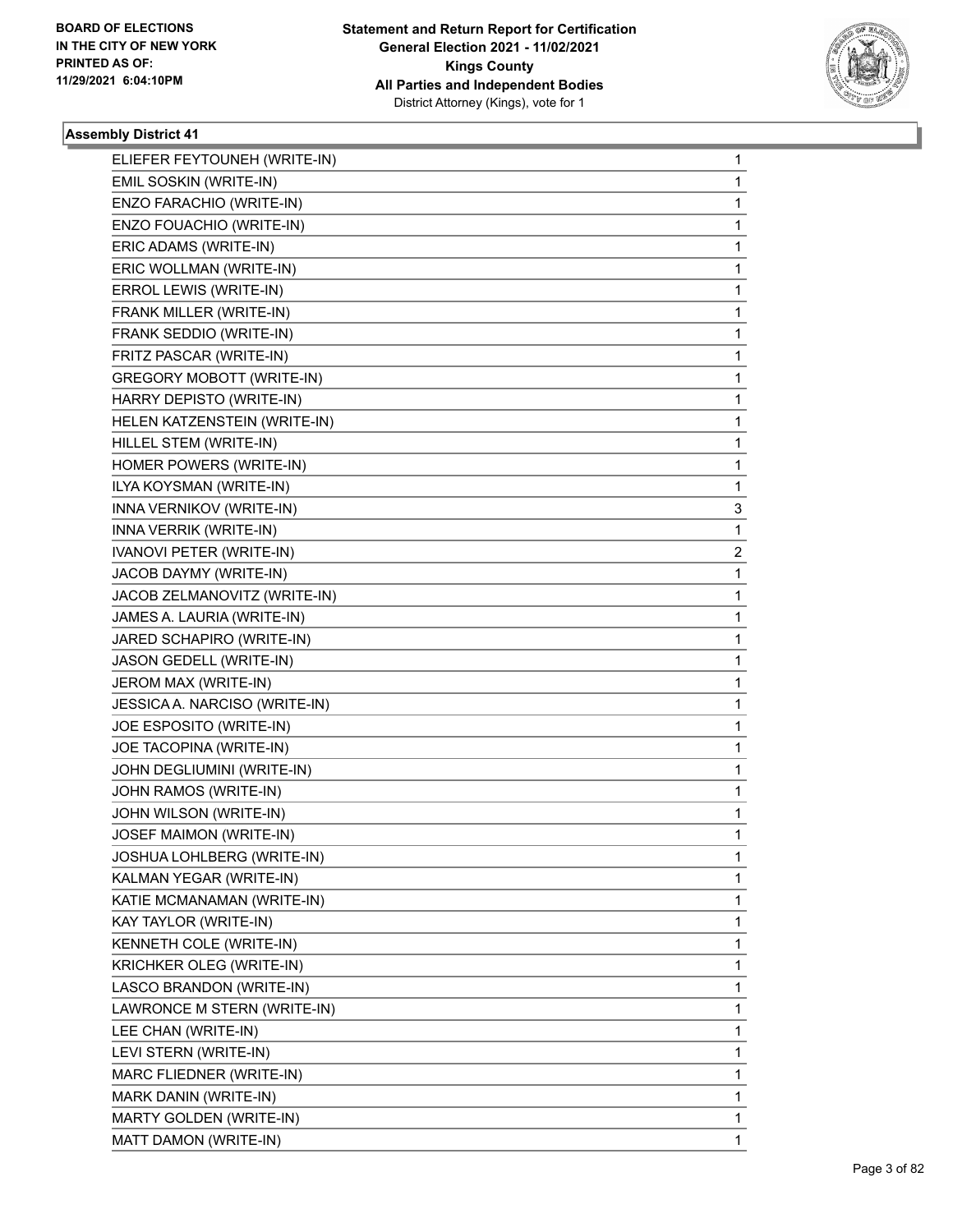

| MATT WALSH (WRITE-IN)              | 1      |
|------------------------------------|--------|
| MENACHEM M. RAITPORT (WRITE-IN)    | 1      |
| MENTCHEM RAITPORT (WRITE-IN)       | 1      |
| MERRIAN ROSENFELD (WRITE-IN)       | 1      |
| MICHAEL OIRING (WRITE-IN)          | 1      |
| MICHEAL L.SHARF (WRITE-IN)         | 1      |
| MIGUEL ROSADO (WRITE-IN)           | 1      |
| MORRIS GERSHBAUM (WRITE-IN)        | 1      |
| MOSHE KATZIN (WRITE-IN)            | 1      |
| NESANEL AUFRICHTIG (WRITE-IN)      | 1      |
| NETANEL E. ALON (WRITE-IN)         | 1      |
| NICK DAKA (WRITE-IN)               | 1      |
| NICOLE CHERNECHER (WRITE-IN)       | 1      |
| NICOLE MALLIOTAKIS (WRITE-IN)      | 1      |
| PINNI BOHM (WRITE-IN)              | 1      |
| RAVI GURUSINGH (WRITE-IN)          | 1      |
| REBECCA KEEGEL (WRITE-IN)          | 1      |
| ROBERT COONEY (WRITE-IN)           | 1      |
| ROBERT J. SCHWARTZ (WRITE-IN)      | 1      |
| ROBRT MCLAREN (WRITE-IN)           | 1      |
| RUDI JULIANI (WRITE-IN)            | 1      |
| RUDOLPH GIULIANI (WRITE-IN)        | 1      |
| RUDOLPH GULIANI (WRITE-IN)         | 2      |
| RUDY GIULIANI (WRITE-IN)           | 1      |
| RUDY GUILINI (WRITE-IN)            | 1      |
| RUTH WILSON GILMORE (WRITE-IN)     | 1      |
| SEAN KELLY (WRITE-IN)              | 1      |
| SERGUY SHERPOTKIN (WRITE-IN)       | 1      |
| SOLOMON HANDLER (WRITE-IN)         | 1      |
| STEPHEN MANNIX (WRITE-IN)          | 1      |
| STOVE SCHLISSEL (WRITE-IN)         | 1      |
| TED KRISCHER (WRITE-IN)            | 1      |
| THOMAS KENIFF (WRITE-IN)           | 1      |
| THOMAS KENNIFF (WRITE-IN)          | 2      |
| TIAN LI (WRITE-IN)                 | 1      |
| TIMOTHY GOUGH (WRITE-IN)           | 1      |
| TONIANN TUCCIO (WRITE-IN)          | 1      |
| UNATTRIBUTABLE WRITE-IN (WRITE-IN) | 112    |
| VASILIY KORDRATGEV (WRITE-IN)      | 1      |
| VICTORIYA TARACOUA (WRITE-IN)      | 1      |
| <b>VLADIMIR RASULOV (WRITE-IN)</b> | 1      |
| WARREN BUFFET (WRITE-IN)           | 1      |
| WESLEY PAISLEY (WRITE-IN)          | 1      |
| WILLIAM PEPITONE (WRITE-IN)        | 1      |
| ZIPERA MAYERFELD (WRITE-IN)        | 1      |
| <b>Total Votes</b>                 | 11,088 |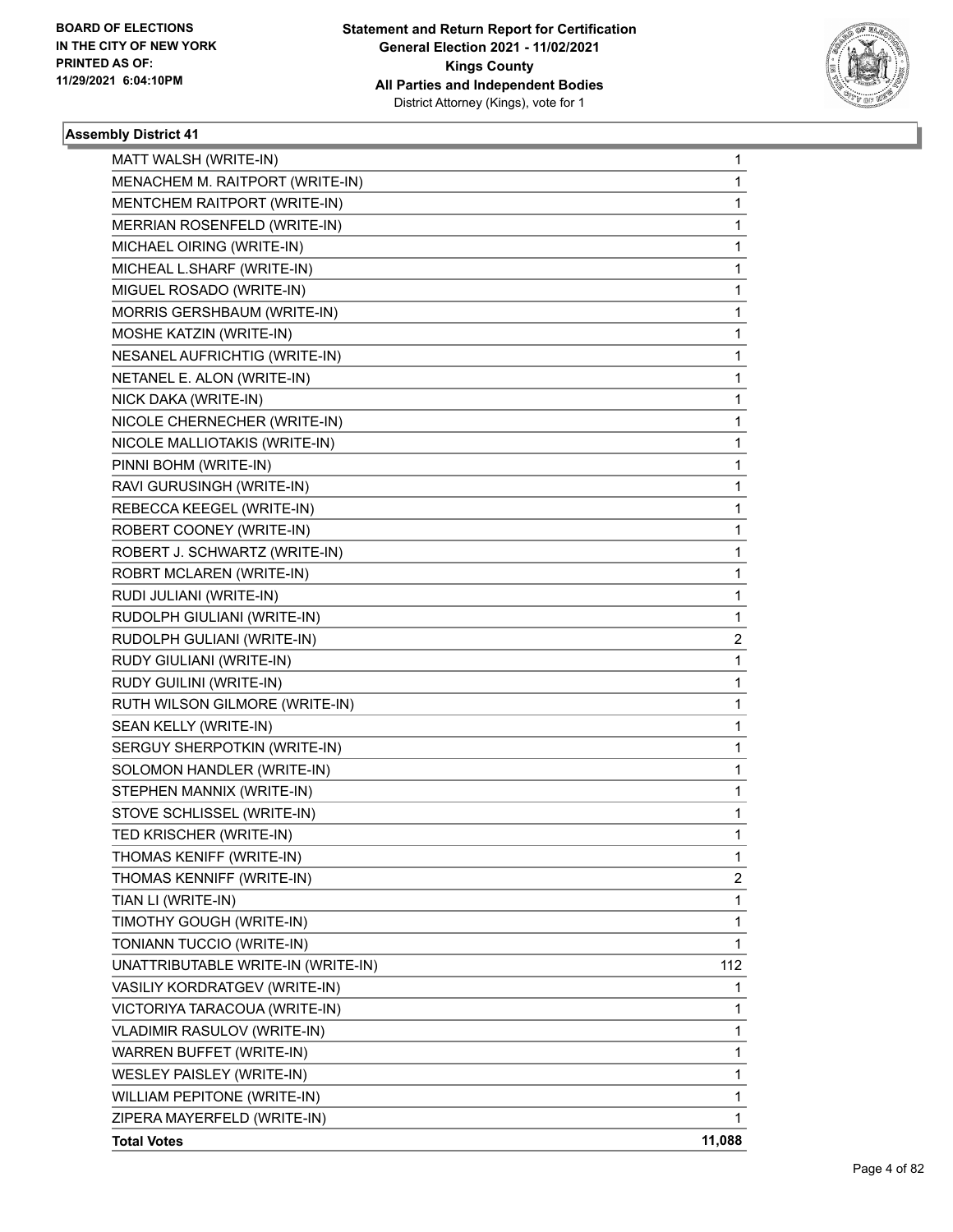Unrecorded 7,703

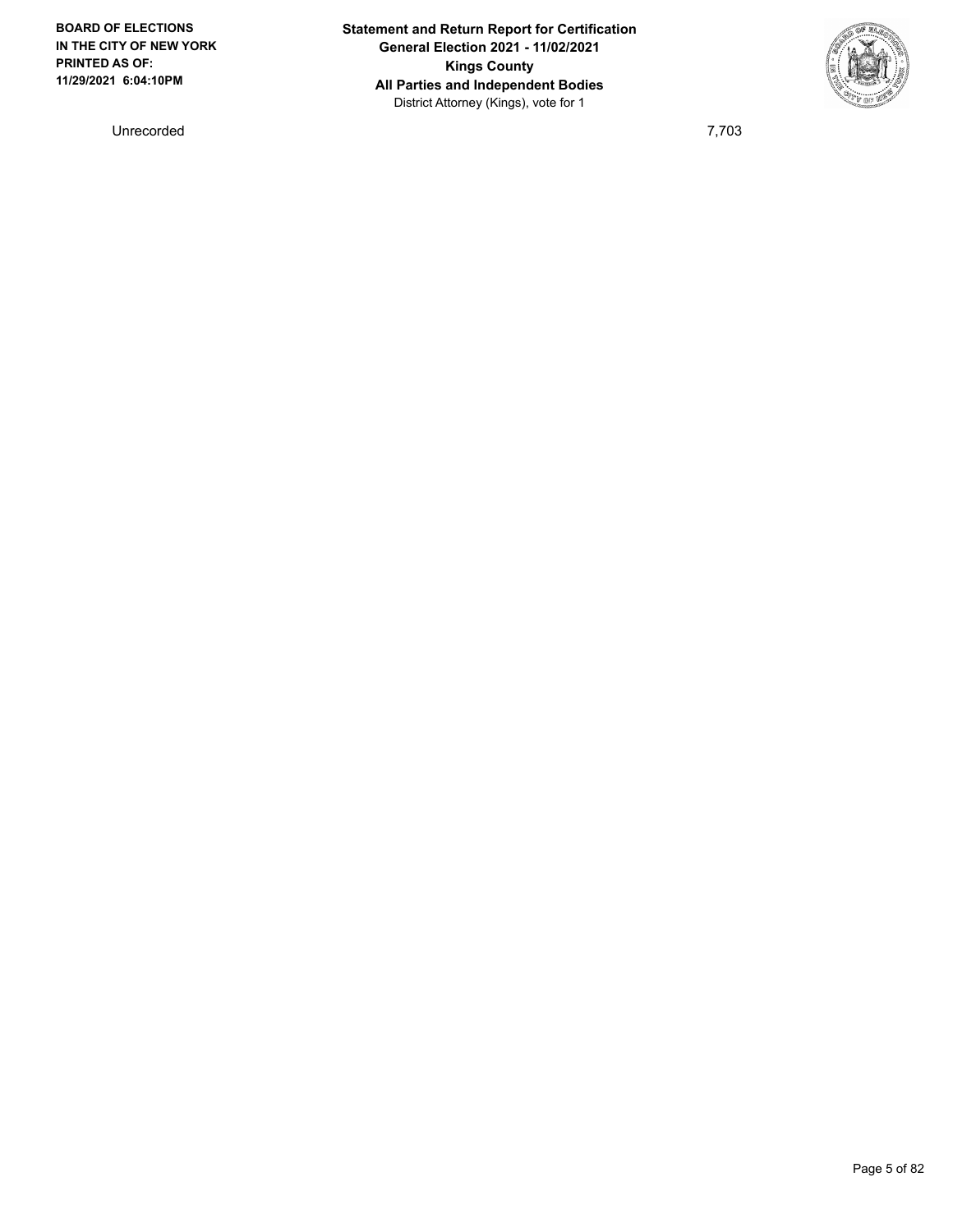

| PUBLIC COUNTER                                           | 15,941                  |
|----------------------------------------------------------|-------------------------|
| MANUALLY COUNTED EMERGENCY                               | 0                       |
| <b>ABSENTEE / MILITARY</b>                               | 953                     |
| AFFIDAVIT                                                | 88                      |
| <b>Total Ballots</b>                                     | 16,982                  |
| Less - Inapplicable Federal/Special Presidential Ballots | 0                       |
| <b>Total Applicable Ballots</b>                          | 16,982                  |
| ERIC GONZALEZ (DEMOCRATIC)                               | 13,659                  |
| ALAN ZUCKER (WRITE-IN)                                   | 1                       |
| ALLANA TIERNEY (WRITE-IN)                                | 1                       |
| ALVIN BRAGG (WRITE-IN)                                   | 2                       |
| AMANDA JACK (WRITE-IN)                                   | 1                       |
| ANDREW YANG (WRITE-IN)                                   | $\mathbf{1}$            |
| ANTHONY ONORATO (WRITE-IN)                               | 1                       |
| BARUCH STEINGLANTZ (WRITE-IN)                            | $\mathbf{1}$            |
| <b>BORIS NOBEL (WRITE-IN)</b>                            | 1                       |
| BRYAN FURST (WRITE-IN)                                   | 1                       |
| CHANA P ZUCKER (WRITE-IN)                                | 1                       |
| CURTIS A SLIWA (WRITE-IN)                                | $\mathbf{1}$            |
| DAVID BANIN (WRITE-IN)                                   | 1                       |
| DAVID P KLINE (WRITE-IN)                                 | $\mathbf{1}$            |
| DEBORAH ADLER (WRITE-IN)                                 | 1                       |
| DEBORAH CREIGHTON (WRITE-IN)                             | 1                       |
| DONALD TRUMP (WRITE-IN)                                  | $\overline{\mathbf{c}}$ |
| DUSTIN PEABODY (WRITE-IN)                                | $\mathbf{1}$            |
| EDUARD KORSINSKY (WRITE-IN)                              | 1                       |
| ERIC ADAMS (WRITE-IN)                                    | 1                       |
| ERIC KAMERMAN (WRITE-IN)                                 | 1                       |
| FRANK ZAPPA (WRITE-IN)                                   | 1                       |
| FRED WEBER (WRITE-IN)                                    | 1                       |
| <b>GARY BOGLE (WRITE-IN)</b>                             | 1                       |
| GEOFFREY DAVENPORT (WRITE-IN)                            | 1                       |
| HARRY FREIFELD (WRITE-IN)                                | 1                       |
| HESHY TISCHER (WRITE-IN)                                 | 1                       |
| HESHY TISCHLER (WRITE-IN)                                | 1                       |
| ISAAC ROSENBLUM (WRITE-IN)                               | 1                       |
| ISAIAH DEBESSANET GRAY (WRITE-IN)                        | 1                       |
| JACK ROTERSTEIN (WRITE-IN)                               | 1                       |
| JACOB THOMAS (WRITE-IN)                                  | 1                       |
| JAIME SANDERS (WRITE-IN)                                 | 1                       |
| JOE BIDEN (WRITE-IN)                                     | 1                       |
| JOSEPH GUZZMAN (WRITE-IN)                                | 1                       |
| KANYE WEST (WRITE-IN)                                    | 1                       |
| KEI LI MACINAH (WRITE-IN)                                | 1                       |
| <b>KEN THOMPSON (WRITE-IN)</b>                           | 1                       |
| KYRIE IRVING (WRITE-IN)                                  | 1                       |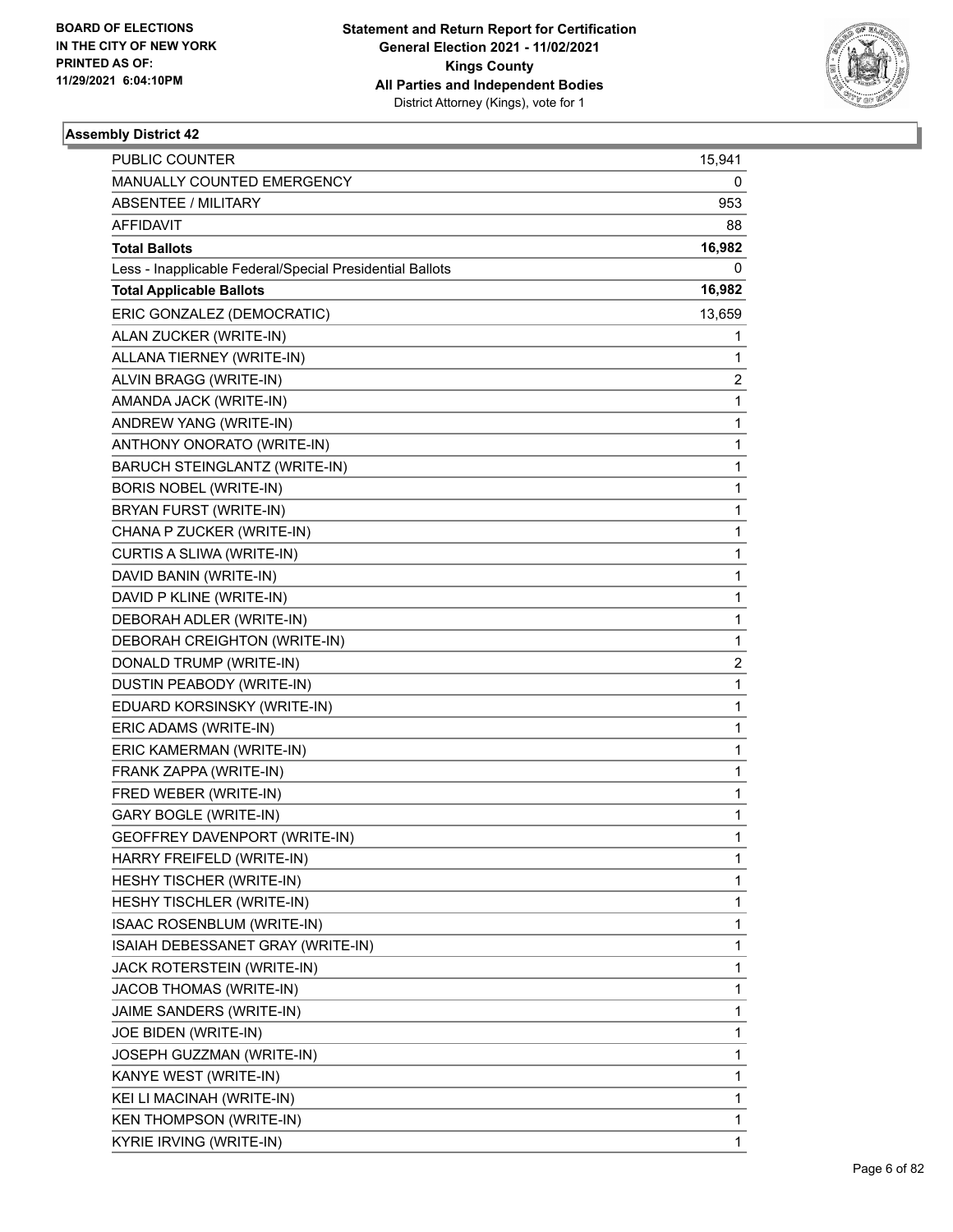

| LAURIE MERMELSTEIN (WRITE-IN)             | $\mathbf 1$  |
|-------------------------------------------|--------------|
| LLOYD JUSTICE (WRITE-IN)                  | 1            |
| MANUEL WAN (WRITE-IN)                     | 1            |
| MAYA WILEY (WRITE-IN)                     | 1            |
| MENACHEM RAITPHE (WRITE-IN)               | 1            |
| MICHAEL GOLDBERGER (WRITE-IN)             | 1            |
| MINDY SCHACHER (WRITE-IN)                 | 1            |
| MOSHE FOGEL (WRITE-IN)                    | 1            |
| MOSHE HURTZBERG (WRITE-IN)                | 1            |
| MUMIA ABU JAMAL (WRITE-IN)                | 1            |
| NICHOLAS FORD (WRITE-IN)                  | 1            |
| NICKA PIERRE (WRITE-IN)                   | 1            |
| NICOLE MCQUEEN (WRITE-IN)                 | 1            |
| PIYALI BASAK (WRITE-IN)                   | 3            |
| RALPH WADER (WRITE-IN)                    | 1            |
| RASHEDA CHARLES (WRITE-IN)                | 1            |
| REUBEN FULLER-BENNETT (WRITE-IN)          | 2            |
| SALLY Q YATES (WRITE-IN)                  | 1            |
| SAM KREEROFF (WRITE-IN)                   | 1            |
| SARAH M TELSON (WRITE-IN)                 | 1            |
| SAUL HASULI (WRITE-IN)                    | 1            |
| SHIRLEY CHISHOLM (WRITE-IN)               | 1            |
| SIMONE ADAMS (WRITE-IN)                   | 1            |
| STEPHEN COSUNEA (WRITE-IN)                | 1            |
| STEVE JOBS (WRITE-IN)                     | 1            |
| TITUSS BURGESS (WRITE-IN)                 | 1            |
| TODD PLETCHER (WRITE-IN)                  | 1            |
| UNATTRIBUTABLE WRITE-IN (WRITE-IN)        | 30           |
| UNCOUNTED WRITE-IN PER STATUTE (WRITE-IN) | 1            |
| VINCENT GENTILE (WRITE-IN)                | 1            |
| YEHUDA HOROWITZ (WRITE-IN)                | 1            |
| YEHUDA ZUCKER (WRITE-IN)                  | 1            |
| ZEPHYR TEACHOUT (WRITE-IN)                | $\mathbf{1}$ |
| <b>Total Votes</b>                        | 13,764       |
| Unrecorded                                | 3,218        |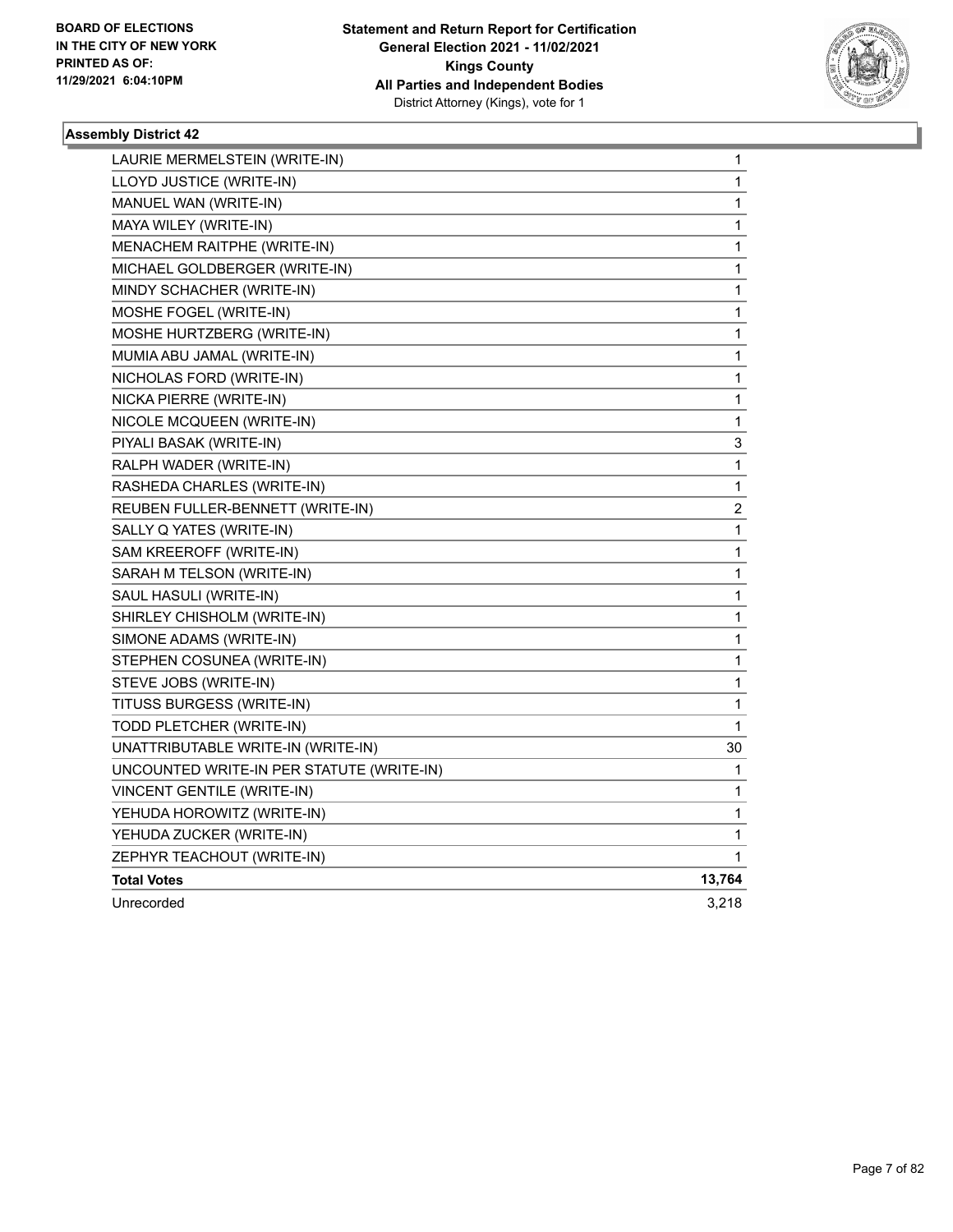

| PUBLIC COUNTER                                           | 18,497       |
|----------------------------------------------------------|--------------|
| MANUALLY COUNTED EMERGENCY                               | 0            |
| <b>ABSENTEE / MILITARY</b>                               | 1,043        |
| AFFIDAVIT                                                | 130          |
| <b>Total Ballots</b>                                     | 19,670       |
| Less - Inapplicable Federal/Special Presidential Ballots | 0            |
| <b>Total Applicable Ballots</b>                          | 19,670       |
| ERIC GONZALEZ (DEMOCRATIC)                               | 16,379       |
| ALEJANDRA CARABALLO (WRITE-IN)                           | 1            |
| ALEXANDRA OCCASIO CORTEZ (WRITE-IN)                      | 1            |
| ALEXANDRA PLUSCARR (WRITE-IN)                            | 1            |
| ALTON MADDOX (WRITE-IN)                                  | 1            |
| ANTHONY GABRIELE (WRITE-IN)                              | 1            |
| ANTWAN KENNADY (WRITE-IN)                                | 1            |
| ARIELLE REID (WRITE-IN)                                  | 1            |
| ARMANI BARRON (WRITE-IN)                                 | 1            |
| <b>BARRETT ZACHERY (WRITE-IN)</b>                        | 1            |
| <b>BRIAN GACEK (WRITE-IN)</b>                            | 1            |
| CURTIS SLIWA (WRITE-IN)                                  | $\mathbf{1}$ |
| DAWN RYAN (WRITE-IN)                                     | 1            |
| DONALD J TRUMP (WRITE-IN)                                | 1            |
| DONALD J. TRUMP (WRITE-IN)                               | 1            |
| DONALD TRUMP (WRITE-IN)                                  | 4            |
| ELAIE JOSEPH (WRITE-IN)                                  | 1            |
| <b>GENESIS SINGLETON (WRITE-IN)</b>                      | 1            |
| JACOB GOLDSTEIN (WRITE-IN)                               | 1            |
| JACOB NEAMON (WRITE-IN)                                  | 1            |
| JACOB NEMON (WRITE-IN)                                   | 1            |
| JASPER BEARDS (WRITE-IN)                                 | 2            |
| JESSICA DUNN (WRITE-IN)                                  | 1            |
| JHON STOSSEL (WRITE-IN)                                  | 1            |
| JOSEPH LAVELLE (WRITE-IN)                                | $\mathbf{1}$ |
| JOSHUA MCDOOM (WRITE-IN)                                 | 1            |
| KAMALA HARRIS (WRITE-IN)                                 | 1            |
| KARL MARX (WRITE-IN)                                     | 1            |
| KATHLEEN A BJTNE (WRITE-IN)                              | 1            |
| KIRBY DOSE (WRITE-IN)                                    | 1            |
| LINDA ALTIDOR (WRITE-IN)                                 | 1            |
| LIZA LOVE (WRITE-IN)                                     | 1            |
| MARK FOATE (WRITE-IN)                                    | 1            |
| MATHEW MIDEY (WRITE-IN)                                  | 1            |
| MAYA WILEY (WRITE-IN)                                    | 1            |
| MEIR KIRSH (WRITE-IN)                                    | 1            |
| MENACHEM SCHNEERSON (WRITE-IN)                           | 1            |
| MICHAEL BAILEY (WRITE-IN)                                | 1            |
| MOSHE KOHARKY (WRITE-IN)                                 | 1            |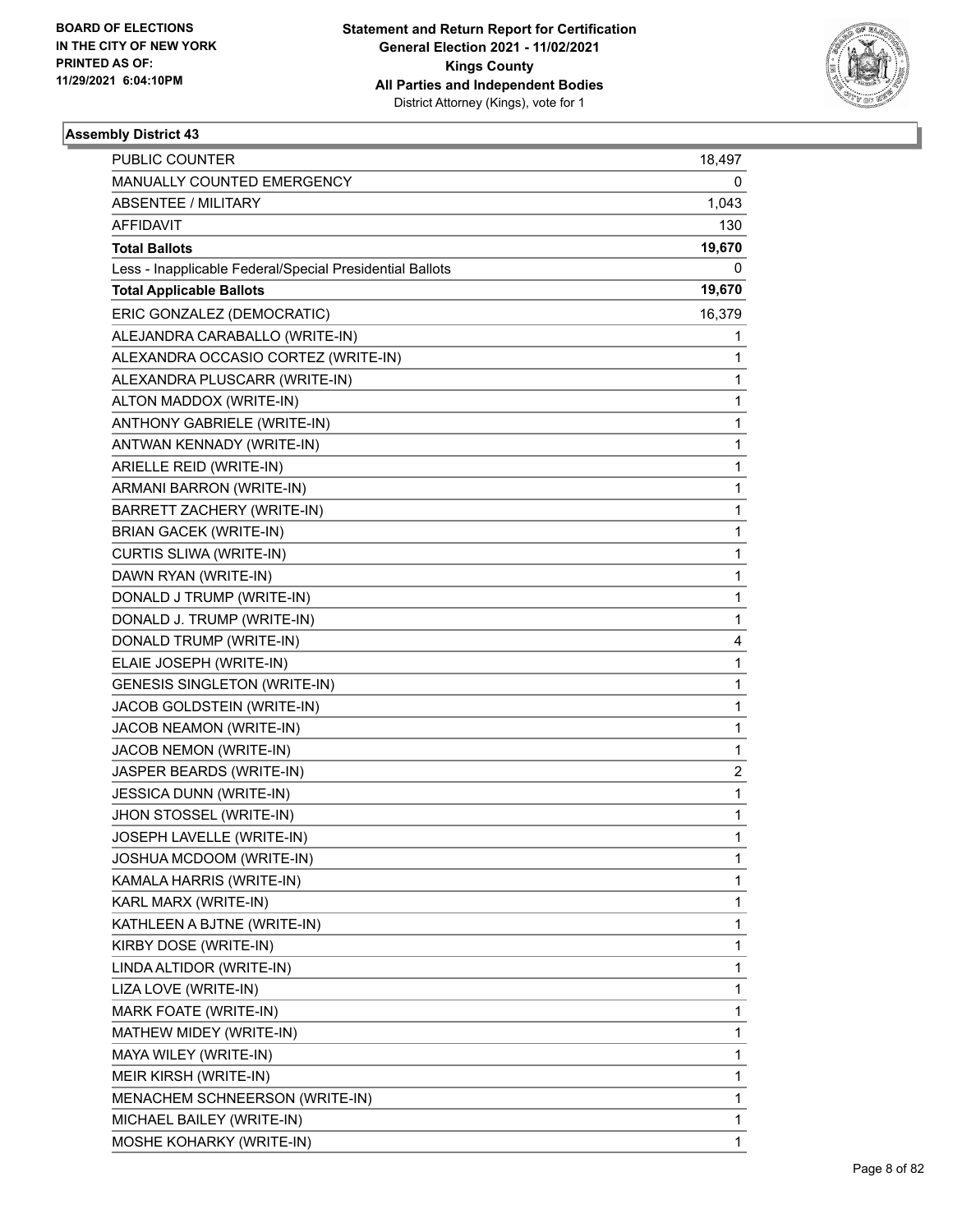

| MUMIA ABU JAMAL (WRITE-IN)                | 1      |
|-------------------------------------------|--------|
| OLIVIA J. BRYCE (WRITE-IN)                | 1      |
| RACHEL FRIER (WRITE-IN)                   | 1      |
| ROBERT GANGI (WRITE-IN)                   | 1      |
| ROLANDO ROYCE (WRITE-IN)                  | 1      |
| RUDY GUILIANI (WRITE-IN)                  | 1      |
| RYAN COUNCIL (WRITE-IN)                   | 1      |
| SAMUEL MAYO (WRITE-IN)                    | 1      |
| SCOTT STRINGER (WRITE-IN)                 | 1      |
| SEAN FUNTLEROY (WRITE-IN)                 | 1      |
| SIMON KLEIN (WRITE-IN)                    | 1      |
| SOHEIL REZAYAZDI (WRITE-IN)               | 1      |
| THOMAS KENNIFF (WRITE-IN)                 | 1      |
| TIFFANY CABAN (WRITE-IN)                  | 1      |
| UNATTRIBUTABLE WRITE-IN (WRITE-IN)        | 37     |
| UNCOUNTED WRITE-IN PER STATUTE (WRITE-IN) | 1      |
| YISROEL KIRSH (WRITE-IN)                  | 1      |
| ZALMAN LEW (WRITE-IN)                     | 1      |
| ZALMEN LAZAROFF (WRITE-IN)                | 1      |
| ZEPHYR TEACHOUT (WRITE-IN)                | 1      |
| <b>Total Votes</b>                        | 16,477 |
| Unrecorded                                | 3,193  |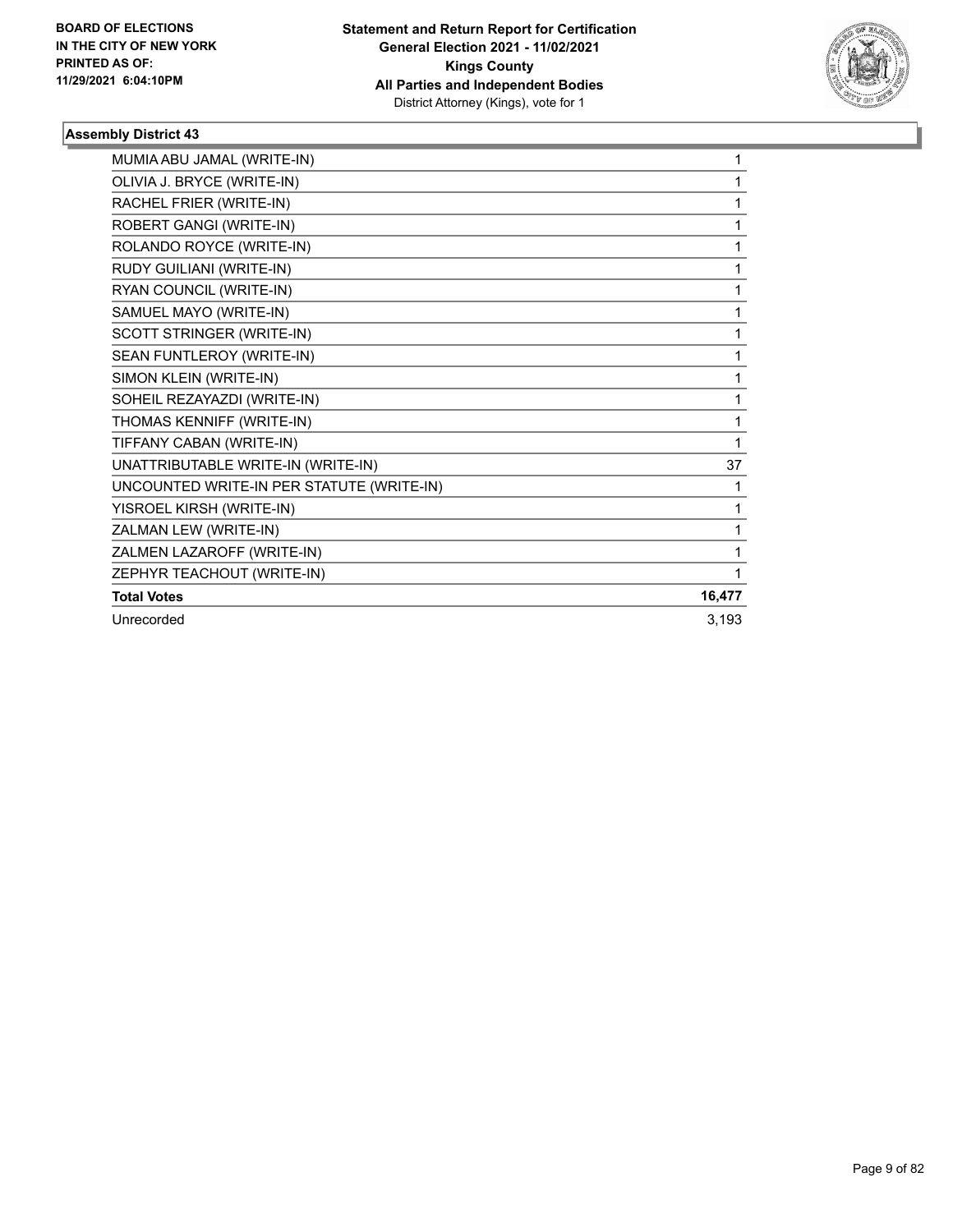

| <b>PUBLIC COUNTER</b>                                    | 21,427 |
|----------------------------------------------------------|--------|
| MANUALLY COUNTED EMERGENCY                               |        |
| <b>ABSENTEE / MILITARY</b>                               | 1,126  |
| AFFIDAVIT                                                | 202    |
| <b>Total Ballots</b>                                     | 22,756 |
| Less - Inapplicable Federal/Special Presidential Ballots | 0      |
| <b>Total Applicable Ballots</b>                          | 22,756 |
| ERIC GONZALEZ (DEMOCRATIC)                               | 17,208 |
| ABRAHER FRANK (WRITE-IN)                                 | 1      |
| AKEEM BROINCLER (WRITE-IN)                               | 2      |
| ALANA TIERNEY (WRITE-IN)                                 | 1      |
| ALEC BALDWIN (WRITE-IN)                                  | 1      |
| ALEX JONES (WRITE-IN)                                    | 1      |
| ALFRED KELLEY (WRITE-IN)                                 | 1      |
| ALPHONSO GONZALEZ (WRITE-IN)                             | 1      |
| AMANDA JACK (WRITE-IN)                                   | 1      |
| ANDREW CUOMO (WRITE-IN)                                  | 1      |
| ANDREW HILL (WRITE-IN)                                   | 1      |
| ANGELA DAVIS (WRITE-IN)                                  | 1      |
| ANTHONY CALLAMO (WRITE-IN)                               | 1      |
| ANTHONY R CUCCAMO (WRITE-IN)                             | 1      |
| ANTHONY R.CACCAMO (WRITE-IN)                             | 1      |
| AUSTIN MINOGUE (WRITE-IN)                                | 1      |
| AVIGDOR MILLER (WRITE-IN)                                | 1      |
| BARRY KAMINS (WRITE-IN)                                  | 1      |
| BEN SHAPIRO (WRITE-IN)                                   | 3      |
| BERISH MILTER (WRITE-IN)                                 | 1      |
| BERNARD GOETZ (WRITE-IN)                                 | 1      |
| BERNIE GOETZ (WRITE-IN)                                  | 1      |
| BRET NUMBERG (WRITE-IN)                                  | 1      |
| CAROLEA GOLDFERB (WRITE-IN)                              | 1      |
| CELESTE HORNBACA (WRITE-IN)                              | 1      |
| CESAR WINNICKI (WRITE-IN)                                | 1      |
| CHARLES HYNES (WRITE-IN)                                 | 1      |
| CHRIS HANNON (WRITE-IN)                                  | 1      |
| CHRISTINE A KRAMER (WRITE-IN)                            | 1      |
| CHRISTINE SCLIANO (WRITE-IN)                             | 1      |
| CHRISTOPHER V BLUM (WRITE-IN)                            | 2      |
| CRYSTAL HUDSON (WRITE-IN)                                | 1      |
| CURTIS A SLIWA (WRITE-IN)                                | 1      |
| CURTIS SILWA (WRITE-IN)                                  | 1      |
| CURTIS SLIWA (WRITE-IN)                                  | 3      |
| DAN BONGINO (WRITE-IN)                                   | 1      |
| DAS ARECOPS (WRITE-IN)                                   | 1      |
| DAVID IGANAYER (WRITE-IN)                                | 1      |
| DAVID KIRSCHNER (WRITE-IN)                               | 1      |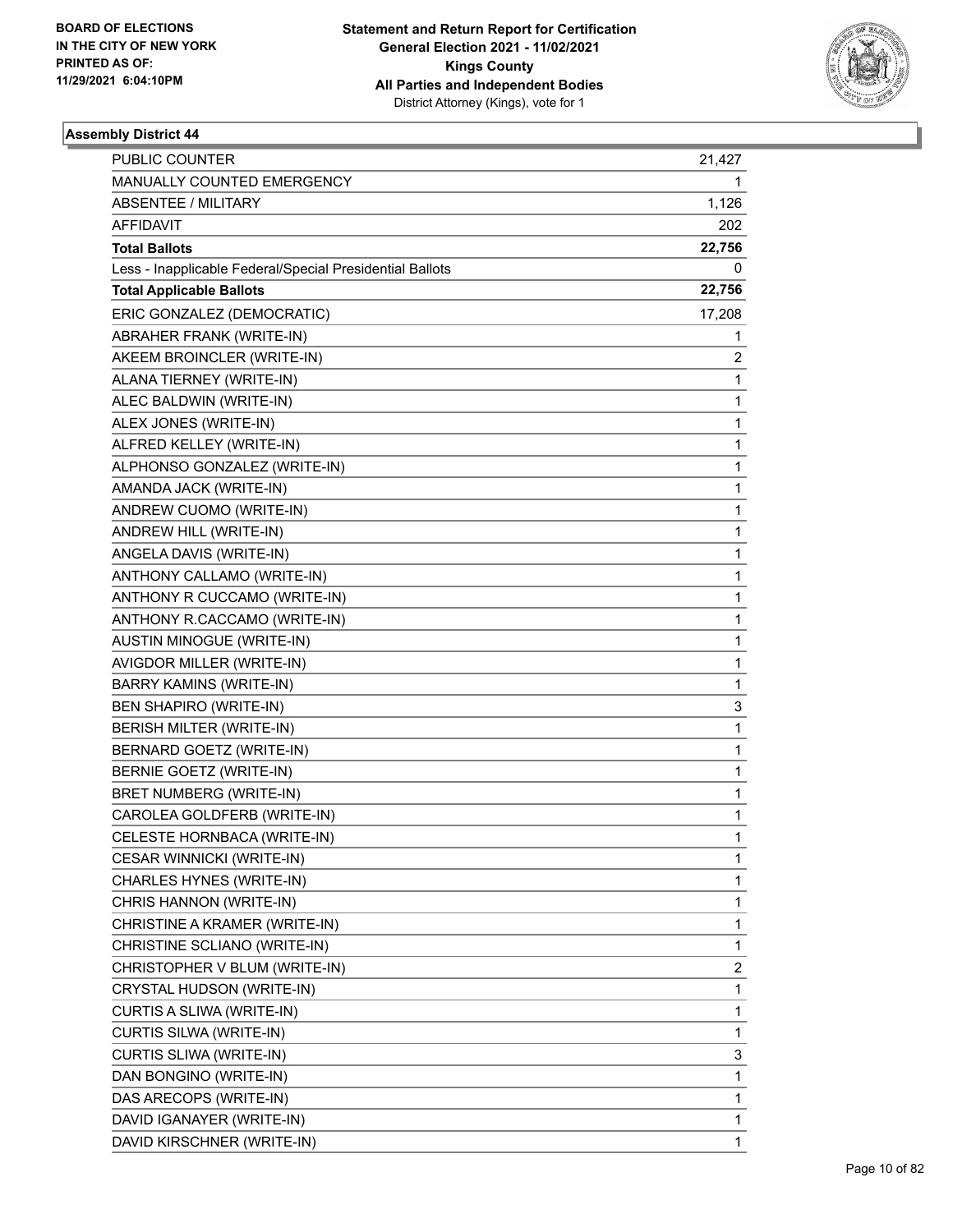

| DAVID TUCCIARONE (WRITE-IN)           | 1 |
|---------------------------------------|---|
| DERRICK HAMILTON (WRITE-IN)           | 1 |
| DEVI ERIZABETH NAMPIAPARAM (WRITE-IN) | 1 |
| DEVORA KUPERMAN (WRITE-IN)            | 2 |
| DONALD J.TRUMP (WRITE-IN)             | 1 |
| DONALD TRUMP (WRITE-IN)               | 5 |
| DVORAH JUDGES (WRITE-IN)              | 1 |
| EDWARD KOCH (WRITE-IN)                | 1 |
| ELI SIEGER (WRITE-IN)                 | 1 |
| ELIZABETH EDON HARRIS (WRITE-IN)      | 1 |
| ELOIT NESS (WRITE-IN)                 | 1 |
| ERIC ADAMS (WRITE-IN)                 | 1 |
| ERIK FRANKEL (WRITE-IN)               | 1 |
| EUGENE DEBS (WRITE-IN)                | 1 |
| EZEKIEL VOGEL (WRITE-IN)              | 1 |
| <b>GLENN NOCERA (WRITE-IN)</b>        | 1 |
| HAROLD TISCHLER (WRITE-IN)            | 1 |
| HESHY TISCHLER (WRITE-IN)             | 1 |
| INDIA WALTON (WRITE-IN)               | 1 |
| INNA VERNEKOV (WRITE-IN)              | 1 |
| INNA VERNIKOV (WRITE-IN)              | 1 |
| JACOB YAHIAYAN (WRITE-IN)             | 1 |
| JAMES BRENNAN (WRITE-IN)              | 1 |
| JAMES FERENCE (WRITE-IN)              | 1 |
| JAMES WILSON (WRITE-IN)               | 1 |
| JARED HORNFELD (WRITE-IN)             | 1 |
| JASON FLOM (WRITE-IN)                 | 1 |
| JEMEANE PIRRO (WRITE-IN)              | 1 |
| JOHN BOEHLER (WRITE-IN)               | 1 |
| JOHN W. CORELL (WRITE-IN)             | 1 |
| JORDON KLEIN (WRITE-IN)               | 1 |
| JOSEPH DANYLCLICK (WRITE-IN)          | 1 |
| <b>JUAN FLORES (WRITE-IN)</b>         | 1 |
| JULIA DAVIS (WRITE-IN)                | 2 |
| JULIUS RANDLE (WRITE-IN)              | 1 |
| KENNETH D GARNER (WRITE-IN)           | 1 |
| KENNETH GARNER (WRITE-IN)             | 1 |
| KENNTH GARNER (WRITE-IN)              | 1 |
| KEVIN QUINN (WRITE-IN)                | 1 |
| KIMBERLY PARKMAN (WRITE-IN)           | 1 |
| LAWRENCE GILLIG (WRITE-IN)            | 1 |
| LILIAN WAN (WRITE-IN)                 | 1 |
| LINDA IPANEMA (WRITE-IN)              | 1 |
| LISE ENGBER (WRITE-IN)                | 1 |
| MARC JAMES (WRITE-IN)                 | 1 |
| MARCO MARVAEZ (WRITE-IN)              | 1 |
|                                       |   |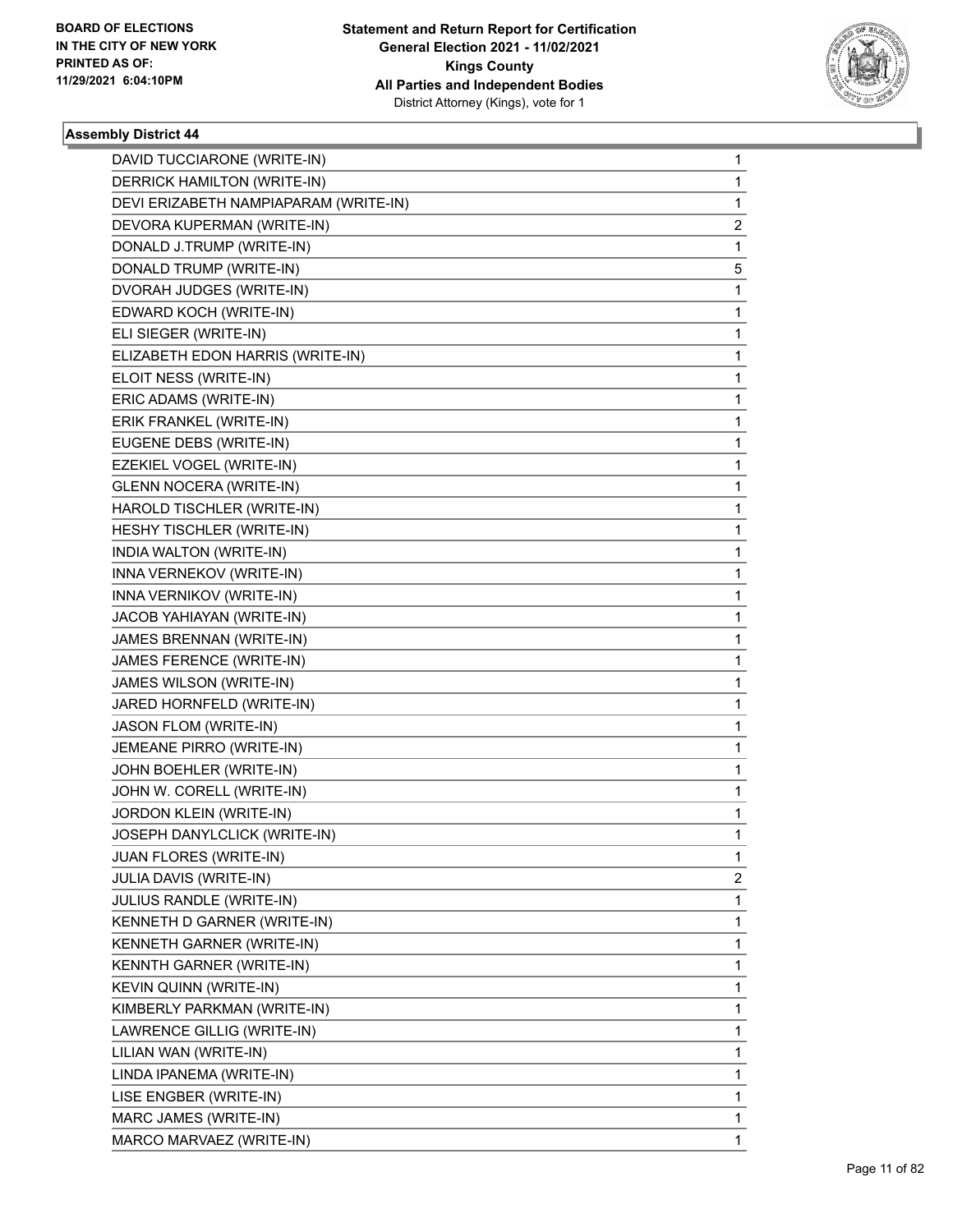

| MARK LEVINE (WRITE-IN)                    | 1  |
|-------------------------------------------|----|
| MARTIN MURPHY (WRITE-IN)                  | 1  |
| MAURICE KAHN (WRITE-IN)                   | 2  |
| MAYA WILEY (WRITE-IN)                     | 1  |
| MELAN REYNOLDS (WRITE-IN)                 | 1  |
| MENDY REISS (WRITE-IN)                    | 1  |
| MICHAEL CLARKE (WRITE-IN)                 | 1  |
| MICHAEL PENNACCHIO (WRITE-IN)             | 1  |
| MIKE KELLY (WRITE-IN)                     | 1  |
| MOSHE WOLFSON (WRITE-IN)                  | 1  |
| NADNMAN COLLER (WRITE-IN)                 | 1  |
| NICK FORD (WRITE-IN)                      | 1  |
| NORMAN NEIGER (WRITE-IN)                  | 1  |
| PAUL MEDEROS (WRITE-IN)                   | 1  |
| PEARL MAX (WRITE-IN)                      | 1  |
| PERRY BAHMSTEIN (WRITE-IN)                | 1  |
| PINCHAS MILLER (WRITE-IN)                 | 1  |
| PINCHAS MONHEIT (WRITE-IN)                | 1  |
| REGGIE DAVIS (WRITE-IN)                   | 1  |
| RICHARD SLIVINSKI (WRITE-IN)              | 1  |
| ROBBYN AGHIVE (WRITE-IN)                  | 1  |
| ROBERT S. NAZZUAHIN JR. (WRITE-IN)        | 1  |
| RUCHEL HASKELL (WRITE-IN)                 | 1  |
| RUDOLPH GIULIANI (WRITE-IN)               | 2  |
| RUDY GIULIANI (WRITE-IN)                  | 4  |
| SAMUEL T GRIFFIN (WRITE-IN)               | 1  |
| SARA SCHULEVITZ (WRITE-IN)                | 1  |
| SARAH COOK (WRITE-IN)                     | 1  |
| SARAH MARSHALL (WRITE-IN)                 | 1  |
| SEAN P.WILSON (WRITE-IN)                  | 1  |
| SEBASTIAN DOLLKRT (WRITE-IN)              | 1  |
| SHIMON SHAIN (WRITE-IN)                   | 1  |
| SHIRLEY LEVINE (WRITE-IN)                 | 1  |
| SHOLMO GREENWALD (WRITE-IN)               | 1  |
| SIMCHA FELDER (WRITE-IN)                  | 2  |
| STEVE KATZ (WRITE-IN)                     | 1  |
| TAYLOR SHANN (WRITE-IN)                   | 1  |
| TED CRUZ (WRITE-IN)                       | 1  |
| TERI ORATE (WRITE-IN)                     | 1  |
| THOMAS ROBERTSON (WRITE-IN)               | 1  |
| TIM HOGAN (WRITE-IN)                      | 1  |
| TINA LUANGO (WRITE-IN)                    | 1  |
| TOM BRADY (WRITE-IN)                      | 1  |
| UNATTRIBUTABLE WRITE-IN (WRITE-IN)        | 95 |
| UNCOUNTED WRITE-IN PER STATUTE (WRITE-IN) | 2  |
| VALENTINA S LISOJO (WRITE-IN)             | 1  |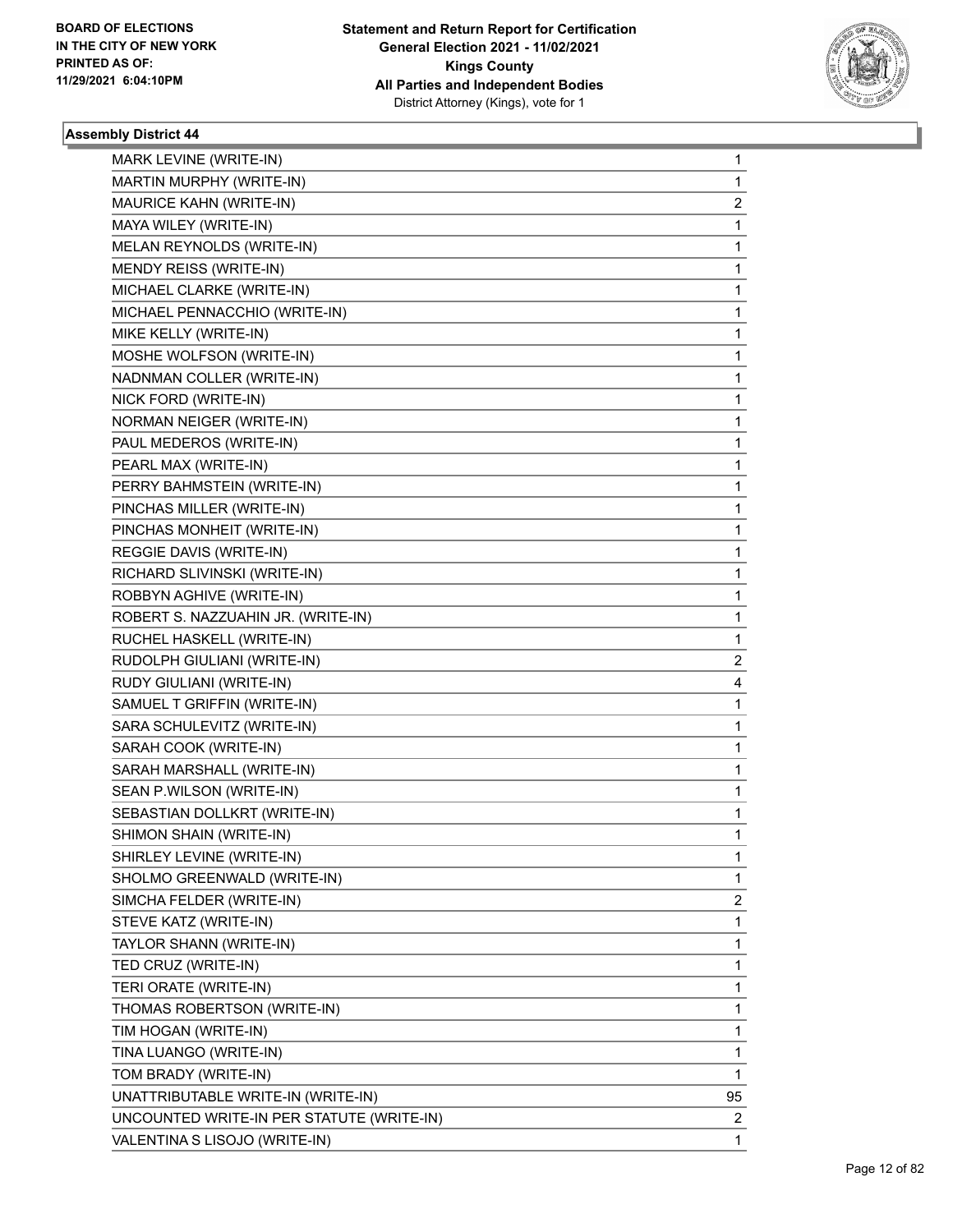

| VINCENT SEMINARA (WRITE-IN) |        |
|-----------------------------|--------|
| WARON CASE (WRITE-IN)       |        |
| WILLIAM BARR (WRITE-IN)     |        |
| WILLIAM KUNSTLER (WRITE-IN) |        |
| YAAKOV GALINSKY (WRITE-IN)  |        |
| YASMIN MISTRY (WRITE-IN)    |        |
| YISRAEL ALTEIN (WRITE-IN)   |        |
| YOAKOV GORSENER (WRITE-IN)  |        |
| YOSSI GESTETNER (WRITE-IN)  |        |
| ZALHOR MYRIE (WRITE-IN)     |        |
| ZEPHYR TEACHOUT (WRITE-IN)  |        |
| ZOE CHEWICK (WRITE-IN)      |        |
| <b>Total Votes</b>          | 17,463 |
| Unrecorded                  | 5.293  |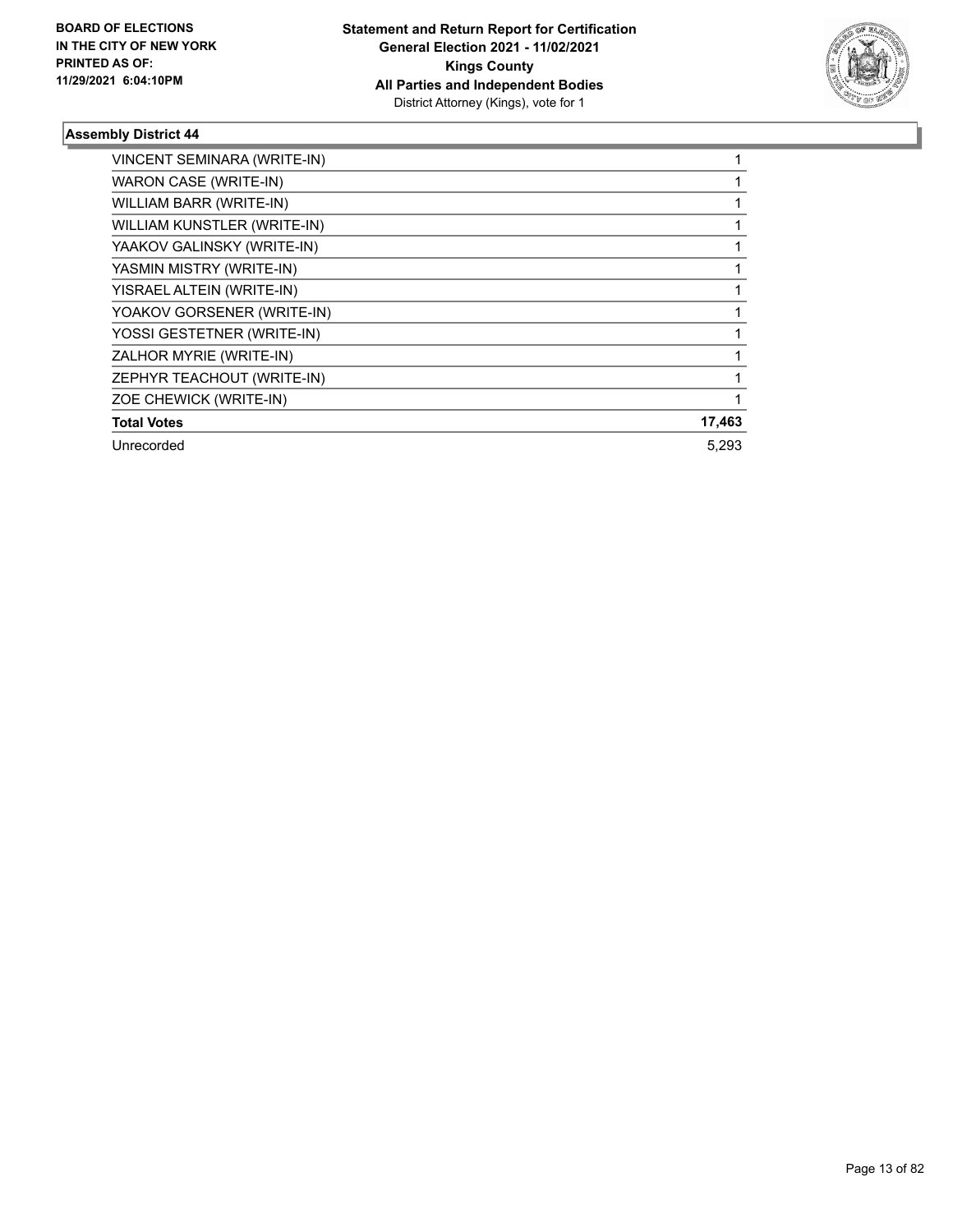

| PUBLIC COUNTER                                           | 12,692       |
|----------------------------------------------------------|--------------|
| MANUALLY COUNTED EMERGENCY                               | 0            |
| <b>ABSENTEE / MILITARY</b>                               | 787          |
| <b>AFFIDAVIT</b>                                         | 79           |
| <b>Total Ballots</b>                                     | 13,558       |
| Less - Inapplicable Federal/Special Presidential Ballots | 0            |
| <b>Total Applicable Ballots</b>                          | 13,558       |
| ERIC GONZALEZ (DEMOCRATIC)                               | 5,582        |
| ADRIENNE YARON (WRITE-IN)                                | 2            |
| ALEX PUSHKIN (WRITE-IN)                                  | 1            |
| ALEX ROZHKOV (WRITE-IN)                                  | 1            |
| ALEXANDER GELIN (WRITE-IN)                               | 1            |
| ANDREY LEAVIN (WRITE-IN)                                 | 1            |
| ANTHONY MARTINE (WRITE-IN)                               | 1            |
| ARI KAGAN (WRITE-IN)                                     | $\mathbf 1$  |
| ARNOLD MOSKOWITZ (WRITE-IN)                              | 1            |
| ARRON SILVERS (WRITE-IN)                                 | 1            |
| AVERY HOROWITZ (WRITE-IN)                                | 1            |
| AVIVA KORNITZER (WRITE-IN)                               | 1            |
| BRYAN BERSON (WRITE-IN)                                  | 1            |
| CANDACE OWENS (WRITE-IN)                                 | $\mathbf 1$  |
| CHAIM KOHEN (WRITE-IN)                                   | 1            |
| CHARLES GOLDENBERG (WRITE-IN)                            | 1            |
| CHARLES HYNES (WRITE-IN)                                 | 2            |
| COLLETTE JEFFERSON LAZARUS (WRITE-IN)                    | 1            |
| CURTIS A. SLIWA (WRITE-IN)                               | 2            |
| CURTIS SILWA (WRITE-IN)                                  | $\mathbf{1}$ |
| CURTIS SLIWA (WRITE-IN)                                  | 1            |
| DANIEL MC KENNA (WRITE-IN)                               | 1            |
| DAVID HUSNEY (WRITE-IN)                                  | 1            |
| DIANNE SEREBRENIK (WRITE-IN)                             | 1            |
| DINA FURCHIN (WRITE-IN)                                  | 1            |
| DO. SMURDLY (WRITE-IN)                                   | 1            |
| DONALD J TRUMP (WRITE-IN)                                | 1            |
| DONALD J. TRUMP (WRITE-IN)                               | 1            |
| DONALD TRUMP (WRITE-IN)                                  | 5            |
| DONALD TRUMP SR. (WRITE-IN)                              | 1            |
| ESTHER HADDAN (WRITE-IN)                                 | 1            |
| FRANK SORRENTINO (WRITE-IN)                              | 1            |
| FRUNLDIN K. MOSS (WRITE-IN)                              | 1            |
| FUAD RASULOV (WRITE-IN)                                  | 2            |
| <b>GEORGE LIPARI (WRITE-IN)</b>                          | $\mathbf 1$  |
| <b>GREG OZERSKIY (WRITE-IN)</b>                          | 1            |
| INNA VERNIKOV (WRITE-IN)                                 | 2            |
| INNA VORNIKOV (WRITE-IN)                                 | 1            |
| JACK ELLIOT TAZ (WRITE-IN)                               | 1            |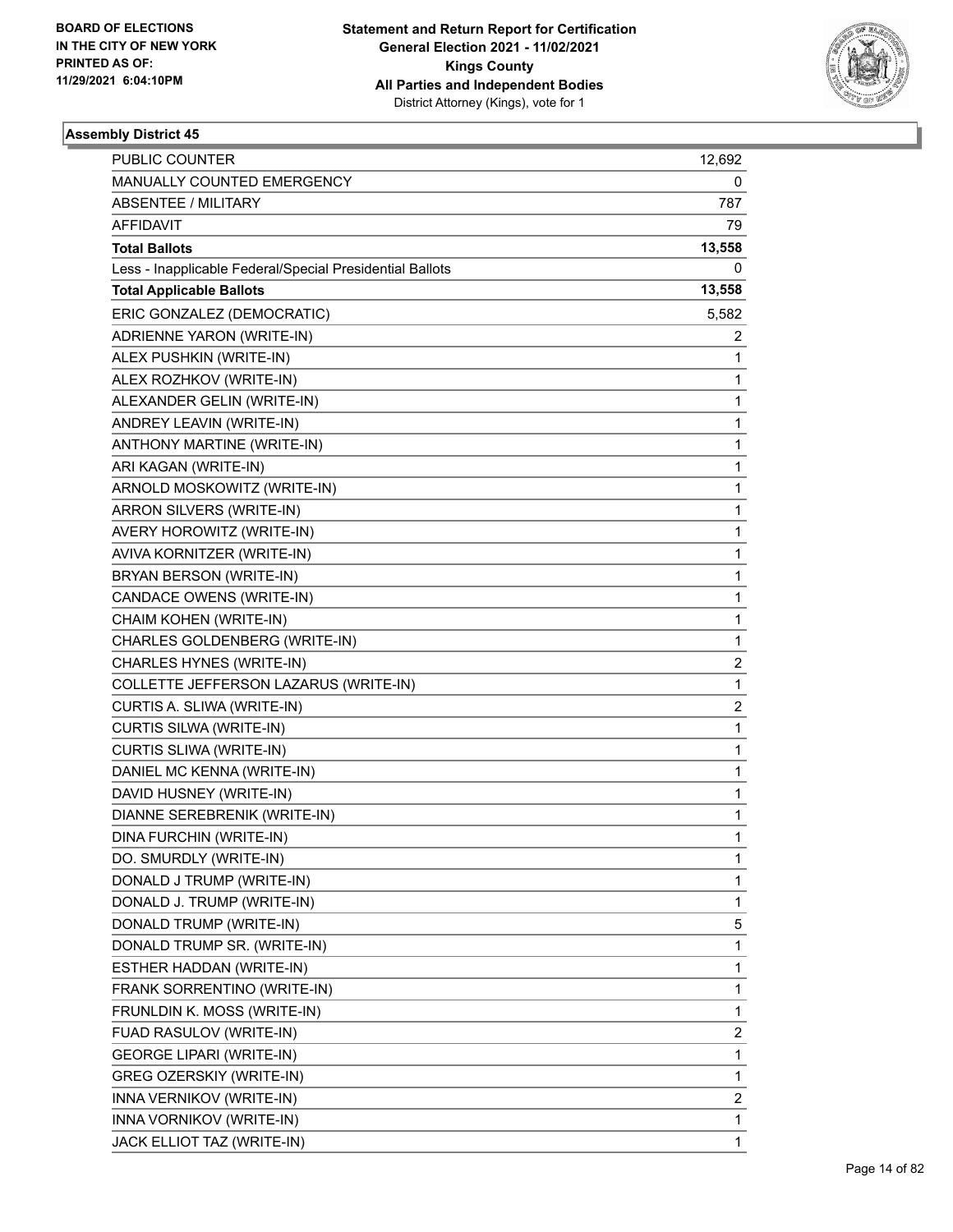

| JAY ROBBINS (WRITE-IN)             | 1           |  |
|------------------------------------|-------------|--|
| JEFFREY DWECK (WRITE-IN)           | 1           |  |
| JOE BIDEN (WRITE-IN)               | 1           |  |
| JOEY ARON (WRITE-IN)               | $\mathbf 1$ |  |
| JOHN TOLLEY (WRITE-IN)             | 1           |  |
| JOSHUA FEINZEIG (WRITE-IN)         | 1           |  |
| JOSHUA MEHLMAN (WRITE-IN)          | 1           |  |
| JOSHUA MELMIN (WRITE-IN)           | 1           |  |
| JULIA ZUKINA (WRITE-IN)            | 1           |  |
| <b>KEN THOMPSON (WRITE-IN)</b>     | 1           |  |
| <b>KERRY PUCKHABER (WRITE-IN)</b>  | 1           |  |
| LISA MIALIK (WRITE-IN)             | 1           |  |
| MARK SZUSZKIEWIEZ (WRITE-IN)       | 1           |  |
| MARTIN KAHAN (WRITE-IN)            | 3           |  |
| MARVIN H. MALATER (WRITE-IN)       | 1           |  |
| MICHAEL BALAGULA (WRITE-IN)        | 1           |  |
| MICHAEL GINDIS (WRITE-IN)          | 1           |  |
| MICHAEL J. HIZME (WRITE-IN)        | 1           |  |
| MICHAEL MOSSAD (WRITE-IN)          | 1           |  |
| MICHAEL OTTO (WRITE-IN)            | 1           |  |
| MIKE MUSSMAN (WRITE-IN)            | 1           |  |
| MORRIS ZEITOUNI (WRITE-IN)         | 1           |  |
| NANCY FINK (WRITE-IN)              | 1           |  |
| NEIL CHIARO (WRITE-IN)             | 1           |  |
| PETER STYVESLANT (WRITE-IN)        | 1           |  |
| RALPH PROTANO (WRITE-IN)           | 1           |  |
| REGINA A. FINK (WRITE-IN)          | 1           |  |
| RENAT AKHMEDZHANOV (WRITE-IN)      | 1           |  |
| RUDOLF GIULIANI (WRITE-IN)         | 1           |  |
| RUDOLPH GIULIANI (WRITE-IN)        | 2           |  |
| RUDOLPH GUILIANI (WRITE-IN)        | 1           |  |
| RUDOLPH GULIANI (WRITE-IN)         | 1           |  |
| RUDULPH GIULIANI (WRITE-IN)        | 1           |  |
| RUDY GIULIANI (WRITE-IN)           | 4           |  |
| RUDY GULLIANI (WRITE-IN)           | 1           |  |
| SAMUEL GLUCK (WRITE-IN)            | 1           |  |
| SAUL HASSON (WRITE-IN)             | 1           |  |
| SAZVO BILOIRID (WRITE-IN)          | 1           |  |
| SCOTT NIMAR (WRITE-IN)             | 1           |  |
| SIMON ISAAC (WRITE-IN)             | 1           |  |
| THOMAS SHEAN (WRITE-IN)            | 1           |  |
| TONY BOGOAN (WRITE-IN)             | 1           |  |
| UNATTRIBUTABLE WRITE-IN (WRITE-IN) | 107         |  |
| WILLIAM BRICHT (WRITE-IN)          | 1           |  |
| YAO XU (WRITE-IN)                  | 1           |  |
| YERACHMIEL DICKSTEIN (WRITE-IN)    | 1           |  |
|                                    |             |  |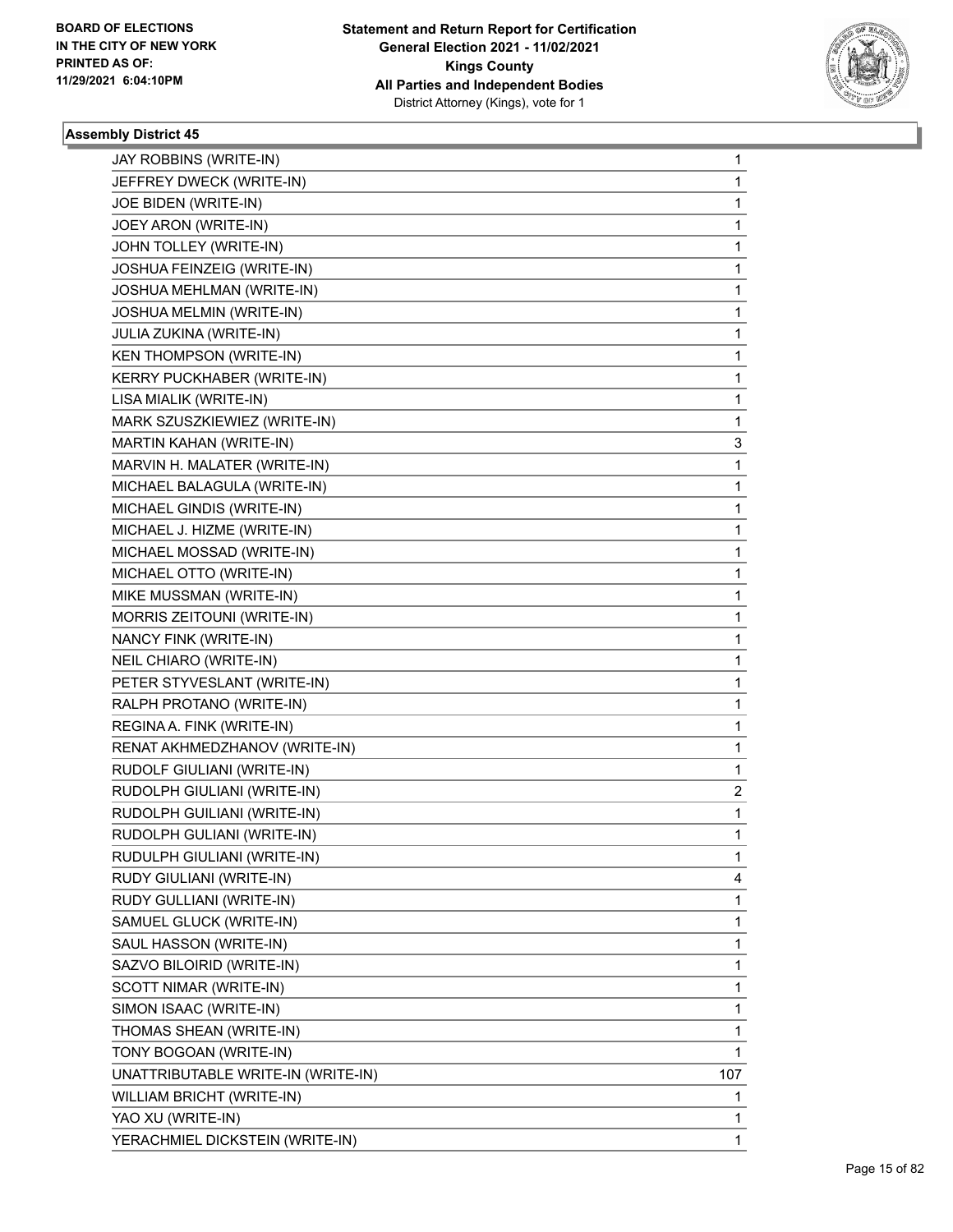

**Total Votes 5,787** 

Unrecorded 7,771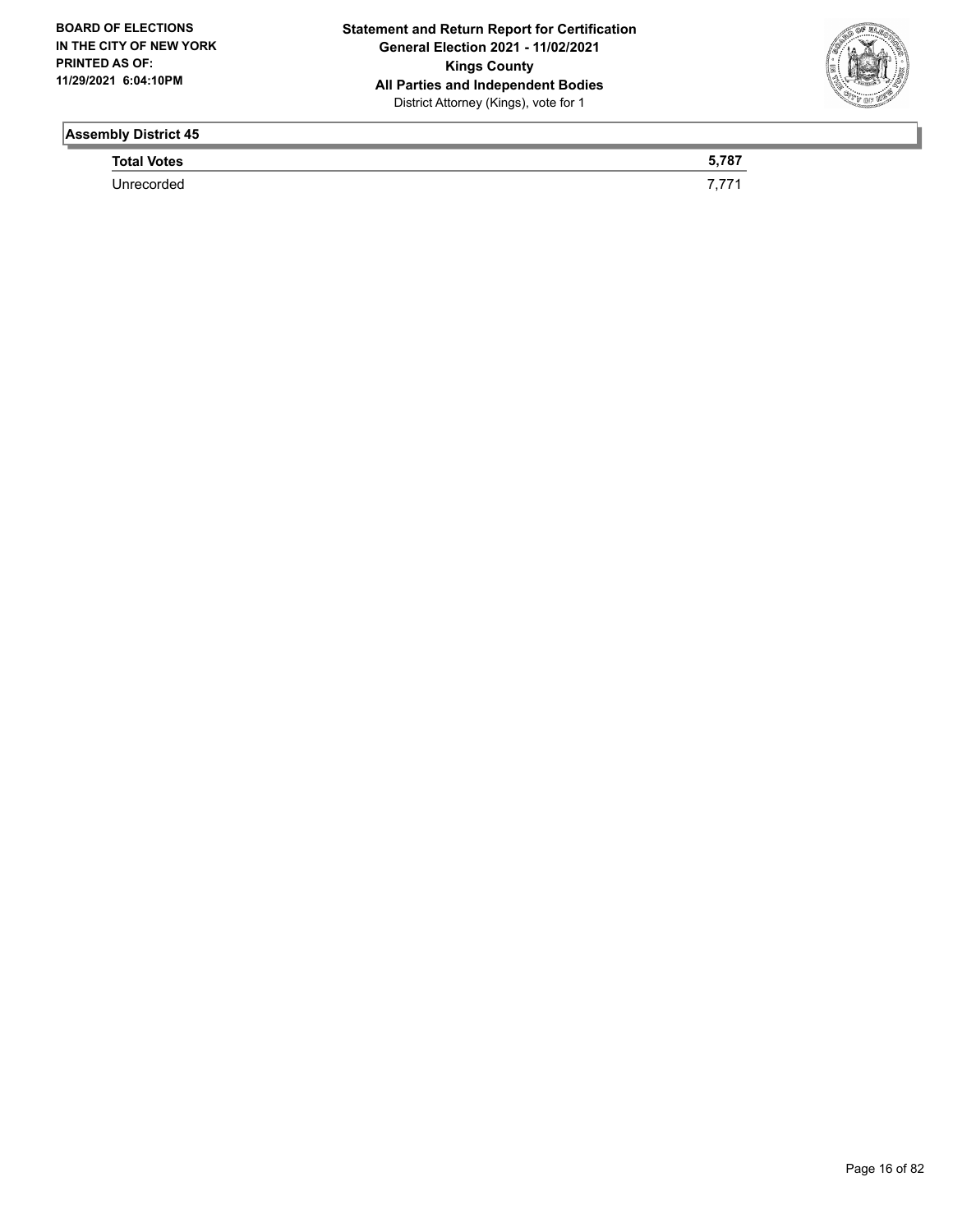

| <b>PUBLIC COUNTER</b>                                    | 19,198         |
|----------------------------------------------------------|----------------|
| MANUALLY COUNTED EMERGENCY                               | 0              |
| <b>ABSENTEE / MILITARY</b>                               | 1,186          |
| AFFIDAVIT                                                | 132            |
| <b>Total Ballots</b>                                     | 20,516         |
| Less - Inapplicable Federal/Special Presidential Ballots | 0              |
| <b>Total Applicable Ballots</b>                          | 20,516         |
| ERIC GONZALEZ (DEMOCRATIC)                               | 10,052         |
| ADRIANNE BRANEFORTE (WRITE-IN)                           | 1              |
| ALAN SMALOWITZ (WRITE-IN)                                | 2              |
| ALEX SHAFIA (WRITE-IN)                                   | 1              |
| ALFONSO PECICCOPE (WRITE-IN)                             | 1              |
| ALFRED ACCETTUA (WRITE-IN)                               | 1              |
| ALLYN J CRAWFORD ESQ (WRITE-IN)                          | 1              |
| ALYSSA PUSTILNIK (WRITE-IN)                              | 2              |
| ANDREW ASSLI (WRITE-IN)                                  | 1              |
| ANDREW COMINSKY (WRITE-IN)                               | 1              |
| ANDREW GIULIANI (WRITE-IN)                               | 1              |
| ANDREW YANG (WRITE-IN)                                   | 2              |
| ANTHONY FORZAINO (WRITE-IN)                              | 1              |
| ANTHONY HERBERT (WRITE-IN)                               | 2              |
| ANTHONY NAZARO (WRITE-IN)                                | 1              |
| AQNGELA CUCCOTTO (WRITE-IN)                              | 1              |
| BENJAMIN Y GELMAN (WRITE-IN)                             | 1              |
| BRIAN FOX (WRITE-IN)                                     | $\overline{2}$ |
| CARMEN HERNANDEZ (WRITE-IN)                              | 1              |
| CHRIS O'ROURKE (WRITE-IN)                                | 1              |
| CHRISTINE DEMADNA (WRITE-IN)                             | $\overline{2}$ |
| CHRISTOPHER REILLY ESQ (WRITE-IN)                        | 1              |
| CONNOR ARMSTRONG (WRITE-IN)                              | 1              |
| CURTIS SILWA (WRITE-IN)                                  | $\overline{2}$ |
| CURTIS SLIWA (WRITE-IN)                                  | 2              |
| DAN DONOVAN (WRITE-IN)                                   | 1              |
| DANIEL MAGAVICK (WRITE-IN)                               | 1              |
| DAVID DIBELLO (WRITE-IN)                                 | 1              |
| DENNIS AVVAER (WRITE-IN)                                 | 1              |
| DONAL TRUMP JR. (WRITE-IN)                               | 1              |
| DONALD J TRUMP (WRITE-IN)                                | 2              |
| DONALD TRUMP (WRITE-IN)                                  | 3              |
| DOUGLAS LEN (WRITE-IN)                                   | 1              |
| DR PHILLP SCHERER (WRITE-IN)                             | 1              |
| EAN EVERS (WRITE-IN)                                     | 1              |
| ELENA GROISBERG (WRITE-IN)                               | 3              |
| ELLIOTT STABLER (WRITE-IN)                               | 1              |
| ERIN TIENEY (WRITE-IN)                                   | 1              |
| EUGENE V DEBS (WRITE-IN)                                 | 1              |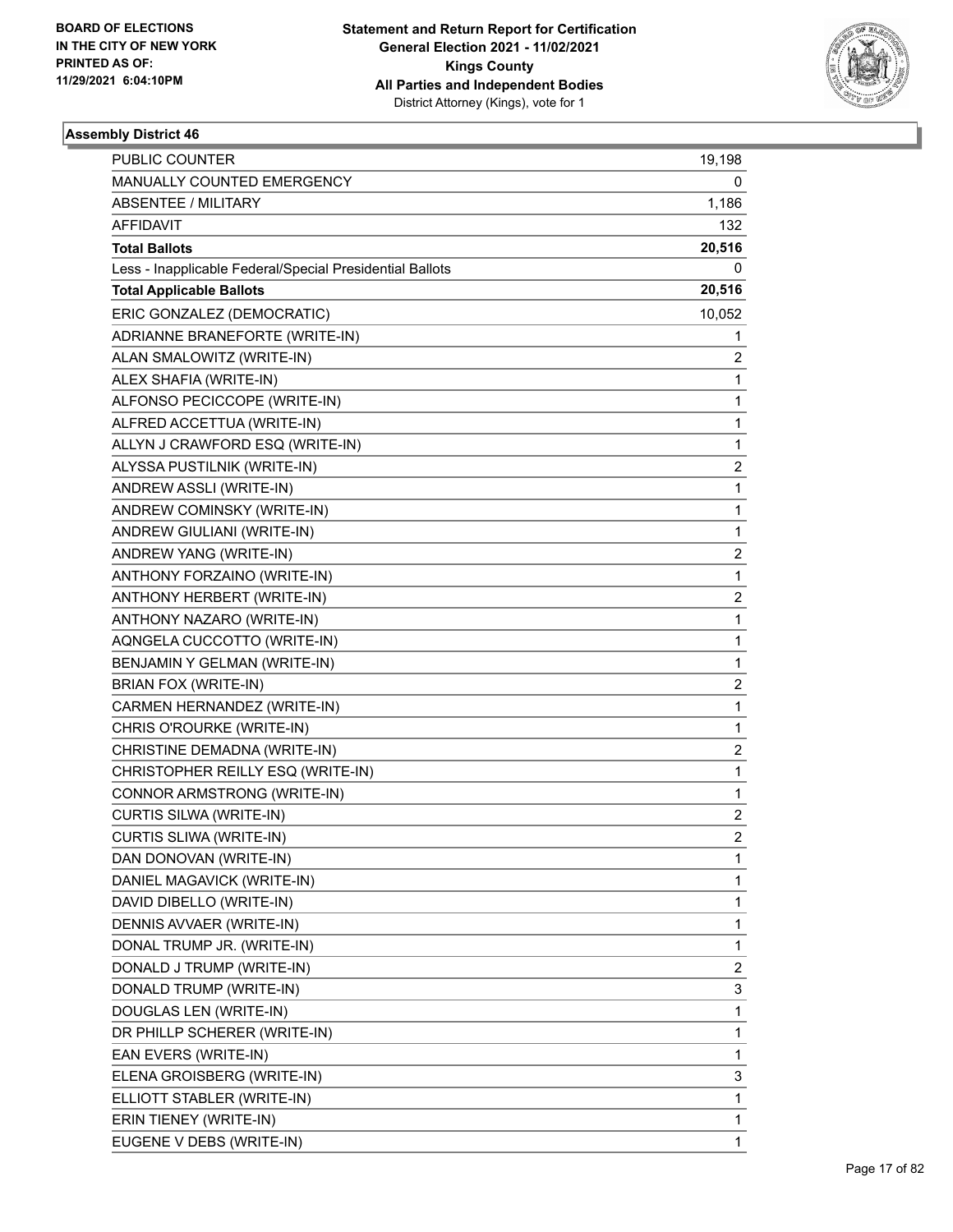

| <b>GEORGE LAURO (WRITE-IN)</b>    | 1 |
|-----------------------------------|---|
| GINA LEVY ABADI (WRITE-IN)        | 1 |
| GIUSEPPE APRILIA (WRITE-IN)       | 1 |
| <b>GREGORY BLATTO (WRITE-IN)</b>  | 1 |
| HAROLD THEURER (WRITE-IN)         | 1 |
| HARRY HARRISON (WRITE-IN)         | 1 |
| HARVEY DENT (WRITE-IN)            | 1 |
| HIBAN ABIFF (WRITE-IN)            | 1 |
| HILLARY RODMAN CLINTON (WRITE-IN) | 1 |
| HUGH MUNGUS (WRITE-IN)            | 1 |
| INNA VERNIKOV (WRITE-IN)          | 3 |
| JACE SMITH (WRITE-IN)             | 1 |
| JAMES CORDEA (WRITE-IN)           | 1 |
| JAON MURPHY (WRITE-IN)            | 1 |
| JESSE VENTURA (WRITE-IN)          | 1 |
| JESSIE MURPHY (WRITE-IN)          | 1 |
| JESUS ZENO (WRITE-IN)             | 1 |
| JOE BIDEN (WRITE-IN)              | 1 |
| JOE PERNICE JR (WRITE-IN)         | 1 |
| JOHN BAIARDI (WRITE-IN)           | 1 |
| JOHN COSENZY (WRITE-IN)           | 1 |
| JOHNNY COCHRAAE (WRITE-IN)        | 1 |
| JOSEPH CASTELLA (WRITE-IN)        | 1 |
| JOSEPH CASTELLO (WRITE-IN)        | 1 |
| JOSEPH JAMES LASASSA (WRITE-IN)   | 1 |
| KANCHAN ARORA-CHIMEKY (WRITE-IN)  | 1 |
| KEVIN HYNES (WRITE-IN)            | 1 |
| KING ASA (WRITE-IN)               | 1 |
| KIRK SUNDAY (WRITE-IN)            | 1 |
| LIAM MCCABE (WRITE-IN)            | 1 |
| LOUIS MATTHEW GUIDA (WRITE-IN)    | 1 |
| LOUIS ROSENTHAK (WRITE-IN)        | 1 |
| LUCRETIA POTTER (WRITE-IN)        | 1 |
| LUCRETIA REGINA POTTER (WRITE-IN) | 1 |
| LUKE HARRIS (WRITE-IN)            | 1 |
| MARIE WANGONS (WRITE-IN)          | 1 |
| MARK BARRETT (WRITE-IN)           | 1 |
| MARK FELDMAN (WRITE-IN)           | 1 |
| MARK GOLDEN (WRITE-IN)            | 1 |
| MARSHALL MATHERS (WRITE-IN)       | 1 |
| MARTIN J GOLDEN (WRITE-IN)        | 1 |
| MARTY GOLDEN (WRITE-IN)           | 2 |
| MARTY MANHOWKR (WRITE-IN)         | 1 |
| MATTHEW D ERIC (WRITE-IN)         | 1 |
| MATTHEW D'EMIC (WRITE-IN)         | 1 |
| MATTHEW DENIL (WRITE-IN)          | 1 |
|                                   |   |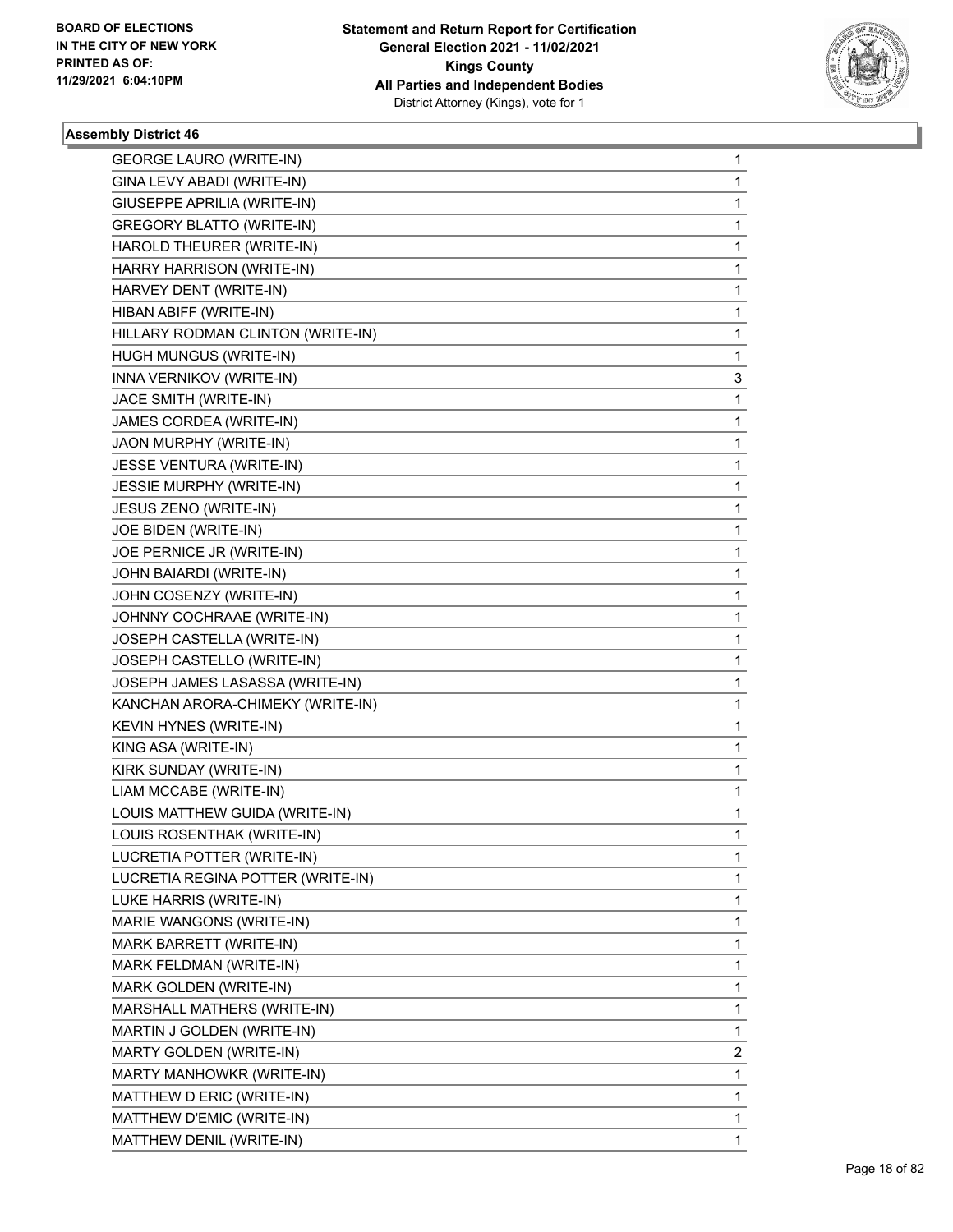

| MATTHEW H LANNIELLO (WRITE-IN) | 1 |
|--------------------------------|---|
| MELINDA KATZ (WRITE-IN)        | 1 |
| MELISA ANDREWS (WRITE-IN)      | 1 |
| MEUACHEU M RAITPURT (WRITE-IN) | 1 |
| MICHAEL BALAGULA (WRITE-IN)    | 3 |
| MICHAEL F.MIGAUOLO (WRITE-IN)  | 1 |
| MICHAEL O KEFFEE (WRITE-IN)    | 1 |
| MICHAEL R OKEEFE (WRITE-IN)    | 1 |
| MICHAEL SHEPHERD (WRITE-IN)    | 1 |
| MIKE IRWIN (WRITE-IN)          | 1 |
| NARUTO UZUMAKI (WRITE-IN)      | 1 |
| NICHOLAS CHAMBERS (WRITE-IN)   | 1 |
| NOELLE GHAR (WRITE-IN)         | 1 |
| OLGA FORT (WRITE-IN)           | 1 |
| OLIVIA POPE (WRITE-IN)         | 1 |
| OLWIA BENSON (WRITE-IN)        | 1 |
| PAPER BOY LOVE (WRITE-IN)      | 1 |
| PATRICK KANE (WRITE-IN)        | 2 |
| PATRICK WANG (WRITE-IN)        | 1 |
| PAUL CAPOBIANCO (WRITE-IN)     | 1 |
| PAUL D WEBER (WRITE-IN)        | 1 |
| PETE ROSE (WRITE-IN)           | 1 |
| PETER J LANPESOVC (WRITE-IN)   | 1 |
| PETER MIGNONE (WRITE-IN)       | 1 |
| PHILIP SALEM (WRITE-IN)        | 1 |
| RANDY WATSON (WRITE-IN)        | 1 |
| RAYMOND KELLY (WRITE-IN)       | 1 |
| RAYMOND TORRES (WRITE-IN)      | 1 |
| ROBERT DORIA (WRITE-IN)        | 1 |
| ROBERT MCLAREN (WRITE-IN)      | 1 |
| ROBERT SMITH (WRITE-IN)        | 1 |
| ROBERT V.CASSARA (WRITE-IN)    | 1 |
| ROBO PERNA (WRITE-IN)          | 1 |
| RODERICK ALLEGNE (WRITE-IN)    | 1 |
| RUDOLPH GIULIANI (WRITE-IN)    | 2 |
| RUDY GIULIANI (WRITE-IN)       | 3 |
| RUDY GUILIANI (WRITE-IN)       | 2 |
| RUDY GULIANI (WRITE-IN)        | 2 |
| RUDY JULIANE (WRITE-IN)        | 1 |
| RUDY JULIANI (WRITE-IN)        | 1 |
| SABRINA GORODETSKY (WRITE-IN)  | 1 |
| SAL DONOTS (WRITE-IN)          | 1 |
| SAMUEL ALITO (WRITE-IN)        | 1 |
| STEVE KIRSCH (WRITE-IN)        | 1 |
| STEVEN DEMAGGIO (WRITE-IN)     | 1 |
| STEVEN TUGANDER (WRITE-IN)     | 1 |
|                                |   |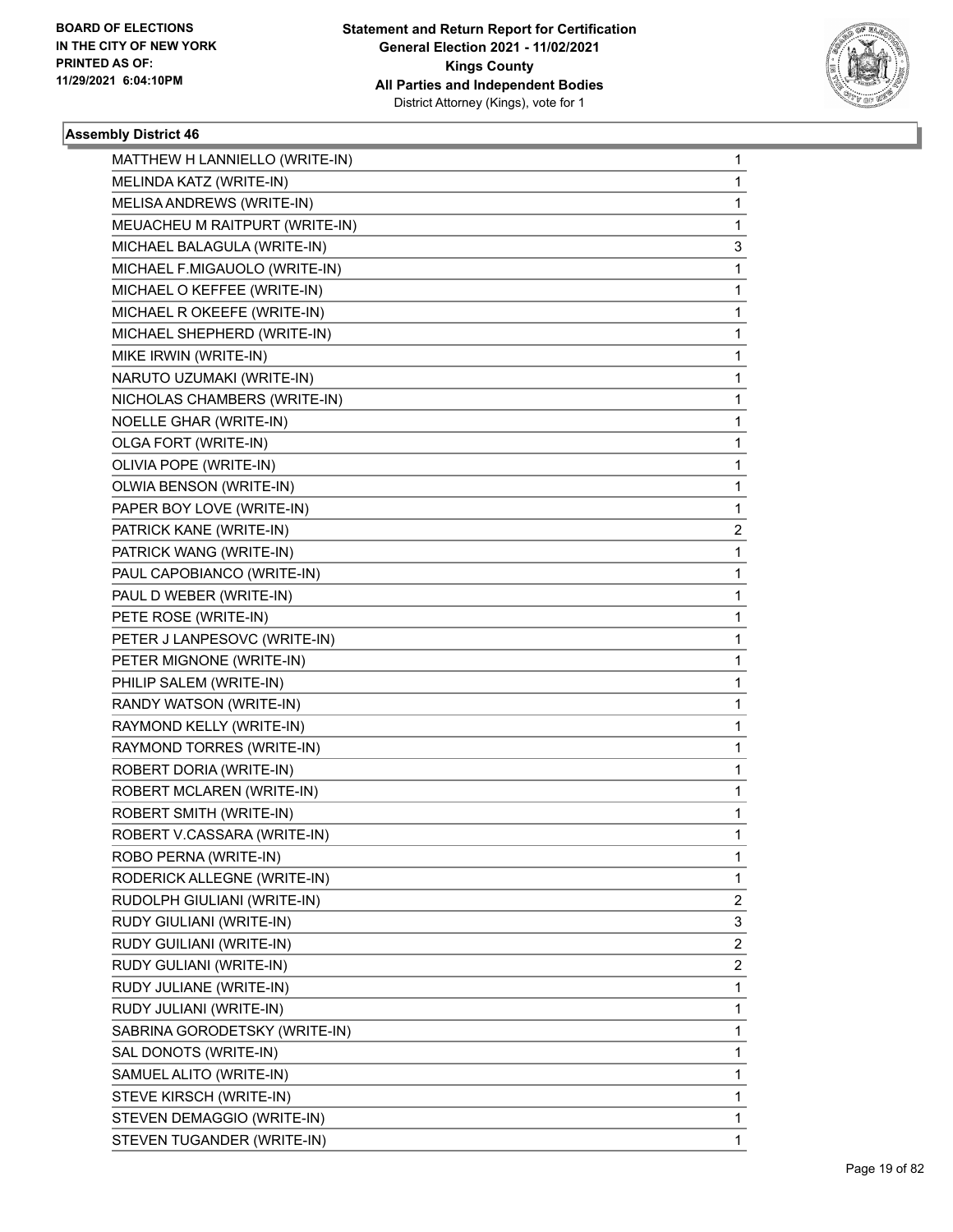

| SUE SIMMONS (WRITE-IN)                    |        |
|-------------------------------------------|--------|
| TED KNISHE (WRITE-IN)                     |        |
| THOMAS DUGGAR (WRITE-IN)                  |        |
| THOMAS GENNIFF (WRITE-IN)                 |        |
| THOMAS KENNIFF (WRITE-IN)                 |        |
| TIMOTHY PETERSON (WRITE-IN)               |        |
| TOM MIX (WRITE-IN)                        |        |
| TOM UZZO (WRITE-IN)                       |        |
| TOMAS MULLER (WRITE-IN)                   |        |
| TONI DEWEY (WRITE-IN)                     |        |
| TROY KICKBERG (WRITE-IN)                  |        |
| UNATTRIBUTABLE WRITE-IN (WRITE-IN)        | 110    |
| UNCOUNTED WRITE-IN PER STATUTE (WRITE-IN) |        |
| VLAD VIZNER (WRITE-IN)                    |        |
| WILLIAM O'DWYER (WRITE-IN)                |        |
| <b>Total Votes</b>                        | 10,330 |
| Unrecorded                                | 10,186 |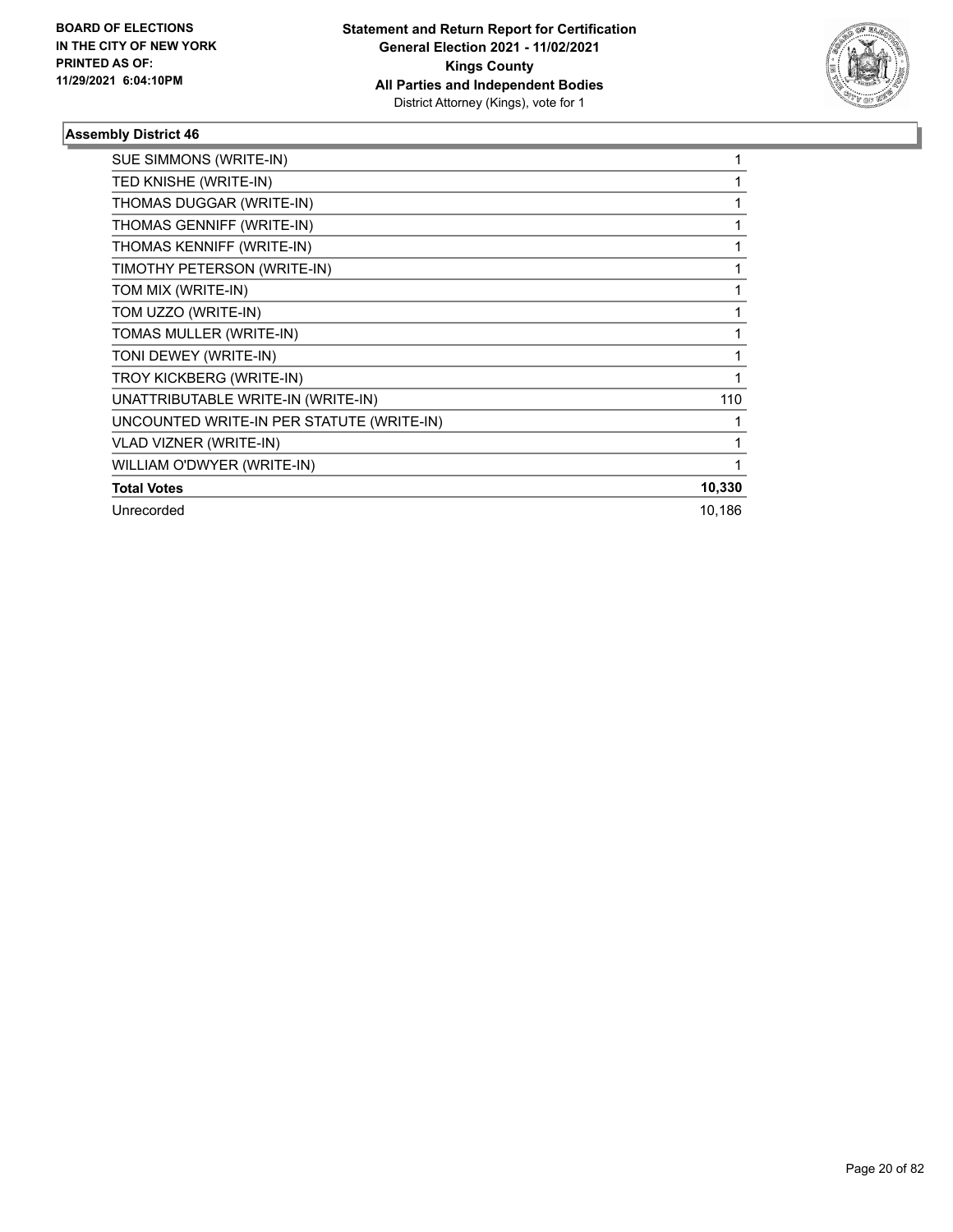

| PUBLIC COUNTER                                           | 10,459       |
|----------------------------------------------------------|--------------|
| MANUALLY COUNTED EMERGENCY                               | 0            |
| <b>ABSENTEE / MILITARY</b>                               | 712          |
| <b>AFFIDAVIT</b>                                         | 58           |
| <b>Total Ballots</b>                                     | 11,229       |
| Less - Inapplicable Federal/Special Presidential Ballots | 0            |
| <b>Total Applicable Ballots</b>                          | 11,229       |
| ERIC GONZALEZ (DEMOCRATIC)                               | 5,357        |
| ALEXANDER PUSTOBAYER (WRITE-IN)                          | 1            |
| ANDREW YANG (WRITE-IN)                                   | 1            |
| ANTHONY GRILLO (WRITE-IN)                                | 1            |
| ANTHONY HERBERT (WRITE-IN)                               | 1            |
| ANTONIN SCALIA (WRITE-IN)                                | 2            |
| <b>BORIS PALANT (WRITE-IN)</b>                           | 1            |
| BRANDON LESSGO (WRITE-IN)                                | $\mathbf 1$  |
| <b>BRANDON LETSGO (WRITE-IN)</b>                         | 1            |
| BRIAN LEHMAN (WRITE-IN)                                  | 1            |
| CARLOS RUIZ (WRITE-IN)                                   | 1            |
| CARMELO MAZZAFERRO JR. (WRITE-IN)                        | $\mathbf 1$  |
| CHARLES RAGUSA (WRITE-IN)                                | 1            |
| CHRISTOPHER YAN CHI CAMPANELLA (WRITE-IN)                | $\mathbf 1$  |
| CLARENCE THOMAS (WRITE-IN)                               | 1            |
| CURTIS A. SLIWA (WRITE-IN)                               | 1            |
| CURTIS SILIWA (WRITE-IN)                                 | 1            |
| CURTIS SILWA (WRITE-IN)                                  | $\mathbf 1$  |
| CURTIS SLIWA (WRITE-IN)                                  | 1            |
| DANIEL LOUD (WRITE-IN)                                   | 1            |
| DAYMOND WU (WRITE-IN)                                    | 1            |
| DIANE LAPP (WRITE-IN)                                    | 1            |
| DIANE SEZEBRENIK (WRITE-IN)                              | 1            |
| DIMITRI EFROS (WRITE-IN)                                 | $\mathbf{1}$ |
| DIOANA SEREBRENIK (WRITE-IN)                             | 1            |
| DOMINICK POLLAR (WRITE-IN)                               | 1            |
| DOMINICK POLLARI (WRITE-IN)                              | 1            |
| DONALD J TRUMP (WRITE-IN)                                | 2            |
| DONALD TRUMP (WRITE-IN)                                  | 5            |
| EARL WAND (WRITE-IN)                                     | 1            |
| ETHAN CHANG (WRITE-IN)                                   | 1            |
| INNA VERIKOV (WRITE-IN)                                  | 1            |
| JAIME BAYDA (WRITE-IN)                                   | 1            |
| JAKE BUMGARLENER (WRITE-IN)                              | 1            |
| JILL STEIN (WRITE-IN)                                    | 1            |
| JOCHAIM PEIPER (WRITE-IN)                                | 1            |
| JOE CARDIER (WRITE-IN)                                   | 1            |
| JOE PUCCI (WRITE-IN)                                     | 1            |
| JOHN TABACCO (WRITE-IN)                                  | 2            |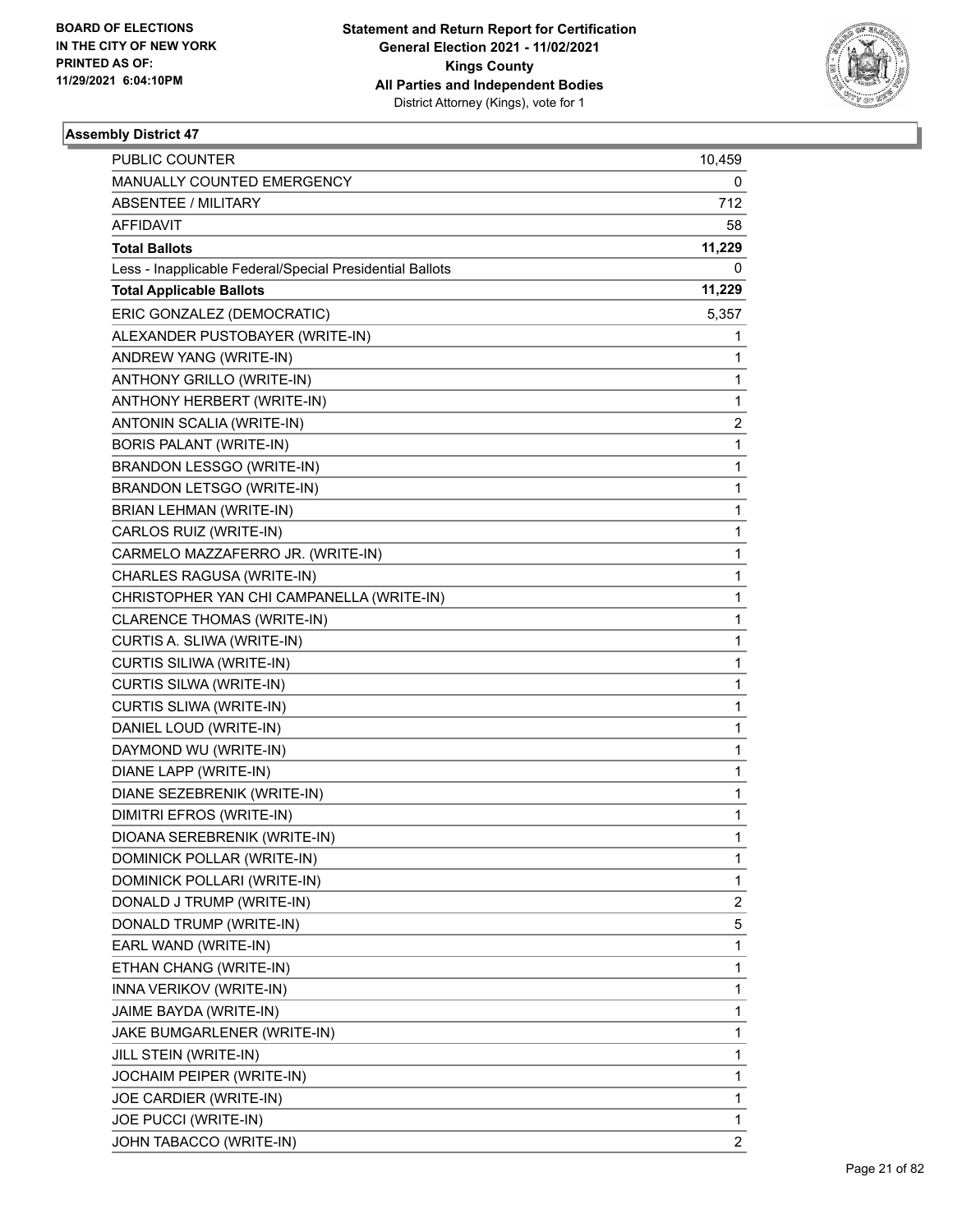

| JOHN WALSH (WRITE-IN)              | 1                       |
|------------------------------------|-------------------------|
| JONES ANTHONY (WRITE-IN)           | $\mathbf{1}$            |
| JUAN DIEGO MOLYNEUX (WRITE-IN)     | $\mathbf 1$             |
| KATHLEEN HUGHES (WRITE-IN)         | 1                       |
| LAWERENCE SCARLINO (WRITE-IN)      | 1                       |
| LAWRENCE MORTON (WRITE-IN)         | 1                       |
| LESETA SHAKUR (WRITE-IN)           | 1                       |
| LIAM MCBABE (WRITE-IN)             | 1                       |
| MARK SZUSZKIEWICZ (WRITE-IN)       | 2                       |
| MICHAEL C.CHEWNG (WRITE-IN)        | 1                       |
| MICHELLE ILLIANO (WRITE-IN)        | 1                       |
| MILEY CYRUS (WRITE-IN)             | 1                       |
| MOE HAILSTONE (WRITE-IN)           | 1                       |
| NASSON TZVI SHER (WRITE-IN)        | 1                       |
| <b>NESRET BILALI (WRITE-IN)</b>    | $\mathbf 1$             |
| NICOLE MALLIOTAKIS (WRITE-IN)      | 1                       |
| PAUL BRONSKI (WRITE-IN)            | 1                       |
| PUSTOBAYER ALEXANDER (WRITE-IN)    | 1                       |
| <b>ROBERT BARNES (WRITE-IN)</b>    | 1                       |
| RON DESANTIS (WRITE-IN)            | 1                       |
| RUDOLPH GIULIANI (WRITE-IN)        | $\mathbf 1$             |
| RUDY GIULIANI (WRITE-IN)           | 2                       |
| RUDY GUILIANI (WRITE-IN)           | $\overline{\mathbf{c}}$ |
| RUDY GUILLIANI (WRITE-IN)          | $\mathbf 1$             |
| SAM LEE (WRITE-IN)                 | 1                       |
| SAMUEL WHITLOMB HYDE (WRITE-IN)    | 1                       |
| SATASHI NAKAMSTS (WRITE-IN)        | 1                       |
| SCOTT LOFFREDO (WRITE-IN)          | 1                       |
| SETH FRIEDMAN (WRITE-IN)           | 3                       |
| SHANE JAMIESON (WRITE-IN)          | 1                       |
| SOLOMAN SAM SUTTER (WRITE-IN)      | 1                       |
| STANFORD RUBENSTEIN (WRITE-IN)     | $\mathbf{1}$            |
| STEPHEN LAROCCA (WRITE-IN)         | 1                       |
| THOMAS KENNIFF (WRITE-IN)          | 1                       |
| TOM KEENIFF (WRITE-IN)             | 1                       |
| TOM KENNIFF (WRITE-IN)             | 1                       |
| TONY MIELE (WRITE-IN)              | 1                       |
| UNATTRIBUTABLE WRITE-IN (WRITE-IN) | 80                      |
| VASIL KHIMITCH (WRITE-IN)          | 1                       |
| VICTOR RAMIREZ (WRITE-IN)          | 1                       |
| VICTORIA TARASOVA (WRITE-IN)       | 1                       |
| VITO BATISTA (WRITE-IN)            | 1                       |
| VULLNET VELIU (WRITE-IN)           | 1                       |
| WILLIAM HARRISON (WRITE-IN)        | 1                       |
| YURIY PRAKHIN (WRITE-IN)           | 1                       |
| YURYRIY PRAKHIN (WRITE-IN)         | 1                       |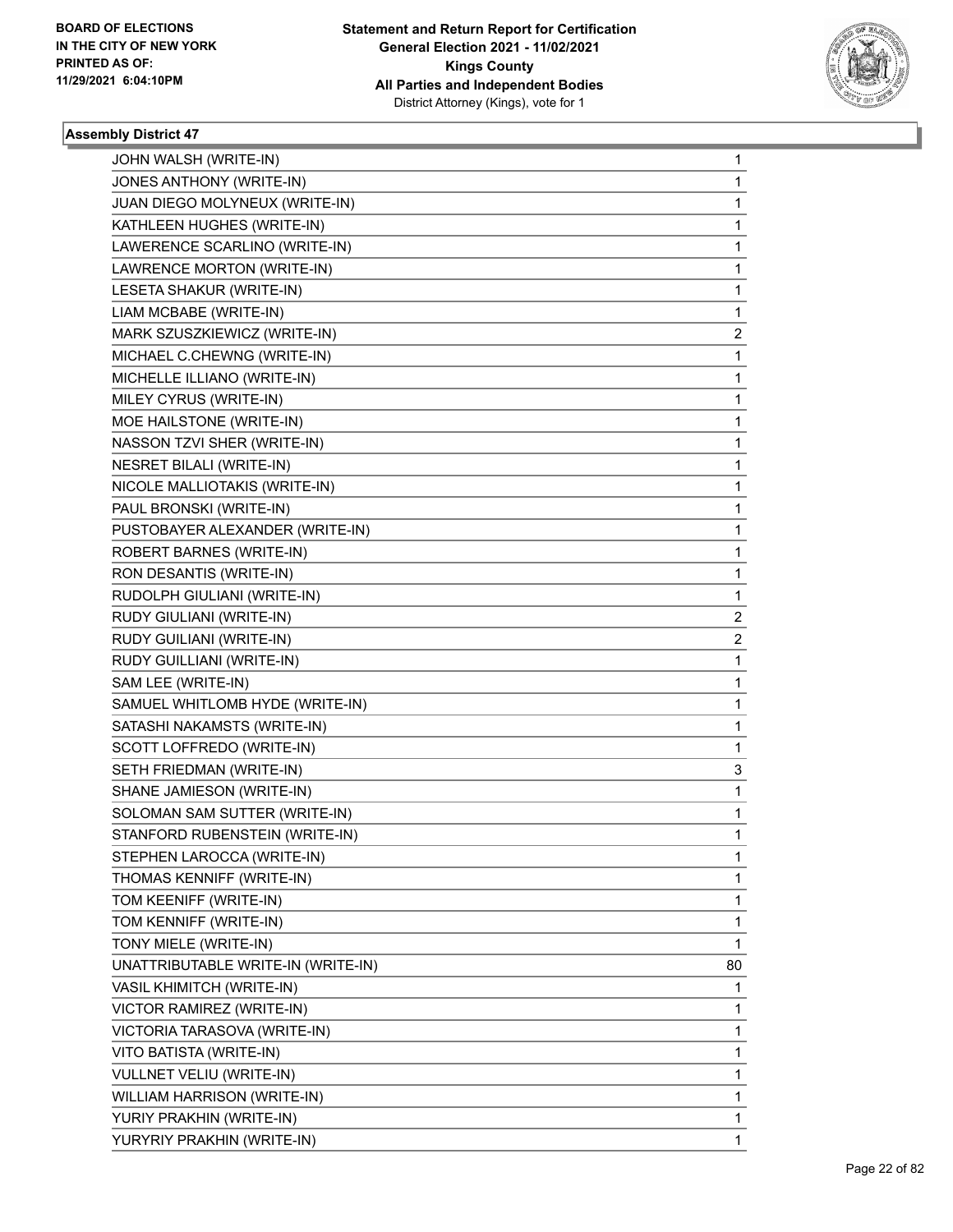

**Total Votes 5,532** 

Unrecorded 5,697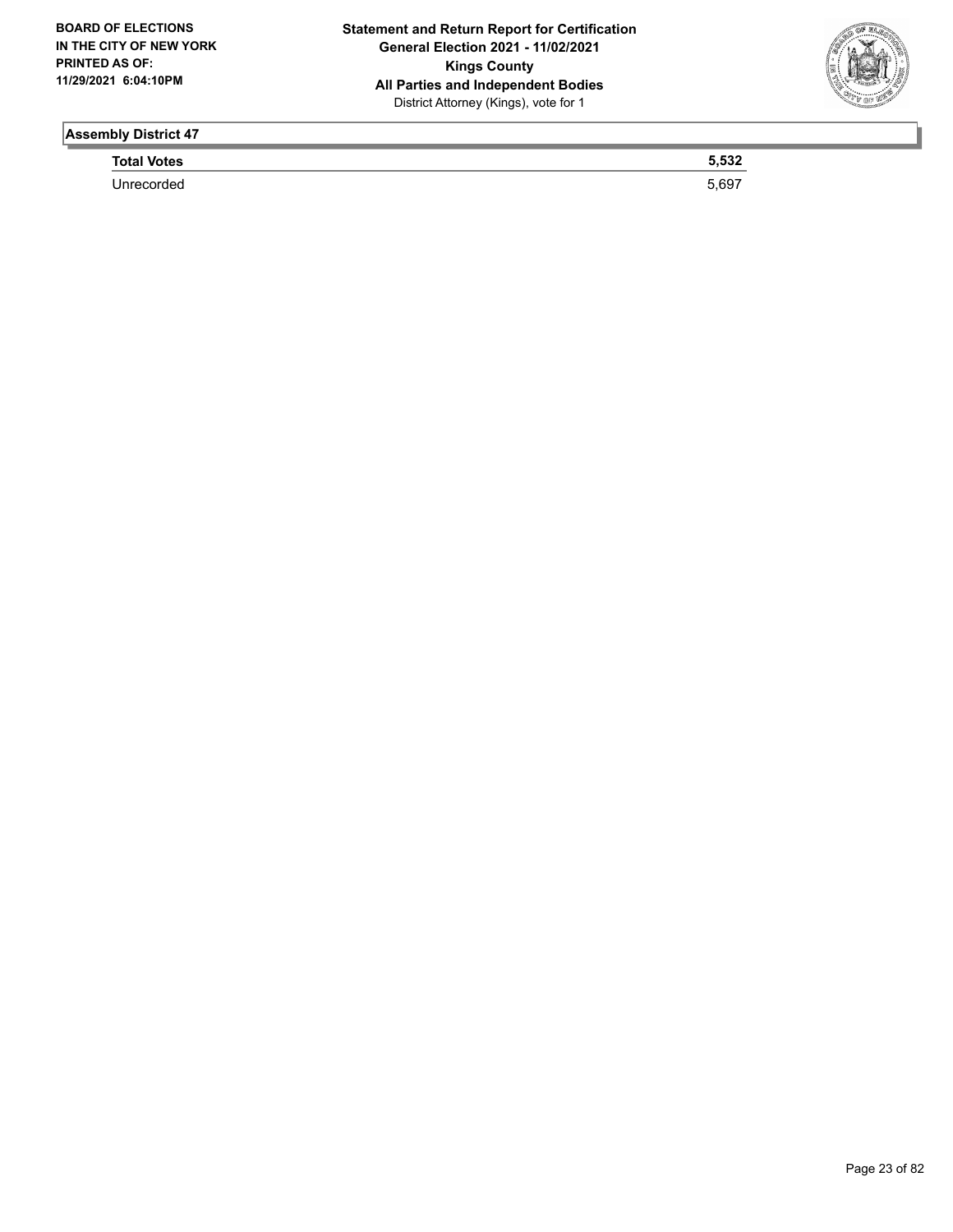

| <b>PUBLIC COUNTER</b>                                    | 11,155       |
|----------------------------------------------------------|--------------|
| MANUALLY COUNTED EMERGENCY                               | 1            |
| <b>ABSENTEE / MILITARY</b>                               | 474          |
| AFFIDAVIT                                                | 52           |
| <b>Total Ballots</b>                                     | 11,682       |
| Less - Inapplicable Federal/Special Presidential Ballots | 0            |
| <b>Total Applicable Ballots</b>                          | 11,682       |
| ERIC GONZALEZ (DEMOCRATIC)                               | 5,207        |
| <b>ABARHAM FRANK (WRITE-IN)</b>                          | 1            |
| ALEXANDER FRIED (WRITE-IN)                               | 1            |
| ALFRED E NEUMAN (WRITE-IN)                               | 1            |
| AMY CONEY BERETT (WRITE-IN)                              | 1            |
| ARI LANDAU (WRITE-IN)                                    | $\mathbf 1$  |
| ARIGDOR MILLER (WRITE-IN)                                | $\mathbf 1$  |
| ARON JUDGE (WRITE-IN)                                    | 1            |
| ARON LOWENTHAL (WRITE-IN)                                | $\mathbf 1$  |
| AVIGDER MILLER (WRITE-IN)                                | 1            |
| <b>BARRY ROESNBERG (WRITE-IN)</b>                        | 1            |
| <b>BARRY ROSENBERG (WRITE-IN)</b>                        | $\mathbf 1$  |
| <b>BEINISH MILLER (WRITE-IN)</b>                         | $\mathbf 1$  |
| <b>BEN SHAPIRO (WRITE-IN)</b>                            | 1            |
| BEN WADE (WRITE-IN)                                      | $\mathbf 1$  |
| BENJAMIN WADE (WRITE-IN)                                 | 1            |
| BERNIE SANDERS (WRITE-IN)                                | 1            |
| BILL CLINTON (WRITE-IN)                                  | $\mathbf 1$  |
| <b>BONNIE GOLDBLUM (WRITE-IN)</b>                        | $\mathbf 1$  |
| BRYAN LOUIE (WRITE-IN)                                   | 1            |
| CARL M LERNER (WRITE-IN)                                 | $\mathbf 1$  |
| CARY NOSOWITZ (WRITE-IN)                                 | 1            |
| CHAIM FLEISCHER (WRITE-IN)                               | 1            |
| CHAIM FREUND (WRITE-IN)                                  | $\mathbf{1}$ |
| CHAYA LEVY (WRITE-IN)                                    | $\mathbf{1}$ |
| CRISTINA PETCU (WRITE-IN)                                | 1            |
| CURTIS SLIWA (WRITE-IN)                                  | 2            |
| CY VANCE (WRITE-IN)                                      | 1            |
| DANIEL KINCH (WRITE-IN)                                  | 1            |
| DANIEL STENDER (WRITE-IN)                                | 1            |
| DAVID FREUND (WRITE-IN)                                  | 1            |
| DAVID MARK (WRITE-IN)                                    | 1            |
| DAVID WACHSLER (WRITE-IN)                                | 1            |
| DEVI NOMPIA AARON (WRITE-IN)                             | 1            |
| DOMINIC CARTER (WRITE-IN)                                | 1            |
| DONALD CRANSTON (WRITE-IN)                               | 1            |
| DONALD J TRUMP (WRITE-IN)                                | 4            |
| DONALD J. TRUMP (WRITE-IN)                               | 1            |
| DONALD TRUMP (WRITE-IN)                                  | 10           |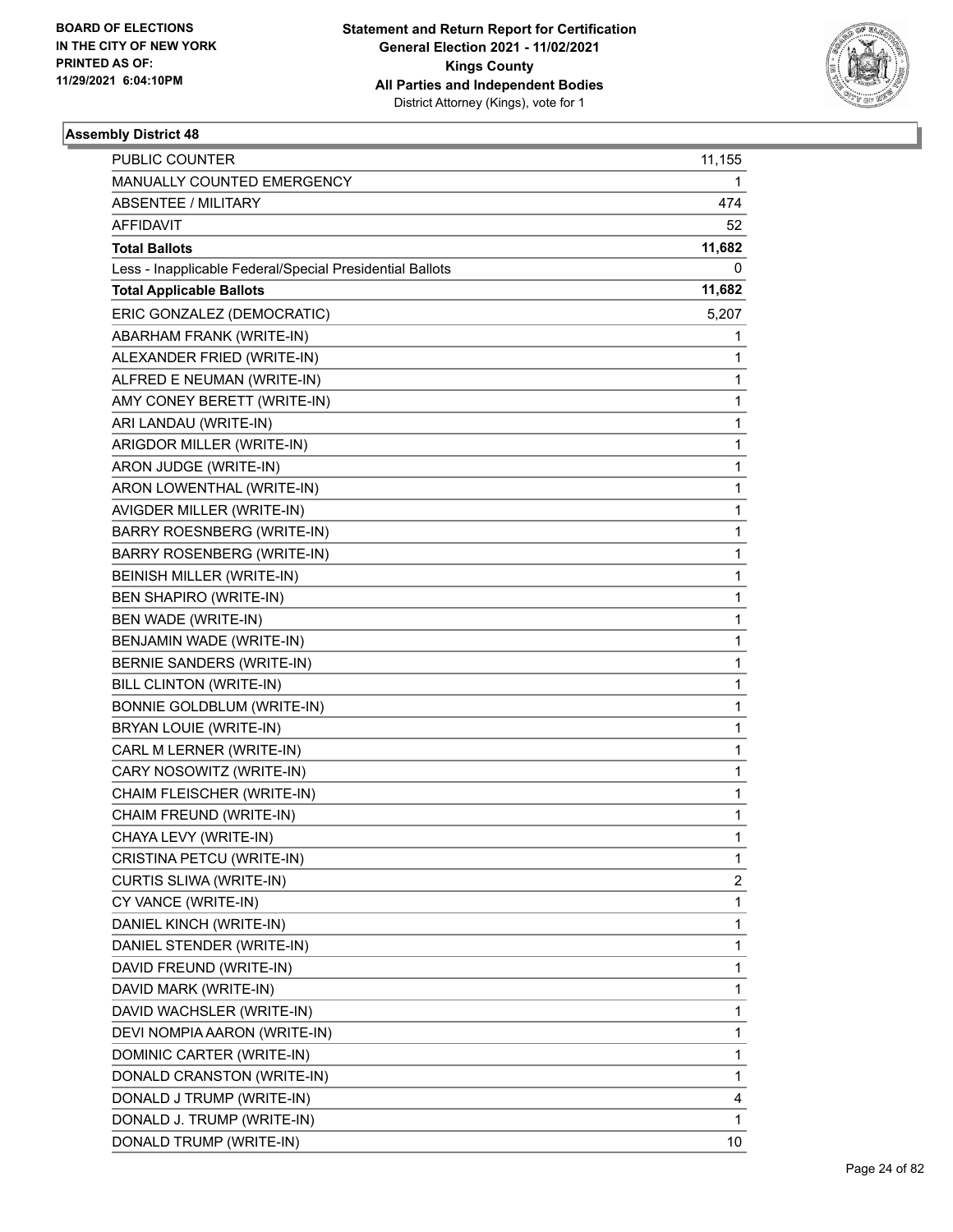

| DOV HIKIND (WRITE-IN)                        | 3 |
|----------------------------------------------|---|
| DR. DEVI ELIZABETH NAMPIAPARAMPIL (WRITE-IN) | 1 |
| EDWARD KLEIN (WRITE-IN)                      | 1 |
| EDWARD ROMANO (WRITE-IN)                     | 1 |
| EFRAIN NIERENBERG (WRITE-IN)                 | 1 |
| ELI GERSENER (WRITE-IN)                      | 1 |
| ELISHEVA ZIEGLER (WRITE-IN)                  | 1 |
| ELIYHU SHALEM ROSENFELD (WRITE-IN)           | 1 |
| ELON MUSK (WRITE-IN)                         | 1 |
| ELYA ARNEL (WRITE-IN)                        | 1 |
| ESTHER BRECHER (WRITE-IN)                    | 1 |
| FERANDO MATEO (WRITE-IN)                     | 1 |
| GEDALYA WAXLER (WRITE-IN)                    | 1 |
| GETZEL RUBASHKIN (WRITE-IN)                  | 1 |
| GITEL REICH (WRITE-IN)                       | 1 |
| GOLDA KNOBLOCH (WRITE-IN)                    | 1 |
| <b>GRACE CARUSO (WRITE-IN)</b>               | 1 |
| HESHY KISHMICHLER (WRITE-IN)                 | 1 |
| HESHY TISCHLER (WRITE-IN)                    | 4 |
| IAN D. GIERHEK (WRITE-IN)                    | 1 |
| IAN D. GIRSHEK (WRITE-IN)                    | 1 |
| INNA VERNIKOV (WRITE-IN)                     | 4 |
| IRWIN LEW (WRITE-IN)                         | 1 |
| JACK COHEN (WRITE-IN)                        | 4 |
| JACOB BRACHFELD (WRITE-IN)                   | 1 |
| JAMES HARRIS (WRITE-IN)                      | 1 |
| JEFFREY STYLLER (WRITE-IN)                   | 1 |
| JOE ADAMS (WRITE-IN)                         | 1 |
| JOE BEIDN (WRITE-IN)                         | 1 |
| JOEL REISMAN (WRITE-IN)                      | 1 |
| JOEL ROSENFELD (WRITE-IN)                    | 2 |
| JOEL ROSENSHEIN (WRITE-IN)                   | 1 |
| JOHN MARROW (WRITE-IN)                       | 1 |
| JONATHAN HAGLER (WRITE-IN)                   | 1 |
| JOSEPH SEYLLER (WRITE-IN)                    | 1 |
| JOSHIA HOROWITZ (WRITE-IN)                   | 1 |
| JUDAH SOLNY (WRITE-IN)                       | 1 |
| JUDITH FREDMAN (WRITE-IN)                    | 1 |
| KALMAN YEGER (WRITE-IN)                      | 1 |
| KENDI TZIKARLECH (WRITE-IN)                  | 1 |
| LAIVIE SILBER (WRITE-IN)                     | 1 |
| LESLIE GRUEN (WRITE-IN)                      | 1 |
| LEW LEVIN (WRITE-IN)                         | 1 |
| LOUIS BAER (WRITE-IN)                        | 1 |
| MAIR WAXS (WRITE-IN)                         | 1 |
| MARK BOSMAN (WRITE-IN)                       | 1 |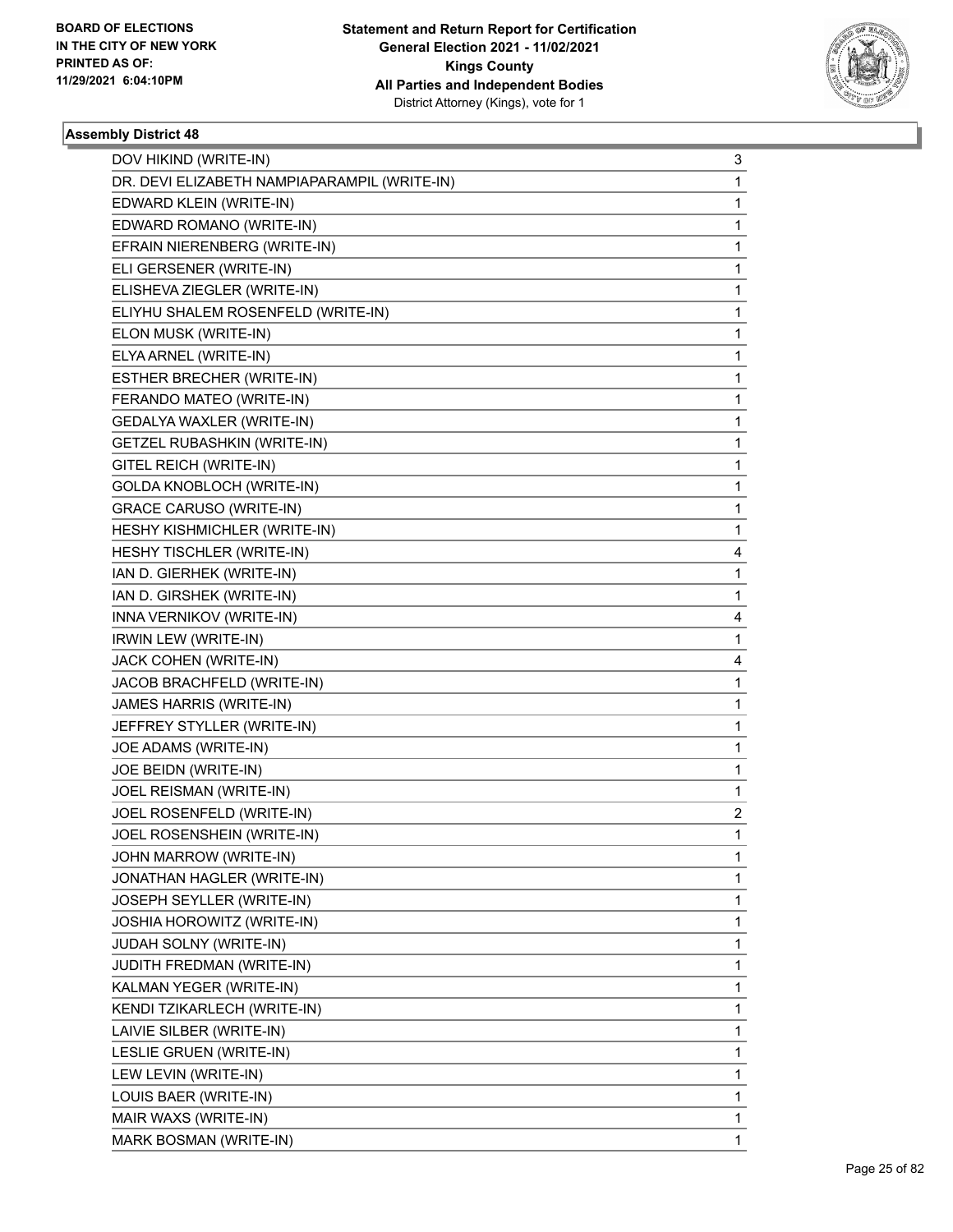

| MAYER MAYERFELD (WRITE-IN)          | 1                       |
|-------------------------------------|-------------------------|
| MENDEL MASHIECH (WRITE-IN)          | 1                       |
| MICHAEL BLOOMBERG (WRITE-IN)        | $\overline{\mathbf{c}}$ |
| MICHAEL WEINBERG (WRITE-IN)         | 1                       |
| MIKE LEE (WRITE-IN)                 | 1                       |
| MIRIAM SKOLNICK (WRITE-IN)          | 2                       |
| MOISHE FAHRER (WRITE-IN)            | 1                       |
| MORDECHAI GLICK (WRITE-IN)          | 1                       |
| MORTON AVIDOR (WRITE-IN)            | 1                       |
| MOSES FREIER (WRITE-IN)             | 1                       |
| MOSHE BRODY (WRITE-IN)              | 1                       |
| MOSHE WEISSMAN (WRITE-IN)           | 1                       |
| NACHMAN CALLER (WRITE-IN)           | 1                       |
| NEAL ADELSTEIN (WRITE-IN)           | 1                       |
| PAT JOSEPH QUAGLIARIEILO (WRITE-IN) | 1                       |
| PETER GRIFFIN (WRITE-IN)            | 1                       |
| PUPA REBBA (WRITE-IN)               | 1                       |
| RACHEL GRUEN (WRITE-IN)             | 1                       |
| RAYMOND BEYDA (WRITE-IN)            | 1                       |
| REFAEL BAVMANN (WRITE-IN)           | 1                       |
| RICHARD RIKER (WRITE-IN)            | 1                       |
| RIVKEY WEISS (WRITE-IN)             | 1                       |
| RIVKY GOLDSTEIN (WRITE-IN)          | 1                       |
| ROMAN ALTMAN (WRITE-IN)             | 1                       |
| RON CASTORINA (WRITE-IN)            | 1                       |
| RUDI GUILIANI (WRITE-IN)            | 1                       |
| RUDY GIULIANI (WRITE-IN)            | 4                       |
| RUDY GUILIANI (WRITE-IN)            | 1                       |
| RUDY GUILLIANI (WRITE-IN)           | 1                       |
| SARAH TOBIAS (WRITE-IN)             | 1                       |
| SHABSY GROSSSMAN (WRITE-IN)         | 1                       |
| SHAFET KOL HAARETZ (WRITE-IN)       | 1                       |
| SHAUL KLEIN (WRITE-IN)              | 1                       |
| SHIMON KRAUSZ (WRITE-IN)            | 1                       |
| SHLOIME HOLLANDER (WRITE-IN)        | 1                       |
| SHLOIME RIEGLER (WRITE-IN)          | 1                       |
| SHMUEL BECKERMAN (WRITE-IN)         | 1                       |
| SHMUEL FREIER (WRITE-IN)            | 1                       |
| SIMA WEICHLER (WRITE-IN)            | 1                       |
| SIMCHA EICHENSTEIN (WRITE-IN)       | 1                       |
| SIMCHA FELDER (WRITE-IN)            | 3                       |
| STEPHANIE KURTZ (WRITE-IN)          | 1                       |
| STEVEN COLUCCIO (WRITE-IN)          | 1                       |
| STEWART WEHRSAGER (WRITE-IN)        | 1                       |
| TATYANA PARKER (WRITE-IN)           | 1                       |
| TED CRUZ (WRITE-IN)                 | 1                       |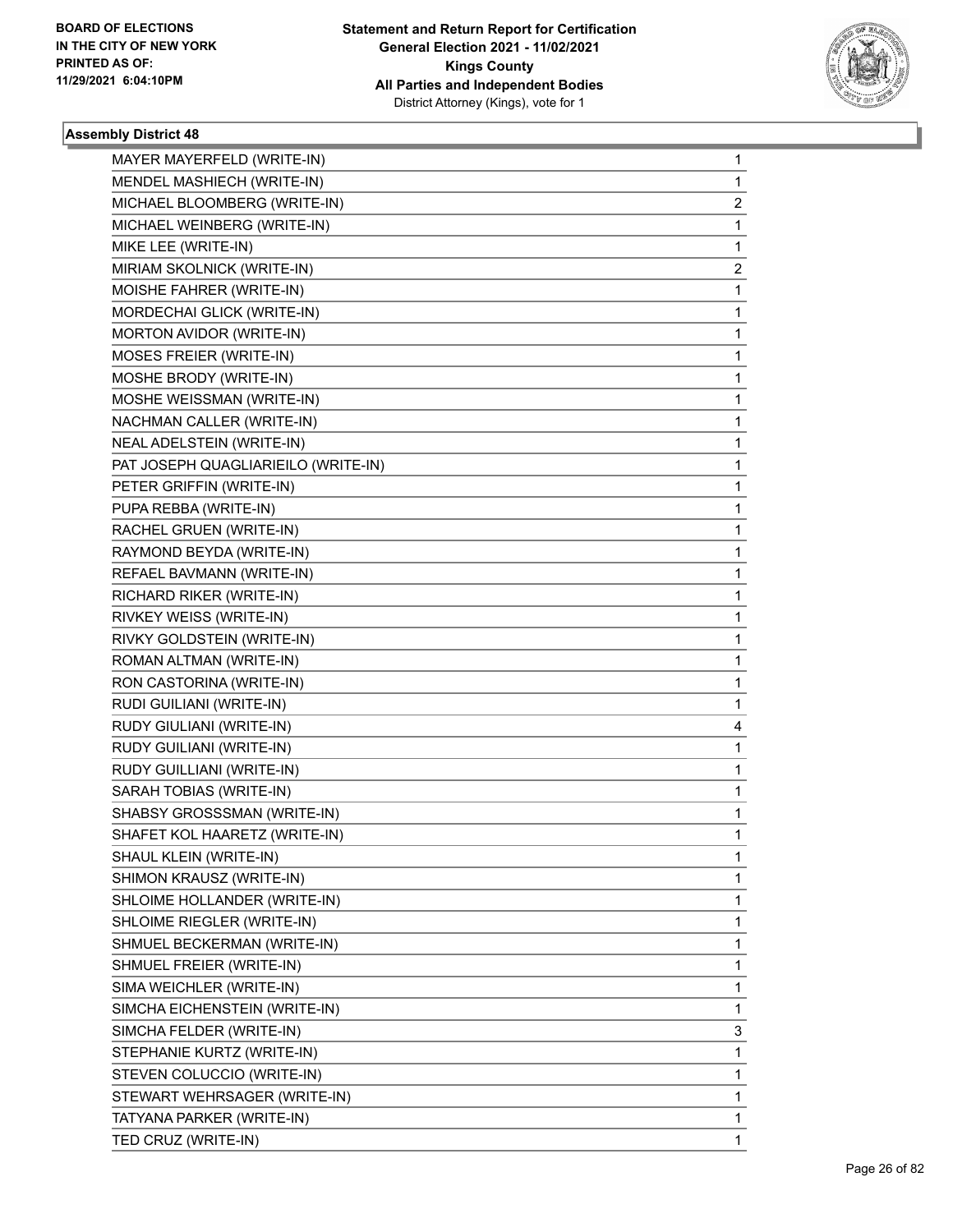

| THOMAS KANE (WRITE-IN)             | $\mathbf{1}$   |
|------------------------------------|----------------|
| THOMAS KENNIFF (WRITE-IN)          | $\overline{2}$ |
| TOBY INDIG (WRITE-IN)              | 1              |
| TOVIA FRANKEL (WRITE-IN)           | 1              |
| TRIPORA ZIEGLER (WRITE-IN)         | 1              |
| TZVI LEFKO (WRITE-IN)              | 1              |
| TZVI SPIRA (WRITE-IN)              | 1              |
| UNATTRIBUTABLE WRITE-IN (WRITE-IN) | 84             |
| VALERIE BOGART (WRITE-IN)          | 1              |
| VIVIAN ROSENBERG (WRITE-IN)        | 1              |
| WILLIAM J. HAGAN (WRITE-IN)        | 1              |
| YAAKOV BARENSTEIN (WRITE-IN)       | 1              |
| YAKOV SAMMIR (WRITE-IN)            | 1              |
| YANKY ENGLEMAN (WRITE-IN)          | 1              |
| YANKY WAXLER (WRITE-IN)            | 1              |
| YECHIELY MILSTEIN (WRITE-IN)       | 2              |
| YEHESHUA LEIG (WRITE-IN)           | $\mathbf{1}$   |
| YEHUDAH ITKOWITZ (WRITE-IN)        | 1              |
| YITZCHOK GOTTLIEB (WRITE-IN)       | 1              |
| YITZCHOK SIMLCONITZ (WRITE-IN)     | $\mathbf 1$    |
| YOEL ROSENFELD (WRITE-IN)          | 1              |
| YONI HIKIND (WRITE-IN)             | 1              |
| YOSEF DANIEL MANNE (WRITE-IN)      | 1              |
| ZELLMY HILL (WRITE-IN)             | 1              |
| ZELMY HILL (WRITE-IN)              | 2              |
| ZISSY KLEIN (WRITE-IN)             | 1              |
| <b>Total Votes</b>                 | 5,481          |
| Unrecorded                         | 6,201          |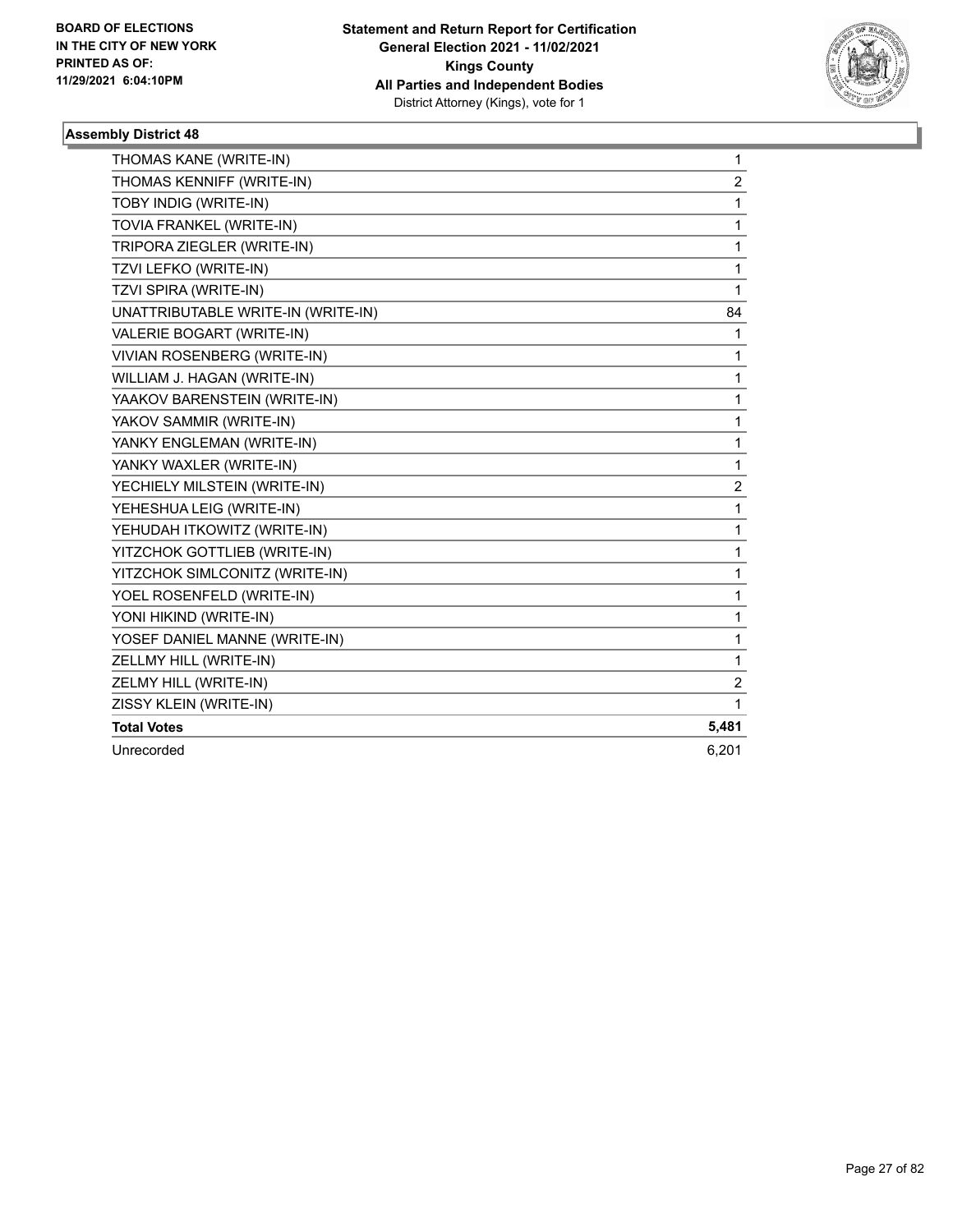

| PUBLIC COUNTER                                           | 8,565 |
|----------------------------------------------------------|-------|
| MANUALLY COUNTED EMERGENCY                               | 2     |
| <b>ABSENTEE / MILITARY</b>                               | 592   |
| AFFIDAVIT                                                | 60    |
| <b>Total Ballots</b>                                     | 9,219 |
| Less - Inapplicable Federal/Special Presidential Ballots | 0     |
| <b>Total Applicable Ballots</b>                          | 9,219 |
| ERIC GONZALEZ (DEMOCRATIC)                               | 4,508 |
| ALEX MARANO (WRITE-IN)                                   | 1     |
| ANDREW CUOMO (WRITE-IN)                                  | 1     |
| ANTHONY PADVANO (WRITE-IN)                               | 1     |
| ANTHONY PALUMMO (WRITE-IN)                               | 1     |
| ANTHONY ROCCO SR (WRITE-IN)                              | 1     |
| BETH CAMPERELLI (WRITE-IN)                               | 1     |
| <b>BRIAHNAJOY GRAY (WRITE-IN)</b>                        | 1     |
| BRIAN FOX (WRITE-IN)                                     | 1     |
| CHARLES HAEUSSLER (WRITE-IN)                             | 1     |
| CHRIS PRATT (WRITE-IN)                                   | 1     |
| DANIELLE VENDEMIO (WRITE-IN)                             | 1     |
| DAVID WRIGHT (WRITE-IN)                                  | 1     |
| DONALD PHILLIPS (WRITE-IN)                               | 1     |
| DONALD TRUMP (WRITE-IN)                                  | 3     |
| DWIGHT GONZALEZ (WRITE-IN)                               | 1     |
| EDMOND A. COATE (WRITE-IN)                               | 1     |
| ERIC TRUMP (WRITE-IN)                                    | 1     |
| FRANK TOMMASINI (WRITE-IN)                               | 1     |
| <b>GLENN NOCERA (WRITE-IN)</b>                           | 1     |
| HARVEY DENT (WRITE-IN)                                   | 1     |
| HESCHY TISCHLER (WRITE-IN)                               | 1     |
| HESHY TISCHLER (WRITE-IN)                                | 1     |
| INGA SMOLYAR (WRITE-IN)                                  | 1     |
| JAMES KRALJEV (WRITE-IN)                                 | 1     |
| JAY GLEASON (WRITE-IN)                                   | 1     |
| JEFF SMITH (WRITE-IN)                                    | 1     |
| JESSICA REINHARDT (WRITE-IN)                             | 1     |
| JOE SLADKY (WRITE-IN)                                    | 1     |
| JOSEPH ANTELMI (WRITE-IN)                                | 1     |
| KALVIN LOE (WRITE-IN)                                    | 1     |
| LISA BRENOWITZ (WRITE-IN)                                | 1     |
| MATTHEW LIMANDRI (WRITE-IN)                              | 1     |
| MICHAEL KORCHAK (WRITE-IN)                               | 1     |
| MICHAEL MAGLIANO (WRITE-IN)                              | 1     |
| MICHAEL PENNA (WRITE-IN)                                 | 1     |
| PATRICK KANE (WRITE-IN)                                  | 1     |
| PAUL BALUKAS (WRITE-IN)                                  | 1     |
| RACHEL SEEBACHER (WRITE-IN)                              | 1     |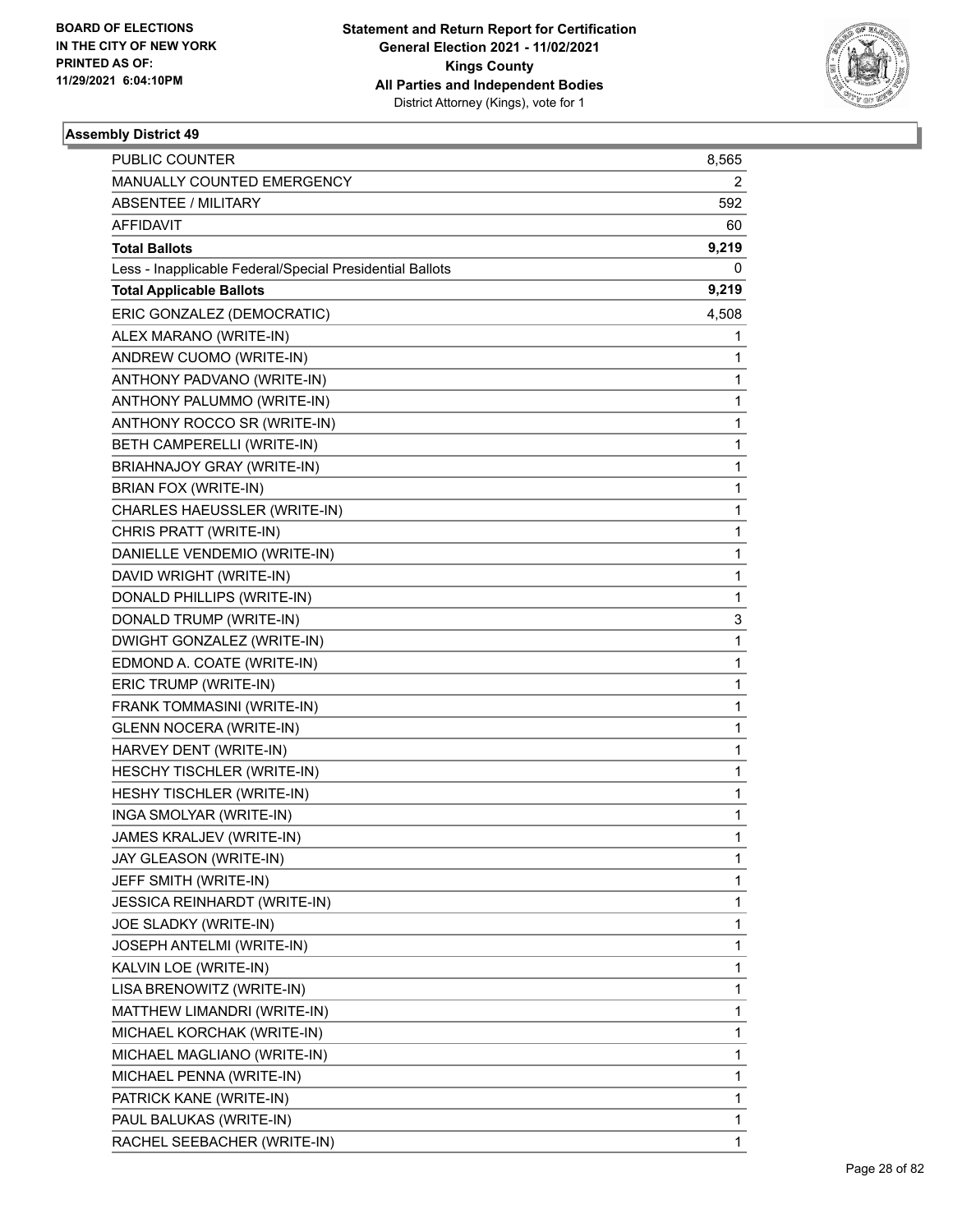

| RUDY GIULIANI (WRITE-IN)           | 3              |
|------------------------------------|----------------|
| RUDY GUILANI (WRITE-IN)            |                |
| RUDY GUILIANI (WRITE-IN)           | 1              |
| RUDY GUILLIANO (WRITE-IN)          |                |
| SHAWNAYA SIMPSON (WRITE-IN)        |                |
| THOMAS KENNIFF (WRITE-IN)          | $\overline{2}$ |
| TIFFANY CHAN (WRITE-IN)            |                |
| TIFFANY CHEN (WRITE-IN)            | 1              |
| TOM KENNADY (WRITE-IN)             | 1              |
| TOM KENNIFF (WRITE-IN)             | $\overline{2}$ |
| TYRON LANNISTER (WRITE-IN)         |                |
| UNATTRIBUTABLE WRITE-IN (WRITE-IN) | 57             |
| VILMA A REINHARDT (WRITE-IN)       |                |
| <b>VINCENT GENTLE (WRITE-IN)</b>   |                |
| <b>VINCENT PINELLO (WRITE-IN)</b>  | 1              |
| WILLIAM CHENG (WRITE-IN)           |                |
| YAHYA KHATARI (WRITE-IN)           | 1              |
| YONI BURGER (WRITE-IN)             |                |
| <b>Total Votes</b>                 | 4,626          |
| Unrecorded                         | 4,593          |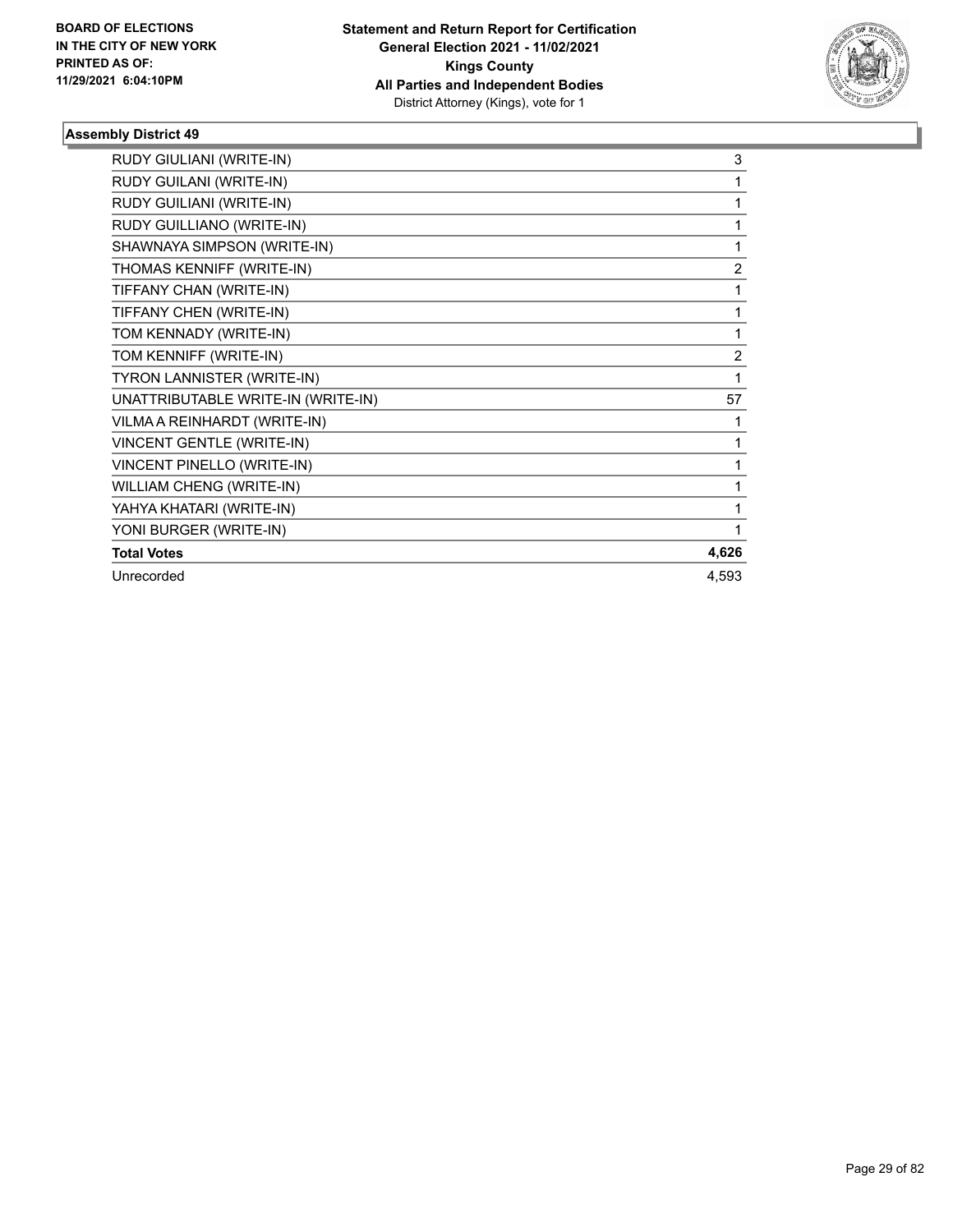

| <b>PUBLIC COUNTER</b>                                    | 14,567 |
|----------------------------------------------------------|--------|
| MANUALLY COUNTED EMERGENCY                               | 0      |
| <b>ABSENTEE / MILITARY</b>                               | 738    |
| AFFIDAVIT                                                | 157    |
| <b>Total Ballots</b>                                     | 15,462 |
| Less - Inapplicable Federal/Special Presidential Ballots | 0      |
| <b>Total Applicable Ballots</b>                          | 15,462 |
| ERIC GONZALEZ (DEMOCRATIC)                               | 11,862 |
| ADAM FRIEDLAND (WRITE-IN)                                | 1      |
| ADAM TOPOROUSKY (WRITE-IN)                               | 1      |
| ALVIN BRAGG (WRITE-IN)                                   | 1      |
| ANTHONY DIXON (WRITE-IN)                                 | 1      |
| ANTHONY L. HERBERT (WRITE-IN)                            | 1      |
| <b>BASIL PATTERSON (WRITE-IN)</b>                        | 1      |
| <b>BOB DOLE (WRITE-IN)</b>                               | 1      |
| <b>BROBER RUU (WRITE-IN)</b>                             | 1      |
| CHAMES MANULEY (WRITE-IN)                                | 1      |
| CHLOE COCKBURN (WRITE-IN)                                | 1      |
| CHRIS KLUSCK (WRITE-IN)                                  | 1      |
| CHRISTINE MCGILLIAN (WRITE-IN)                           | 1      |
| CURTIS SILWA (WRITE-IN)                                  | 2      |
| CURTIS SLIWA (WRITE-IN)                                  | 3      |
| DABY BENJAMIN CARRERAI (WRITE-IN)                        | 1      |
| DAVID GRUNWALD (WRITE-IN)                                | 1      |
| DAVID NIDERMAN (WRITE-IN)                                | 1      |
| DONALD J TRUMP (WRITE-IN)                                | 2      |
| DONALD J. TRUMP (WRITE-IN)                               | 1      |
| DONALD TRUMP (WRITE-IN)                                  | 2      |
| ED SZCZEPAEINK (WRITE-IN)                                | 1      |
| ELI FRIEDMAN (WRITE-IN)                                  | 1      |
| EMMA HAWKINS (WRITE-IN)                                  | 1      |
| ERIC ADAMS (WRITE-IN)                                    | 1      |
| ERIN DRINKWATER (WRITE-IN)                               | 1      |
| FERNANDO CAPALLAO (WRITE-IN)                             | 1      |
| FLO KUDOR (WRITE-IN)                                     | 2      |
| FRIMET WEISSMAN (WRITE-IN)                               | 1      |
| FUDOT YESAC (WRITE-IN)                                   | 1      |
| GILDEON OLIVER (WRITE-IN)                                | 1      |
| GREG LEBEDOWIECZ (WRITE-IN)                              | 1      |
| HENCHY GREENFELD (WRITE-IN)                              | 1      |
| JACOB HIRSCH (WRITE-IN)                                  | 1      |
| JAMES HERNANDEZ (WRITE-IN)                               | 1      |
| JARED FRIEDMAN (WRITE-IN)                                | 1      |
| JARED LUNSFORD (WRITE-IN)                                | 1      |
| JENNIFER DEJESUS (WRITE-IN)                              | 1      |
| JIMMY MC MILLAN (WRITE-IN)                               | 1      |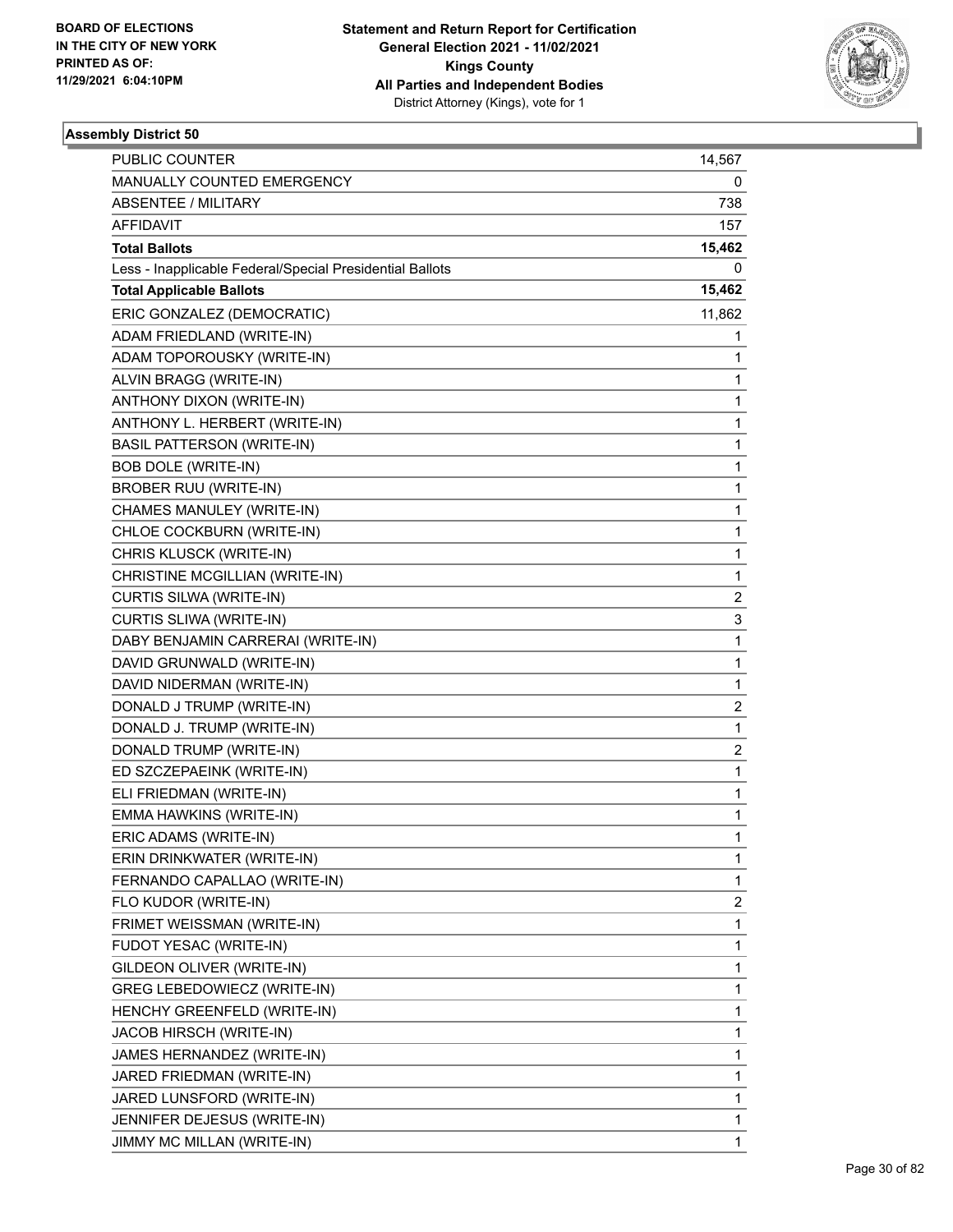

| JOEL MANDEL (WRITE-IN)                    | 1                       |
|-------------------------------------------|-------------------------|
| JOSEPH TABAK (WRITE-IN)                   | 1                       |
| JOSHUA KAUBMAN (WRITE-IN)                 | 1                       |
| KEITH MILLER (WRITE-IN)                   | $\mathbf 1$             |
| KRIS LACH (WRITE-IN)                      | 1                       |
| LEA MOSKOWITZ (WRITE-IN)                  | 1                       |
| LIPI KNOFPLER (WRITE-IN)                  | 1                       |
| LUISE SKRUDZKI (WRITE-IN)                 | 1                       |
| LUKASZ SKRODZKI (WRITE-IN)                | 1                       |
| MARK HARCH MILLER (WRITE-IN)              | $\mathbf 1$             |
| MEGAN C RAYNOLDS (WRITE-IN)               | 1                       |
| MENACHEN RAITPORT (WRITE-IN)              | 1                       |
| MICHAEL MALICE (WRITE-IN)                 | 1                       |
| MICHAEL O'SHAY (WRITE-IN)                 | 1                       |
| MIKE HUNT (WRITE-IN)                      | 1                       |
| PATRICK BATEMAN (WRITE-IN)                | $\mathbf{1}$            |
| PETER THEIL (WRITE-IN)                    | 1                       |
| RON DESANTIS (WRITE-IN)                   | 1                       |
| ROSA OHARA (WRITE-IN)                     | 1                       |
| RUDI GUILIANI (WRITE-IN)                  | 1                       |
| RUDULPH GIULIANI (WRITE-IN)               | 2                       |
| RUDY GIULIANI (WRITE-IN)                  | $\overline{\mathbf{c}}$ |
| RUDY GUILLIANI (WRITE-IN)                 | 1                       |
| SAMUEL FRANCZOZ (WRITE-IN)                | 1                       |
| SANDY NURSE (WRITE-IN)                    | 1                       |
| SEBASTAN MAJCHER (WRITE-IN)               | 1                       |
| SEBASTIANO N.RUSSO (WRITE-IN)             | 1                       |
| SHUIEM WIEDER (WRITE-IN)                  | $\overline{\mathbf{c}}$ |
| TAHANIC ABOUSHI (WRITE-IN)                | 1                       |
| THOMAS BOLAN (WRITE-IN)                   | 1                       |
| THOMAS KENNIFF (WRITE-IN)                 | 1                       |
| TIFFANY CABAN (WRITE-IN)                  | 1                       |
| TYLER GAW (WRITE-IN)                      | 1                       |
| UNATTRIBUTABLE WRITE-IN (WRITE-IN)        | 88                      |
| UNCOUNTED WRITE-IN PER STATUTE (WRITE-IN) | 1                       |
| VICTORIA CAMBRANES (WRITE-IN)             | 1                       |
| VISNWAM VECANDY (WRITE-IN)                | 1                       |
| WILLIAM A PEPITONE (WRITE-IN)             | 1                       |
| YANKEL KOHIN (WRITE-IN)                   | 1                       |
| YITZCHOK RATCHILD (WRITE-IN)              | 1                       |
| <b>Total Votes</b>                        | 12,036                  |
| Unrecorded                                | 3,426                   |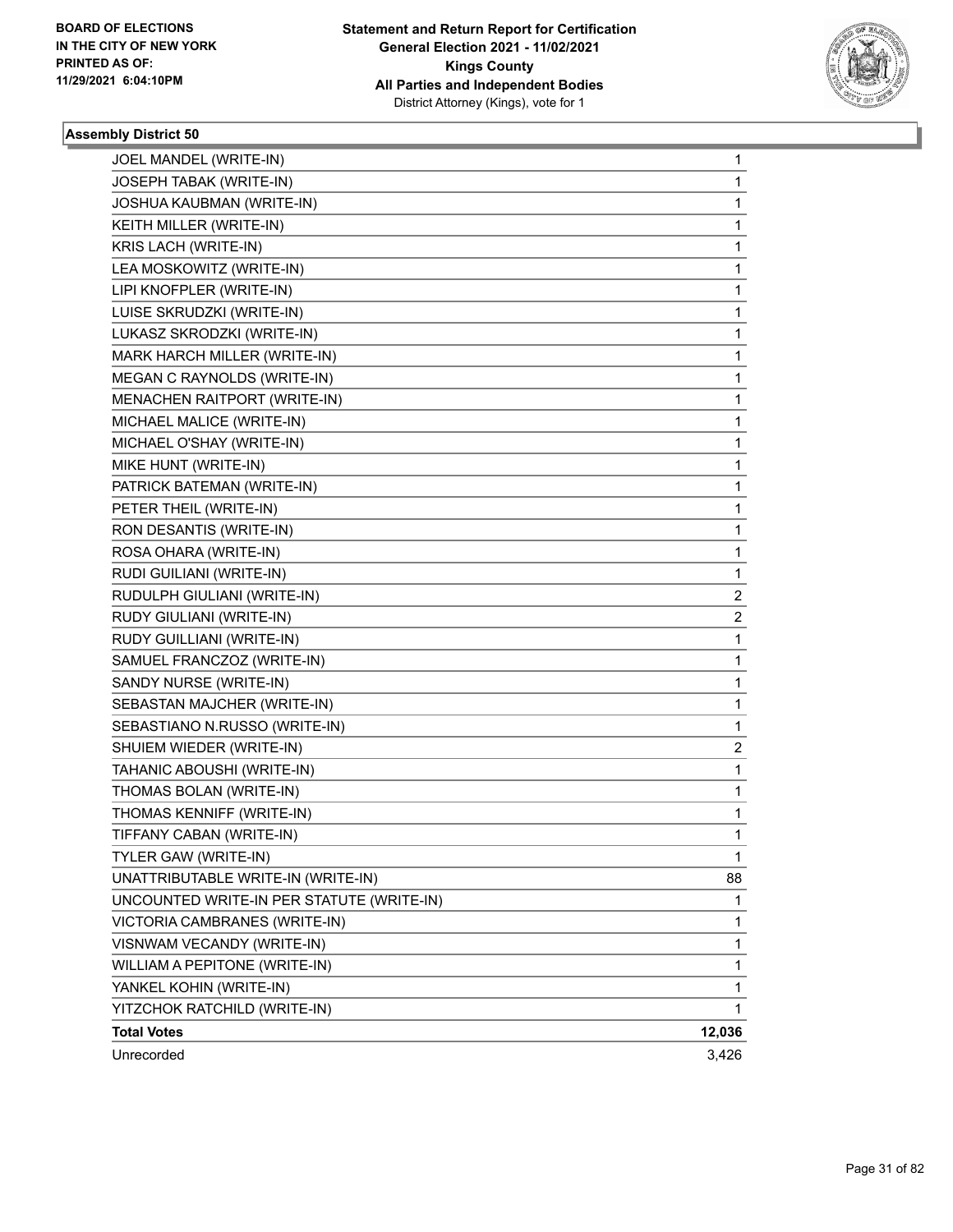

| <b>PUBLIC COUNTER</b>                                    | 11,706       |
|----------------------------------------------------------|--------------|
| MANUALLY COUNTED EMERGENCY                               | 0            |
| <b>ABSENTEE / MILITARY</b>                               | 532          |
| AFFIDAVIT                                                | 97           |
| <b>Total Ballots</b>                                     | 12,335       |
| Less - Inapplicable Federal/Special Presidential Ballots | 0            |
| <b>Total Applicable Ballots</b>                          | 12,335       |
| ERIC GONZALEZ (DEMOCRATIC)                               | 8,855        |
| ABRAHAM D RIAB (WRITE-IN)                                | 1            |
| ADAM CHATI (WRITE-IN)                                    | 1            |
| ALEXANDRA MADIMERES (WRITE-IN)                           | 1            |
| ANA TORRES (WRITE-IN)                                    | 1            |
| ANDREW LEVINSON (WRITE-IN)                               | 1            |
| ANTONIO ANTANUCCI (WRITE-IN)                             | 1            |
| ARI FELDMAN (WRITE-IN)                                   | $\mathbf 1$  |
| BARACK OBAMA (WRITE-IN)                                  | 1            |
| BASHER NAJJAR (WRITE-IN)                                 | 1            |
| <b>BEN VARGAS (WRITE-IN)</b>                             | 1            |
| BERNIE SANDERS (WRITE-IN)                                | 2            |
| BILL HOPKINS (WRITE-IN)                                  | 1            |
| CALVIN JOHNSON (WRITE-IN)                                | $\mathbf{1}$ |
| CHAIM BERGMAN (WRITE-IN)                                 | 1            |
| CHANG J YU (WRITE-IN)                                    | 1            |
| CHRISTOFER G KEANE (WRITE-IN)                            | 1            |
| CHUCK LOWRY (WRITE-IN)                                   | 1            |
| COLIN JANKELOWITZ (WRITE-IN)                             | 1            |
| CURTIS A SLIWA (WRITE-IN)                                | 1            |
| CURTIS SLIWA (WRITE-IN)                                  | 2            |
| DAVE LEVY (WRITE-IN)                                     | 1            |
| DAWN RYAN (WRITE-IN)                                     | 1            |
| DONALD TRUMP (WRITE-IN)                                  | 1            |
| ERIK S. FRANKEL (WRITE-IN)                               | 1            |
| FIORELLA LAGUADA (WRITE-IN)                              | 1            |
| FRANK CASTLE (WRITE-IN)                                  | 1            |
| GLORIA BOLINO (WRITE-IN)                                 | 1            |
| <b>GRACE SOMMERO (WRITE-IN)</b>                          | 1            |
| GRIK S. FRANKEL (WRITE-IN)                               | 1            |
| ISAAC TESSLER (WRITE-IN)                                 | 1            |
| JAMES BARDO (WRITE-IN)                                   | 1            |
| JAMES WOODBURY (WRITE-IN)                                | 1            |
| JAN POHORLESKY (WRITE-IN)                                | 1            |
| JEFFRY ROWELL (WRITE-IN)                                 | 1            |
| JOE ARTURO (WRITE-IN)                                    | 1            |
| JOE BIDEN (WRITE-IN)                                     | 1            |
| JOHN BALSAMO (WRITE-IN)                                  | 1            |
| JOHN SMITH (WRITE-IN)                                    | 1            |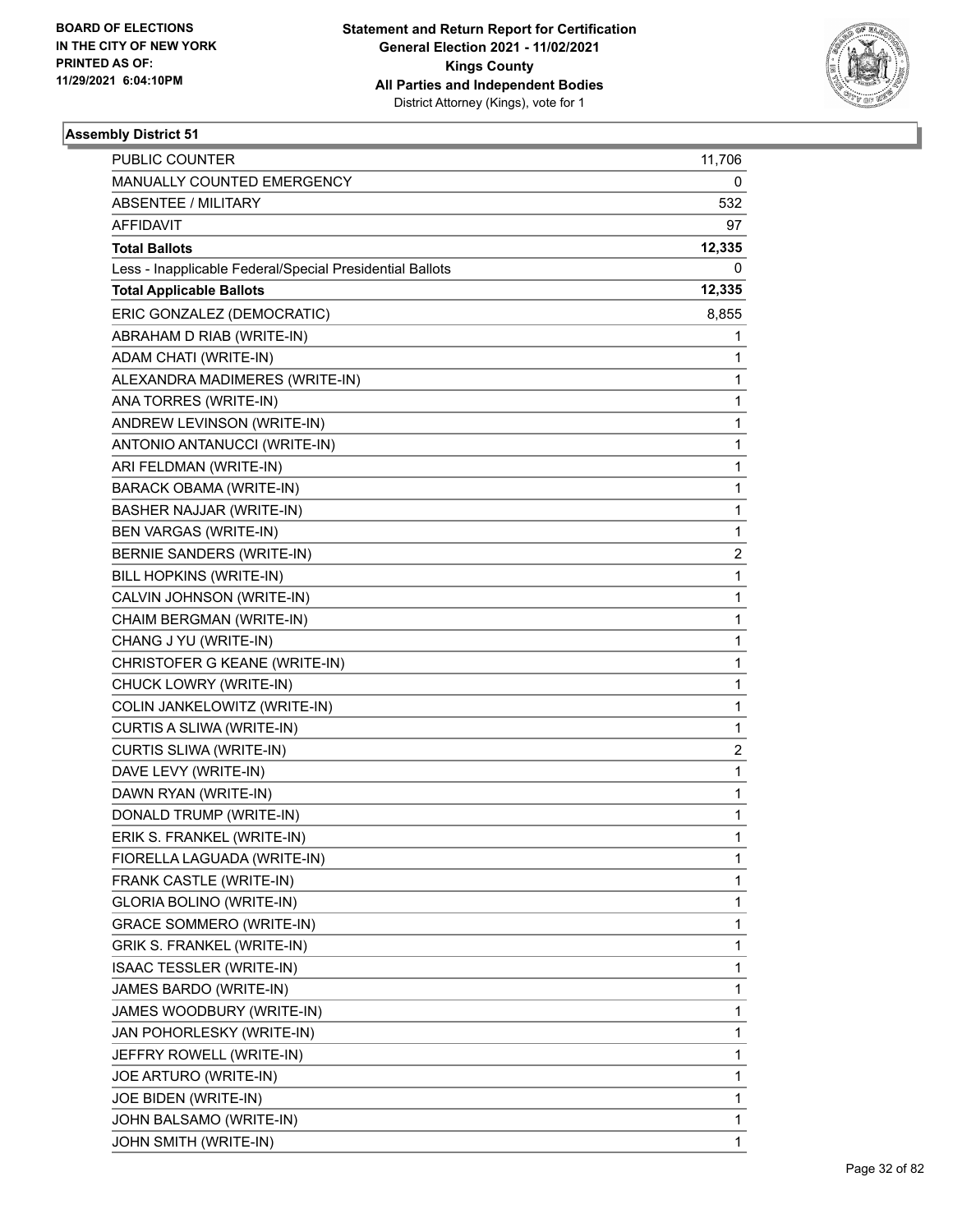

| JONATHAN BARREDO (WRITE-IN)        | 1     |
|------------------------------------|-------|
| JOSE DESENA (WRITE-IN)             | 1     |
| JOSEFA CAMEJO (WRITE-IN)           | 1     |
| JOSEPH A. HERNANDEZ (WRITE-IN)     | 1     |
| JOSEPH DWYER (WRITE-IN)            | 1     |
| JOSEPH HAWTHONE (WRITE-IN)         | 1     |
| KENNY ASHTON (WRITE-IN)            | 1     |
| <b>KYRIE IRVING (WRITE-IN)</b>     | 1     |
| LARRY SHARPE (WRITE-IN)            | 1     |
| LEN KAMDANG (WRITE-IN)             | 1     |
| LISA SCHEFBERGER (WRITE-IN)        | 1     |
| LOUIS ROSSMANN (WRITE-IN)          | 1     |
| LOUIS SUARVELLA (WRITE-IN)         | 1     |
| MICHAEL WEISSBERG (WRITE-IN)       | 1     |
| MORA SARMADI (WRITE-IN)            | 1     |
| NATTALI SCHWARTZ (WRITE-IN)        | 1     |
| PETER GRIFFIN (WRITE-IN)           | 1     |
| RABY A. MILLER (WRITE-IN)          | 1     |
| ROB WALSH (WRITE-IN)               | 1     |
| ROLAND MARSHALL (WRITE-IN)         | 2     |
| RON PIMENTEL JR (WRITE-IN)         | 1     |
| RUDY GIULIANI (WRITE-IN)           | 1     |
| STANLEY L COHEN (WRITE-IN)         | 1     |
| THEO CHINO (WRITE-IN)              | 1     |
| UNATTRIBUTABLE WRITE-IN (WRITE-IN) | 42    |
| <b>VLADIMIR VICTOR (WRITE-IN)</b>  | 1     |
| <b>Total Votes</b>                 | 8,963 |
| Unrecorded                         | 3,372 |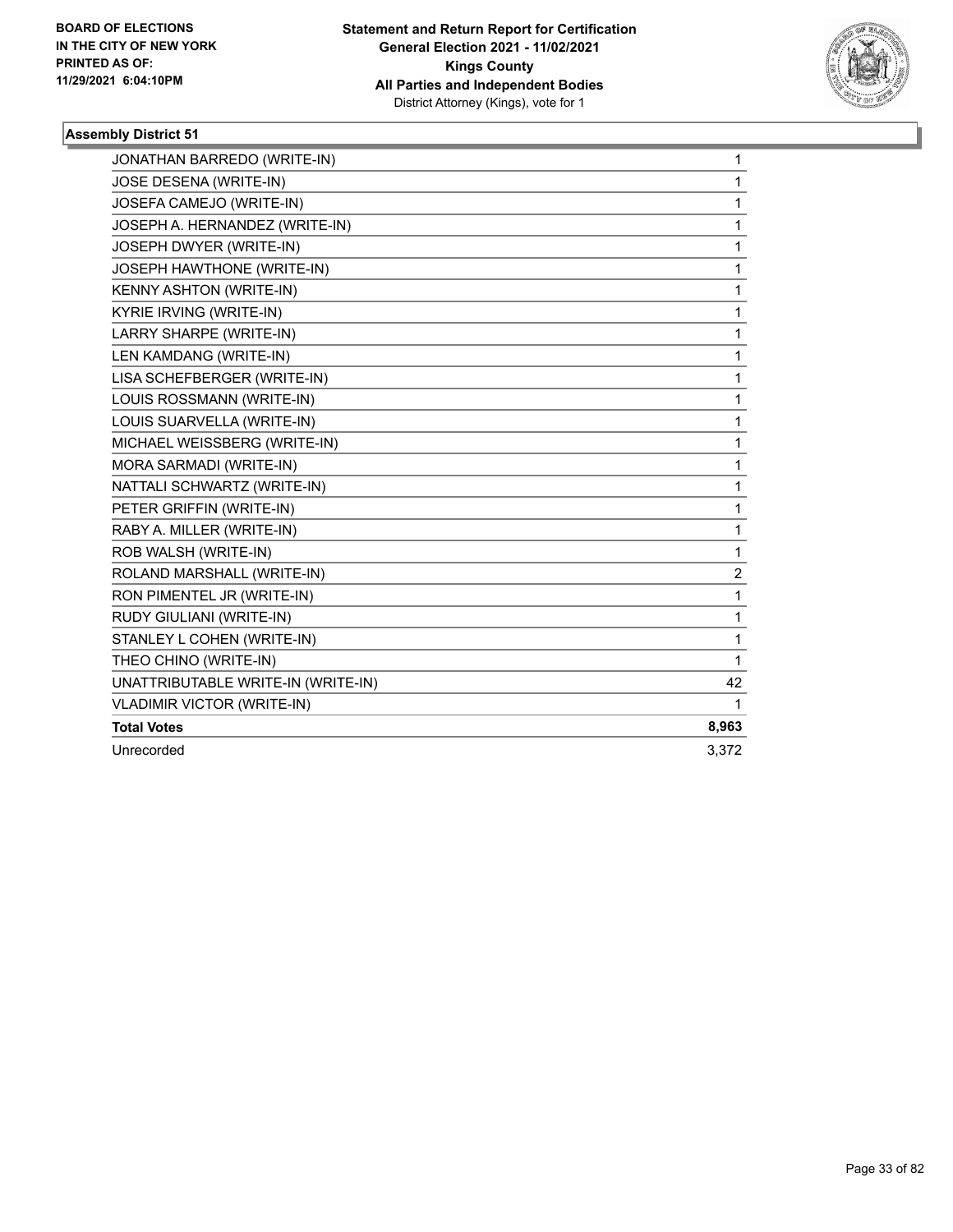

| <b>PUBLIC COUNTER</b>                                    | 31,316                  |
|----------------------------------------------------------|-------------------------|
| MANUALLY COUNTED EMERGENCY                               | 1                       |
| <b>ABSENTEE / MILITARY</b>                               | 2,163                   |
| AFFIDAVIT                                                | 343                     |
| <b>Total Ballots</b>                                     | 33,823                  |
| Less - Inapplicable Federal/Special Presidential Ballots | 0                       |
| <b>Total Applicable Ballots</b>                          | 33,823                  |
| ERIC GONZALEZ (DEMOCRATIC)                               | 29,056                  |
| ADAM WHITE (WRITE-IN)                                    | 1                       |
| ADRIENNE WELLS (WRITE-IN)                                | 2                       |
| ALEXANDER NEWMAN (WRITE-IN)                              | 1                       |
| AMANDA JACK (WRITE-IN)                                   | 2                       |
| AMISH DOSHI (WRITE-IN)                                   | $\mathbf 1$             |
| ANDREW TROISI (WRITE-IN)                                 | 1                       |
| ANDREW VASQUEZ (WRITE-IN)                                | $\mathbf 1$             |
| ANDREW YANG (WRITE-IN)                                   | 1                       |
| ANDREW YOUNG (WRITE-IN)                                  | 1                       |
| ANDY YANG (WRITE-IN)                                     | $\mathbf 1$             |
| ANNE SWERN (WRITE-IN)                                    | $\mathbf 1$             |
| ANTHONY GALLI (WRITE-IN)                                 | 1                       |
| ANTHONY LA BELLA (WRITE-IN)                              | $\mathbf 1$             |
| ANTHONY R CACCAMO (WRITE-IN)                             | 1                       |
| ANTHONY T JONES (WRITE-IN)                               | 1                       |
| <b>AUSTIN MINEGUE (WRITE-IN)</b>                         | $\mathbf 1$             |
| BRAD SHERMAN (WRITE-IN)                                  | $\mathbf 1$             |
| BRETT E. WYNKOOP (WRITE-IN)                              | 1                       |
| <b>BRIAN EGAN (WRITE-IN)</b>                             | $\mathbf 1$             |
| BRIAN ZIMMERMAN (WRITE-IN)                               | 1                       |
| <b>BRIDGET RHODE (WRITE-IN)</b>                          | 1                       |
| CAMERON THOMPSON (WRITE-IN)                              | $\mathbf{1}$            |
| CARVER REMLAND (WRITE-IN)                                | 1                       |
| CHARLIE GRAY (WRITE-IN)                                  | 1                       |
| CHRIS CODY (WRITE-IN)                                    | 2                       |
| CLIFFORD SMITH (WRITE-IN)                                | 1                       |
| CURTIS SLIWA (WRITE-IN)                                  | 4                       |
| DAN TOKAYER (WRITE-IN)                                   | $\mathbf{1}$            |
| DANA YOUNG (WRITE-IN)                                    | $\mathbf 1$             |
| DANI LIEBLING (WRITE-IN)                                 | 1                       |
| DANIEL FERNANDEZ (WRITE-IN)                              | $\mathbf{1}$            |
| DAVE COLON (WRITE-IN)                                    | $\overline{\mathbf{c}}$ |
| DAVID FAN (WRITE-IN)                                     | 1                       |
| DAVID KLINE (WRITE-IN)                                   | $\mathbf{1}$            |
| DAVID NEISS (WRITE-IN)                                   | 1                       |
| DAVID SICGEL (WRITE-IN)                                  | 1                       |
| DENISE JOHNSON (WRITE-IN)                                | 1                       |
| DEVIN KOTHARI (WRITE-IN)                                 | $\mathbf{1}$            |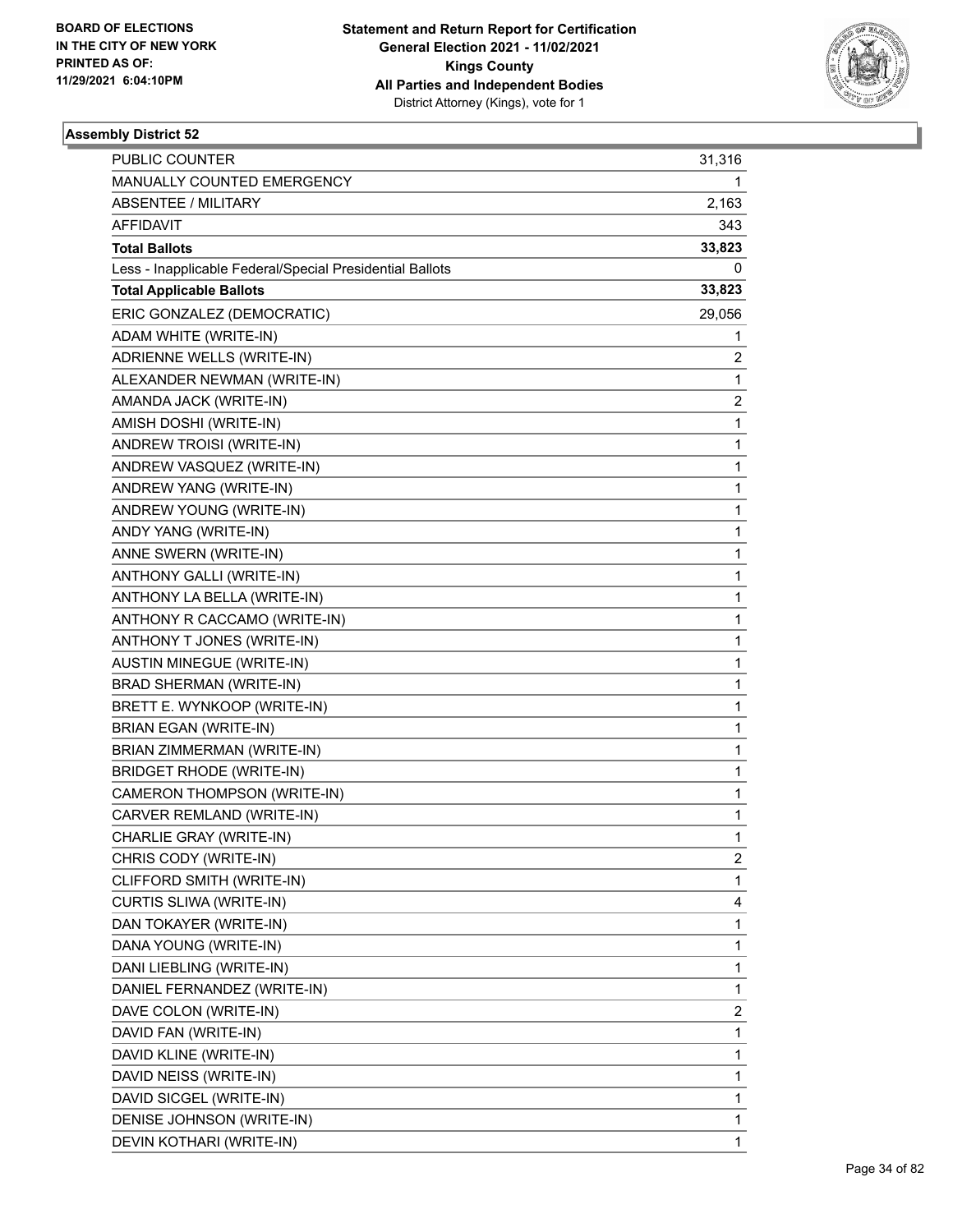

| DIANE R JEISHER (WRITE-IN)      | 1 |
|---------------------------------|---|
| DON KEDIC (WRITE-IN)            | 1 |
| DONALD J. TRUMP (WRITE-IN)      | 1 |
| DONALD TRUMP (WRITE-IN)         | 2 |
| EDWARD SNOWDEN (WRITE-IN)       | 1 |
| ELENA CALAMORI (WRITE-IN)       | 1 |
| ELIZA FORMANT (WRITE-IN)        | 1 |
| ELIZA ORLINS (WRITE-IN)         | 1 |
| ELLIOTT GOLDEN (WRITE-IN)       | 1 |
| ELON MUSK (WRITE-IN)            | 1 |
| EMILY BIRDSENE (WRITE-IN)       | 1 |
| ERIN DIERS (WRITE-IN)           | 1 |
| FERNANDO MATEO (WRITE-IN)       | 1 |
| <b>GARRY SWORDS (WRITE-IN)</b>  | 1 |
| <b>GRAHAM BLISS (WRITE-IN)</b>  | 1 |
| <b>GREG KELLY (WRITE-IN)</b>    | 1 |
| HAL FRIEDMAN (WRITE-IN)         | 1 |
| HARVEY BIRDMAN (WRITE-IN)       | 1 |
| HILARY CLINTON (WRITE-IN)       | 1 |
| JACK ROSENFIELD (WRITE-IN)      | 1 |
| JACQUELINE GOSDIGIAN (WRITE-IN) | 1 |
| JAMEL JOHNSON (WRITE-IN)        | 1 |
| JASON FLOM (WRITE-IN)           | 1 |
| JILL MANDELL (WRITE-IN)         | 1 |
| JOANMARIE GIORDANO (WRITE-IN)   | 1 |
| JOHN GALT (WRITE-IN)            | 1 |
| JOHN KENNEDY O'HARA (WRITE-IN)  | 1 |
| JOHN MCPADDEN (WRITE-IN)        | 1 |
| JOHN NEWBERY (WRITE-IN)         | 1 |
| JOHN PRUFF (WRITE-IN)           | 1 |
| JOHN QUIGLEY (WRITE-IN)         | 1 |
| JOSE CUERVO (WRITE-IN)          | 1 |
| JOSEPH MUSCARELLA (WRITE-IN)    | 1 |
| JUAN TOLAY (WRITE-IN)           | 1 |
| JUDITH SCHEINDLIN (WRITE-IN)    | 1 |
| JUDY SHEINLI (WRITE-IN)         | 1 |
| JUILE RENDELMAN (WRITE-IN)      | 1 |
| JULIA A. GEBHARDT (WRITE-IN)    | 1 |
| <b>JULIU RANDLE (WRITE-IN)</b>  | 1 |
| JUMAANE WILLIAMS (WRITE-IN)     | 1 |
| <b>JUSTIN KREBS (WRITE-IN)</b>  | 1 |
| KATHLEEN NITTI (WRITE-IN)       | 1 |
| KATHLEEN SILVERSTEIN (WRITE-IN) | 1 |
| KAY BROWN (WRITE-IN)            | 1 |
| KAYNE WEST (WRITE-IN)           | 1 |
| KENNY OMEGA (WRITE-IN)          | 1 |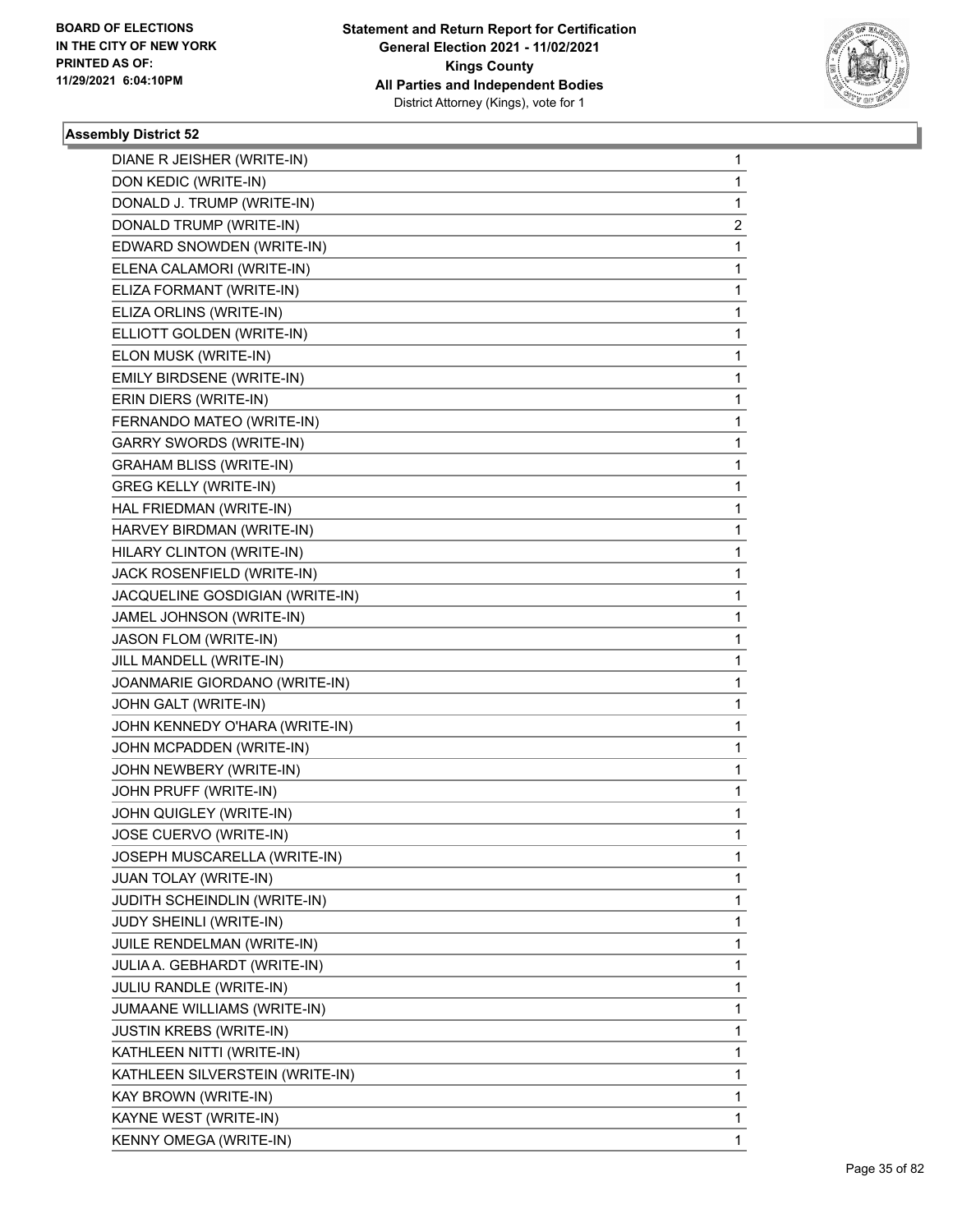

| KERI RUSSELL (WRITE-IN)         | 1                       |
|---------------------------------|-------------------------|
| KIMBERLY LENNARD (WRITE-IN)     | 1                       |
| <b>KYRIE IRVING (WRITE-IN)</b>  | 1                       |
| LAURA M CORGLETON (WRITE-IN)    | 1                       |
| LEE FRANCIS LANGSTON (WRITE-IN) | 1                       |
| LESKO BRANDON (WRITE-IN)        | 1                       |
| LINDEN RISOTPEZ (WRITE-IN)      | 1                       |
| LISA SCHREIBERDORF (WRITE-IN)   | 1                       |
| LISA SCHREIBERSDORF (WRITE-IN)  | 1                       |
| LOWELL J SIDNEY (WRITE-IN)      | 1                       |
| LUKE HELLKAMP (WRITE-IN)        | 1                       |
| MARC FLIEDNER (WRITE-IN)        | 1                       |
| MARIO MARTINES (WRITE-IN)       | 1                       |
| MARJORIE JOHNSON (WRITE-IN)     | 1                       |
| MARK HUBATSEK (WRITE-IN)        | 3                       |
| MATT SMALLCOMB (WRITE-IN)       | 1                       |
| MAYA WILEY (WRITE-IN)           | 2                       |
| MICHAEL BLOOMBERG (WRITE-IN)    | $\mathbf{1}$            |
| MICHAEL MAREL (WRITE-IN)        | 1                       |
| MICHAEL PIRRE LOUIS (WRITE-IN)  | 1                       |
| MICHAEL TOWENS (WRITE-IN)       | $\mathbf 1$             |
| MICHEL SPANKOS (WRITE-IN)       | 1                       |
| MICHELLE GRANT (WRITE-IN)       | 1                       |
| MINNA KOTKIN (WRITE-IN)         | 1                       |
| NANCY RUMELMANN (WRITE-IN)      | 1                       |
| NICHOLAS KOTCHOUBEY (WRITE-IN)  | 1                       |
| NICHOLAS WILTSIE (WRITE-IN)     | $\mathbf 1$             |
| NICK FORD (WRITE-IN)            | 1                       |
| NICK TURNER (WRITE-IN)          | 1                       |
| PAPERBOY PRINCE (WRITE-IN)      | 5                       |
| PASCAL DECAPRARIIS (WRITE-IN)   | 1                       |
| PAUL PETERSON (WRITE-IN)        | 1                       |
| PENN RHODEEN (WRITE-IN)         | 2                       |
| PERCY MASON (WRITE-IN)          | 1                       |
| PETER FOUNTAINE (WRITE-IN)      | 1                       |
| RACHEL KALMAN (WRITE-IN)        | 1                       |
| REBECCA CAREY (WRITE-IN)        | 1                       |
| REBECCA HATHAWAY (WRITE-IN)     | 1                       |
| RETT KENDELL (WRITE-IN)         | 1                       |
| RICHARD P. LEWIS (WRITE-IN)     | 1                       |
| ROBERT OLKERING (WRITE-IN)      | 1                       |
| RUBEN AUSTRIA (WRITE-IN)        | 1                       |
| RUDOLF GIULIANI (WRITE-IN)      | 1                       |
| RUDOLPH GIULIANI (WRITE-IN)     | 2                       |
| RUDY GUILIANI (WRITE-IN)        | $\overline{\mathbf{c}}$ |
| SADIE BANKS (WRITE-IN)          | 1                       |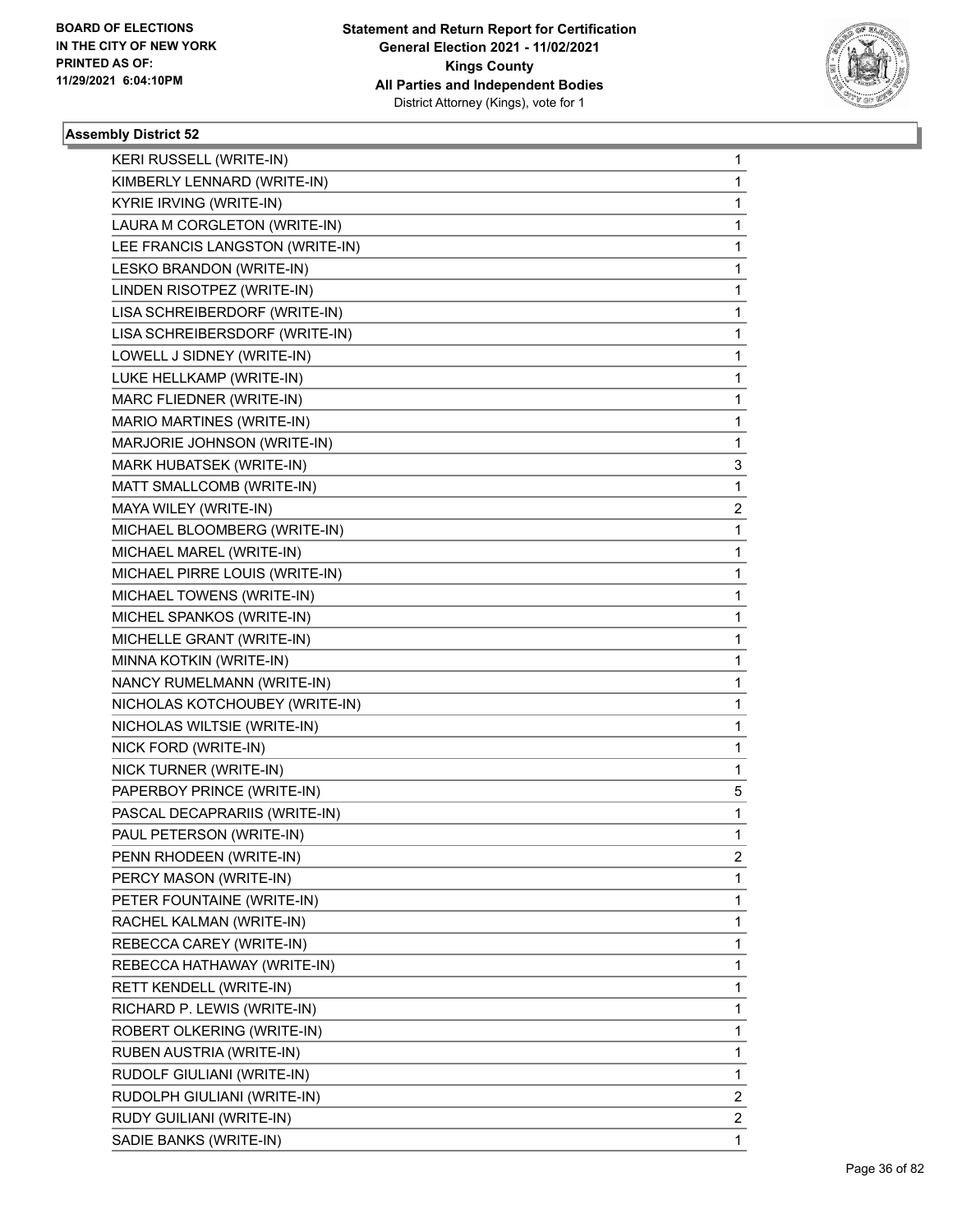

| SAM BRICKFIELD (WRITE-IN)          | 1                       |
|------------------------------------|-------------------------|
| SAMUAL A. BLAUSTEIN (WRITE-IN)     | 1                       |
| SARAH DOELGER (WRITE-IN)           | 1                       |
| SCOTT LAMKIN (WRITE-IN)            | 1                       |
| SERGEY MARTS (WRITE-IN)            | 1                       |
| SETH LEVIN (WRITE-IN)              | 1                       |
| SETH SEVERINO (WRITE-IN)           | 1                       |
| SHAINA WATROUS (WRITE-IN)          | 1                       |
| SOHIE CONEN (WRITE-IN)             | 1                       |
| STEPHEN PALITZ (WRITE-IN)          | 1                       |
| STEVE VACCARO (WRITE-IN)           | 1                       |
| STEVEN E SHOVERS (WRITE-IN)        | 1                       |
| SUSAN EPSTEIN (WRITE-IN)           | 1                       |
| TAHANIE ABOUSHI (WRITE-IN)         | $\overline{\mathbf{c}}$ |
| TAHANIE ABOUSHIE (WRITE-IN)        | 1                       |
| THOMAS KENNIFF (WRITE-IN)          | 1                       |
| TIFFANY CABAN (WRITE-IN)           | $\overline{\mathbf{c}}$ |
| TIM NAYLOR (WRITE-IN)              | 1                       |
| UNATTRIBUTABLE WRITE-IN (WRITE-IN) | 96                      |
| VALERIE RODMOND (WRITE-IN)         | 1                       |
| VLADIMIR VIZNER (WRITE-IN)         | 1                       |
| WANDA JUBLONSKI (WRITE-IN)         | 1                       |
| WARREN W SHAW (WRITE-IN)           | 1                       |
| <b>Total Votes</b>                 | 29,324                  |
| Unrecorded                         | 4.499                   |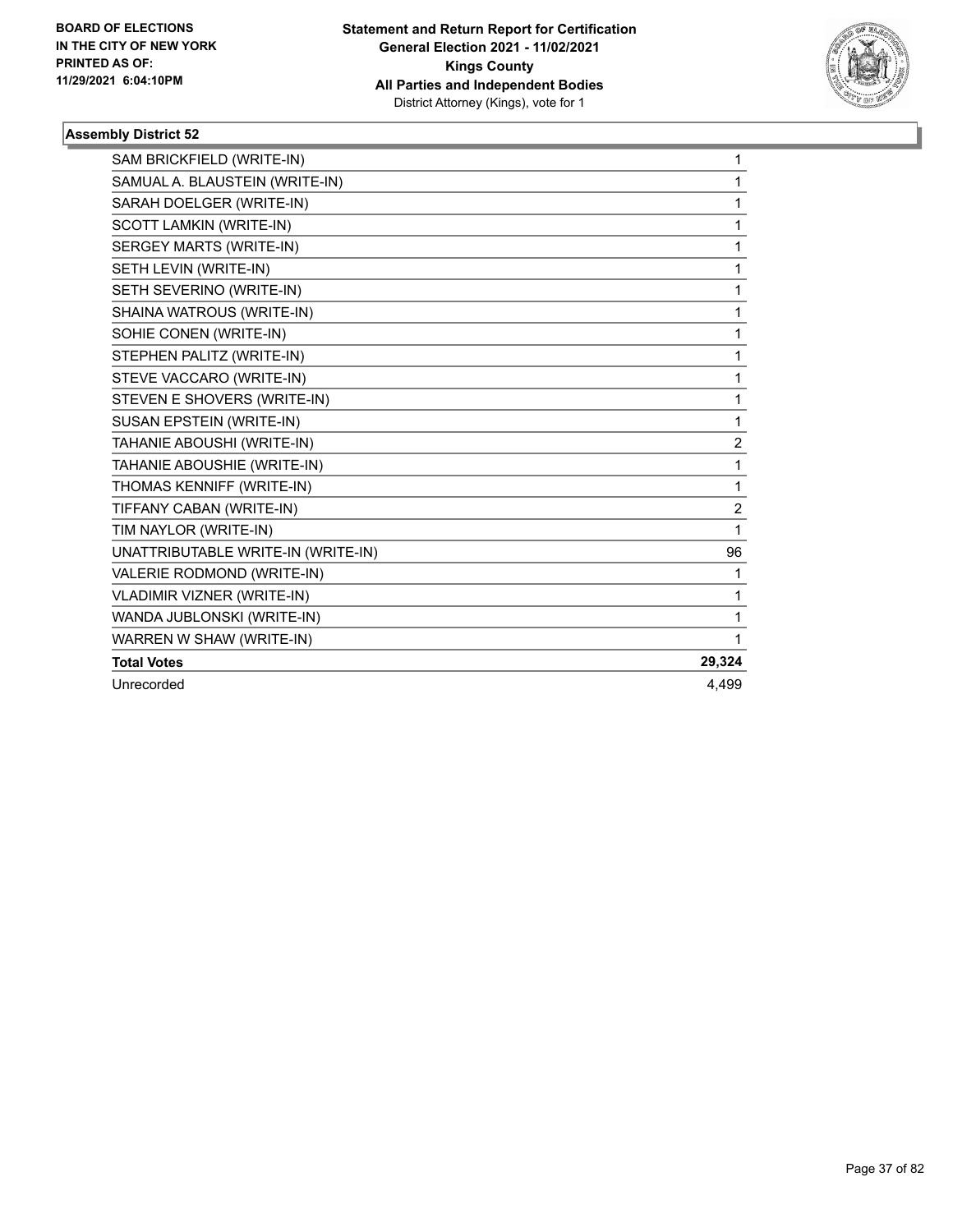

| <b>PUBLIC COUNTER</b>                                    | 12,239       |
|----------------------------------------------------------|--------------|
| MANUALLY COUNTED EMERGENCY                               | 1            |
| <b>ABSENTEE / MILITARY</b>                               | 436          |
| AFFIDAVIT                                                | 127          |
| <b>Total Ballots</b>                                     | 12,803       |
| Less - Inapplicable Federal/Special Presidential Ballots | 0            |
| <b>Total Applicable Ballots</b>                          | 12,803       |
| ERIC GONZALEZ (DEMOCRATIC)                               | 10,039       |
| ANDREW YANG (WRITE-IN)                                   | 1            |
| ANTHONY HERBERT (WRITE-IN)                               | 1            |
| APRIL URIOSTEGUI (WRITE-IN)                              | 1            |
| <b>BEN CHADWICK (WRITE-IN)</b>                           | $\mathbf 1$  |
| BENJAMIN B. DAVIS (WRITE-IN)                             | $\mathbf 1$  |
| BEPEN NEUPANE (WRITE-IN)                                 | 1            |
| <b>BRANDON RAMOS (WRITE-IN)</b>                          | $\mathbf 1$  |
| CHARLES BATTERSKY (WRITE-IN)                             | 1            |
| CLAY HENRY (WRITE-IN)                                    | 1            |
| CURTIS A SLIWA (WRITE-IN)                                | $\mathbf 1$  |
| CURTIS A. SLIWA (WRITE-IN)                               | $\mathbf 1$  |
| CURTIS SILWA (WRITE-IN)                                  | 1            |
| CURTIS SLIWA (WRITE-IN)                                  | $\mathbf 1$  |
| DANIELLE LEVINE (WRITE-IN)                               | 1            |
| DONALD TRUMP (WRITE-IN)                                  | 5            |
| ELISEO CABVENA (WRITE-IN)                                | $\mathbf 1$  |
| ELIZA ORLINS (WRITE-IN)                                  | $\mathbf 1$  |
| FERNARDO MATEO (WRITE-IN)                                | 1            |
| <b>GARY POPKIN (WRITE-IN)</b>                            | $\mathbf 1$  |
| <b>GEORGE A JEWELL (WRITE-IN)</b>                        | 1            |
| <b>GREGORY BARAN (WRITE-IN)</b>                          | 1            |
| HUGH JASS (WRITE-IN)                                     | $\mathbf{1}$ |
| JACOB PERI (WRITE-IN)                                    | 1            |
| JAKE COLORA (WRITE-IN)                                   | 1            |
| JAY WINSTON GRILL (WRITE-IN)                             | 1            |
| JOEY GOMEZ (WRITE-IN)                                    | 1            |
| JOHN A TABACO (WRITE-IN)                                 | 1            |
| JOSEPH GWARDIEH (WRITE-IN)                               | $\mathbf{1}$ |
| JOSEPH SAVINO (WRITE-IN)                                 | 1            |
| KANYE WEST (WRITE-IN)                                    | 1            |
| LEE NISSON (WRITE-IN)                                    | 1            |
| LIZ SKEEN (WRITE-IN)                                     | 1            |
| MALKA GREEN (WRITE-IN)                                   | 1            |
| MENACHEM M REITPORT (WRITE-IN)                           | $\mathbf{1}$ |
| NATHAN FRIDSON (WRITE-IN)                                | 1            |
| NIKITA MORRIS (WRITE-IN)                                 | 1            |
| RAISSA CARPENTER (WRITE-IN)                              | 1            |
| REBECCA YELLIN (WRITE-IN)                                | 1            |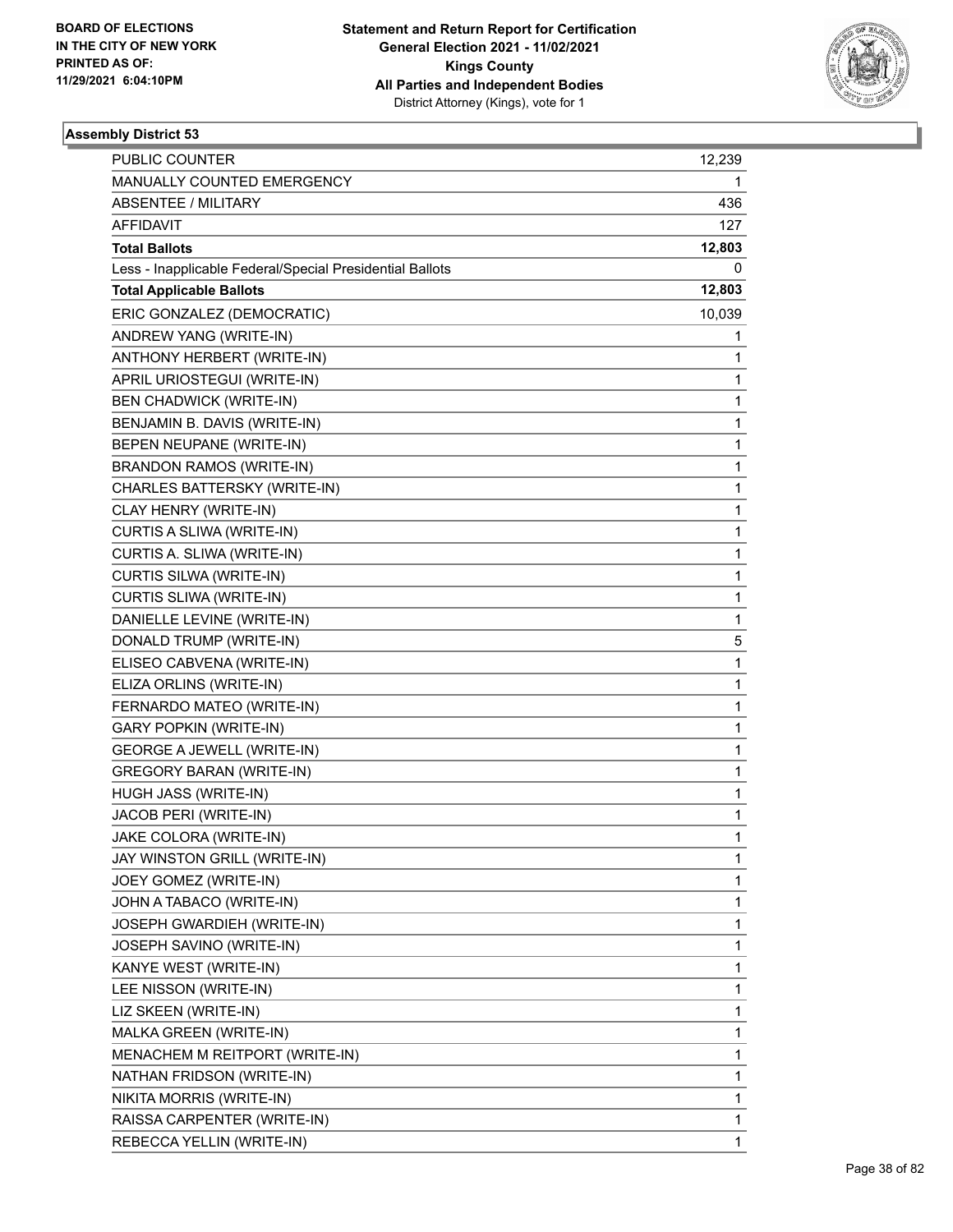

| RJ BARRETT (WRITE-IN)              |        |
|------------------------------------|--------|
| RON PAUL (WRITE-IN)                |        |
| RUDY GIULIANI (WRITE-IN)           |        |
| RUDY GUILIANI (WRITE-IN)           | 2      |
| RUDY JULIANY (WRITE-IN)            |        |
| RYAN BINGHAM (WRITE-IN)            |        |
| SCOTT LAUDATI (WRITE-IN)           |        |
| STEVEN DONZIGER (WRITE-IN)         |        |
| STEVEN FRANKLIN (WRITE-IN)         |        |
| TED ALATSAS (WRITE-IN)             |        |
| UNATTRIBUTABLE WRITE-IN (WRITE-IN) | 36     |
| WILLIAM KEENAN (WRITE-IN)          |        |
| <b>Total Votes</b>                 | 10,129 |
| Unrecorded                         | 2,674  |

| <b>PUBLIC COUNTER</b>                                    | 9,171 |
|----------------------------------------------------------|-------|
| MANUALLY COUNTED EMERGENCY                               | 0     |
| <b>ABSENTEE / MILITARY</b>                               | 367   |
| <b>AFFIDAVIT</b>                                         | 76    |
| <b>Total Ballots</b>                                     | 9,614 |
| Less - Inapplicable Federal/Special Presidential Ballots | 0     |
| <b>Total Applicable Ballots</b>                          | 9,614 |
| ERIC GONZALEZ (DEMOCRATIC)                               | 7,863 |
| ALEJANDRO BASCOY (WRITE-IN)                              | 1     |
| ALPHEIA JOHNSON (WRITE-IN)                               | 1     |
| CURTIS A. SLIWA (WRITE-IN)                               | 1     |
| DONALD J. TRUMP (WRITE-IN)                               | 1     |
| EDWARD F. CLEARY (WRITE-IN)                              | 1     |
| F.RICHARD HURLEY, ESQ (WRITE-IN)                         | 1     |
| HARVY DENT (WRITE-IN)                                    | 1     |
| JOVANY ALVAREZ (WRITE-IN)                                | 1     |
| KASIA DONOVAN (WRITE-IN)                                 | 1     |
| KENNETH VANN (WRITE-IN)                                  | 1     |
| MARTIN SHKRELI (WRITE-IN)                                | 1     |
| MENACHEM M.RAITPORT (WRITE-IN)                           | 1     |
| NATHAN GUSDORF (WRITE-IN)                                | 1     |
| <b>OSCAR LAUS (WRITE-IN)</b>                             | 1     |
| PAUL DE MARTINI (WRITE-IN)                               | 1     |
| <b>REMY GREEN (WRITE-IN)</b>                             | 1     |
| SAL LONG (WRITE-IN)                                      | 1     |
| STARR HARRISON (WRITE-IN)                                | 1     |
| UNATTRIBUTABLE WRITE-IN (WRITE-IN)                       | 25    |
| <b>Total Votes</b>                                       | 7,906 |
| Unrecorded                                               | 1.708 |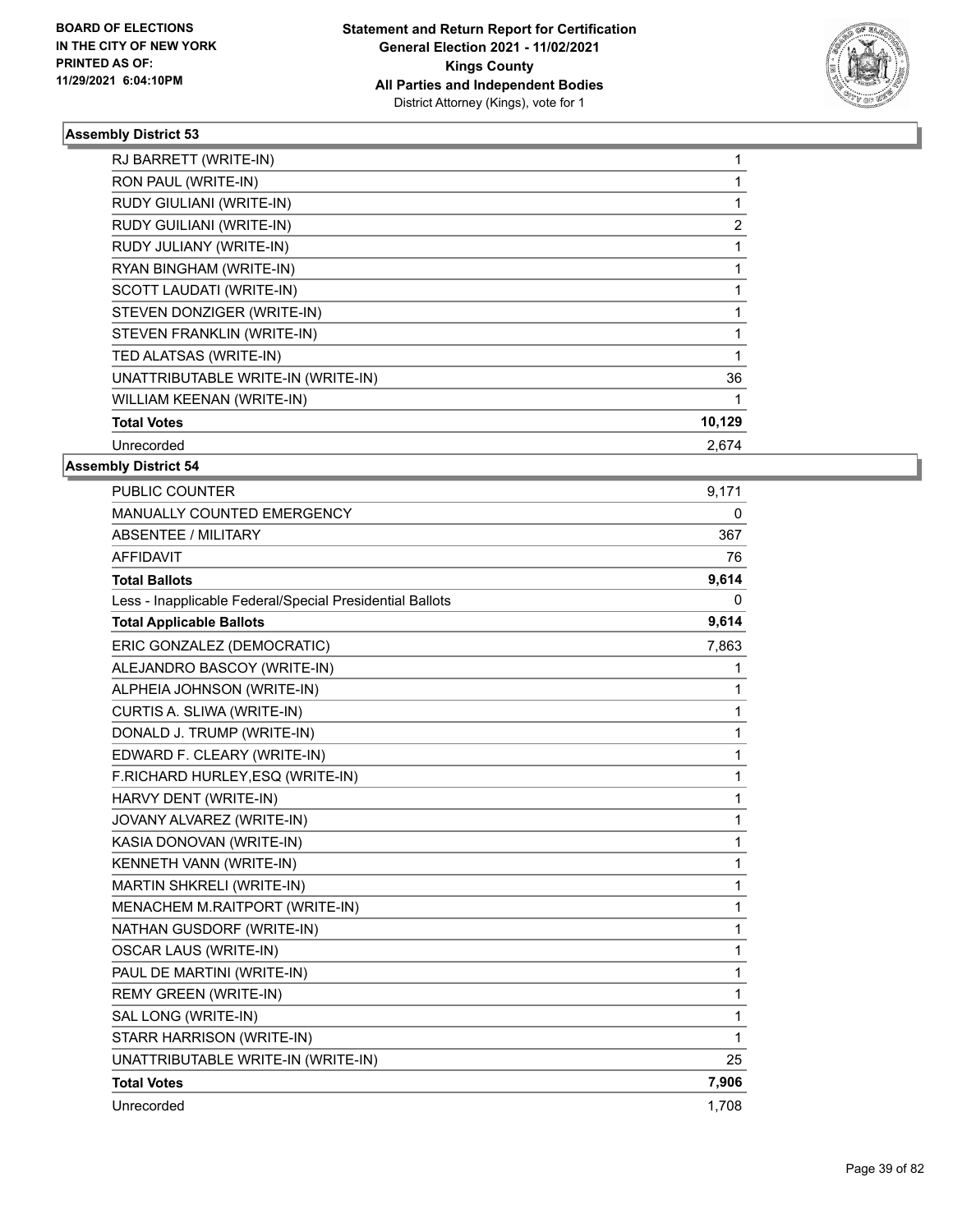

| PUBLIC COUNTER                                           | 12,441                  |
|----------------------------------------------------------|-------------------------|
| MANUALLY COUNTED EMERGENCY                               | 0                       |
| <b>ABSENTEE / MILITARY</b>                               | 541                     |
| AFFIDAVIT                                                | 56                      |
| <b>Total Ballots</b>                                     | 13,038                  |
| Less - Inapplicable Federal/Special Presidential Ballots | 0                       |
| <b>Total Applicable Ballots</b>                          | 13,038                  |
| ERIC GONZALEZ (DEMOCRATIC)                               | 10,765                  |
| ALTON MADDOX (WRITE-IN)                                  | 1                       |
| ALVIN BRAGG (WRITE-IN)                                   | 1                       |
| ANTHONY T JONES (WRITE-IN)                               | 1                       |
| ANTHONY T. JONES (WRITE-IN)                              | 1                       |
| ARIELLE REID (WRITE-IN)                                  | 1                       |
| BRIAN LEHER (WRITE-IN)                                   | $\mathbf{1}$            |
| CELINA TROWELL (WRITE-IN)                                | $\mathbf{1}$            |
| DONALD TRUMP (WRITE-IN)                                  | 1                       |
| JAMES C GRAM (WRITE-IN)                                  | $\mathbf 1$             |
| JAVIER SANTIAGO (WRITE-IN)                               | 1                       |
| JOSEPH WEINBERG (WRITE-IN)                               | 1                       |
| JOSHUA JAMES (WRITE-IN)                                  | 1                       |
| KANYE WEST (WRITE-IN)                                    | 1                       |
| KELLY WRIGHT (WRITE-IN)                                  | 1                       |
| LAWRENCE PINDER (WRITE-IN)                               | $\overline{\mathbf{c}}$ |
| MAINE SWOLE (WRITE-IN)                                   | 1                       |
| MILDRED SMITH (WRITE-IN)                                 | 1                       |
| RALPH NADER (WRITE-IN)                                   | 1                       |
| RYAN CURTIS (WRITE-IN)                                   | $\mathbf 1$             |
| RYAN HALLAHAN (WRITE-IN)                                 | 1                       |
| TAMINE ABOUSHI (WRITE-IN)                                | 1                       |
| TARA EISENBERG (WRITE-IN)                                | 1                       |
| THEODORE ALATSAS (WRITE-IN)                              | 1                       |
| THOMAS KENNIFF (WRITE-IN)                                | 4                       |
| TIFFANY CABAN (WRITE-IN)                                 | 1                       |
| UNATTRIBUTABLE WRITE-IN (WRITE-IN)                       | 12                      |
| <b>Total Votes</b>                                       | 10,806                  |
| Unrecorded                                               | 2,232                   |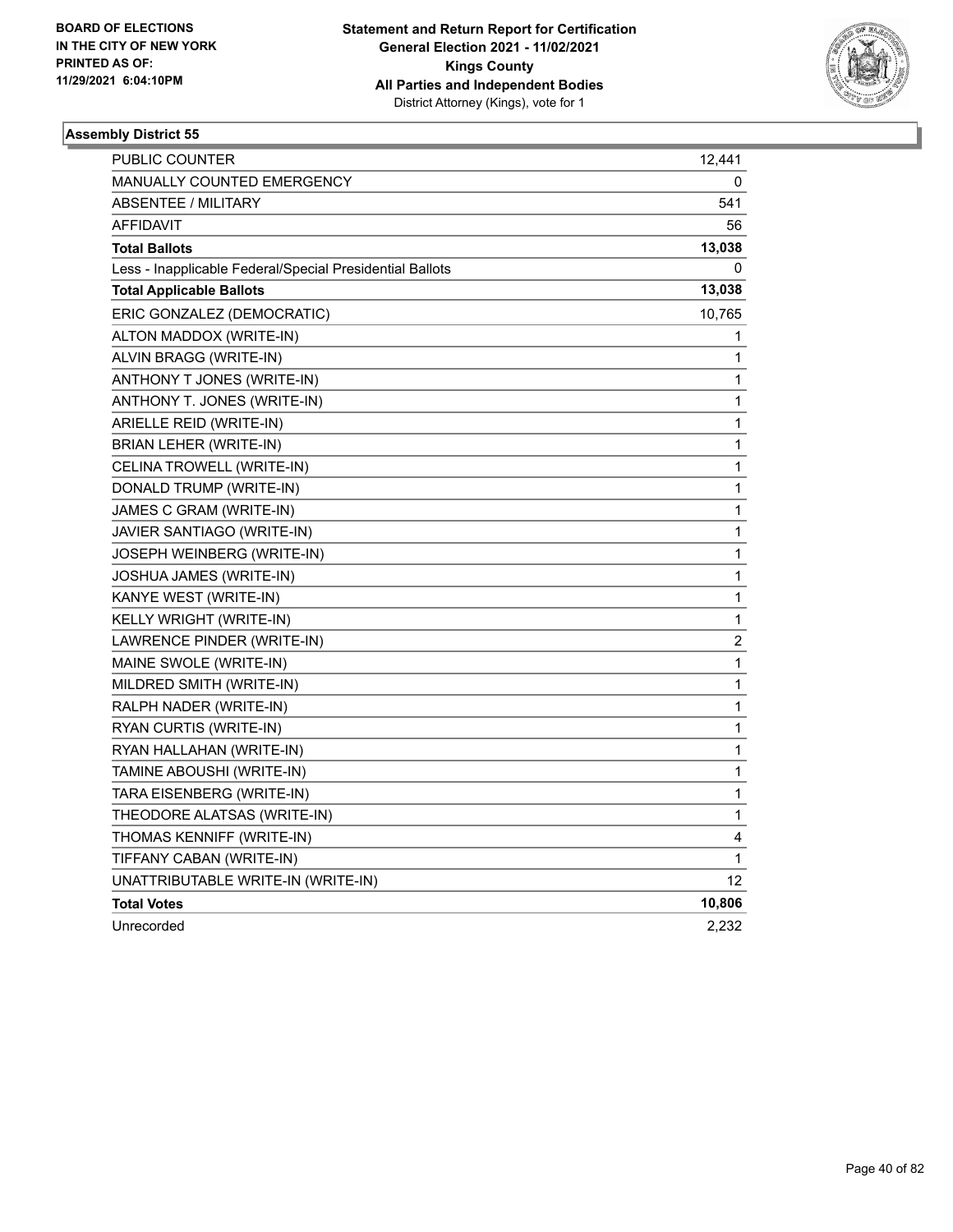

| <b>PUBLIC COUNTER</b>                                    | 17,140       |
|----------------------------------------------------------|--------------|
| MANUALLY COUNTED EMERGENCY                               | 1            |
| <b>ABSENTEE / MILITARY</b>                               | 761          |
| AFFIDAVIT                                                | 162          |
| <b>Total Ballots</b>                                     | 18,064       |
| Less - Inapplicable Federal/Special Presidential Ballots | 0            |
| <b>Total Applicable Ballots</b>                          | 18,064       |
| ERIC GONZALEZ (DEMOCRATIC)                               | 15,630       |
| AHMAD DAWSON (WRITE-IN)                                  | 1            |
| ALTON MADDOX (WRITE-IN)                                  | 1            |
| ALVIN BRAGG (WRITE-IN)                                   | 1            |
| ASHLEIGH SAMPSON (WRITE-IN)                              | 1            |
| ATTICUS FINCH (WRITE-IN)                                 | 1            |
| BEAHY FREIDMAN (WRITE-IN)                                | 1            |
| BERNIE SANDERS (WRITE-IN)                                | $\mathbf{1}$ |
| BILL MURRAY (WRITE-IN)                                   | 1            |
| BRANDON BUSKEY (WRITE-IN)                                | 1            |
| CHIMORE T. MACK GLOVER (WRITE-IN)                        | 1            |
| CURTIS SILWA (WRITE-IN)                                  | 1            |
| DANIEL J SPRUILL (WRITE-IN)                              | 1            |
| DANIEL SHAW JR (WRITE-IN)                                | $\mathbf{1}$ |
| DANIEL SPRIAL (WRITE-IN)                                 | 1            |
| DAVE COLON (WRITE-IN)                                    | 1            |
| DAVID ALEXIS (WRITE-IN)                                  | 1            |
| DONALD H. WILLIAMS (WRITE-IN)                            | 1            |
| DONALD MARSHALL (WRITE-IN)                               | 1            |
| DONALD TRUMP (WRITE-IN)                                  | $\mathbf{1}$ |
| ESMERALDA SIMMONS (WRITE-IN)                             | 1            |
| FRANKLYN P. GONZALES (WRITE-IN)                          | 1            |
| GIOEN OLIVER (WRITE-IN)                                  | 1            |
| HERSH LENDOW (WRITE-IN)                                  | 1            |
| INDIA WALTON (WRITE-IN)                                  | 1            |
| JULIA SALAZAR (WRITE-IN)                                 | 1            |
| JULIO ORTIZ (WRITE-IN)                                   | 1            |
| KALI TURNER (WRITE-IN)                                   | 1            |
| KENNETH THOMPSON (WRITE-IN)                              | 1            |
| KERRAN ROCK (WRITE-IN)                                   | 1            |
| KRYSTYN TENDY (WRITE-IN)                                 | 1            |
| LARRY MARTIN (WRITE-IN)                                  | 1            |
| LAURA HOFMANN (WRITE-IN)                                 | 1            |
| LEN H KAMDANG (WRITE-IN)                                 | 1            |
| LISA HOYES (WRITE-IN)                                    | 1            |
| MARC FLIEDNER (WRITE-IN)                                 | 1            |
| MARIA PEREZ (WRITE-IN)                                   | 1            |
| MATTHEW MIGACZ (WRITE-IN)                                | 1            |
| MIKE MCARLMICK (WRITE-IN)                                | 1            |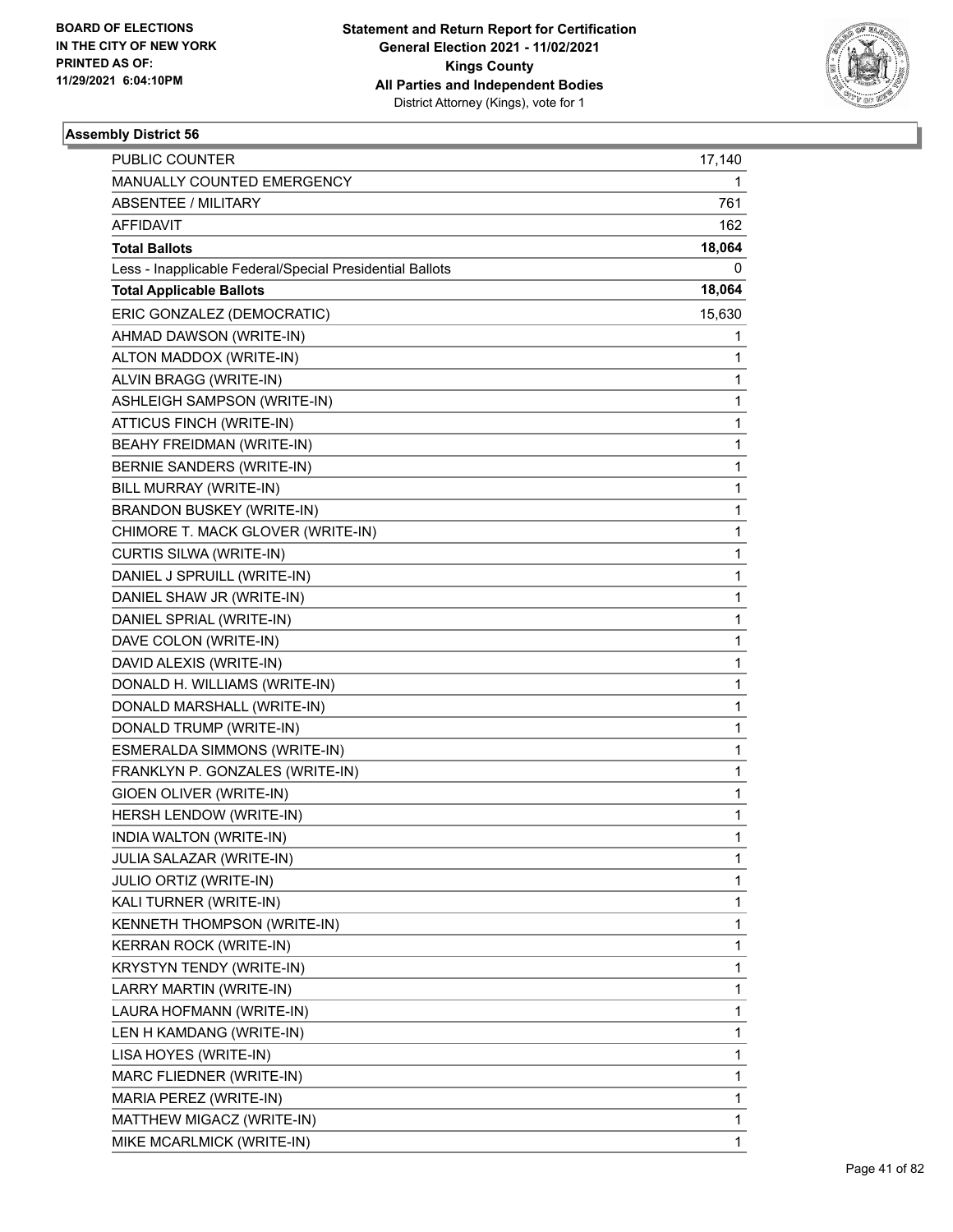

| MOIRA MELTZER COHEN (WRITE-IN)            |        |
|-------------------------------------------|--------|
| MUMA ABU JAMAL (WRITE-IN)                 |        |
| NANCY HOPPOCK (WRITE-IN)                  |        |
| NATHANIEL MANNIMG (WRITE-IN)              |        |
| PATRICIA ROBINSON (WRITE-IN)              |        |
| PERETZ BRONSTEIN (WRITE-IN)               |        |
| PRINCE GRANT (WRITE-IN)                   |        |
| ROLAND POPE (WRITE-IN)                    |        |
| SAM RIEHL (WRITE-IN)                      |        |
| THOMAS KENNIFF (WRITE-IN)                 |        |
| TIFFANY CABAN (WRITE-IN)                  |        |
| TISHANA MILLER (WRITE-IN)                 |        |
| UNATTRIBUTABLE WRITE-IN (WRITE-IN)        | 21     |
| UNCOUNTED WRITE-IN PER STATUTE (WRITE-IN) |        |
| ZEPHYR TEACHOUT (WRITE-IN)                | 1      |
| <b>Total Votes</b>                        | 15,703 |
| Unrecorded                                | 2,361  |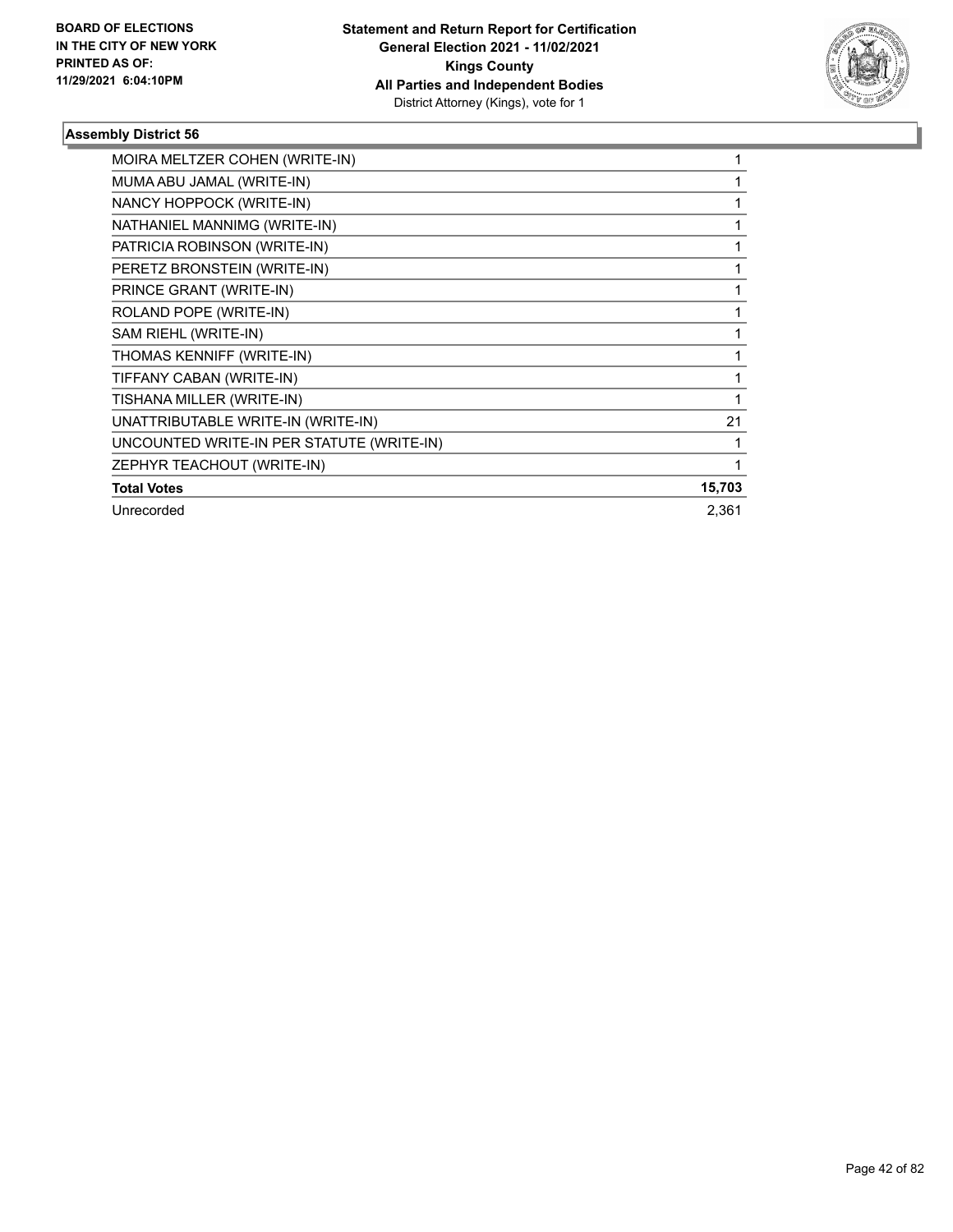

| <b>PUBLIC COUNTER</b>                                    | 26,178 |
|----------------------------------------------------------|--------|
| MANUALLY COUNTED EMERGENCY                               | 0      |
| <b>ABSENTEE / MILITARY</b>                               | 1,374  |
| AFFIDAVIT                                                | 251    |
| <b>Total Ballots</b>                                     | 27,803 |
| Less - Inapplicable Federal/Special Presidential Ballots | 0      |
| <b>Total Applicable Ballots</b>                          | 27,803 |
| ERIC GONZALEZ (DEMOCRATIC)                               | 24,126 |
| ABRAHAM VELEZ (WRITE-IN)                                 | 1      |
| AKAI GURLEY (WRITE-IN)                                   | 1      |
| ALENANDER JOSEPH MCHUGH (WRITE-IN)                       | 1      |
| ALISON WILKEY (WRITE-IN)                                 | 1      |
| ALTON MADDOX (WRITE-IN)                                  | 1      |
| AMANDA BREWSTER (WRITE-IN)                               | 1      |
| AMY RAMEAU (WRITE-IN)                                    | 1      |
| ANDREW COHEN (WRITE-IN)                                  | 1      |
| ANJULI BRANZ (WRITE-IN)                                  | 1      |
| ANNALISE KEATING (WRITE-IN)                              | 1      |
| ARISTOTLE KOUSTOUBARCIS (WRITE-IN)                       | 1      |
| ASHA FIRGAS (WRITE-IN)                                   | 1      |
| AVIV LIPMAN (WRITE-IN)                                   | 1      |
| AYBUKE AKKUS (WRITE-IN)                                  | 1      |
| <b>BJLL KUNSTLER (WRITE-IN)</b>                          | 1      |
| <b>BRIAN BANG (WRITE-IN)</b>                             | 1      |
| CHARLES STAR (WRITE-IN)                                  | 1      |
| CHRISTOPHER FERRARA (WRITE-IN)                           | 1      |
| CHRISTOPHER NEFF (WRITE-IN)                              | 1      |
| CLAUDIA DEPEYSTER (WRITE-IN)                             | 1      |
| CURTIS A. SLIWA` (WRITE-IN)                              | 1      |
| CURTIS SILWA (WRITE-IN)                                  | 1      |
| CURTIS SLIWA (WRITE-IN)                                  | 2      |
| DANIEL KAUFMAN (WRITE-IN)                                | 1      |
| DAVID CHIN (WRITE-IN)                                    | 1      |
| DAVID WEISS (WRITE-IN)                                   | 1      |
| DAWN RYAN (WRITE-IN)                                     | 1      |
| DERRICK HAMILTON (WRITE-IN)                              | 1      |
| DONALD TRUMP (WRITE-IN)                                  | 1      |
| EMMA SCHINDLER (WRITE-IN)                                | 1      |
| EUGENE GOLD (WRITE-IN)                                   | 1      |
| HAL PHILLIPS (WRITE-IN)                                  | 1      |
| HILLARY CLINTON (WRITE-IN)                               | 1      |
| <b>ISAAC WRIGHT (WRITE-IN)</b>                           | 1      |
| JACK BREWER (WRITE-IN)                                   | 1      |
| JEANLISE VESEOVO (WRITE-IN)                              | 1      |
| JOHN A. TOBACCO (WRITE-IN)                               | 1      |
| JOHN WALKER (WRITE-IN)                                   | 1      |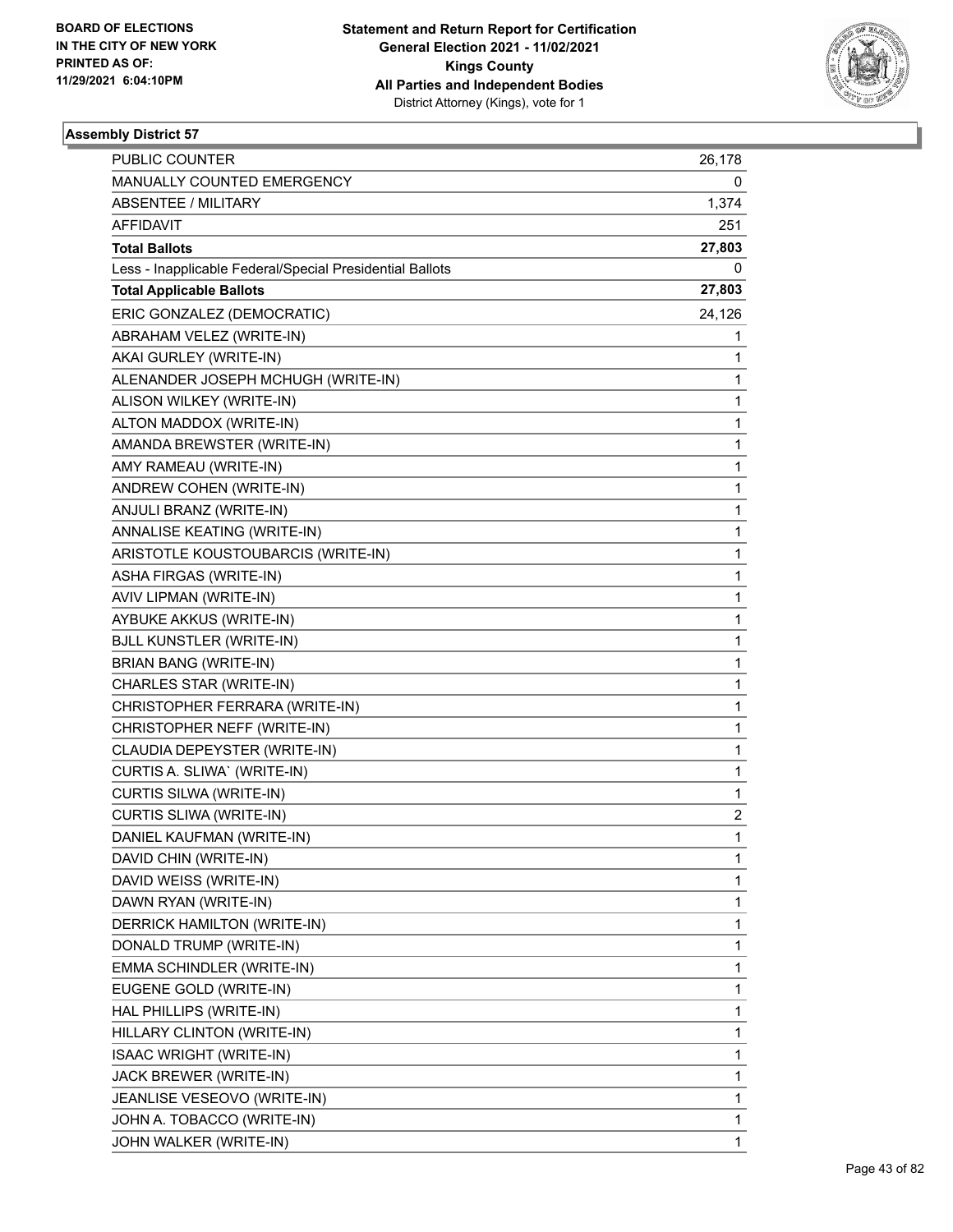

| JON GOLBE (WRITE-IN)                      | 1            |
|-------------------------------------------|--------------|
| JUDY SALWEN (WRITE-IN)                    | 1            |
| JULIUS RANDLE (WRITE-IN)                  | $\mathbf{1}$ |
| <b>KEN TOMPSON (WRITE-IN)</b>             | 1            |
| KEVIN DURANT (WRITE-IN)                   | 1            |
| KEVIN MORAN (WRITE-IN)                    | 1            |
| KWASI MENSAH (WRITE-IN)                   | 1            |
| LAUREN JONES (WRITE-IN)                   | 1            |
| LIZ SLOAN (WRITE-IN)                      | $\mathbf{1}$ |
| MALT CHRISTMAN (WRITE-IN)                 | 1            |
| MARC FLIEDNER (WRITE-IN)                  | 1            |
| MARK ANDRIOLA (WRITE-IN)                  | 1            |
| MATT CHRISTMAN (WRITE-IN)                 | 1            |
| MEAVE GALLAGHER (WRITE-IN)                | 1            |
| MELISSA GRAHAM (WRITE-IN)                 | $\mathbf 1$  |
| MICHAEL BLOOMBERG (WRITE-IN)              | 1            |
| MILTON JEMMOTT (WRITE-IN)                 | 1            |
| NINER TURNER (WRITE-IN)                   | 1            |
| PETE ALONSE (WRITE-IN)                    | 1            |
| PETER MARKOWITZ (WRITE-IN)                | 1            |
| PETER PARKER (WRITE-IN)                   | $\mathbf 1$  |
| REBECCA KIMSELLA (WRITE-IN)               | 1            |
| RICARDO AGCAUILI (WRITE-IN)               | 1            |
| RICHARD J. SAWYER (WRITE-IN)              | 1            |
| ROBIN MAR (WRITE-IN)                      | 1            |
| ROGER WAREHAM (WRITE-IN)                  | 1            |
| ROHAN MARSHALL (WRITE-IN)                 | $\mathbf{1}$ |
| RUDOLPH GRUKANI (WRITE-IN)                | 1            |
| SAMUEL RERTEK (WRITE-IN)                  | 1            |
| SHAYA WEISS (WRITE-IN)                    | 1            |
| STEVEN DONZIGER (WRITE-IN)                | 1            |
| TAHANIE ABOUSHI (WRITE-IN)                | 1            |
| TAYLOR A.OWEN (WRITE-IN)                  | 1            |
| THOMAS BREWER (WRITE-IN)                  | 1            |
| TIFFANY CABAN (WRITE-IN)                  | 2            |
| TIFFANY CUBAN (WRITE-IN)                  | $\mathbf{1}$ |
| TIM DINGMAN (WRITE-IN)                    | 1            |
| UNATTRIBUTABLE WRITE-IN (WRITE-IN)        | 41           |
| UNCOUNTED WRITE-IN PER STATUTE (WRITE-IN) | 3            |
| VINCENT GENTILE (WRITE-IN)                | 1            |
| ZAKI TAMIR (WRITE-IN)                     | 1.           |
| <b>Total Votes</b>                        | 24,249       |
| Unrecorded                                | 3,554        |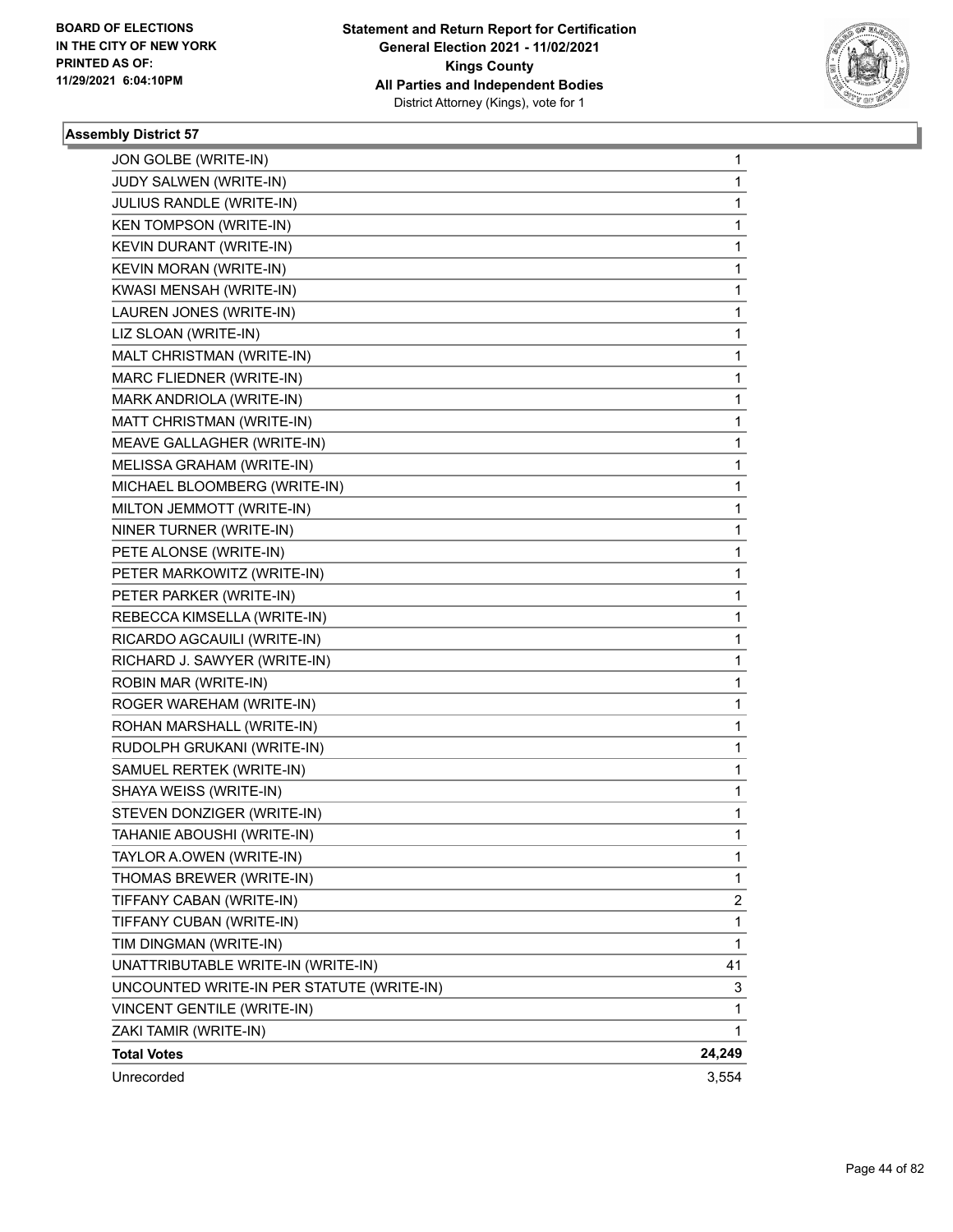

| <b>PUBLIC COUNTER</b>                                    | 16,282      |
|----------------------------------------------------------|-------------|
| MANUALLY COUNTED EMERGENCY                               | 0           |
| ABSENTEE / MILITARY                                      | 786         |
| <b>AFFIDAVIT</b>                                         | 41          |
| <b>Total Ballots</b>                                     | 17,109      |
| Less - Inapplicable Federal/Special Presidential Ballots | 0           |
| <b>Total Applicable Ballots</b>                          | 17,109      |
| ERIC GONZALEZ (DEMOCRATIC)                               | 14,607      |
| ALTON MADDOX (WRITE-IN)                                  | 1           |
| ANGELA DAVIS (WRITE-IN)                                  | 1           |
| ANTHONY T JONES (WRITE-IN)                               | 1           |
| BERNADETTE SARGEANT (WRITE-IN)                           | 1           |
| CHAUEE WALKER (WRITE-IN)                                 | 1           |
| CURTIS SLIWA (WRITE-IN)                                  | 3           |
| ERIC ADAMS (WRITE-IN)                                    | 1           |
| JACOB FOGEL (WRITE-IN)                                   | 1           |
| PETER FUNOT (WRITE-IN)                                   | 1           |
| ROYSTON HENRY (WRITE-IN)                                 | 1           |
| SAMUEL SINGH (WRITE-IN)                                  | 1           |
| SEAN HODY (WRITE-IN)                                     | 1           |
| SHORLAND DANIELS (WRITE-IN)                              | 1           |
| THOMAS KENNIFF (WRITE-IN)                                | 1           |
| UNATTRIBUTABLE WRITE-IN (WRITE-IN)                       | 11          |
| UNCOUNTED WRITE-IN PER STATUTE (WRITE-IN)                | $\mathbf 1$ |
| <b>Total Votes</b>                                       | 14,635      |
| Unrecorded                                               | 2,474       |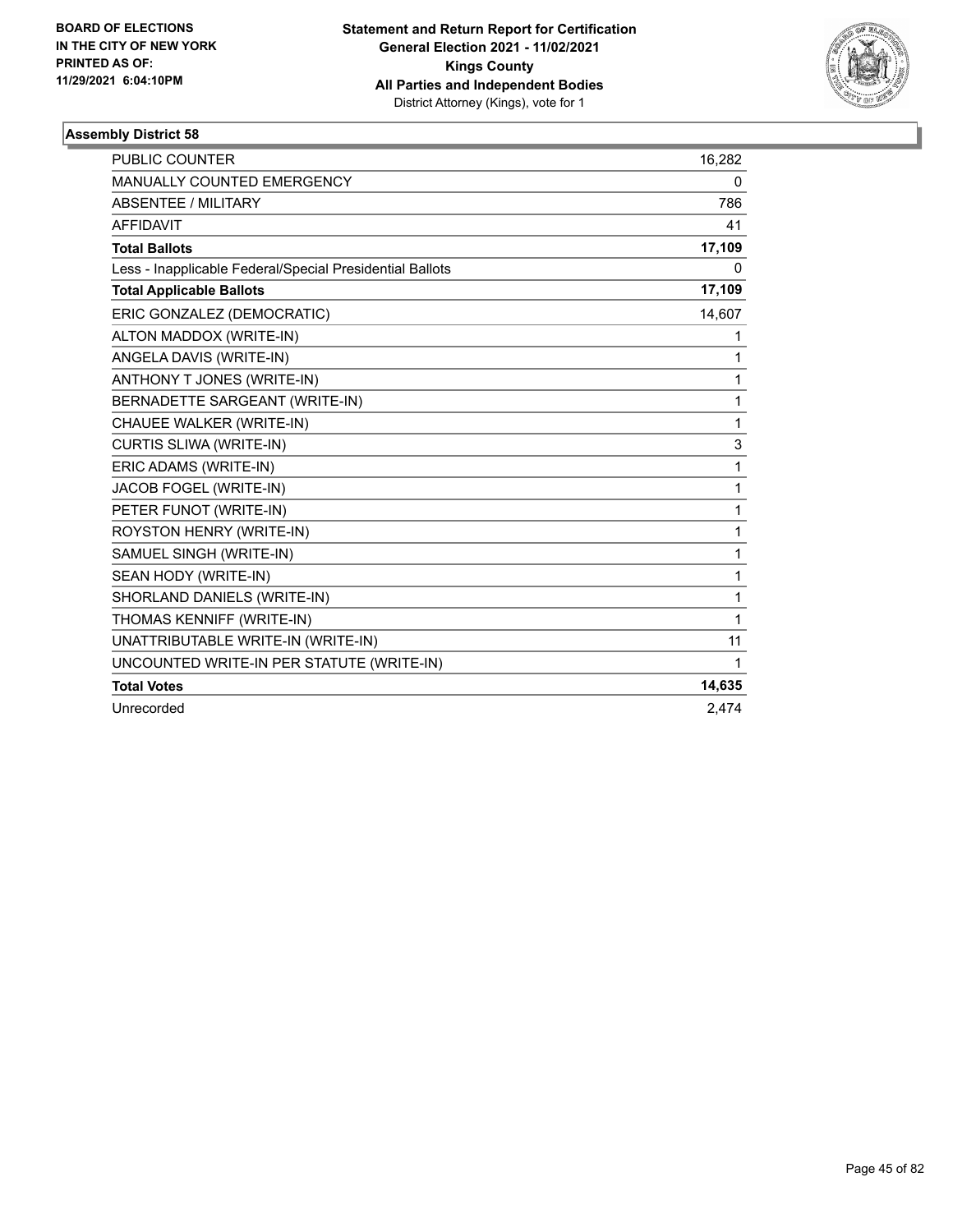

| <b>PUBLIC COUNTER</b>                                    | 19,797                  |
|----------------------------------------------------------|-------------------------|
| MANUALLY COUNTED EMERGENCY                               | 0                       |
| <b>ABSENTEE / MILITARY</b>                               | 873                     |
| AFFIDAVIT                                                | 85                      |
| <b>Total Ballots</b>                                     | 20,755                  |
| Less - Inapplicable Federal/Special Presidential Ballots | 0                       |
| <b>Total Applicable Ballots</b>                          | 20,755                  |
| ERIC GONZALEZ (DEMOCRATIC)                               | 13,850                  |
| ALAN REDNER (WRITE-IN)                                   | 1                       |
| ALBERT RYLO (WRITE-IN)                                   | 1                       |
| ALEXANDER GUIDICE (WRITE-IN)                             | 2                       |
| ANTHONY DENADDE (WRITE-IN)                               | 1                       |
| ANTHONY FOX (WRITE-IN)                                   | $\overline{\mathbf{c}}$ |
| ARTHUR RUSS (WRITE-IN)                                   | 1                       |
| BEN AMI KAGAN (WRITE-IN)                                 | 1                       |
| <b>BEN SHAPIRO (WRITE-IN)</b>                            | 1                       |
| BILL FIMMEGAN (WRITE-IN)                                 | 1                       |
| BORIS POVOLOTSKY (WRITE-IN)                              | 1                       |
| <b>BRIAN FIGUEROA (WRITE-IN)</b>                         | 1                       |
| BRIAN KELLY (WRITE-IN)                                   | 1                       |
| <b>BRIAN T NOEL (WRITE-IN)</b>                           | 1                       |
| <b>BRIAN WELSOME (WRITE-IN)</b>                          | 2                       |
| BRYAN FRANCIS (WRITE-IN)                                 | 1                       |
| CANDACE OWEN (WRITE-IN)                                  | 1                       |
| CAROLYN WALKER (WRITE-IN)                                | 1                       |
| CHARLES A. FORTE (WRITE-IN)                              | 1                       |
| CHRIS BILGORE (WRITE-IN)                                 | 1                       |
| CHRIS GIACOPPO (WRITE-IN)                                | 1                       |
| CURTIS SILWA (WRITE-IN)                                  | 2                       |
| CURTIS SLIWA (WRITE-IN)                                  | 1                       |
| DABY BENJAMIN CARRERA S. (WRITE-IN)                      | 1                       |
| DAN BONGINO (WRITE-IN)                                   | $\overline{c}$          |
| DAVID GROHL (WRITE-IN)                                   | 1                       |
| DAVID PRETTER (WRITE-IN)                                 | 1                       |
| DEBRA M. SMITH (WRITE-IN)                                | 1                       |
| DONALD J CRANSTON (WRITE-IN)                             | 1                       |
| DONALD RAPPAPORT (WRITE-IN)                              | 1                       |
| DONALD TRUMP (WRITE-IN)                                  | 6                       |
| DONALD TRUMP JR. (WRITE-IN)                              | 1                       |
| ELINE KHARNAR (WRITE-IN)                                 | 1                       |
| ELISHE WELLERSTEIN (WRITE-IN)                            | 1                       |
| ELLIOT DANARI (WRITE-IN)                                 | 2                       |
| ERIC TRUMP (WRITE-IN)                                    | 1                       |
| FRANCESCA ERICHSEN (WRITE-IN)                            | 1                       |
| FRANK CAIAZZO (WRITE-IN)                                 | 1                       |
| GABRIEL BIRMAKHER (WRITE-IN)                             | 1                       |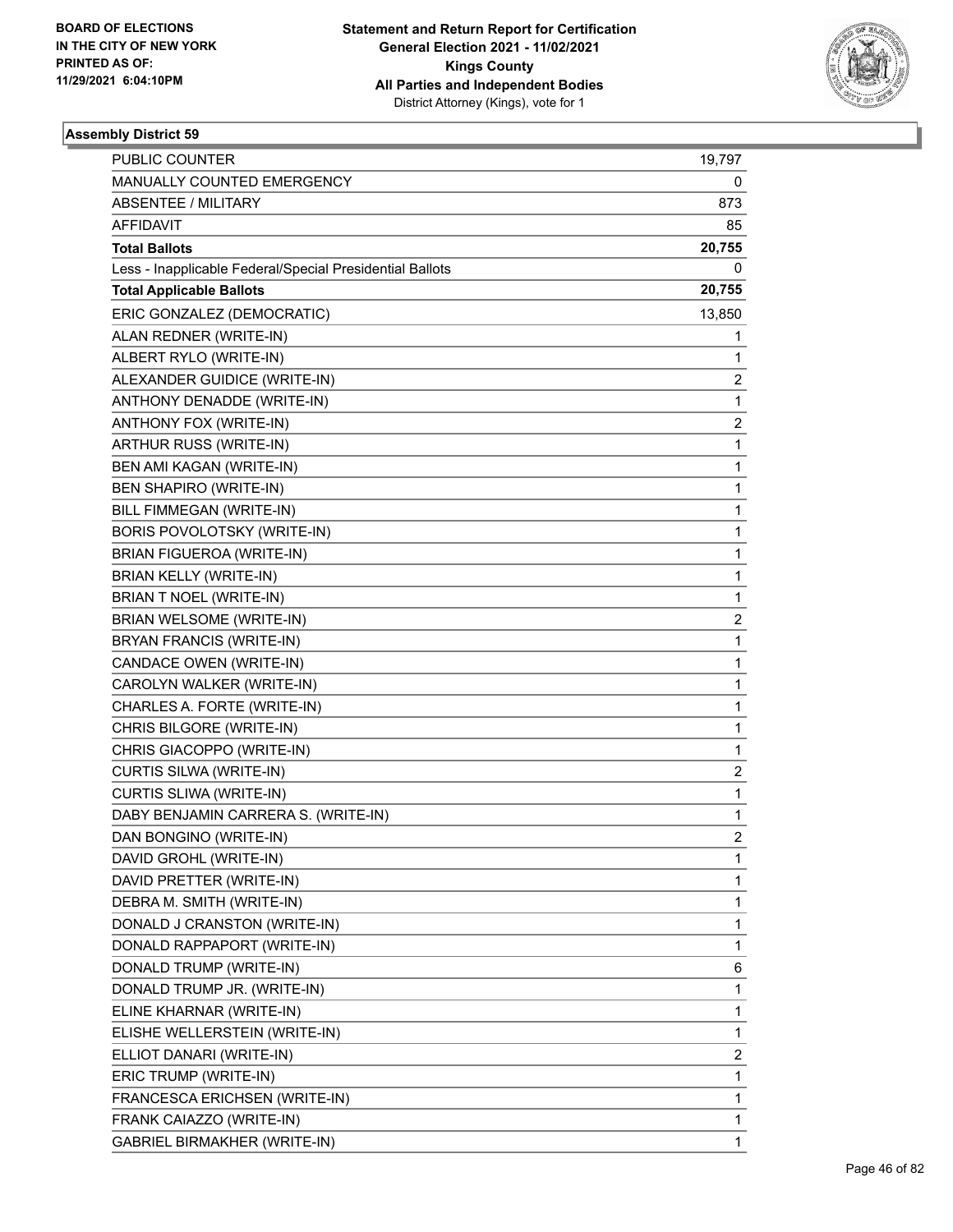

| <b>GEORGE PATAKI (WRITE-IN)</b> | 1              |
|---------------------------------|----------------|
| HESHY TISCHLER (WRITE-IN)       | 1              |
| INNA VERNIKOVA (WRITE-IN)       | 1              |
| IRINA OLERSKY (WRITE-IN)        | 1              |
| JAMES CAPPIELLO (WRITE-IN)      | 1              |
| JAMES GIORGIO (WRITE-IN)        | 1              |
| JAMES M.RELAY (WRITE-IN)        | 1              |
| JAMES MITCHELL (WRITE-IN)       | 1              |
| JAMES WAGNER ESQ (WRITE-IN)     | 1              |
| JEANINE PITTO (WRITE-IN)        | 1              |
| JENNINE PIRRO (WRITE-IN)        | 1              |
| JOE BIDEN (WRITE-IN)            | 1              |
| JOE BLOW (WRITE-IN)             | 1              |
| JOE LOUNG (WRITE-IN)            | 1              |
| JOE SPEITH (WRITE-IN)           | 1              |
| JOHN A. TABACCO JR. (WRITE-IN)  | 1              |
| JOHN PAPALARDO (WRITE-IN)       | 2              |
| JOHN PAPLARDO (WRITE-IN)        | 2              |
| JOSEPH BONSERIO (WRITE-IN)      | 1              |
| JOSEPH LEDDO (WRITE-IN)         | 1              |
| JOSHUA SEIDEMAN (WRITE-IN)      | 4              |
| KANYE WEST (WRITE-IN)           | $\overline{c}$ |
| KAYNE WEST (WRITE-IN)           | 1              |
| KEVIN A HANIFF (WRITE-IN)       | 1              |
| LARRY DAVID (WRITE-IN)          | 1              |
| LOU CURCIO (WRITE-IN)           | 1              |
| MARGARET GIORGIO (WRITE-IN)     | 1              |
| MARGARET ZAHRA (WRITE-IN)       | 1              |
| MARTY GOLDEN (WRITE-IN)         | 1              |
| MATTHEW BILGORE (WRITE-IN)      | 1              |
| MENACHEM M. RAITPORT (WRITE-IN) | 1              |
| MICHAEL P. DONOHOE (WRITE-IN)   | 1              |
| MICHAEL PALMERIRI (WRITE-IN)    | 1              |
| MIKE DONOHOE (WRITE-IN)         | 1              |
| MIKE RUSSO (WRITE-IN)           | 1              |
| MORRIS SIMKIN (WRITE-IN)        | 3              |
| NICHOLAS GALLIMORE (WRITE-IN)   | 1              |
| NICKLES BONLHER (WRITE-IN)      | 1              |
| PATRICK DORESTY (WRITE-IN)      | 1              |
| PATRICK KEATING (WRITE-IN)      | 1              |
| PATRICK KENNIFF (WRITE-IN)      | 1              |
| PAUL LIND (WRITE-IN)            | 1              |
| PAUL VAYGEN (WRITE-IN)          | 1              |
| RAYMAND DOYLE (WRITE-IN)        | 1              |
| ROB MATHREW JR. (WRITE-IN)      | 1              |
| ROBERT FARULA (WRITE-IN)        | 1              |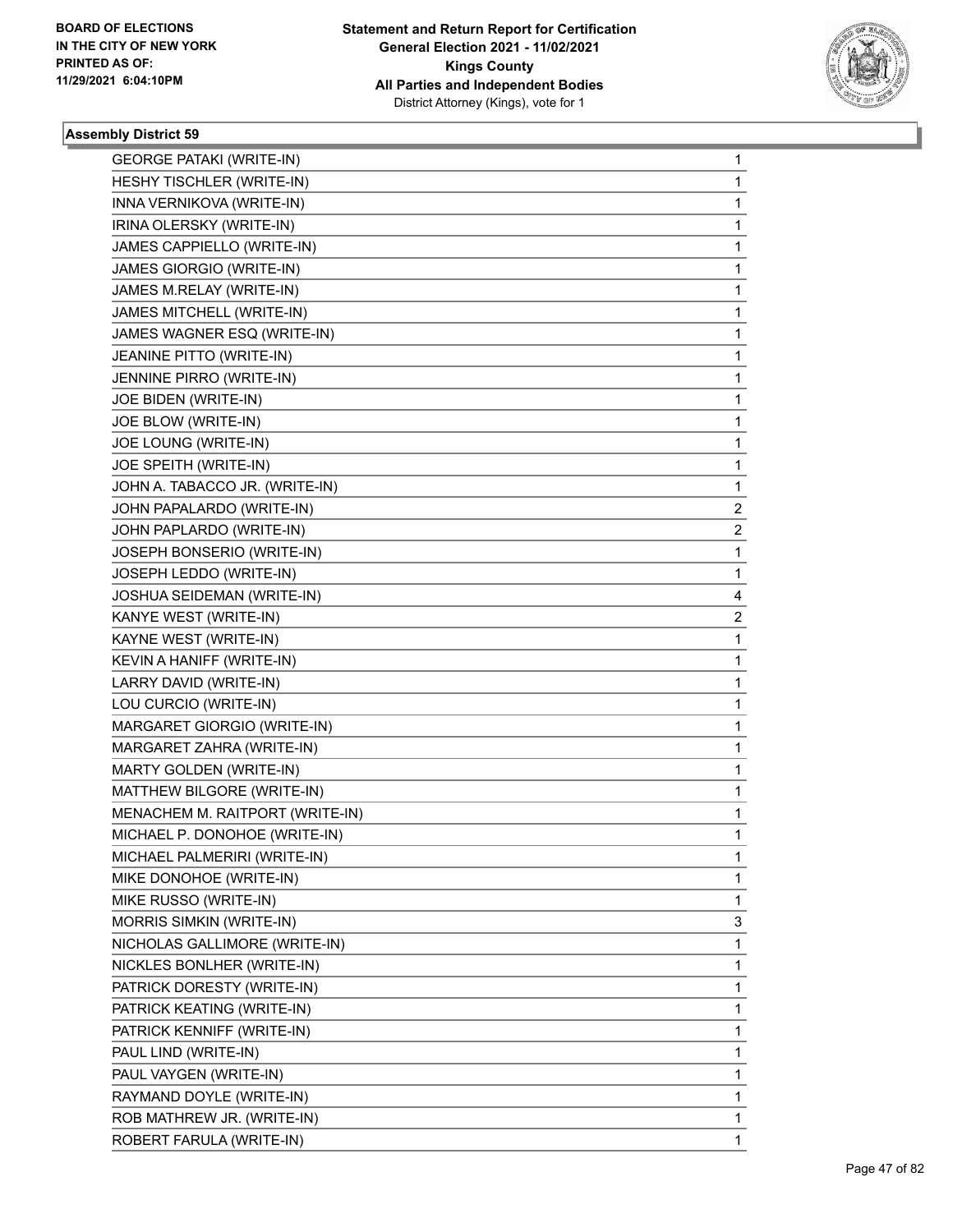

| ROBERT FORULA (WRITE-IN)           | 1              |
|------------------------------------|----------------|
| ROBIN DASILUA (WRITE-IN)           | 1              |
| ROGER YU (WRITE-IN)                | 1              |
| RON DESANTIS (WRITE-IN)            | 1              |
| RUDOLPH GUILIANI (WRITE-IN)        | 1              |
| RUDY GIULIANI (WRITE-IN)           | 3              |
| SALVATORE ALESIA (WRITE-IN)        | 1              |
| SANFORD RUBENSTEIN (WRITE-IN)      | 1              |
| STEPHEN CHERROFF (WRITE-IN)        | 1              |
| STEVE FISH (WRITE-IN)              | 1              |
| STEVENS BAKER (WRITE-IN)           | 1              |
| STEWART B. MILSTEIN (WRITE-IN)     | 1              |
| SVETLANA ROMANSKY (WRITE-IN)       | 1              |
| TALECE Y HUNTER (WRITE-IN)         | 1              |
| THOMAS KENNIFF (WRITE-IN)          | 4              |
| THOMAS SPIETH (WRITE-IN)           | 1              |
| UNATTRIBUTABLE WRITE-IN (WRITE-IN) | 65             |
| VICTOR CHERICHETTI (WRITE-IN)      | $\overline{2}$ |
| VICTORIA VRAN (WRITE-IN)           | 1              |
| <b>VINCENT GENTLIE (WRITE-IN)</b>  | 1              |
| <b>Total Votes</b>                 | 14,043         |
| Unrecorded                         | 6,712          |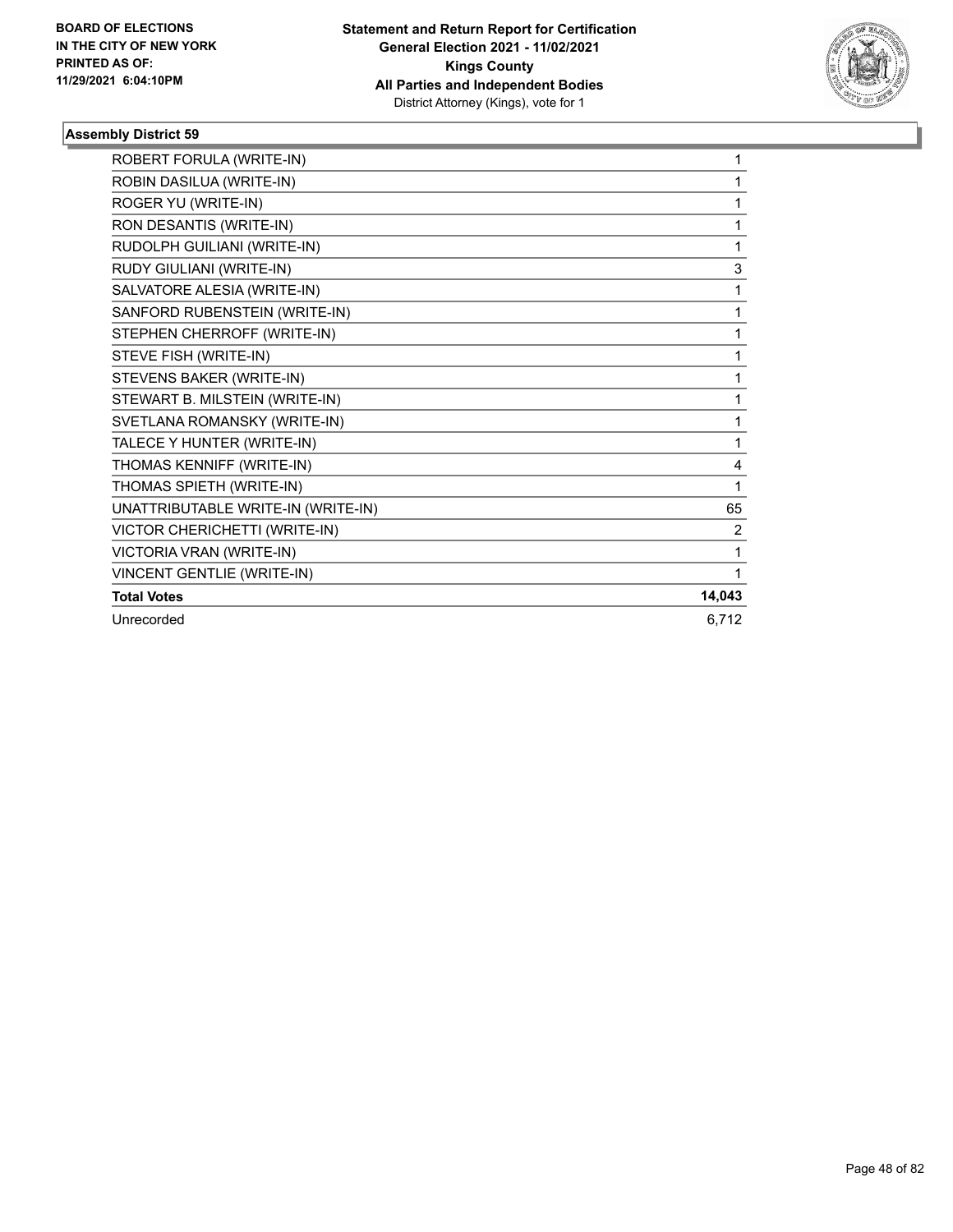

| <b>PUBLIC COUNTER</b>                                    | 14,318 |
|----------------------------------------------------------|--------|
| MANUALLY COUNTED EMERGENCY                               | 0      |
| <b>ABSENTEE / MILITARY</b>                               | 639    |
| <b>AFFIDAVIT</b>                                         | 75     |
| <b>Total Ballots</b>                                     | 15,032 |
| Less - Inapplicable Federal/Special Presidential Ballots | 0      |
| <b>Total Applicable Ballots</b>                          | 15,032 |
| ERIC GONZALEZ (DEMOCRATIC)                               | 12,204 |
| ALTON MADDOX (WRITE-IN)                                  | 1      |
| DAVID GORDON (WRITE-IN)                                  | 1      |
| DRAYSHON TROMMELL (WRITE-IN)                             | 1      |
| ERIC TRUMP (WRITE-IN)                                    | 1      |
| GAURIEL I GAURIELOV (WRITE-IN)                           | 1      |
| HILLEL A GAURIELOV (WRITE-IN)                            | 1      |
| JUMAANE D. WILLIAMS (WRITE-IN)                           | 1      |
| <b>KENNY METELLUS (WRITE-IN)</b>                         | 1      |
| MICHAEL MUIAYER (WRITE-IN)                               | 1      |
| NIKKI WATSON (WRITE-IN)                                  | 1      |
| STEVEN DONZINGER (WRITE-IN)                              | 1      |
| TONY LINDSAY (WRITE-IN)                                  | 1      |
| TRISHA OCONA (WRITE-IN)                                  | 1      |
| UNATTRIBUTABLE WRITE-IN (WRITE-IN)                       | 18     |
| WILLIAM FRAZIER (WRITE-IN)                               | 1      |
| <b>Total Votes</b>                                       | 12,236 |
| Unrecorded                                               | 2,796  |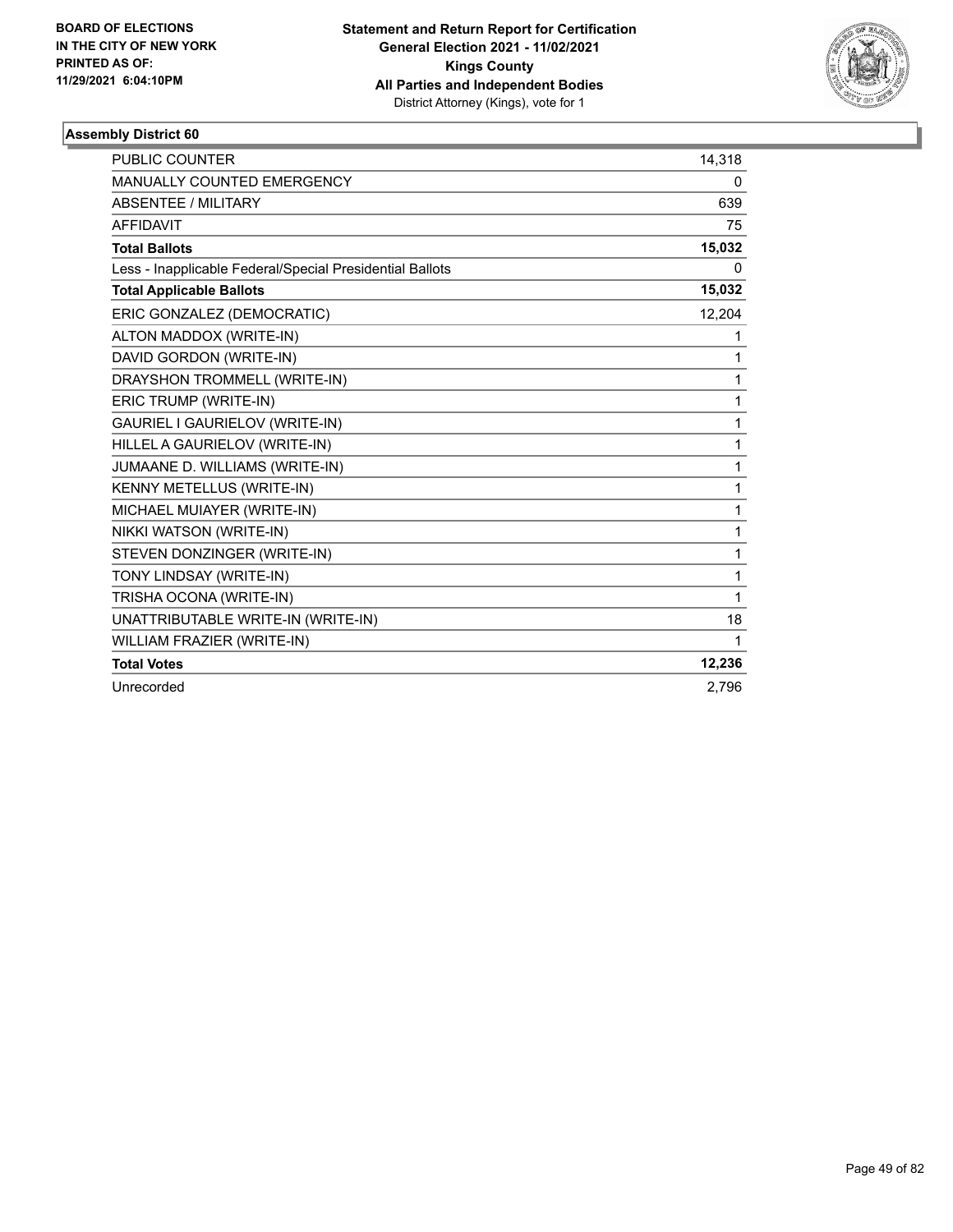

| PUBLIC COUNTER                                           | 5,542        |
|----------------------------------------------------------|--------------|
| MANUALLY COUNTED EMERGENCY                               | 1            |
| <b>ABSENTEE / MILITARY</b>                               | 382          |
| AFFIDAVIT                                                | 37           |
| <b>Total Ballots</b>                                     | 5,962        |
| Less - Inapplicable Federal/Special Presidential Ballots | 0            |
| <b>Total Applicable Ballots</b>                          | 5,962        |
| ERIC GONZALEZ (DEMOCRATIC)                               | 3,744        |
| ANTHONY A. LABELLA (WRITE-IN)                            | 1            |
| CHRIS ROCK (WRITE-IN)                                    | 1            |
| CHRISTINE SISTO (WRITE-IN)                               | 2            |
| DANIEL MARTIEL (WRITE-IN)                                | 1            |
| DIANNA BROGAN (WRITE-IN)                                 | $\mathbf 1$  |
| DINO VASILAKOS (WRITE-IN)                                | 1            |
| DONALD TRUMP (WRITE-IN)                                  | $\mathbf 1$  |
| ERROL LOUIS (WRITE-IN)                                   | 1            |
| <b>GEORGE SWITZER (WRITE-IN)</b>                         | 1            |
| <b>GLENN JOHNSON (WRITE-IN)</b>                          | 1            |
| <b>GREGORY POST (WRITE-IN)</b>                           | $\mathbf{1}$ |
| HARRIS PAJOUS (WRITE-IN)                                 | 1            |
| HARVEY DENT (WRITE-IN)                                   | $\mathbf{1}$ |
| JANKOWSKI ZBIGNIEW (WRITE-IN)                            | 1            |
| JOHN CENA (WRITE-IN)                                     | 1            |
| JOSEPH V. LOMBARDO (WRITE-IN)                            | 1            |
| JUSTIN L BRANNAN (WRITE-IN)                              | $\mathbf{1}$ |
| KANYE WEST (WRITE-IN)                                    | 1            |
| LEO HU (WRITE-IN)                                        | 1            |
| LESKA BRANDON (WRITE-IN)                                 | 1            |
| LESTER CHANG (WRITE-IN)                                  | 1            |
| LIAM MCCABE (WRITE-IN)                                   | 1            |
| LOUIS J. TRAZINO (WRITE-IN)                              | 1            |
| LUKE BOJARSKI (WRITE-IN)                                 | 1            |
| LULU YOUNG (WRITE-IN)                                    | 1            |
| MARGARET GANDY (WRITE-IN)                                | 1            |
| MARRY GOLDEN (WRITE-IN)                                  | 1            |
| MAURICE RAFIAA (WRITE-IN)                                | 1            |
| MENACHEM M. RAITPORT (WRITE-IN)                          | 1            |
| MICHAEL TRABULIS (WRITE-IN)                              | 1            |
| MIKE AKOSA (WRITE-IN)                                    | 1            |
| <b>MYRON CURTIS (WRITE-IN)</b>                           | 1            |
| PAT PAULSON (WRITE-IN)                                   | 1            |
| PAUL BALUKAS (WRITE-IN)                                  | 1            |
| PREET BMARARA (WRITE-IN)                                 | 1            |
| RAND PAUL (WRITE-IN)                                     | 1            |
| ROLLAND GORTON (WRITE-IN)                                | 1            |
| RUDY GIULIANI (WRITE-IN)                                 | 2            |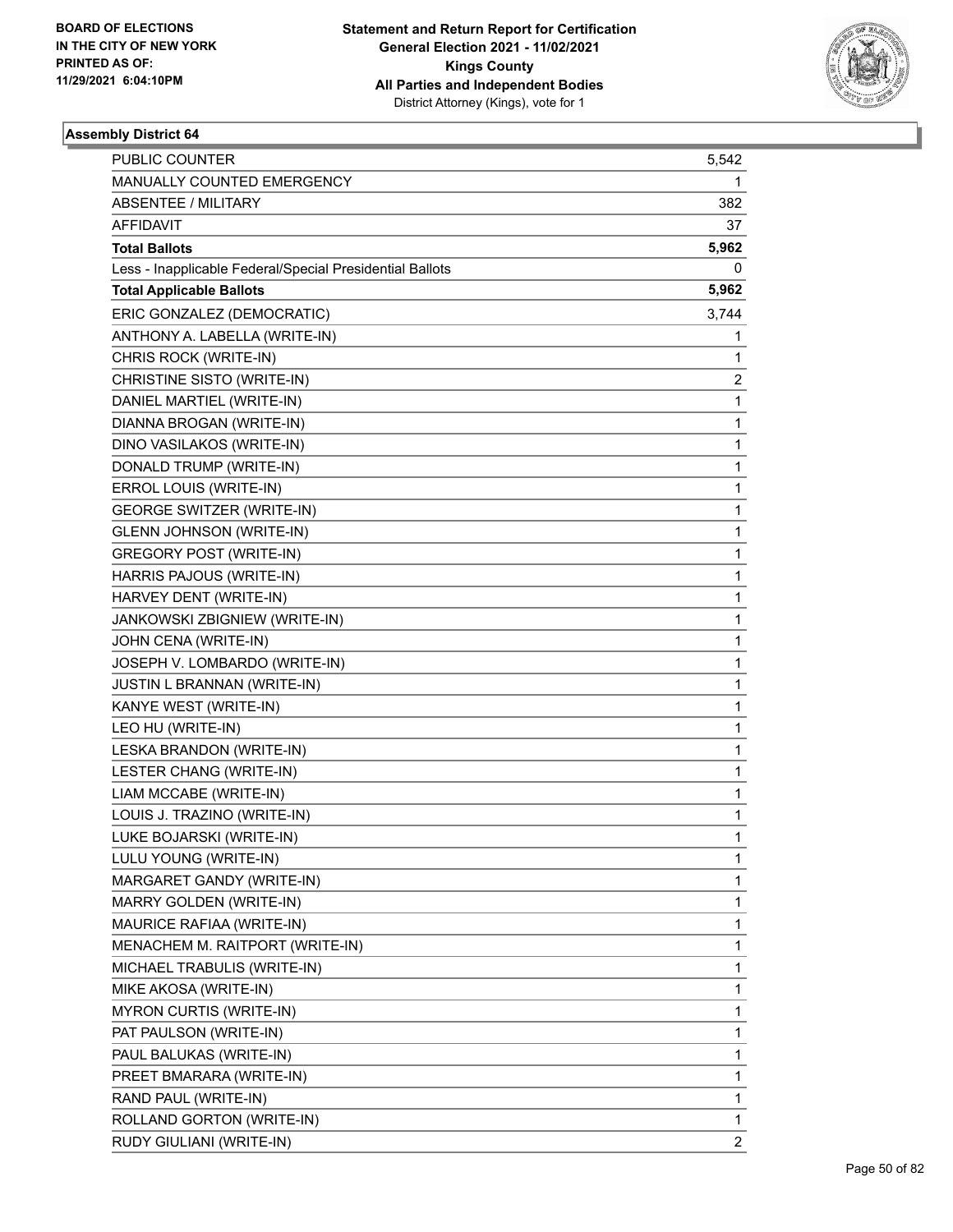

| SAL ALBANESE (WRITE-IN)                   |       |
|-------------------------------------------|-------|
| THOMAS ROBERTSON (WRITE-IN)               |       |
| UNATTRIBUTABLE WRITE-IN (WRITE-IN)        | 30    |
| UNCOUNTED WRITE-IN PER STATUTE (WRITE-IN) |       |
| WILLIAM A PEPITONE (WRITE-IN)             |       |
| YOLANDA TORRES (WRITE-IN)                 |       |
| <b>Total Votes</b>                        | 3,819 |
| Unrecorded                                | 2.143 |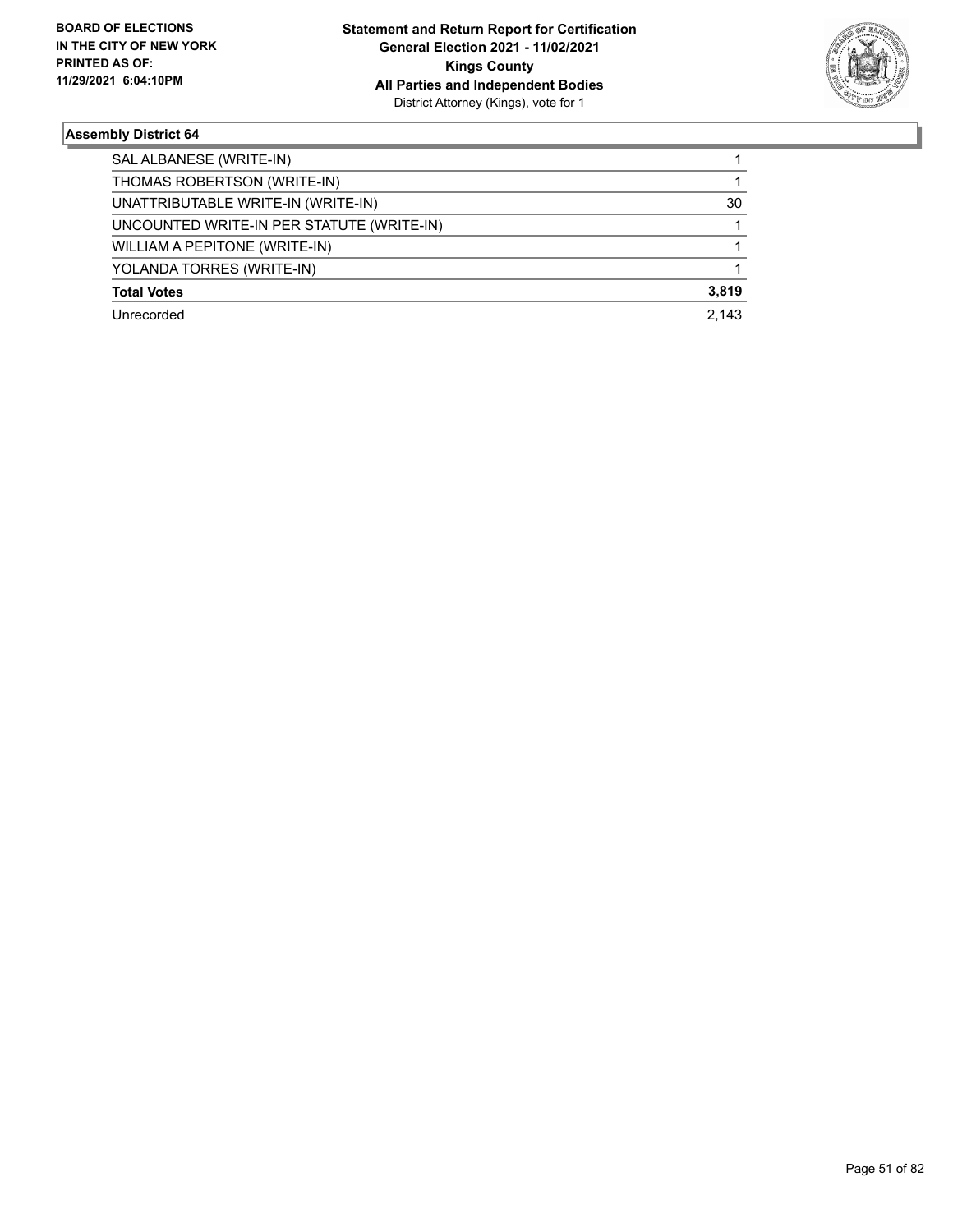

| PUBLIC COUNTER                                           | 326,241                 |
|----------------------------------------------------------|-------------------------|
| MANUALLY COUNTED EMERGENCY                               | 9                       |
| <b>ABSENTEE / MILITARY</b>                               | 17,570                  |
| AFFIDAVIT                                                | 2,383                   |
| <b>Total Ballots</b>                                     | 346,203                 |
| Less - Inapplicable Federal/Special Presidential Ballots | 0                       |
| <b>Total Applicable Ballots</b>                          | 346,203                 |
| ERIC GONZALEZ (DEMOCRATIC)                               | 251,389                 |
| ABARHAM FRANK (WRITE-IN)                                 | 1                       |
| ABRAHAM D RIAB (WRITE-IN)                                | 1                       |
| ABRAHAM VELEZ (WRITE-IN)                                 | 1                       |
| ABRAHER FRANK (WRITE-IN)                                 | 1                       |
| ADAM CHATI (WRITE-IN)                                    | 1                       |
| ADAM FRIEDLAND (WRITE-IN)                                | 1                       |
| ADAM TOPOROUSKY (WRITE-IN)                               | 1                       |
| ADAM WHITE (WRITE-IN)                                    | 1                       |
| ADIRA MEZRAHI (WRITE-IN)                                 | 1                       |
| ADRIANNE BRANEFORTE (WRITE-IN)                           | 1                       |
| ADRIENNE WELLS (WRITE-IN)                                | 2                       |
| ADRIENNE YARON (WRITE-IN)                                | $\overline{\mathbf{c}}$ |
| AHMAD DAWSON (WRITE-IN)                                  | 1                       |
| AKAI GURLEY (WRITE-IN)                                   | 1                       |
| AKEEM BROINCLER (WRITE-IN)                               | 2                       |
| ALAN KESSLER (WRITE-IN)                                  | 1                       |
| ALAN REDNER (WRITE-IN)                                   | 1                       |
| ALAN SMALOWITZ (WRITE-IN)                                | $\overline{\mathbf{c}}$ |
| ALAN ZUCKER (WRITE-IN)                                   | 1                       |
| ALANA TIERNEY (WRITE-IN)                                 | 1                       |
| ALBERT EINSTEIN (WRITE-IN)                               | 1                       |
| ALBERT RYLO (WRITE-IN)                                   | 1                       |
| ALEC BALDWIN (WRITE-IN)                                  | 1                       |
| ALEJANDRA CARABALLO (WRITE-IN)                           | 1                       |
| ALEJANDRO BASCOY (WRITE-IN)                              | 1                       |
| ALEN BELLONE (WRITE-IN)                                  | 1                       |
| ALENANDER JOSEPH MCHUGH (WRITE-IN)                       | 1                       |
| ALEX JONES (WRITE-IN)                                    | 1                       |
| ALEX MARANO (WRITE-IN)                                   | 1                       |
| ALEX PUSHKIN (WRITE-IN)                                  | 1                       |
| ALEX ROZHKOV (WRITE-IN)                                  | 1                       |
| ALEX SHAFIA (WRITE-IN)                                   | 1                       |
| ALEXANDER FRIED (WRITE-IN)                               | 1                       |
| ALEXANDER GELIN (WRITE-IN)                               | 1                       |
| ALEXANDER GUIDICE (WRITE-IN)                             | 2                       |
| ALEXANDER NEWMAN (WRITE-IN)                              | 1                       |
| ALEXANDER PUSTOBAYER (WRITE-IN)                          | 1                       |
| ALEXANDRA MADIMERES (WRITE-IN)                           | 1                       |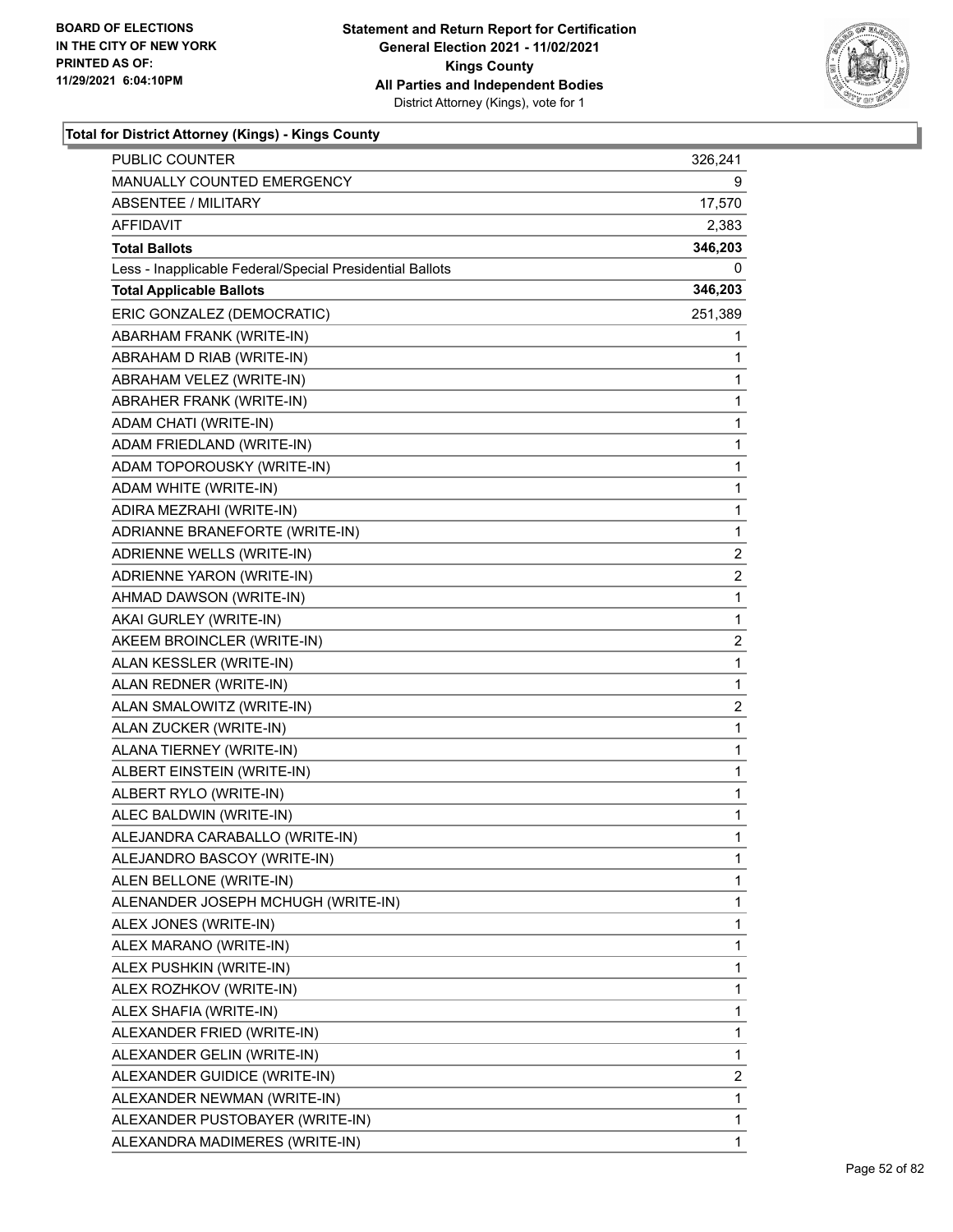

| ALEXANDRA OCCASIO CORTEZ (WRITE-IN) | 1              |
|-------------------------------------|----------------|
| ALEXANDRA PLUSCARR (WRITE-IN)       | 1              |
| ALFONSO PECICCOPE (WRITE-IN)        | 1              |
| ALFRED ACCETTUA (WRITE-IN)          | 1              |
| ALFRED E NEUMAN (WRITE-IN)          | 1              |
| ALFRED KELLEY (WRITE-IN)            | 1              |
| ALISON WILKEY (WRITE-IN)            | 1              |
| ALLANA TIERNEY (WRITE-IN)           | 1              |
| ALLYN J CRAWFORD ESQ (WRITE-IN)     | 1              |
| ALPHEIA JOHNSON (WRITE-IN)          | 1              |
| ALPHONSO GONZALEZ (WRITE-IN)        | 1              |
| ALTON MADDOX (WRITE-IN)             | 6              |
| ALVIN BRAGG (WRITE-IN)              | 5              |
| ALYSSA PUSTILNIK (WRITE-IN)         | $\overline{2}$ |
| AMANDA BREWSTER (WRITE-IN)          | 1              |
| AMANDA JACK (WRITE-IN)              | 4              |
| AMISH DOSHI (WRITE-IN)              | 1              |
| AMY CONEY BERETT (WRITE-IN)         | 1              |
| AMY RAMEAU (WRITE-IN)               | 1              |
| ANA TORRES (WRITE-IN)               | 1              |
| ANDREW ASSLI (WRITE-IN)             | 1              |
| ANDREW COHEN (WRITE-IN)             | 1              |
| ANDREW COMINSKY (WRITE-IN)          | 1              |
| ANDREW CUOMO (WRITE-IN)             | $\overline{2}$ |
| ANDREW GIULIANI (WRITE-IN)          | 1              |
| ANDREW HILL (WRITE-IN)              | 1              |
| ANDREW LEVINSON (WRITE-IN)          | 1              |
| ANDREW TROISI (WRITE-IN)            | 1              |
| ANDREW VASQUEZ (WRITE-IN)           | 1              |
| ANDREW YANG (WRITE-IN)              | 6              |
| ANDREW YOUNG (WRITE-IN)             | 1              |
| ANDREY LEAVIN (WRITE-IN)            | $\mathbf{1}$   |
| ANDY YANG (WRITE-IN)                | 1              |
| ANGELA DAVIS (WRITE-IN)             | $\mathbf{2}$   |
| ANJULI BRANZ (WRITE-IN)             | 1              |
| ANNALISE KEATING (WRITE-IN)         | 1              |
| ANNE SWERN (WRITE-IN)               | 1              |
| ANTHONY A. LABELLA (WRITE-IN)       | 1              |
| ANTHONY CALLAMO (WRITE-IN)          | 1              |
| ANTHONY DENADDE (WRITE-IN)          | 1              |
| ANTHONY DIXON (WRITE-IN)            | 1              |
| ANTHONY FORZAINO (WRITE-IN)         | 1              |
| ANTHONY FOX (WRITE-IN)              | $\overline{2}$ |
| ANTHONY GABRIELE (WRITE-IN)         | 1              |
| ANTHONY GALLI (WRITE-IN)            | 1              |
|                                     |                |
|                                     |                |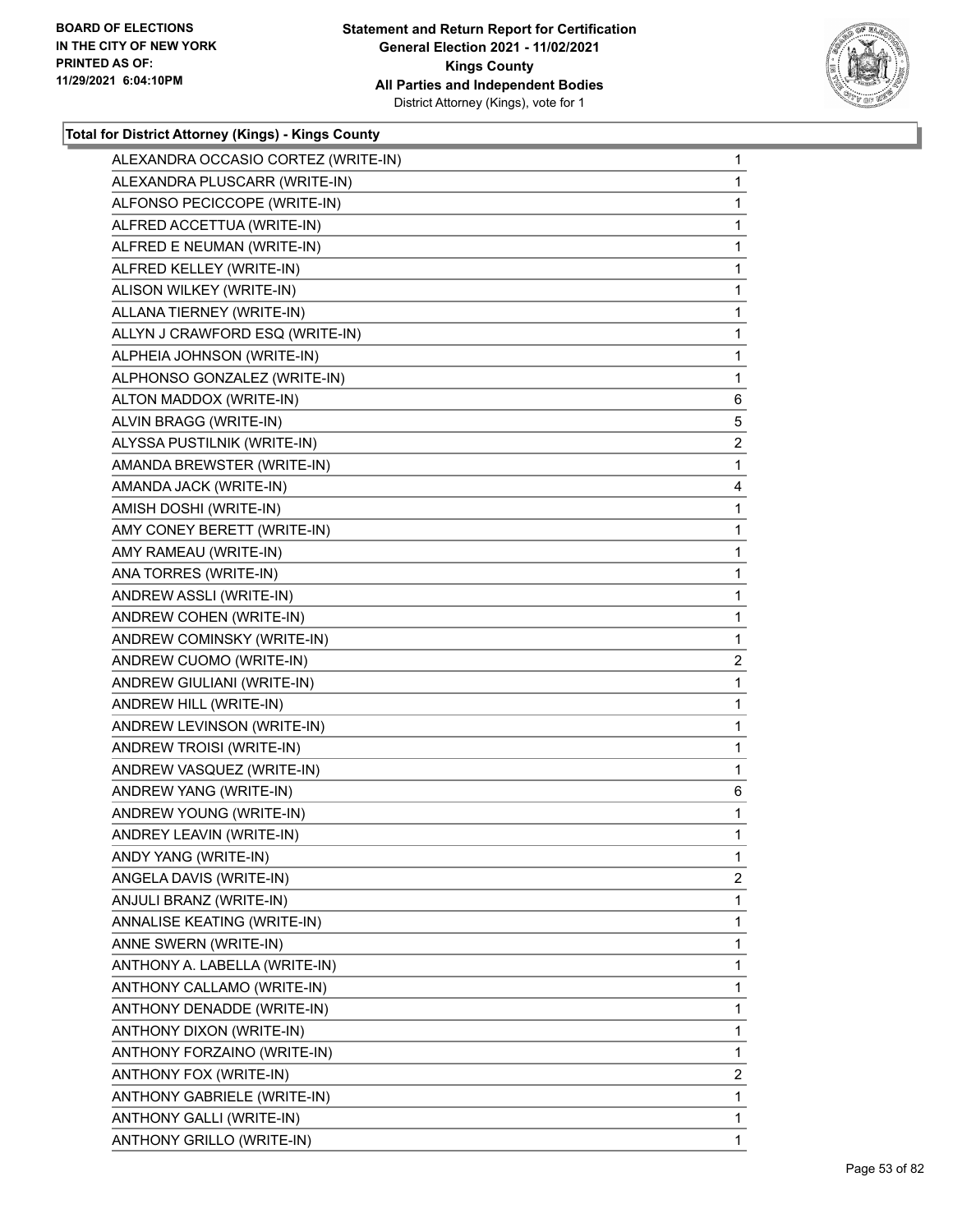

| ANTHONY HERBERT (WRITE-IN)         | 4              |
|------------------------------------|----------------|
| ANTHONY JONES (WRITE-IN)           | 1              |
| ANTHONY L. HERBERT (WRITE-IN)      | 1              |
| ANTHONY LA BELLA (WRITE-IN)        | 1              |
| ANTHONY MARTINE (WRITE-IN)         | 1              |
| ANTHONY NAZARO (WRITE-IN)          | 1              |
| ANTHONY ONORATO (WRITE-IN)         | 1              |
| ANTHONY PADVANO (WRITE-IN)         | 1              |
| ANTHONY PALUMMO (WRITE-IN)         | 1              |
| ANTHONY PERRONE (WRITE-IN)         | 1              |
| ANTHONY R CACCAMO (WRITE-IN)       | 1              |
| ANTHONY R CUCCAMO (WRITE-IN)       | 1              |
| ANTHONY R.CACCAMO (WRITE-IN)       | 1              |
| ANTHONY ROCCO SR (WRITE-IN)        | 1              |
| ANTHONY SWEENEY (WRITE-IN)         | 1              |
| ANTHONY T JONES (WRITE-IN)         | 3              |
| ANTHONY T. JONES (WRITE-IN)        | 1              |
| ANTONIN SCALIA (WRITE-IN)          | $\overline{2}$ |
| ANTONIO ANTANUCCI (WRITE-IN)       | 1              |
| ANTWAN KENNADY (WRITE-IN)          | 1              |
| APRIL URIOSTEGUI (WRITE-IN)        | 1              |
| AQNGELA CUCCOTTO (WRITE-IN)        | 1              |
| ARI FELDMAN (WRITE-IN)             | 1              |
| ARI KAGAN (WRITE-IN)               | 1              |
| ARI LANDAU (WRITE-IN)              | 1              |
| ARIELLE REID (WRITE-IN)            | $\overline{a}$ |
| ARIGDOR MILLER (WRITE-IN)          | 1              |
| ARISTOTLE KOUSTOUBARCIS (WRITE-IN) | $\mathbf{1}$   |
| ARMANI BARRON (WRITE-IN)           | $\mathbf{1}$   |
| ARNOLD MOSKOWITZ (WRITE-IN)        | 1              |
| ARON JUDGE (WRITE-IN)              | 1              |
| ARON LOWENTHAL (WRITE-IN)          | 1              |
| ARRON SILVERS (WRITE-IN)           | 1              |
|                                    |                |
| ARTHUR RUSS (WRITE-IN)             | 1              |
| ASHA FIRGAS (WRITE-IN)             | 1              |
| ASHLEIGH SAMPSON (WRITE-IN)        | 1              |
| ATTICUS FINCH (WRITE-IN)           | 1              |
| <b>AUSTIN MINEGUE (WRITE-IN)</b>   | 1              |
| AUSTIN MINOGUE (WRITE-IN)          | 1              |
| AVERY HOROWITZ (WRITE-IN)          | 1              |
| AVIGDER MILLER (WRITE-IN)          | 1              |
| AVIGDOR MILLER (WRITE-IN)          | 1              |
| AVIV LIPMAN (WRITE-IN)             | 1              |
| AVIVA KORNITZER (WRITE-IN)         | 1              |
| AYBUKE AKKUS (WRITE-IN)            | 1              |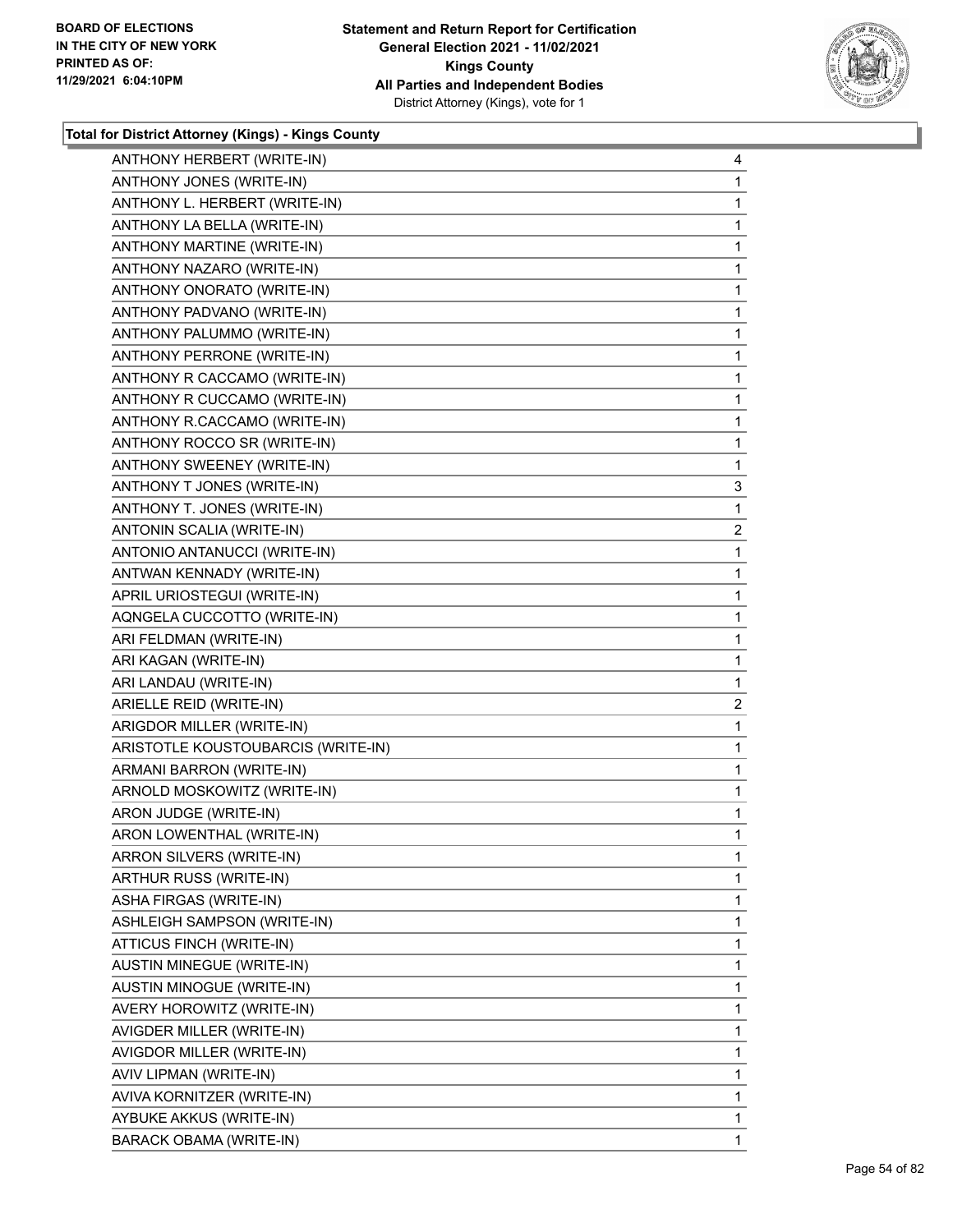

| BARRETT ZACHERY (WRITE-IN)        | $\mathbf{1}$ |
|-----------------------------------|--------------|
| BARRY KAMINS (WRITE-IN)           | 1            |
| BARRY ROESNBERG (WRITE-IN)        | 1            |
| BARRY ROSENBERG (WRITE-IN)        | 1            |
| BARUCH STEINGLANTZ (WRITE-IN)     | 1            |
| BASHER NAJJAR (WRITE-IN)          | 1            |
| <b>BASIL PATTERSON (WRITE-IN)</b> | 1            |
| BEAHY FREIDMAN (WRITE-IN)         | 1            |
| <b>BEINISH MILLER (WRITE-IN)</b>  | 1            |
| BEN AMI KAGAN (WRITE-IN)          | 1            |
| <b>BEN CHADWICK (WRITE-IN)</b>    | 1            |
| BEN DOVER (WRITE-IN)              | 1            |
| <b>BEN SHAPIRO (WRITE-IN)</b>     | 5            |
| <b>BEN VARGAS (WRITE-IN)</b>      | 1            |
| BEN WADE (WRITE-IN)               | 1            |
| BENJAMIN B. DAVIS (WRITE-IN)      | 1            |
| BENJAMIN LEIBERMAN (WRITE-IN)     | 1            |
| BENJAMIN MAXER (WRITE-IN)         | 1            |
| BENJAMIN WADE (WRITE-IN)          | 1            |
| BENJAMIN Y GELMAN (WRITE-IN)      | 1            |
| BENSIIN BORUKHOR (WRITE-IN)       | 1            |
| BEPEN NEUPANE (WRITE-IN)          | 1            |
| BERISH MILTER (WRITE-IN)          | 1            |
| BERNADETTE SARGEANT (WRITE-IN)    | 1            |
| BERNARD GOETZ (WRITE-IN)          | 1            |
| BERNIE GOETZ (WRITE-IN)           | 1            |
| BERNIE SANDERS (WRITE-IN)         | 4            |
| BETH CAMPERELLI (WRITE-IN)        | 1            |
| BILL CLINTON (WRITE-IN)           | 1            |
| BILL FIMMEGAN (WRITE-IN)          | 1            |
| BILL HOPKINS (WRITE-IN)           | 1            |
| BILL MURRAY (WRITE-IN)            | 1            |
| BILLY DOLL (WRITE-IN)             | 1            |
| BINYOMIN BENDET (WRITE-IN)        | 1            |
| <b>BJLL KUNSTLER (WRITE-IN)</b>   | 1            |
| <b>BOB DOLE (WRITE-IN)</b>        | 1            |
| BONNIE GOLDBLUM (WRITE-IN)        | 1            |
| <b>BORIS NOBEL (WRITE-IN)</b>     | 1            |
| BORIS PALANT (WRITE-IN)           | 1            |
| BORIS POVOLOTSKY (WRITE-IN)       | 1            |
| <b>BRAD SHERMAN (WRITE-IN)</b>    | 1            |
| BRANDON BUSKEY (WRITE-IN)         | 1            |
| BRANDON JOHNSON (WRITE-IN)        | 1            |
| <b>BRANDON KOKIN (WRITE-IN)</b>   | 1            |
| BRANDON LESSGO (WRITE-IN)         | 1            |
| <b>BRANDON LETSGO (WRITE-IN)</b>  | 1            |
|                                   |              |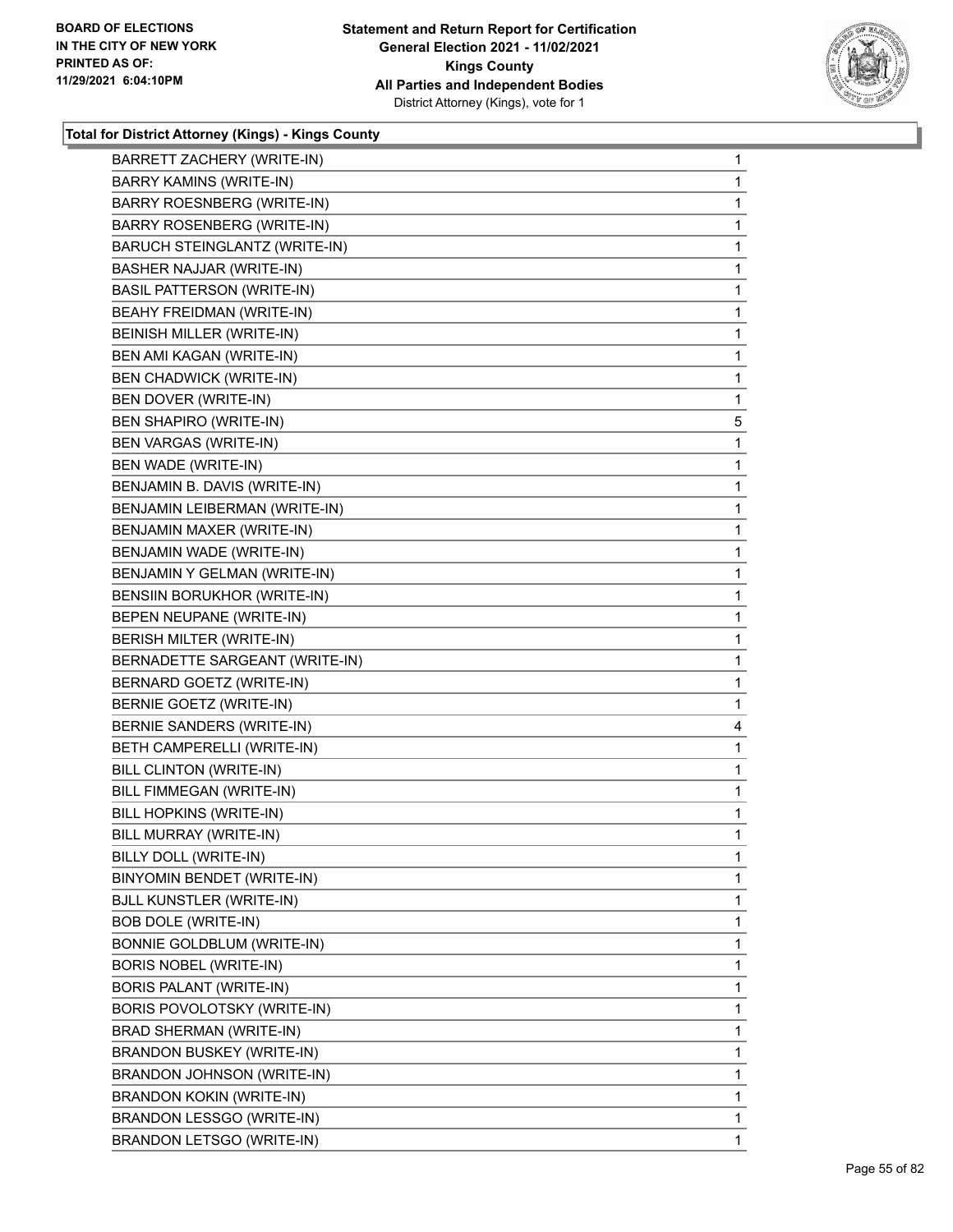

| <b>BRANDON RAMOS (WRITE-IN)</b>   | $\mathbf{1}$ |
|-----------------------------------|--------------|
| BRET NUMBERG (WRITE-IN)           | 1            |
| BRETT E. WYNKOOP (WRITE-IN)       | 1            |
| BRIAHNAJOY GRAY (WRITE-IN)        | $\mathbf 1$  |
| BRIAN BANG (WRITE-IN)             | 1            |
| BRIAN EGAN (WRITE-IN)             | 1            |
| <b>BRIAN FIGUEROA (WRITE-IN)</b>  | $\mathbf{1}$ |
| BRIAN FOX (WRITE-IN)              | 3            |
| <b>BRIAN GACEK (WRITE-IN)</b>     | 1            |
| BRIAN KELLY (WRITE-IN)            | $\mathbf{1}$ |
| BRIAN LEHER (WRITE-IN)            | 1            |
| BRIAN LEHMAN (WRITE-IN)           | 1            |
| <b>BRIAN T NOEL (WRITE-IN)</b>    | $\mathbf 1$  |
| <b>BRIAN WELSOME (WRITE-IN)</b>   | 4            |
| BRIAN ZIMMERMAN (WRITE-IN)        | 1            |
| <b>BRIDGET RHODE (WRITE-IN)</b>   | $\mathbf{1}$ |
| BROBER RUU (WRITE-IN)             | 1            |
| BRYAN BERSON (WRITE-IN)           | 1            |
| <b>BRYAN FRANCIS (WRITE-IN)</b>   | $\mathbf 1$  |
| BRYAN FURST (WRITE-IN)            | 1            |
| BRYAN LOUIE (WRITE-IN)            | 1            |
| CALVIN JOHNSON (WRITE-IN)         | $\mathbf{1}$ |
| CAMERON THOMPSON (WRITE-IN)       | 1            |
| CANDACE OWEN (WRITE-IN)           | 1            |
| CANDACE OWENS (WRITE-IN)          | $\mathbf 1$  |
| CARL M LERNER (WRITE-IN)          | 1            |
| CARLOS RUIZ (WRITE-IN)            | 1            |
| CARMELO MAZZAFERRO JR. (WRITE-IN) | $\mathbf{1}$ |
| CARMEN HERNANDEZ (WRITE-IN)       | 1            |
| CAROLEA GOLDFERB (WRITE-IN)       | 1            |
| CAROLYN WALKER (WRITE-IN)         | $\mathbf 1$  |
| CARVER REMLAND (WRITE-IN)         | 1            |
| CARY NOSOWITZ (WRITE-IN)          | 1            |
| CELESTE HORNBACA (WRITE-IN)       | 1            |
| CELINA TROWELL (WRITE-IN)         | 1            |
| CESAR WINNICKI (WRITE-IN)         | 1            |
| CHAIM BERGMAN (WRITE-IN)          | 1            |
| CHAIM FLEISCHER (WRITE-IN)        | 1            |
| CHAIM FREUND (WRITE-IN)           | 1            |
| CHAIM KOHEN (WRITE-IN)            | 1            |
| CHAMES MANULEY (WRITE-IN)         | 1            |
| CHANA P ZUCKER (WRITE-IN)         | 1            |
| CHANG J YU (WRITE-IN)             | 1            |
| CHARLES A. FORTE (WRITE-IN)       | 1            |
| CHARLES BATTERSKY (WRITE-IN)      | 1            |
| CHARLES FINKELSTEIN (WRITE-IN)    | $\mathbf{1}$ |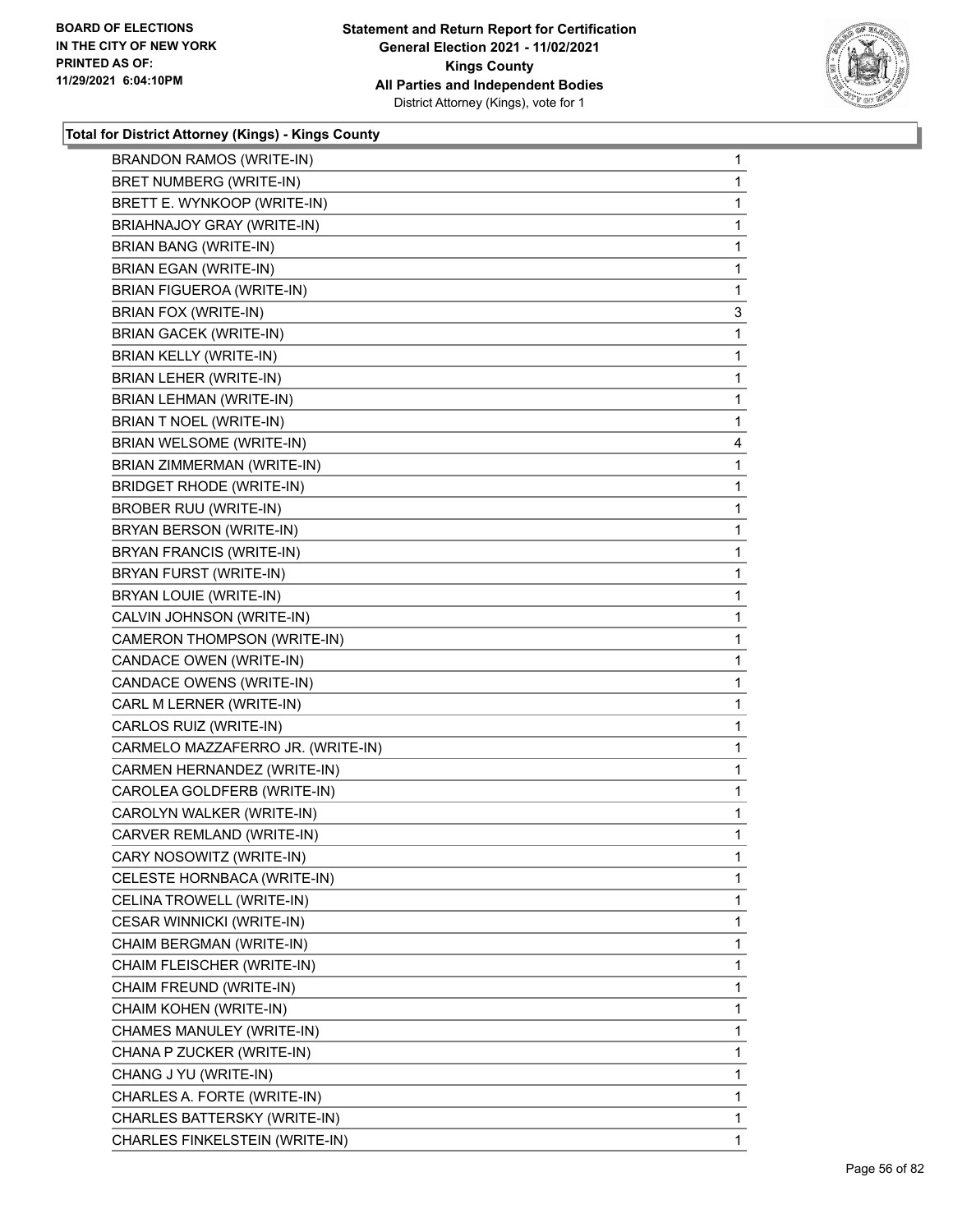

| CHARLES GOLDENBERG (WRITE-IN)             | $\mathbf{1}$   |
|-------------------------------------------|----------------|
| CHARLES HAEUSSLER (WRITE-IN)              | 1              |
| CHARLES HYNES (WRITE-IN)                  | 3              |
| CHARLES NINSE (WRITE-IN)                  | 1              |
| CHARLES RAGUSA (WRITE-IN)                 | 1              |
| CHARLES STAR (WRITE-IN)                   | 1              |
| CHARLES VASSALLO (WRITE-IN)               | 1              |
| CHARLIE GRAY (WRITE-IN)                   | 1              |
| CHAUEE WALKER (WRITE-IN)                  | 1              |
| CHAYA F GERISHBAUM (WRITE-IN)             | 1              |
| CHAYA LEVY (WRITE-IN)                     | 1              |
| CHIMORE T. MACK GLOVER (WRITE-IN)         | 1              |
| CHLOE COCKBURN (WRITE-IN)                 | 1              |
| CHRIS BILGORE (WRITE-IN)                  | 1              |
| CHRIS CODY (WRITE-IN)                     | $\overline{a}$ |
| CHRIS GIACOPPO (WRITE-IN)                 | 1              |
| CHRIS HANNON (WRITE-IN)                   | 1              |
| CHRIS KLUSCK (WRITE-IN)                   | 1              |
| CHRIS O'ROURKE (WRITE-IN)                 | 1              |
| CHRIS PRATT (WRITE-IN)                    | 1              |
| CHRIS ROCK (WRITE-IN)                     | 1              |
| CHRIS SULLIVAN (WRITE-IN)                 | 1              |
| CHRISTINE A KRAMER (WRITE-IN)             | 1              |
| CHRISTINE DEMADNA (WRITE-IN)              | $\overline{a}$ |
| CHRISTINE MCGILLIAN (WRITE-IN)            | 1              |
| CHRISTINE SCLIANO (WRITE-IN)              | 1              |
| CHRISTINE SISTO (WRITE-IN)                | $\overline{a}$ |
| CHRISTOFER G KEANE (WRITE-IN)             | $\mathbf{1}$   |
| CHRISTOPHER FERRARA (WRITE-IN)            | $\mathbf{1}$   |
| CHRISTOPHER NEFF (WRITE-IN)               | $\mathbf{1}$   |
| CHRISTOPHER REILLY ESQ (WRITE-IN)         | 1              |
| CHRISTOPHER V BLUM (WRITE-IN)             | 2              |
| CHRISTOPHER YAN CHI CAMPANELLA (WRITE-IN) | 1              |
| CHUCK LOWRY (WRITE-IN)                    | 1              |
| CLARENCE THOMAS (WRITE-IN)                | 1              |
| CLAUDIA DEPEYSTER (WRITE-IN)              | 1              |
| CLAY HENRY (WRITE-IN)                     | 1              |
| CLIFFORD SMITH (WRITE-IN)                 | 1              |
| COLIN JANKELOWITZ (WRITE-IN)              | 1              |
| COLLETTE JEFFERSON LAZARUS (WRITE-IN)     | 1              |
| CONCERA TIRE (WRITE-IN)                   | 1              |
| CONNOR ARMSTRONG (WRITE-IN)               | 1              |
| CRISTINA PETCU (WRITE-IN)                 | 1              |
| CRYSTAL HUDSON (WRITE-IN)                 | 1              |
| CURTIS A SLIWA (WRITE-IN)                 | 5              |
| CURTIS A. SLIWA (WRITE-IN)                | 5              |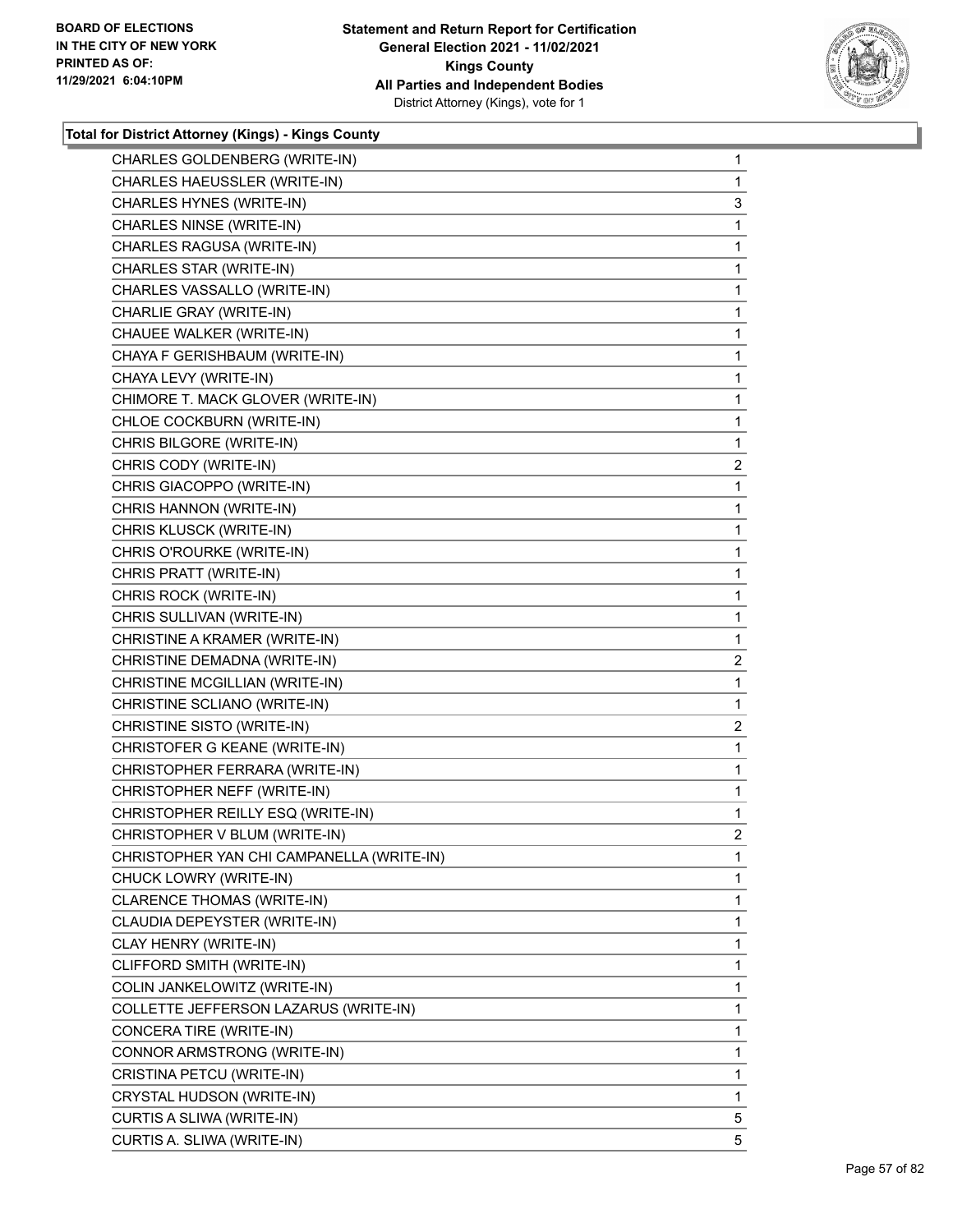

| CURTIS A. SLIWA` (WRITE-IN)         | $\mathbf{1}$ |
|-------------------------------------|--------------|
| CURTIS SILIWA (WRITE-IN)            | 1            |
| <b>CURTIS SILWA (WRITE-IN)</b>      | 12           |
| CURTIS SLIWA (WRITE-IN)             | 28           |
| CY VANCE (WRITE-IN)                 | 1            |
| DABY BENJAMIN CARRERA S. (WRITE-IN) | 1            |
| DABY BENJAMIN CARRERAI (WRITE-IN)   | 1            |
| DAN BONGINO (WRITE-IN)              | 3            |
| DAN DONOVAN (WRITE-IN)              | 1            |
| DAN RANDMAN (WRITE-IN)              | 1            |
| DAN SHEIN (WRITE-IN)                | 1            |
| DAN TOKAYER (WRITE-IN)              | 1            |
| DANA YOUNG (WRITE-IN)               | $\mathbf{1}$ |
| DANI LIEBLING (WRITE-IN)            | 1            |
| DANIEL FERNANDEZ (WRITE-IN)         | 1            |
| DANIEL J SPRUILL (WRITE-IN)         | $\mathbf{1}$ |
| DANIEL KAUFMAN (WRITE-IN)           | 1            |
| DANIEL KINCH (WRITE-IN)             | 1            |
| DANIEL LOUD (WRITE-IN)              | $\mathbf{1}$ |
| DANIEL MAGAVICK (WRITE-IN)          | 1            |
| DANIEL MARTIEL (WRITE-IN)           | 1            |
| DANIEL MC KENNA (WRITE-IN)          | 1            |
| DANIEL SHAW JR (WRITE-IN)           | 1            |
| DANIEL SPRIAL (WRITE-IN)            | 1            |
| DANIEL STENDER (WRITE-IN)           | $\mathbf{1}$ |
| DANIELLE LEVINE (WRITE-IN)          | 1            |
| DANIELLE VENDEMIO (WRITE-IN)        | 1            |
| DAS ARECOPS (WRITE-IN)              | 1            |
| DAVE COLON (WRITE-IN)               | 3            |
| DAVE LEVY (WRITE-IN)                | 1            |
| DAVID ALEXIS (WRITE-IN)             | $\mathbf{1}$ |
| DAVID BANIN (WRITE-IN)              | 1            |
| DAVID CHIN (WRITE-IN)               | 1            |
| DAVID DIBELLO (WRITE-IN)            | 1            |
| DAVID FAN (WRITE-IN)                | 1            |
| DAVID FREUND (WRITE-IN)             | 1            |
| DAVID GORDON (WRITE-IN)             | 1            |
| DAVID GROHL (WRITE-IN)              | 1            |
| DAVID GRUNWALD (WRITE-IN)           | 1            |
| DAVID HUSNEY (WRITE-IN)             | 1            |
| DAVID IGANAYER (WRITE-IN)           | 1            |
| DAVID KIRSCHNER (WRITE-IN)          | 1            |
| DAVID KLINE (WRITE-IN)              | 1            |
| DAVID MARK (WRITE-IN)               | 1            |
| DAVID NEISS (WRITE-IN)              | 1            |
| DAVID NIDERMAN (WRITE-IN)           | 1            |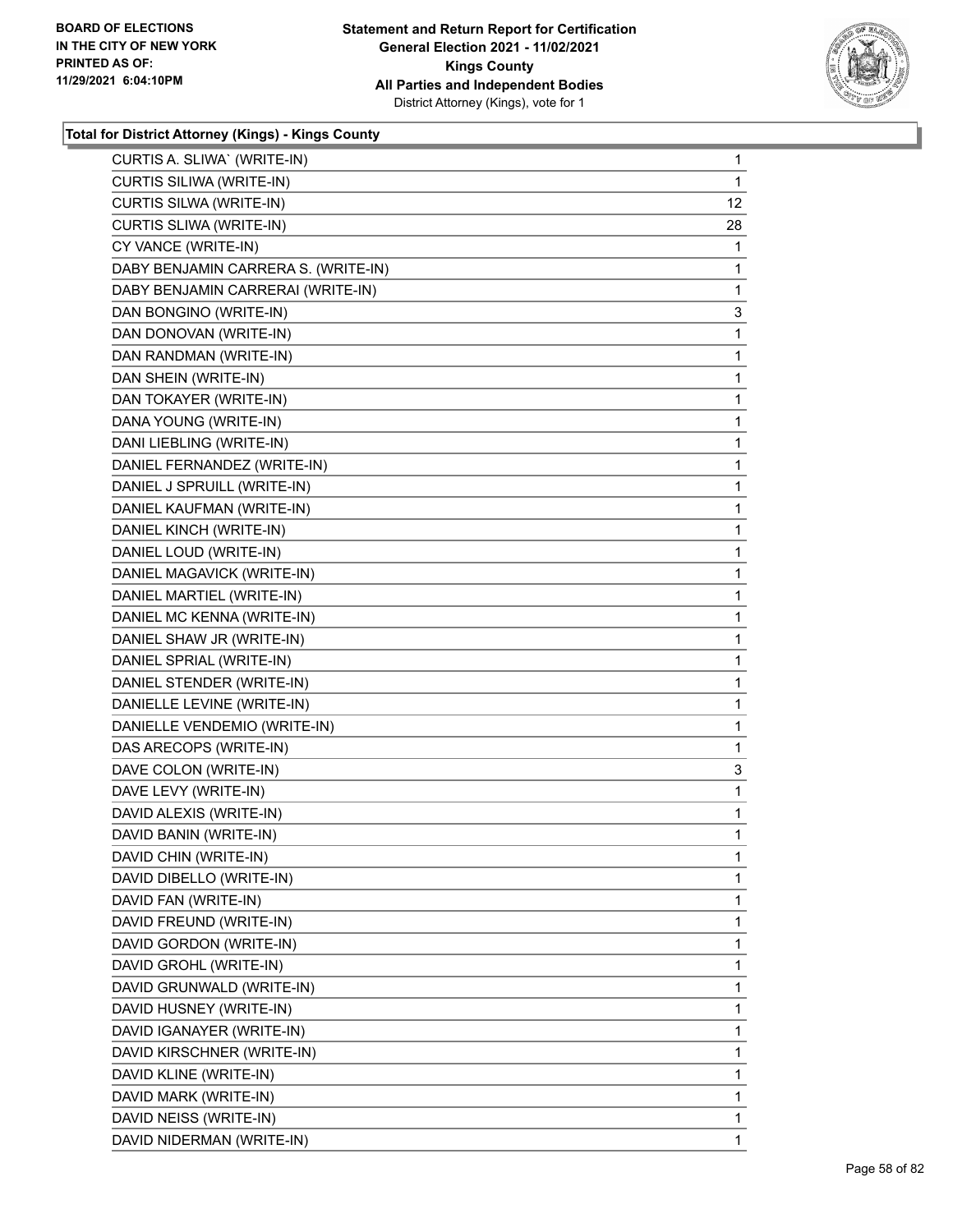

| DAVID P KLINE (WRITE-IN)              | 1              |
|---------------------------------------|----------------|
| DAVID PRETTER (WRITE-IN)              | $\mathbf 1$    |
| DAVID SICGEL (WRITE-IN)               | $\mathbf{1}$   |
| DAVID TUCCIARONE (WRITE-IN)           | $\mathbf 1$    |
| DAVID TYBERG (WRITE-IN)               | 1              |
| DAVID WACHSLER (WRITE-IN)             | 1              |
| DAVID WEISS (WRITE-IN)                | 1              |
| DAVID WRIGHT (WRITE-IN)               | 1              |
| DAWN RYAN (WRITE-IN)                  | 3              |
| DAYMOND WU (WRITE-IN)                 | 1              |
| DEBORAH ADLER (WRITE-IN)              | 1              |
| DEBORAH CREIGHTON (WRITE-IN)          | 1              |
| DEBORAH SHAMEL (WRITE-IN)             | $\overline{c}$ |
| DEBRA M. SMITH (WRITE-IN)             | 1              |
| DENISE JOHNSON (WRITE-IN)             | 1              |
| DENNIS ANVAER (WRITE-IN)              | $\mathbf 1$    |
| DENNIS AVVAER (WRITE-IN)              | 1              |
| DERRICK HAMILTON (WRITE-IN)           | 2              |
| DEVI ERIZABETH NAMPIAPARAM (WRITE-IN) | 1              |
| DEVI NOMPIA AARON (WRITE-IN)          | 1              |
| DEVIN KOTHARI (WRITE-IN)              | $\mathbf 1$    |
| DEVORA KUPERMAN (WRITE-IN)            | 2              |
| DIANE LAPP (WRITE-IN)                 | 1              |
| DIANE R JEISHER (WRITE-IN)            | 1              |
| DIANE SEZEBRENIK (WRITE-IN)           | 1              |
| DIANNA BROGAN (WRITE-IN)              | 1              |
| DIANNE SEREBRENIK (WRITE-IN)          | $\mathbf{1}$   |
| DIERFRA MOSKOWITZ (WRITE-IN)          | 1              |
| DIMITRI EFROS (WRITE-IN)              | 1              |
| DINA FURCHIN (WRITE-IN)               | 1              |
| DINO VASILAKOS (WRITE-IN)             | 1              |
| DIOANA SEREBRENIK (WRITE-IN)          | 1              |
| DO. SMURDLY (WRITE-IN)                | 1              |
| DOM MAZZORS (WRITE-IN)                | 1              |
| DOMINIC CARTER (WRITE-IN)             | 1              |
| DOMINIC RECCHIA (WRITE-IN)            | $\mathbf 1$    |
| DOMINICK POLLAR (WRITE-IN)            | 1              |
| DOMINICK POLLARI (WRITE-IN)           | 1              |
| DON KEDIC (WRITE-IN)                  | $\mathbf 1$    |
| DONAL TRUMP JR. (WRITE-IN)            | 1              |
| DONALD CRANSTON (WRITE-IN)            | 1              |
| DONALD H. WILLIAMS (WRITE-IN)         | $\mathbf 1$    |
| DONALD J CRANSTON (WRITE-IN)          | 1              |
| DONALD J TRUMP (WRITE-IN)             | 14             |
| DONALD J. TRUMP (WRITE-IN)            | 6              |
| DONALD J.TRUMP (WRITE-IN)             | 1              |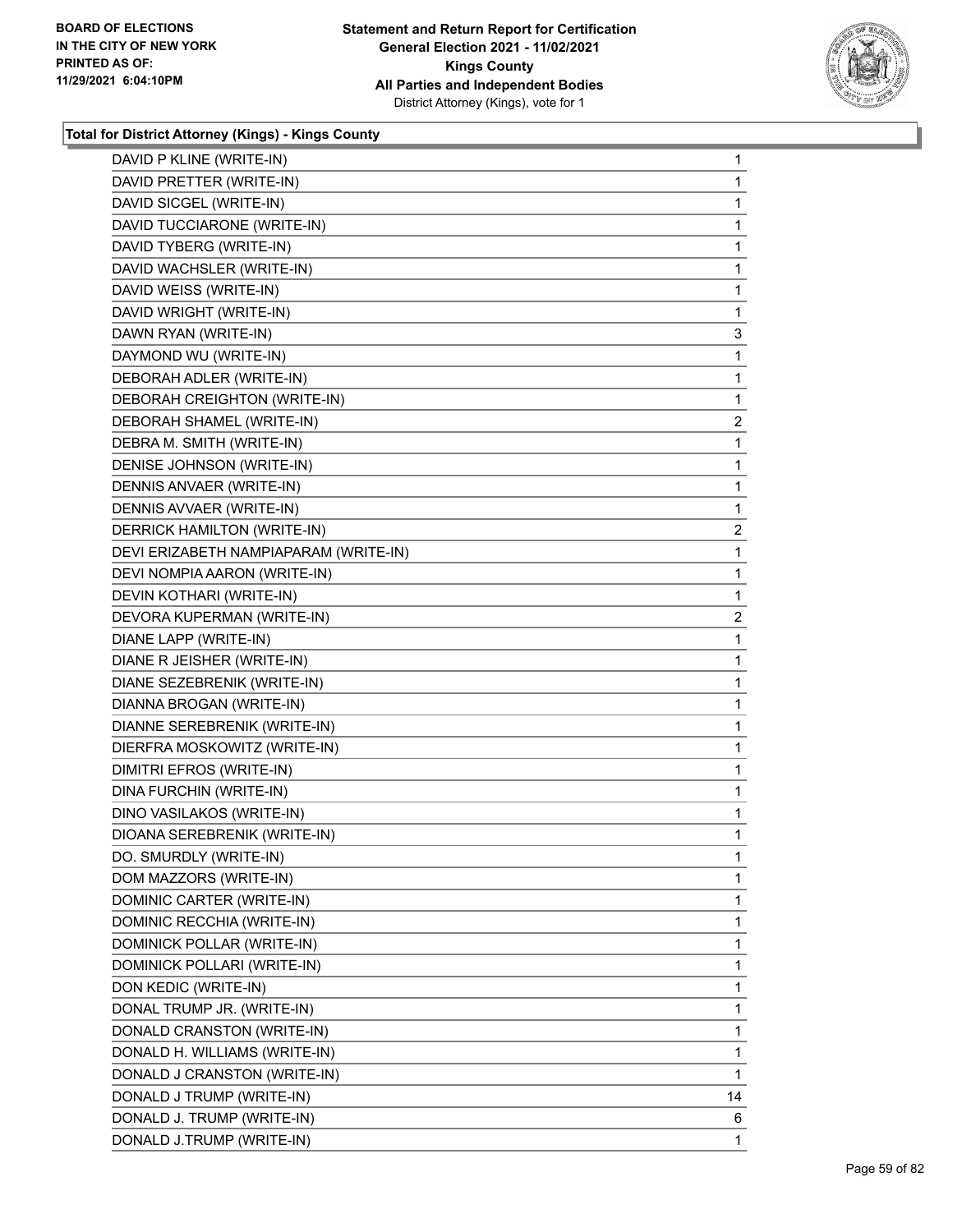

| DONALD JOHN TRUMP (WRITE-IN)                 | $\mathbf{1}$ |
|----------------------------------------------|--------------|
| DONALD MARSHALL (WRITE-IN)                   | 1            |
| DONALD PHILLIPS (WRITE-IN)                   | 1            |
| DONALD RAPPAPORT (WRITE-IN)                  | 1            |
| DONALD TRUMP (WRITE-IN)                      | 61           |
| DONALD TRUMP JR (WRITE-IN)                   | 1            |
| DONALD TRUMP JR. (WRITE-IN)                  | 1            |
| DONALD TRUMP SR. (WRITE-IN)                  | 1            |
| DOUGLAS LEN (WRITE-IN)                       | 1            |
| DOV HIKIND (WRITE-IN)                        | 3            |
| DR PHILLP SCHERER (WRITE-IN)                 | 1            |
| DR. DEVI ELIZABETH NAMPIAPARAMPIL (WRITE-IN) | 1            |
| DRAYSHON TROMMELL (WRITE-IN)                 | $\mathbf{1}$ |
| DUSTIN PEABODY (WRITE-IN)                    | 1            |
| DVORAH JUDGES (WRITE-IN)                     | 1            |
| DWIGHT GONZALEZ (WRITE-IN)                   | $\mathbf{1}$ |
| EAN EVERS (WRITE-IN)                         | 1            |
| EARL WAND (WRITE-IN)                         | 1            |
| ED SZCZEPAEINK (WRITE-IN)                    | $\mathbf{1}$ |
| EDMOND A. COATE (WRITE-IN)                   | 1            |
| EDUARD KORSINSKY (WRITE-IN)                  | 1            |
| EDWARD F. CLEARY (WRITE-IN)                  | $\mathbf{1}$ |
| EDWARD KLEIN (WRITE-IN)                      | 1            |
| EDWARD KOCH (WRITE-IN)                       | 1            |
| EDWARD ROMANO (WRITE-IN)                     | $\mathbf{1}$ |
| EDWARD SNOWDEN (WRITE-IN)                    | 1            |
| EFRAIM KLEIN (WRITE-IN)                      | 1            |
| EFRAIN NIERENBERG (WRITE-IN)                 | $\mathbf{1}$ |
| ELAIE JOSEPH (WRITE-IN)                      | 1            |
| ELENA CALAMORI (WRITE-IN)                    | 1            |
| ELENA GROISBERG (WRITE-IN)                   | 3            |
| ELI FRIEDMAN (WRITE-IN)                      | 1            |
| ELI GERSENER (WRITE-IN)                      | $\mathbf 1$  |
| ELI SIEGER (WRITE-IN)                        | 1            |
| ELI YEGER (WRITE-IN)                         | 1            |
| ELIEFER FEYTOUNEH (WRITE-IN)                 | 1            |
| ELINE KHARNAR (WRITE-IN)                     | 1            |
| ELISEO CABVENA (WRITE-IN)                    | 1            |
| ELISHE WELLERSTEIN (WRITE-IN)                | $\mathbf{1}$ |
| ELISHEVA ZIEGLER (WRITE-IN)                  | 1            |
| ELIYHU SHALEM ROSENFELD (WRITE-IN)           | 1            |
| ELIZA FORMANT (WRITE-IN)                     | 1            |
| ELIZA ORLINS (WRITE-IN)                      | 2            |
| ELIZABETH EDON HARRIS (WRITE-IN)             | 1            |
| ELLIOT DANARI (WRITE-IN)                     | $\mathbf{2}$ |
| ELLIOTT GOLDEN (WRITE-IN)                    | $\mathbf{1}$ |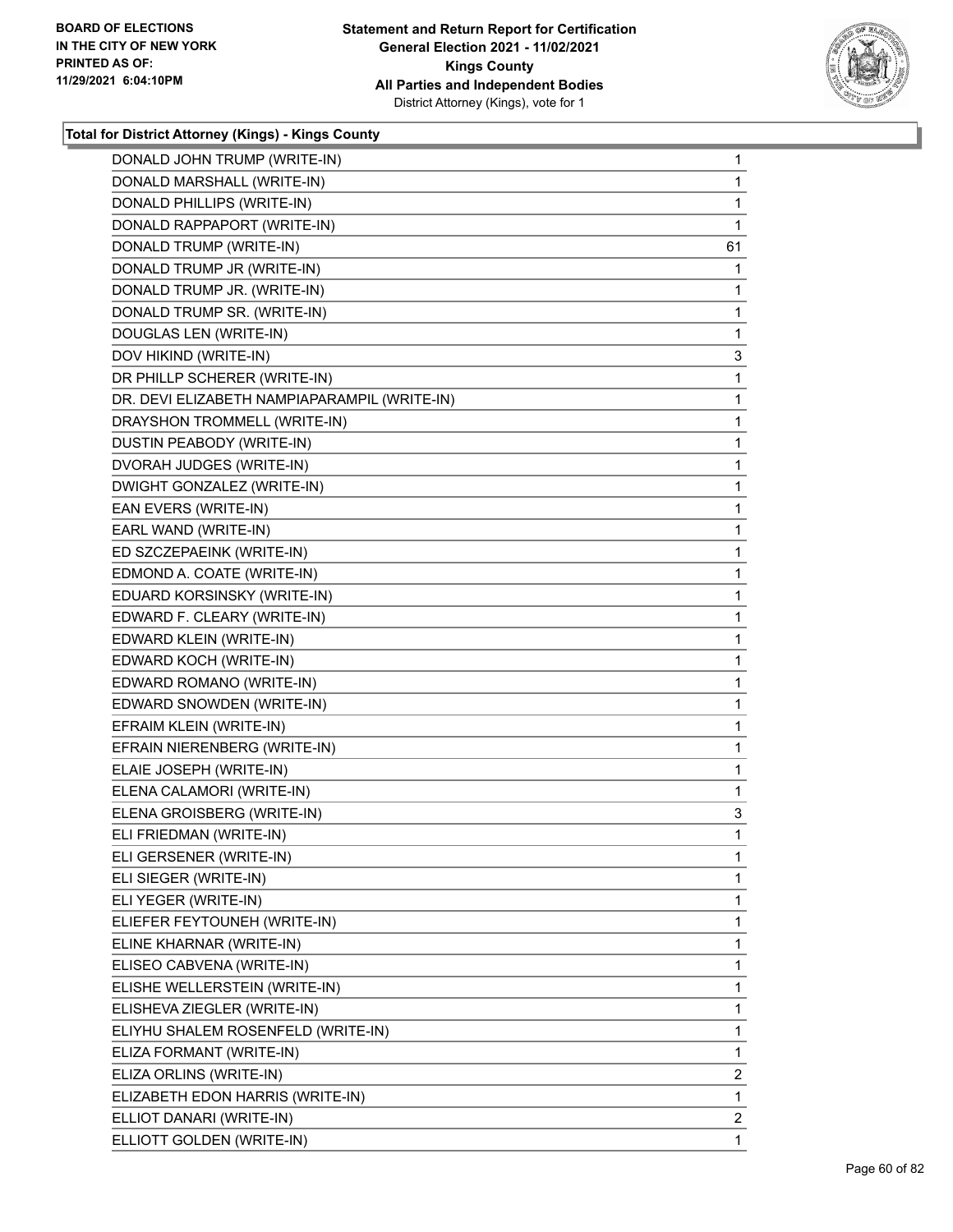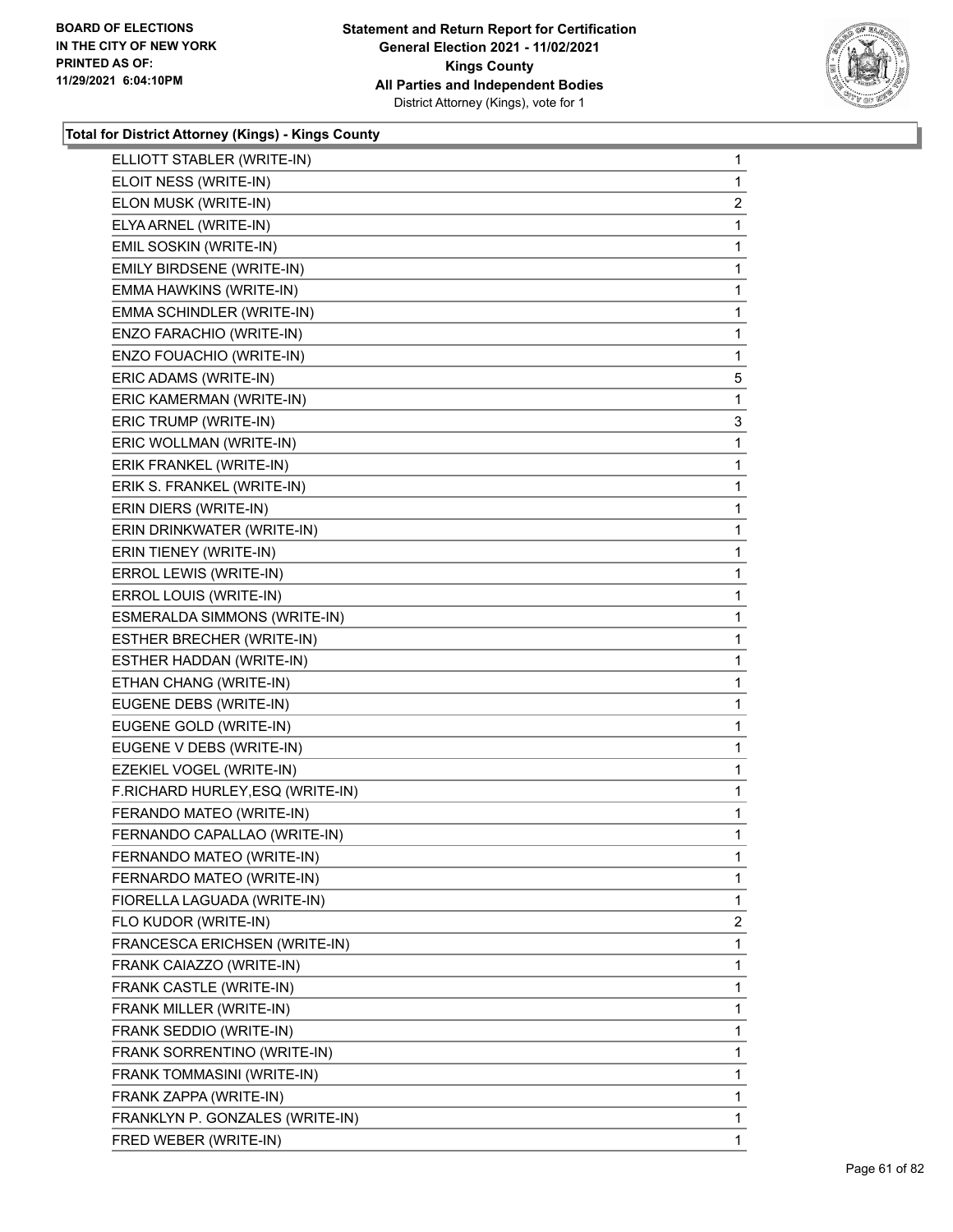

|                                     | 1              |
|-------------------------------------|----------------|
| FRITZ PASCAR (WRITE-IN)             | 1              |
| FRUNLDIN K. MOSS (WRITE-IN)         | 1              |
| FUAD RASULOV (WRITE-IN)             | $\overline{a}$ |
| FUDOT YESAC (WRITE-IN)              | 1              |
| <b>GABRIEL BIRMAKHER (WRITE-IN)</b> | 1              |
| <b>GARRY SWORDS (WRITE-IN)</b>      | 1              |
| GARY BOGLE (WRITE-IN)               | 1              |
| <b>GARY POPKIN (WRITE-IN)</b>       | 1              |
| GAURIEL I GAURIELOV (WRITE-IN)      | 1              |
| GEDALYA WAXLER (WRITE-IN)           | 1              |
| GENESIS SINGLETON (WRITE-IN)        | 1              |
| GEOFFREY DAVENPORT (WRITE-IN)       | 1              |
| <b>GEORGE A JEWELL (WRITE-IN)</b>   | 1              |
| <b>GEORGE LAURO (WRITE-IN)</b>      | 1              |
| <b>GEORGE LIPARI (WRITE-IN)</b>     | 1              |
| <b>GEORGE PATAKI (WRITE-IN)</b>     | 1              |
| <b>GEORGE SWITZER (WRITE-IN)</b>    | 1              |
| <b>GETZEL RUBASHKIN (WRITE-IN)</b>  | 1              |
| GILDEON OLIVER (WRITE-IN)           | 1              |
| GINA LEVY ABADI (WRITE-IN)          | 1              |
| GIOEN OLIVER (WRITE-IN)             | 1              |
| GITEL REICH (WRITE-IN)              | 1              |
| GIUSEPPE APRILIA (WRITE-IN)         | 1              |
| <b>GLENN JOHNSON (WRITE-IN)</b>     | 1              |
| <b>GLENN NOCERA (WRITE-IN)</b>      | $\overline{2}$ |
| GLORIA BOLINO (WRITE-IN)            | 1              |
|                                     |                |
| GOLDA KNOBLOCH (WRITE-IN)           | 1              |
| <b>GRACE CARUSO (WRITE-IN)</b>      | 1              |
| <b>GRACE SOMMERO (WRITE-IN)</b>     | 1              |
| <b>GRAHAM BLISS (WRITE-IN)</b>      | 1              |
| <b>GREG KELLY (WRITE-IN)</b>        | 1              |
| GREG LEBEDOWIECZ (WRITE-IN)         | 1              |
| <b>GREG OZERSKIY (WRITE-IN)</b>     | 1              |
| <b>GREGORY BARAN (WRITE-IN)</b>     | 1              |
| GREGORY BLATTO (WRITE-IN)           | 1              |
| <b>GREGORY MOBOTT (WRITE-IN)</b>    | 1              |
| GREGORY POST (WRITE-IN)             | 1              |
| GRIK S. FRANKEL (WRITE-IN)          | 1              |
| HAL FRIEDMAN (WRITE-IN)             | 1              |
| HAL PHILLIPS (WRITE-IN)             | 1              |
| HAROLD THEURER (WRITE-IN)           | 1              |
| HAROLD TISCHLER (WRITE-IN)          | 1              |
| HARRIS PAJOUS (WRITE-IN)            | 1              |
| HARRY DEPISTO (WRITE-IN)            | 1              |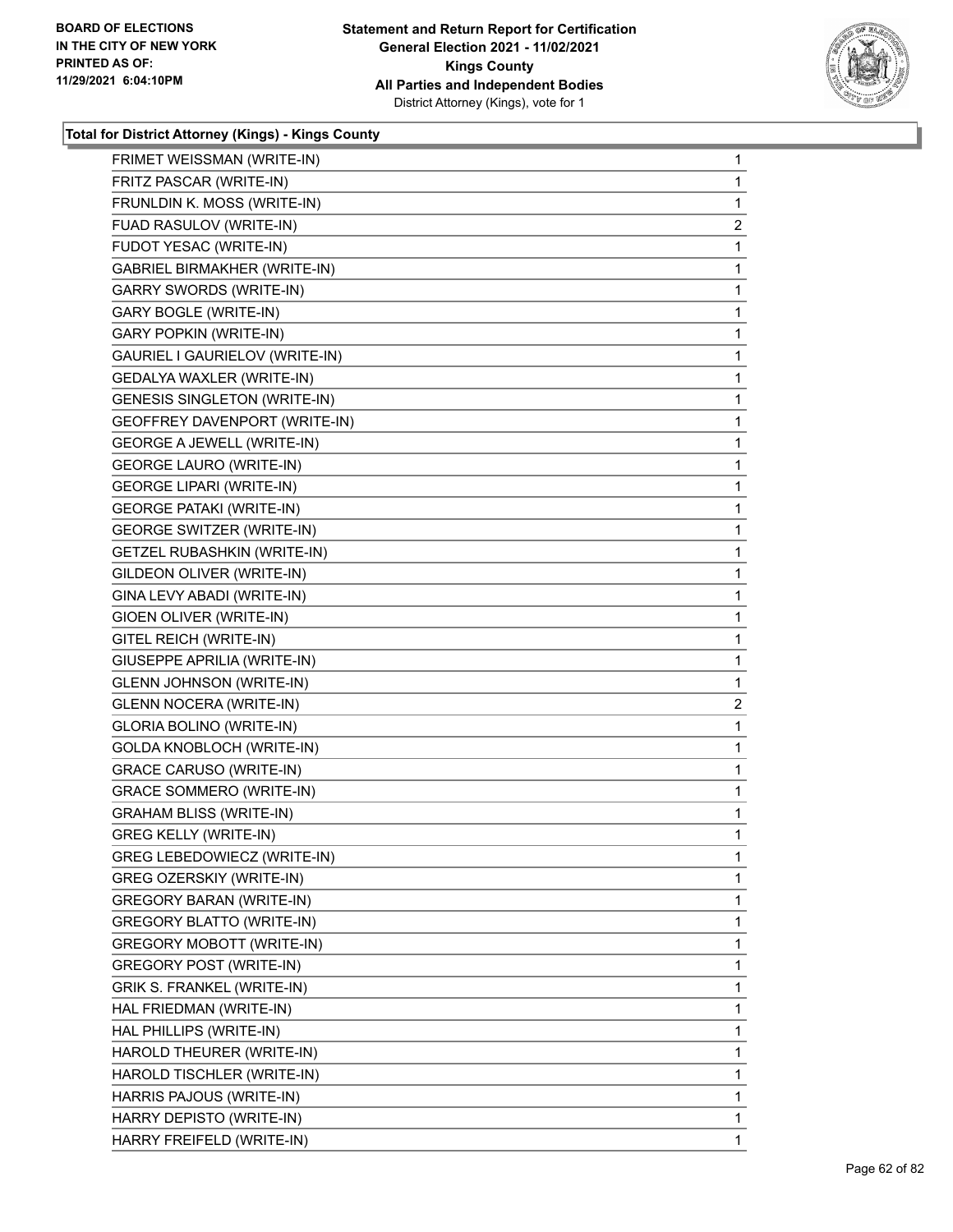

| HARRY HARRISON (WRITE-IN)         | 1              |
|-----------------------------------|----------------|
| HARVEY BIRDMAN (WRITE-IN)         | 1              |
| HARVEY DENT (WRITE-IN)            | 3              |
| HARVY DENT (WRITE-IN)             | 1              |
| HELEN KATZENSTEIN (WRITE-IN)      | 1              |
| HENCHY GREENFELD (WRITE-IN)       | 1              |
| HERSH LENDOW (WRITE-IN)           | $\mathbf{1}$   |
| HESCHY TISCHLER (WRITE-IN)        | 1              |
| HESHY KISHMICHLER (WRITE-IN)      | 1              |
| HESHY TISCHER (WRITE-IN)          | 1              |
| HESHY TISCHLER (WRITE-IN)         | 8              |
| HIBAN ABIFF (WRITE-IN)            | 1              |
| HILARY CLINTON (WRITE-IN)         | $\mathbf{1}$   |
| HILLARY CLINTON (WRITE-IN)        | 1              |
| HILLARY RODMAN CLINTON (WRITE-IN) | 1              |
| HILLEL A GAURIELOV (WRITE-IN)     | 1              |
| HILLEL STEM (WRITE-IN)            | 1              |
| HOMER POWERS (WRITE-IN)           | 1              |
| HUGH JASS (WRITE-IN)              | $\mathbf{1}$   |
| HUGH MUNGUS (WRITE-IN)            | 1              |
| IAN D. GIERHEK (WRITE-IN)         | 1              |
| IAN D. GIRSHEK (WRITE-IN)         | $\mathbf{1}$   |
| ILYA KOYSMAN (WRITE-IN)           | 1              |
| INDIA WALTON (WRITE-IN)           | $\overline{2}$ |
| INGA SMOLYAR (WRITE-IN)           | $\mathbf{1}$   |
| INNA VERIKOV (WRITE-IN)           | 1              |
| INNA VERNEKOV (WRITE-IN)          | 1              |
| INNA VERNIKOV (WRITE-IN)          | 13             |
| INNA VERNIKOVA (WRITE-IN)         | 1              |
| INNA VERRIK (WRITE-IN)            | 1              |
| INNA VORNIKOV (WRITE-IN)          | $\mathbf{1}$   |
| IRINA OLERSKY (WRITE-IN)          | 1              |
| <b>IRWIN LEW (WRITE-IN)</b>       | 1              |
| ISAAC ROSENBLUM (WRITE-IN)        | 1              |
| ISAAC TESSLER (WRITE-IN)          | 1              |
| <b>ISAAC WRIGHT (WRITE-IN)</b>    | 1              |
| ISAIAH DEBESSANET GRAY (WRITE-IN) | 1              |
| IVANOVI PETER (WRITE-IN)          | 2              |
| JACE SMITH (WRITE-IN)             | 1              |
| JACK BREWER (WRITE-IN)            | 1              |
| JACK COHEN (WRITE-IN)             | 4              |
| JACK ELLIOT TAZ (WRITE-IN)        | 1              |
| JACK ROSENFIELD (WRITE-IN)        | 1              |
| JACK ROTERSTEIN (WRITE-IN)        | 1              |
| JACOB BRACHFELD (WRITE-IN)        | 1              |
| JACOB DAYMY (WRITE-IN)            | 1              |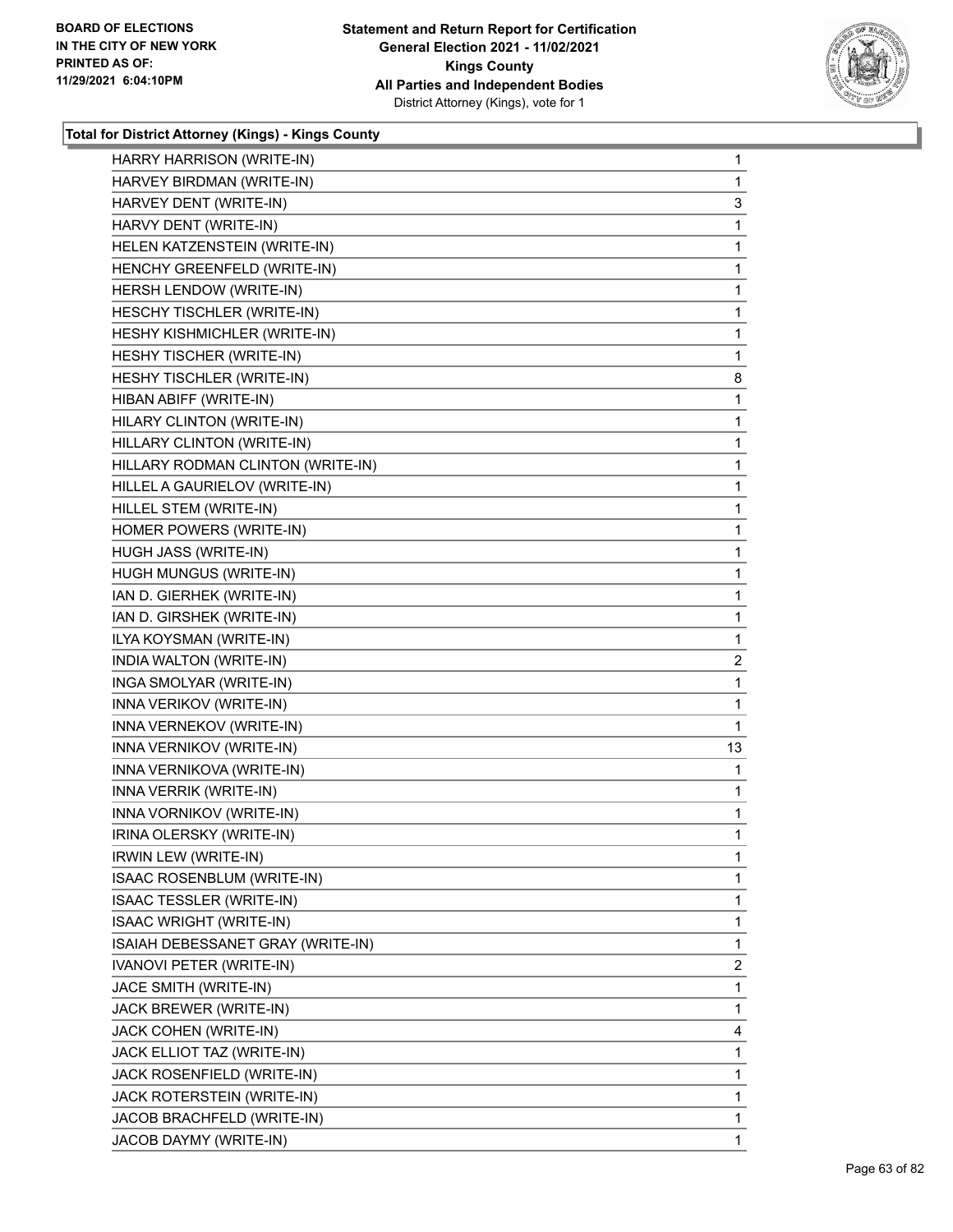

| JACOB FOGEL (WRITE-IN)          | 1              |
|---------------------------------|----------------|
| JACOB GOLDSTEIN (WRITE-IN)      | 1              |
| JACOB HIRSCH (WRITE-IN)         | 1              |
| JACOB NEAMON (WRITE-IN)         | 1              |
| JACOB NEMON (WRITE-IN)          | 1              |
| JACOB PERI (WRITE-IN)           | 1              |
| JACOB THOMAS (WRITE-IN)         | 1              |
| JACOB YAHIAYAN (WRITE-IN)       | 1              |
| JACOB ZELMANOVITZ (WRITE-IN)    | 1              |
| JACQUELINE GOSDIGIAN (WRITE-IN) | 1              |
| JAIME BAYDA (WRITE-IN)          | 1              |
| JAIME SANDERS (WRITE-IN)        | 1              |
| JAKE BUMGARLENER (WRITE-IN)     | 1              |
| JAKE COLORA (WRITE-IN)          | 1              |
| JAMEL JOHNSON (WRITE-IN)        | 1              |
| JAMES A. LAURIA (WRITE-IN)      | 1              |
| JAMES BARDO (WRITE-IN)          | 1              |
| JAMES BRENNAN (WRITE-IN)        | 1              |
| JAMES C GRAM (WRITE-IN)         | 1              |
| JAMES CAPPIELLO (WRITE-IN)      | 1              |
| JAMES CORDEA (WRITE-IN)         | 1              |
| JAMES FERENCE (WRITE-IN)        | 1              |
| JAMES GIORGIO (WRITE-IN)        | 1              |
| JAMES HARRIS (WRITE-IN)         | 1              |
| JAMES HERNANDEZ (WRITE-IN)      | 1              |
| JAMES KRALJEV (WRITE-IN)        | 1              |
| JAMES M.RELAY (WRITE-IN)        | 1              |
| JAMES MITCHELL (WRITE-IN)       | 1              |
| JAMES WAGNER ESQ (WRITE-IN)     | 1              |
| JAMES WILSON (WRITE-IN)         | 1              |
| JAMES WOODBURY (WRITE-IN)       | 1              |
| JAN POHORLESKY (WRITE-IN)       | 1              |
| JANKOWSKI ZBIGNIEW (WRITE-IN)   | 1              |
| JAON MURPHY (WRITE-IN)          | 1              |
| JARED FRIEDMAN (WRITE-IN)       | 1              |
| JARED HORNFELD (WRITE-IN)       | 1              |
| JARED LUNSFORD (WRITE-IN)       | 1              |
| JARED SCHAPIRO (WRITE-IN)       | 1              |
| JASON FLOM (WRITE-IN)           | $\overline{2}$ |
| JASON GEDELL (WRITE-IN)         | 1              |
| JASPER BEARDS (WRITE-IN)        | $\overline{2}$ |
| JAVIER SANTIAGO (WRITE-IN)      | 1              |
| JAY GLEASON (WRITE-IN)          | 1              |
| JAY ROBBINS (WRITE-IN)          | 1              |
| JAY WINSTON GRILL (WRITE-IN)    | 1              |
| JEANINE PITTO (WRITE-IN)        | 1.             |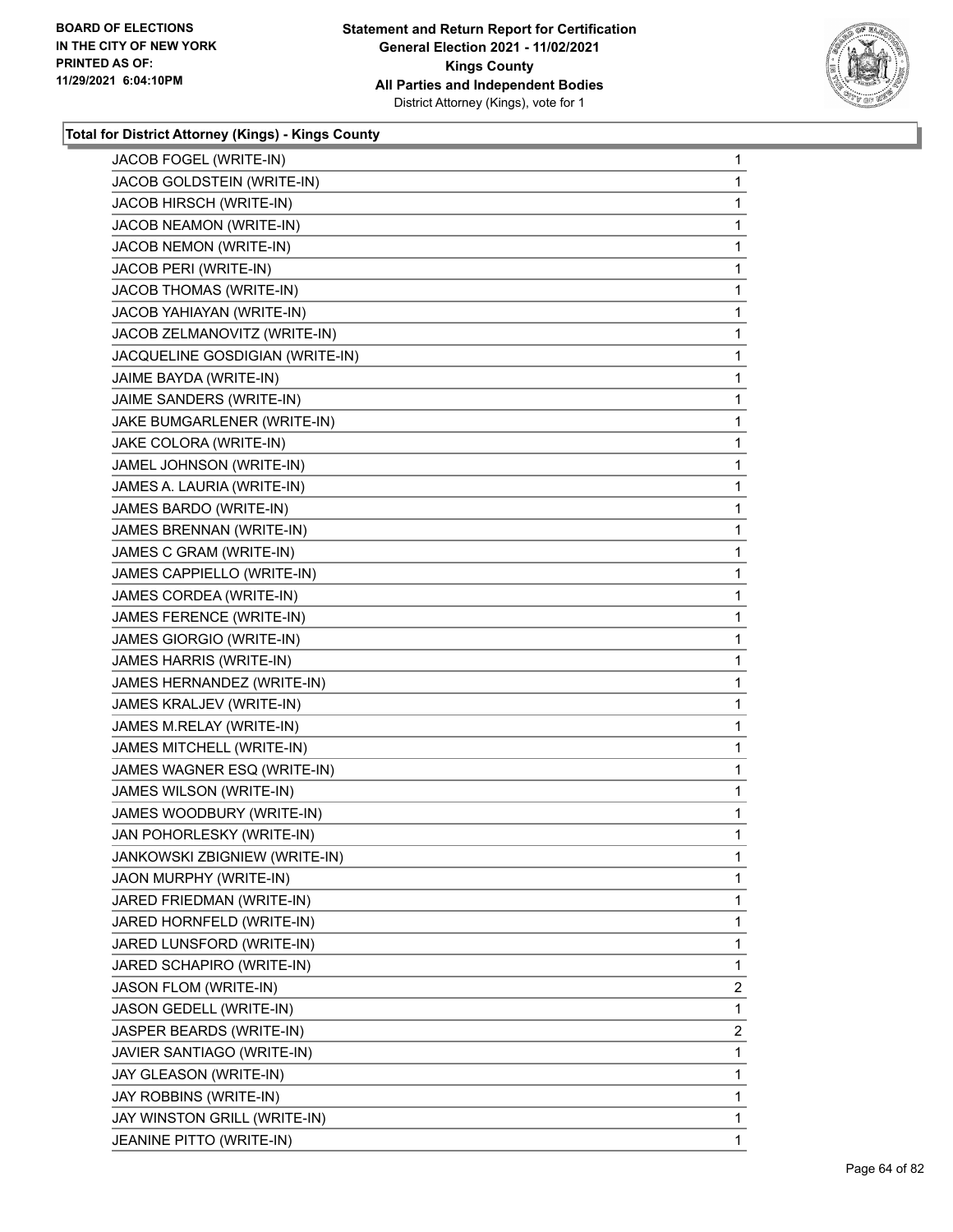

| JEANLISE VESEOVO (WRITE-IN)     | 1              |
|---------------------------------|----------------|
| JEFF SMITH (WRITE-IN)           | 1              |
| JEFFREY DWECK (WRITE-IN)        | 1              |
| JEFFREY STYLLER (WRITE-IN)      | 1              |
| JEFFRY ROWELL (WRITE-IN)        | 1              |
| JEMEANE PIRRO (WRITE-IN)        | 1              |
| JENNIFER DEJESUS (WRITE-IN)     | 1              |
| JENNINE PIRRO (WRITE-IN)        | 1              |
| JEROM MAX (WRITE-IN)            | 1              |
| JESSE VENTURA (WRITE-IN)        | 1              |
| JESSICA A. NARCISO (WRITE-IN)   | 1              |
| JESSICA DUNN (WRITE-IN)         | 1              |
| JESSICA REINHARDT (WRITE-IN)    | 1              |
| <b>JESSIE MURPHY (WRITE-IN)</b> | 1              |
| JESUS ZENO (WRITE-IN)           | 1              |
| JHON STOSSEL (WRITE-IN)         | 1              |
| JILL MANDELL (WRITE-IN)         | 1              |
| JILL STEIN (WRITE-IN)           | 1              |
| JIMMY MC MILLAN (WRITE-IN)      | 1              |
| JOANMARIE GIORDANO (WRITE-IN)   | 1              |
| JOCHAIM PEIPER (WRITE-IN)       | 1              |
| JOE ADAMS (WRITE-IN)            | 1              |
| JOE ARTURO (WRITE-IN)           | 1              |
|                                 |                |
| JOE BEIDN (WRITE-IN)            | 1              |
| JOE BIDEN (WRITE-IN)            | 5              |
| JOE BLOW (WRITE-IN)             | 1              |
| JOE CARDIER (WRITE-IN)          | 1              |
| JOE ESPOSITO (WRITE-IN)         | 1              |
| JOE LOUNG (WRITE-IN)            | 1              |
| JOE PERNICE JR (WRITE-IN)       | 1              |
| JOE PUCCI (WRITE-IN)            | 1              |
| JOE SLADKY (WRITE-IN)           | 1              |
| JOE SPEITH (WRITE-IN)           | 1              |
| JOE TACOPINA (WRITE-IN)         | 1              |
| JOEL MANDEL (WRITE-IN)          | 1              |
| JOEL REISMAN (WRITE-IN)         | 1              |
| JOEL ROSENFELD (WRITE-IN)       | $\overline{2}$ |
| JOEL ROSENSHEIN (WRITE-IN)      | 1              |
| JOEY ARON (WRITE-IN)            | 1              |
| JOEY GOMEZ (WRITE-IN)           | 1              |
| JOHN A TABACO (WRITE-IN)        | 1              |
| JOHN A. TABACCO JR. (WRITE-IN)  | 1              |
| JOHN A. TOBACCO (WRITE-IN)      | 1              |
| JOHN BAIARDI (WRITE-IN)         | 1              |
| JOHN BALSAMO (WRITE-IN)         | 1              |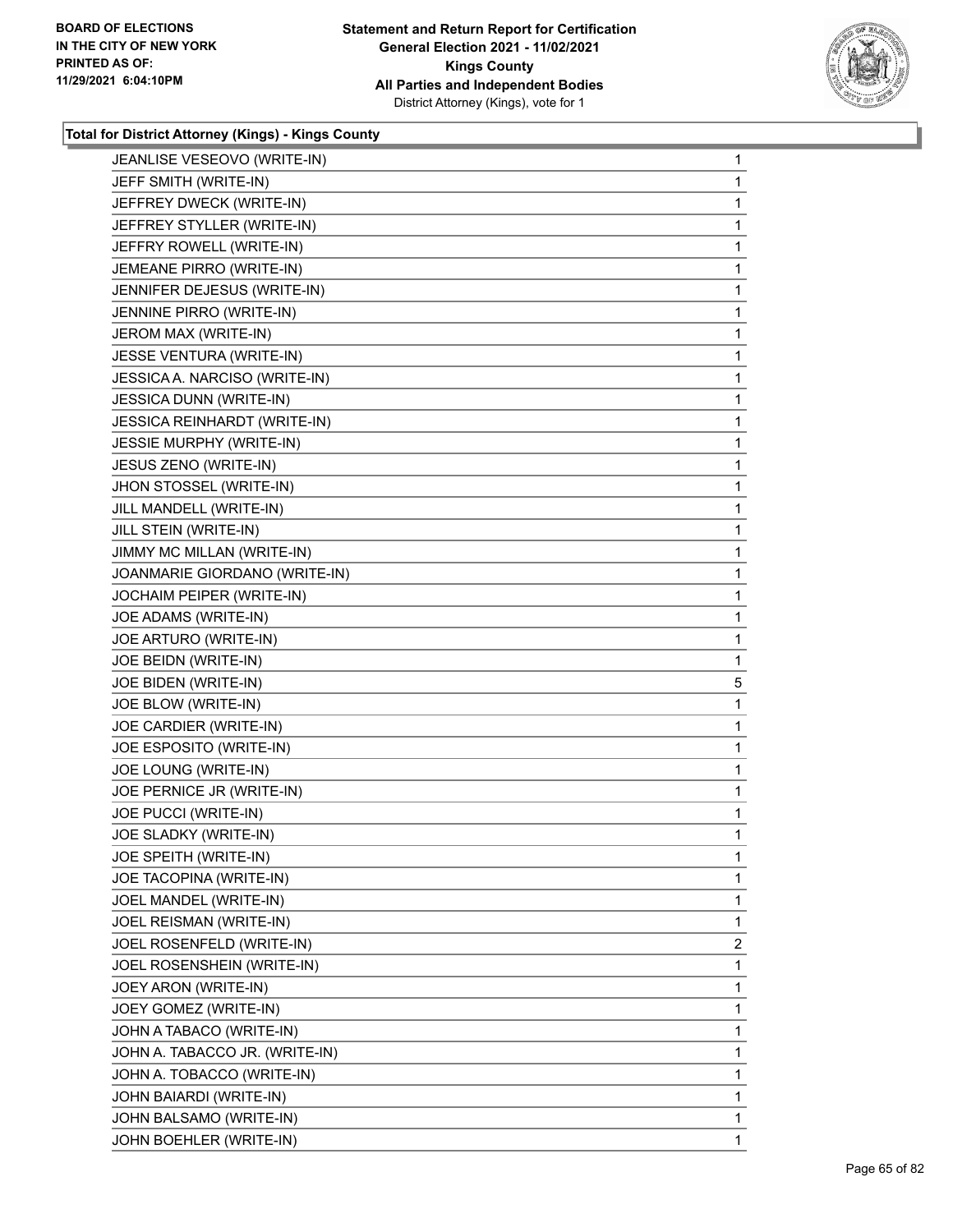

| JOHN CENA (WRITE-IN)            | 1              |
|---------------------------------|----------------|
| JOHN COSENZY (WRITE-IN)         | 1              |
| JOHN DEGLIUMINI (WRITE-IN)      | 1              |
| JOHN GALT (WRITE-IN)            | 1              |
| JOHN KENNEDY O'HARA (WRITE-IN)  | 1              |
| JOHN MARROW (WRITE-IN)          | 1              |
| JOHN MCPADDEN (WRITE-IN)        | 1              |
| JOHN NEWBERY (WRITE-IN)         | 1              |
| JOHN PAPALARDO (WRITE-IN)       | $\overline{c}$ |
| JOHN PAPLARDO (WRITE-IN)        | $\overline{2}$ |
| JOHN PRUFF (WRITE-IN)           | 1              |
| JOHN QUIGLEY (WRITE-IN)         | 1              |
| JOHN RAMOS (WRITE-IN)           | 1              |
| JOHN SMITH (WRITE-IN)           | 1              |
| JOHN TABACCO (WRITE-IN)         | $\overline{c}$ |
| JOHN TOLLEY (WRITE-IN)          | 1              |
| JOHN W. CORELL (WRITE-IN)       | 1              |
| JOHN WALKER (WRITE-IN)          | 1              |
| JOHN WALSH (WRITE-IN)           | 1              |
| JOHN WILSON (WRITE-IN)          | 1              |
| JOHNNY COCHRAAE (WRITE-IN)      | 1              |
| JON GOLBE (WRITE-IN)            | 1              |
| JONATHAN BARREDO (WRITE-IN)     | 1              |
| JONATHAN HAGLER (WRITE-IN)      | 1              |
| JONES ANTHONY (WRITE-IN)        | 1              |
| JORDON KLEIN (WRITE-IN)         | 1              |
| JOSE CUERVO (WRITE-IN)          | 1              |
| JOSE DESENA (WRITE-IN)          | 1              |
| JOSEF MAIMON (WRITE-IN)         | 1              |
| JOSEFA CAMEJO (WRITE-IN)        | 1              |
| JOSEPH A. HERNANDEZ (WRITE-IN)  | 1              |
| JOSEPH ANTELMI (WRITE-IN)       | 1              |
| JOSEPH BONSERIO (WRITE-IN)      | 1              |
| JOSEPH CASTELLA (WRITE-IN)      | 1              |
| JOSEPH CASTELLO (WRITE-IN)      | 1              |
| JOSEPH DANYLCLICK (WRITE-IN)    | 1              |
| JOSEPH DWYER (WRITE-IN)         | 1              |
| JOSEPH GUZZMAN (WRITE-IN)       | 1              |
| JOSEPH GWARDIEH (WRITE-IN)      | 1              |
| JOSEPH HAWTHONE (WRITE-IN)      | 1              |
| JOSEPH JAMES LASASSA (WRITE-IN) | 1              |
| JOSEPH LAVELLE (WRITE-IN)       | 1              |
| JOSEPH LEDDO (WRITE-IN)         | 1              |
| JOSEPH MUSCARELLA (WRITE-IN)    | 1              |
| JOSEPH SAVINO (WRITE-IN)        | 1              |
| JOSEPH SEYLLER (WRITE-IN)       | 1              |
|                                 |                |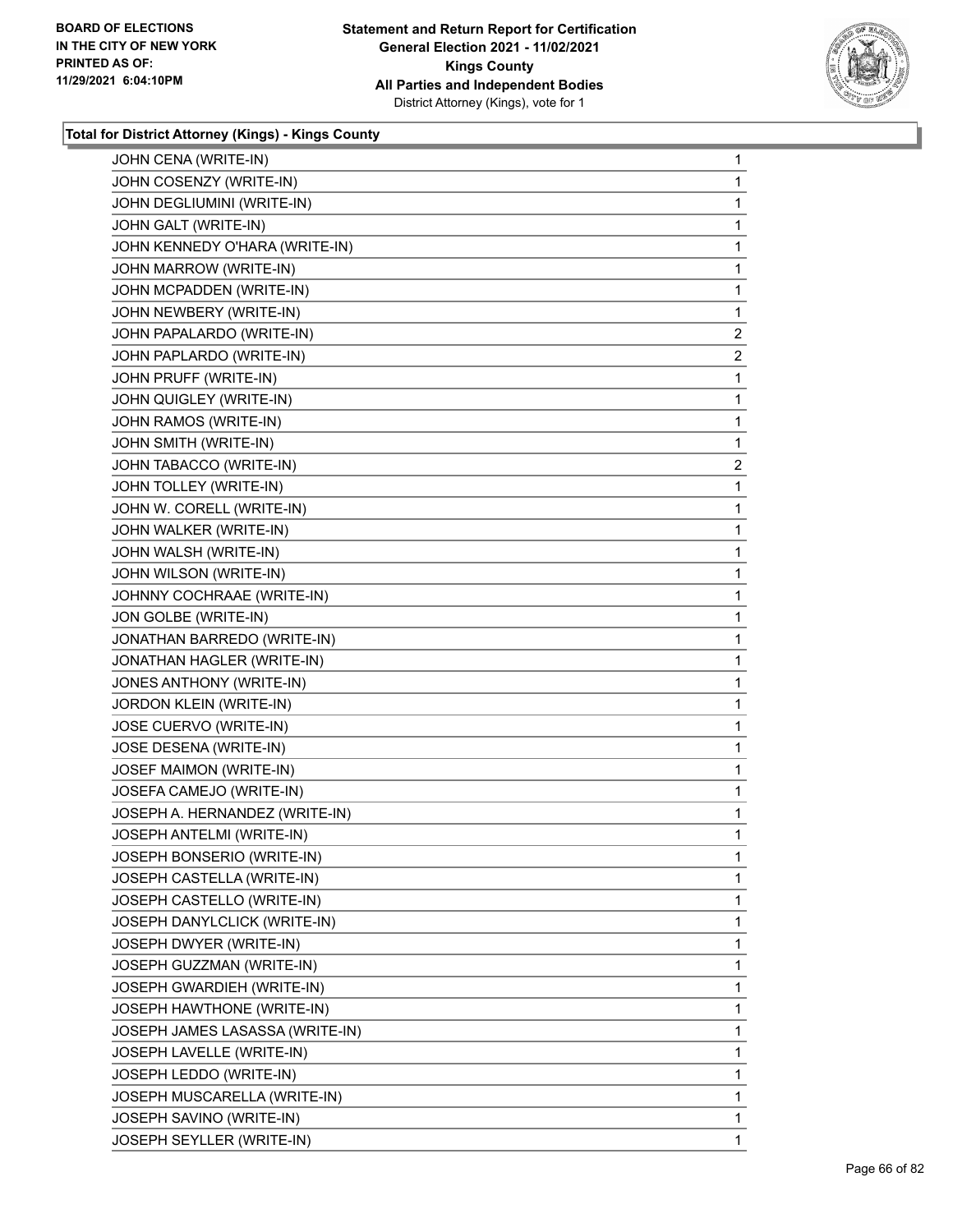

| JOSEPH TABAK (WRITE-IN)           | $\mathbf{1}$   |
|-----------------------------------|----------------|
| JOSEPH V. LOMBARDO (WRITE-IN)     | 1              |
| JOSEPH WEINBERG (WRITE-IN)        | 1              |
| <b>JOSHIA HOROWITZ (WRITE-IN)</b> | 1              |
| JOSHUA FEINZEIG (WRITE-IN)        | 1              |
| JOSHUA JAMES (WRITE-IN)           | 1              |
| JOSHUA KAUBMAN (WRITE-IN)         | 1              |
| JOSHUA LOHLBERG (WRITE-IN)        | 1              |
| JOSHUA MCDOOM (WRITE-IN)          | 1              |
| JOSHUA MEHLMAN (WRITE-IN)         | 1              |
| JOSHUA MELMIN (WRITE-IN)          | 1              |
| JOSHUA SEIDEMAN (WRITE-IN)        | 4              |
| JOVANY ALVAREZ (WRITE-IN)         | 1              |
| JUAN DIEGO MOLYNEUX (WRITE-IN)    | 1              |
| JUAN FLORES (WRITE-IN)            | 1              |
| JUAN TOLAY (WRITE-IN)             | 1              |
| JUDAH SOLNY (WRITE-IN)            | 1              |
| JUDITH FREDMAN (WRITE-IN)         | 1              |
| JUDITH SCHEINDLIN (WRITE-IN)      | 1              |
| JUDY SALWEN (WRITE-IN)            | 1              |
| JUDY SHEINLI (WRITE-IN)           | 1              |
| JUILE RENDELMAN (WRITE-IN)        | 1              |
| JULIA A. GEBHARDT (WRITE-IN)      | 1              |
| JULIA DAVIS (WRITE-IN)            | 2              |
| JULIA SALAZAR (WRITE-IN)          | 1              |
| JULIA ZUKINA (WRITE-IN)           | 1              |
| <b>JULIO ORTIZ (WRITE-IN)</b>     | 1              |
| JULIU RANDLE (WRITE-IN)           | 1              |
| JULIUS RANDLE (WRITE-IN)          | $\overline{2}$ |
| JUMAANE D. WILLIAMS (WRITE-IN)    | 1              |
| JUMAANE WILLIAMS (WRITE-IN)       | 1              |
| <b>JUSTIN KREBS (WRITE-IN)</b>    | 1              |
| JUSTIN L BRANNAN (WRITE-IN)       | 1              |
| KALI TURNER (WRITE-IN)            | 1              |
| KALMAN YEGAR (WRITE-IN)           | 1              |
| KALMAN YEGER (WRITE-IN)           | 1              |
| KALVIN LOE (WRITE-IN)             | 1              |
| KAMALA HARRIS (WRITE-IN)          | 1              |
| KANCHAN ARORA-CHIMEKY (WRITE-IN)  | 1              |
| KANYE WEST (WRITE-IN)             | 6              |
| KARL MARX (WRITE-IN)              | 1              |
| KASIA DONOVAN (WRITE-IN)          | 1              |
| KATHLEEN A BJTNE (WRITE-IN)       | 1              |
| KATHLEEN HUGHES (WRITE-IN)        | 1              |
| KATHLEEN NITTI (WRITE-IN)         | 1              |
| KATHLEEN SILVERSTEIN (WRITE-IN)   | 1              |
|                                   |                |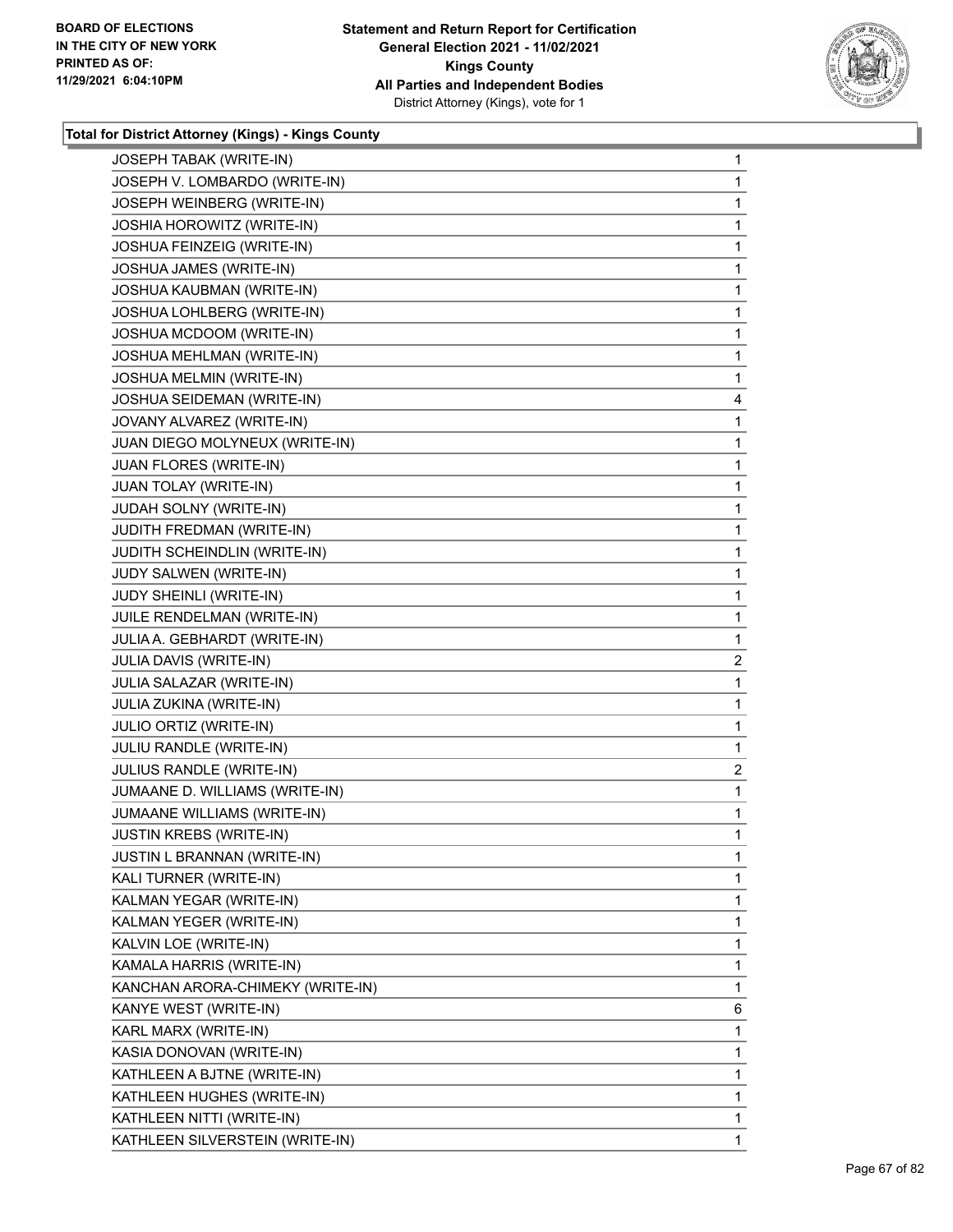

| KATIE MCMANAMAN (WRITE-IN)     | 1              |
|--------------------------------|----------------|
| KAY BROWN (WRITE-IN)           | 1              |
| KAY TAYLOR (WRITE-IN)          | 1              |
| KAYNE WEST (WRITE-IN)          | $\overline{a}$ |
| KEI LI MACINAH (WRITE-IN)      | 1              |
| KEITH MILLER (WRITE-IN)        | 1              |
| KELLY WRIGHT (WRITE-IN)        | 1              |
| <b>KEN THOMPSON (WRITE-IN)</b> | $\overline{2}$ |
| <b>KEN TOMPSON (WRITE-IN)</b>  | 1              |
| KENDI TZIKARLECH (WRITE-IN)    | 1              |
| KENNETH COLE (WRITE-IN)        | 1              |
| KENNETH D GARNER (WRITE-IN)    | 1              |
| KENNETH GARNER (WRITE-IN)      | 1              |
| KENNETH THOMPSON (WRITE-IN)    | 1              |
| KENNETH VANN (WRITE-IN)        | 1              |
| KENNTH GARNER (WRITE-IN)       | 1              |
| KENNY ASHTON (WRITE-IN)        | 1              |
| KENNY METELLUS (WRITE-IN)      | 1              |
| KENNY OMEGA (WRITE-IN)         | 1              |
| KERI RUSSELL (WRITE-IN)        | 1              |
| KERRAN ROCK (WRITE-IN)         | 1              |
| KERRY PUCKHABER (WRITE-IN)     | 1              |
| KEVIN A HANIFF (WRITE-IN)      | 1              |
| KEVIN DURANT (WRITE-IN)        | 1              |
| KEVIN HYNES (WRITE-IN)         | 1              |
| KEVIN MORAN (WRITE-IN)         | 1              |
| KEVIN QUINN (WRITE-IN)         | 1              |
| KIMBERLY LENNARD (WRITE-IN)    | 1              |
| KIMBERLY PARKMAN (WRITE-IN)    | $\mathbf{1}$   |
| KING ASA (WRITE-IN)            | 1              |
| KIRBY DOSE (WRITE-IN)          | 1              |
| KIRK SUNDAY (WRITE-IN)         | 1              |
| KRICHKER OLEG (WRITE-IN)       | 1              |
| KRIS LACH (WRITE-IN)           | 1              |
| KRYSTYN TENDY (WRITE-IN)       | 1              |
| KWASI MENSAH (WRITE-IN)        | 1              |
| <b>KYRIE IRVING (WRITE-IN)</b> | 3              |
| LAIVIE SILBER (WRITE-IN)       | 1              |
| LARRY DAVID (WRITE-IN)         | 1              |
| LARRY MARTIN (WRITE-IN)        | 1              |
| LARRY SHARPE (WRITE-IN)        | 1              |
| LASCO BRANDON (WRITE-IN)       | 1              |
| LAURA HOFMANN (WRITE-IN)       | 1              |
| LAURA M CORGLETON (WRITE-IN)   | 1              |
| LAUREN JONES (WRITE-IN)        | 1              |
| LAURIE MERMELSTEIN (WRITE-IN)  | 1              |
|                                |                |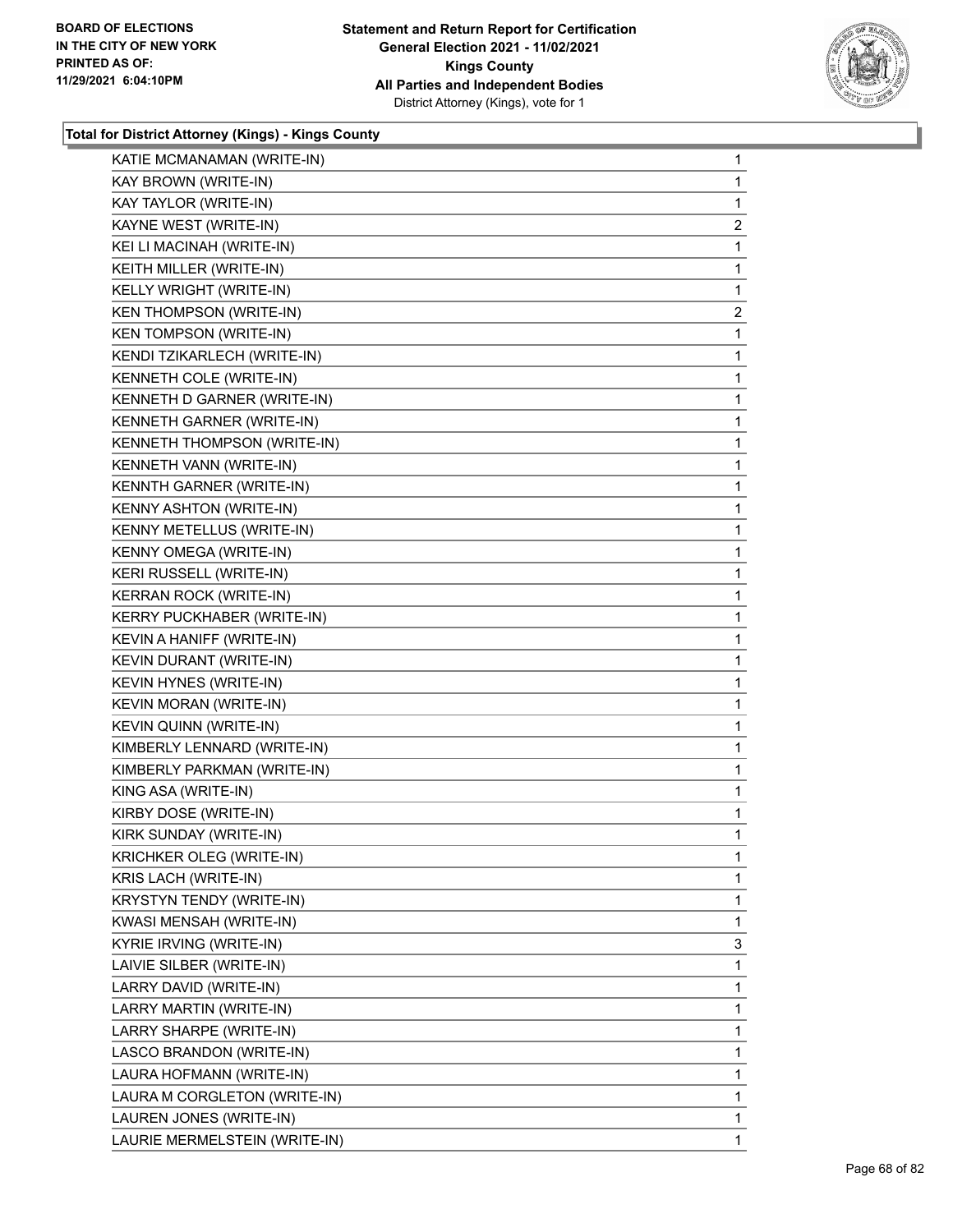

| LAWERENCE SCARLINO (WRITE-IN)   | $\mathbf{1}$   |
|---------------------------------|----------------|
| LAWRENCE GILLIG (WRITE-IN)      | 1              |
| LAWRENCE MORTON (WRITE-IN)      | 1              |
| LAWRENCE PINDER (WRITE-IN)      | $\overline{a}$ |
| LAWRONCE M STERN (WRITE-IN)     | 1              |
| LEA MOSKOWITZ (WRITE-IN)        | 1              |
| LEE CHAN (WRITE-IN)             | 1              |
| LEE FRANCIS LANGSTON (WRITE-IN) | 1              |
| LEE NISSON (WRITE-IN)           | 1              |
| LEN H KAMDANG (WRITE-IN)        | 1              |
| LEN KAMDANG (WRITE-IN)          | 1              |
| LEO HU (WRITE-IN)               | 1              |
| LESETA SHAKUR (WRITE-IN)        | 1              |
| LESKA BRANDON (WRITE-IN)        | 1              |
| LESKO BRANDON (WRITE-IN)        | 1              |
| LESLIE GRUEN (WRITE-IN)         | 1              |
| LESTER CHANG (WRITE-IN)         | 1              |
| LEVI STERN (WRITE-IN)           | 1              |
| LEW LEVIN (WRITE-IN)            | 1              |
| LIAM MCBABE (WRITE-IN)          | $\mathbf 1$    |
| LIAM MCCABE (WRITE-IN)          | $\overline{a}$ |
| LILIAN WAN (WRITE-IN)           | 1              |
| LINDA ALTIDOR (WRITE-IN)        | 1              |
| LINDA IPANEMA (WRITE-IN)        | 1              |
| LINDEN RISOTPEZ (WRITE-IN)      | 1              |
| LIPI KNOFPLER (WRITE-IN)        | 1              |
| LISA BRENOWITZ (WRITE-IN)       | 1              |
| LISA HOYES (WRITE-IN)           | 1              |
| LISA MIALIK (WRITE-IN)          | 1              |
| LISA SCHEFBERGER (WRITE-IN)     | 1              |
| LISA SCHREIBERDORF (WRITE-IN)   | 1              |
| LISA SCHREIBERSDORF (WRITE-IN)  | 1              |
| LISE ENGBER (WRITE-IN)          | 1              |
| LIZ SKEEN (WRITE-IN)            | 1              |
| LIZ SLOAN (WRITE-IN)            | 1              |
| LIZA LOVE (WRITE-IN)            | 1              |
| LLOYD JUSTICE (WRITE-IN)        | 1              |
| LOU CURCIO (WRITE-IN)           | 1              |
| LOUIS BAER (WRITE-IN)           | 1              |
| LOUIS J. TRAZINO (WRITE-IN)     | 1              |
| LOUIS MATTHEW GUIDA (WRITE-IN)  | 1              |
| LOUIS ROSENTHAK (WRITE-IN)      | 1              |
| LOUIS ROSSMANN (WRITE-IN)       | 1              |
| LOUIS SUARVELLA (WRITE-IN)      | 1              |
| LOWELL J SIDNEY (WRITE-IN)      | 1              |
| LUCRETIA POTTER (WRITE-IN)      | 1              |
|                                 |                |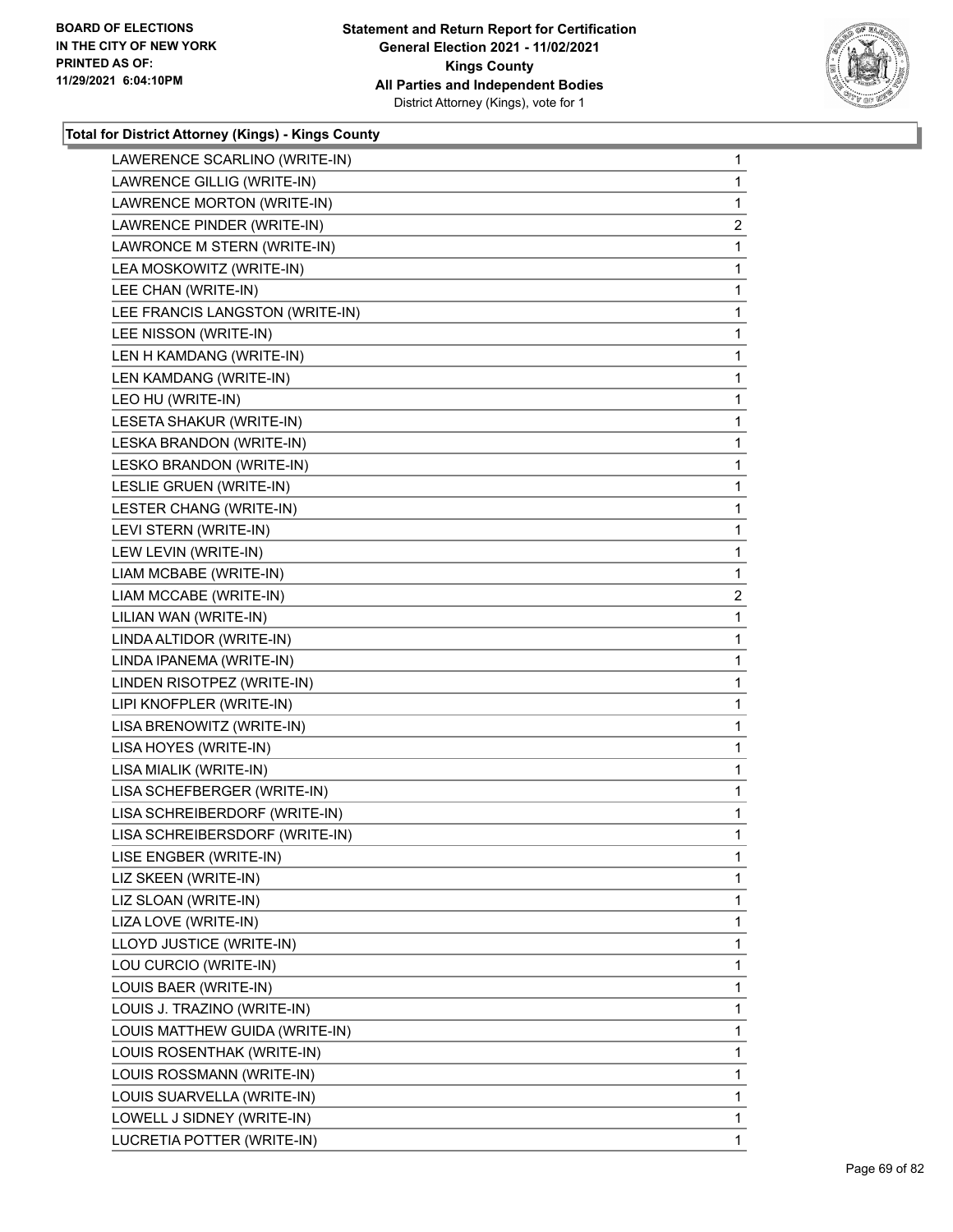

| LUISE SKRUDZKI (WRITE-IN)<br>1<br>LUKASZ SKRODZKI (WRITE-IN)<br>1<br>LUKE BOJARSKI (WRITE-IN)<br>1<br>LUKE HARRIS (WRITE-IN)<br>1<br>LUKE HELLKAMP (WRITE-IN)<br>1<br>LULU YOUNG (WRITE-IN)<br>1<br>MAINE SWOLE (WRITE-IN)<br>1<br>MAIR WAXS (WRITE-IN)<br>1<br>MALKA GREEN (WRITE-IN)<br>1<br>MALT CHRISTMAN (WRITE-IN)<br>1<br>MANUEL WAN (WRITE-IN)<br>1<br>MARC FLIEDNER (WRITE-IN)<br>4<br>MARC JAMES (WRITE-IN)<br>1<br>MARCO MARVAEZ (WRITE-IN)<br>1<br>MARGARET GANDY (WRITE-IN)<br>1<br>MARGARET GIORGIO (WRITE-IN)<br>1<br>MARGARET ZAHRA (WRITE-IN)<br>1<br>MARIA PEREZ (WRITE-IN)<br>1<br>MARIE WANGONS (WRITE-IN)<br>1<br>MARIO MARTINES (WRITE-IN)<br>1<br>MARJORIE JOHNSON (WRITE-IN)<br>1<br>MARK ANDRIOLA (WRITE-IN)<br>1<br>MARK BARRETT (WRITE-IN)<br>1<br>MARK BOSMAN (WRITE-IN)<br>1<br>MARK DANIN (WRITE-IN)<br>1<br>MARK FELDMAN (WRITE-IN)<br>1<br>MARK FOATE (WRITE-IN)<br>1<br>MARK GOLDEN (WRITE-IN)<br>1<br>MARK HARCH MILLER (WRITE-IN)<br>1<br>MARK HUBATSEK (WRITE-IN)<br>3<br>MARK LEVINE (WRITE-IN)<br>1<br>MARK SZUSZKIEWICZ (WRITE-IN)<br>$\overline{2}$<br>MARK SZUSZKIEWIEZ (WRITE-IN)<br>1<br>MARRY GOLDEN (WRITE-IN)<br>1<br>MARSHALL MATHERS (WRITE-IN)<br>1<br>MARTIN J GOLDEN (WRITE-IN)<br>1<br>MARTIN KAHAN (WRITE-IN)<br>3<br>MARTIN MURPHY (WRITE-IN)<br>1<br>MARTIN SHKRELI (WRITE-IN)<br>1<br>MARTY GOLDEN (WRITE-IN)<br>4<br>MARTY MANHOWKR (WRITE-IN)<br>1<br>MARVIN H. MALATER (WRITE-IN)<br>1<br>MATHEW MIDEY (WRITE-IN)<br>1<br>MATT CHRISTMAN (WRITE-IN)<br>1 |                                   |              |
|---------------------------------------------------------------------------------------------------------------------------------------------------------------------------------------------------------------------------------------------------------------------------------------------------------------------------------------------------------------------------------------------------------------------------------------------------------------------------------------------------------------------------------------------------------------------------------------------------------------------------------------------------------------------------------------------------------------------------------------------------------------------------------------------------------------------------------------------------------------------------------------------------------------------------------------------------------------------------------------------------------------------------------------------------------------------------------------------------------------------------------------------------------------------------------------------------------------------------------------------------------------------------------------------------------------------------------------------------------------------------------------------------------------------------------------------------------------------------------------------------------------------|-----------------------------------|--------------|
|                                                                                                                                                                                                                                                                                                                                                                                                                                                                                                                                                                                                                                                                                                                                                                                                                                                                                                                                                                                                                                                                                                                                                                                                                                                                                                                                                                                                                                                                                                                     | LUCRETIA REGINA POTTER (WRITE-IN) | $\mathbf{1}$ |
|                                                                                                                                                                                                                                                                                                                                                                                                                                                                                                                                                                                                                                                                                                                                                                                                                                                                                                                                                                                                                                                                                                                                                                                                                                                                                                                                                                                                                                                                                                                     |                                   |              |
|                                                                                                                                                                                                                                                                                                                                                                                                                                                                                                                                                                                                                                                                                                                                                                                                                                                                                                                                                                                                                                                                                                                                                                                                                                                                                                                                                                                                                                                                                                                     |                                   |              |
|                                                                                                                                                                                                                                                                                                                                                                                                                                                                                                                                                                                                                                                                                                                                                                                                                                                                                                                                                                                                                                                                                                                                                                                                                                                                                                                                                                                                                                                                                                                     |                                   |              |
|                                                                                                                                                                                                                                                                                                                                                                                                                                                                                                                                                                                                                                                                                                                                                                                                                                                                                                                                                                                                                                                                                                                                                                                                                                                                                                                                                                                                                                                                                                                     |                                   |              |
|                                                                                                                                                                                                                                                                                                                                                                                                                                                                                                                                                                                                                                                                                                                                                                                                                                                                                                                                                                                                                                                                                                                                                                                                                                                                                                                                                                                                                                                                                                                     |                                   |              |
|                                                                                                                                                                                                                                                                                                                                                                                                                                                                                                                                                                                                                                                                                                                                                                                                                                                                                                                                                                                                                                                                                                                                                                                                                                                                                                                                                                                                                                                                                                                     |                                   |              |
|                                                                                                                                                                                                                                                                                                                                                                                                                                                                                                                                                                                                                                                                                                                                                                                                                                                                                                                                                                                                                                                                                                                                                                                                                                                                                                                                                                                                                                                                                                                     |                                   |              |
|                                                                                                                                                                                                                                                                                                                                                                                                                                                                                                                                                                                                                                                                                                                                                                                                                                                                                                                                                                                                                                                                                                                                                                                                                                                                                                                                                                                                                                                                                                                     |                                   |              |
|                                                                                                                                                                                                                                                                                                                                                                                                                                                                                                                                                                                                                                                                                                                                                                                                                                                                                                                                                                                                                                                                                                                                                                                                                                                                                                                                                                                                                                                                                                                     |                                   |              |
|                                                                                                                                                                                                                                                                                                                                                                                                                                                                                                                                                                                                                                                                                                                                                                                                                                                                                                                                                                                                                                                                                                                                                                                                                                                                                                                                                                                                                                                                                                                     |                                   |              |
|                                                                                                                                                                                                                                                                                                                                                                                                                                                                                                                                                                                                                                                                                                                                                                                                                                                                                                                                                                                                                                                                                                                                                                                                                                                                                                                                                                                                                                                                                                                     |                                   |              |
|                                                                                                                                                                                                                                                                                                                                                                                                                                                                                                                                                                                                                                                                                                                                                                                                                                                                                                                                                                                                                                                                                                                                                                                                                                                                                                                                                                                                                                                                                                                     |                                   |              |
|                                                                                                                                                                                                                                                                                                                                                                                                                                                                                                                                                                                                                                                                                                                                                                                                                                                                                                                                                                                                                                                                                                                                                                                                                                                                                                                                                                                                                                                                                                                     |                                   |              |
|                                                                                                                                                                                                                                                                                                                                                                                                                                                                                                                                                                                                                                                                                                                                                                                                                                                                                                                                                                                                                                                                                                                                                                                                                                                                                                                                                                                                                                                                                                                     |                                   |              |
|                                                                                                                                                                                                                                                                                                                                                                                                                                                                                                                                                                                                                                                                                                                                                                                                                                                                                                                                                                                                                                                                                                                                                                                                                                                                                                                                                                                                                                                                                                                     |                                   |              |
|                                                                                                                                                                                                                                                                                                                                                                                                                                                                                                                                                                                                                                                                                                                                                                                                                                                                                                                                                                                                                                                                                                                                                                                                                                                                                                                                                                                                                                                                                                                     |                                   |              |
|                                                                                                                                                                                                                                                                                                                                                                                                                                                                                                                                                                                                                                                                                                                                                                                                                                                                                                                                                                                                                                                                                                                                                                                                                                                                                                                                                                                                                                                                                                                     |                                   |              |
|                                                                                                                                                                                                                                                                                                                                                                                                                                                                                                                                                                                                                                                                                                                                                                                                                                                                                                                                                                                                                                                                                                                                                                                                                                                                                                                                                                                                                                                                                                                     |                                   |              |
|                                                                                                                                                                                                                                                                                                                                                                                                                                                                                                                                                                                                                                                                                                                                                                                                                                                                                                                                                                                                                                                                                                                                                                                                                                                                                                                                                                                                                                                                                                                     |                                   |              |
|                                                                                                                                                                                                                                                                                                                                                                                                                                                                                                                                                                                                                                                                                                                                                                                                                                                                                                                                                                                                                                                                                                                                                                                                                                                                                                                                                                                                                                                                                                                     |                                   |              |
|                                                                                                                                                                                                                                                                                                                                                                                                                                                                                                                                                                                                                                                                                                                                                                                                                                                                                                                                                                                                                                                                                                                                                                                                                                                                                                                                                                                                                                                                                                                     |                                   |              |
|                                                                                                                                                                                                                                                                                                                                                                                                                                                                                                                                                                                                                                                                                                                                                                                                                                                                                                                                                                                                                                                                                                                                                                                                                                                                                                                                                                                                                                                                                                                     |                                   |              |
|                                                                                                                                                                                                                                                                                                                                                                                                                                                                                                                                                                                                                                                                                                                                                                                                                                                                                                                                                                                                                                                                                                                                                                                                                                                                                                                                                                                                                                                                                                                     |                                   |              |
|                                                                                                                                                                                                                                                                                                                                                                                                                                                                                                                                                                                                                                                                                                                                                                                                                                                                                                                                                                                                                                                                                                                                                                                                                                                                                                                                                                                                                                                                                                                     |                                   |              |
|                                                                                                                                                                                                                                                                                                                                                                                                                                                                                                                                                                                                                                                                                                                                                                                                                                                                                                                                                                                                                                                                                                                                                                                                                                                                                                                                                                                                                                                                                                                     |                                   |              |
|                                                                                                                                                                                                                                                                                                                                                                                                                                                                                                                                                                                                                                                                                                                                                                                                                                                                                                                                                                                                                                                                                                                                                                                                                                                                                                                                                                                                                                                                                                                     |                                   |              |
|                                                                                                                                                                                                                                                                                                                                                                                                                                                                                                                                                                                                                                                                                                                                                                                                                                                                                                                                                                                                                                                                                                                                                                                                                                                                                                                                                                                                                                                                                                                     |                                   |              |
|                                                                                                                                                                                                                                                                                                                                                                                                                                                                                                                                                                                                                                                                                                                                                                                                                                                                                                                                                                                                                                                                                                                                                                                                                                                                                                                                                                                                                                                                                                                     |                                   |              |
|                                                                                                                                                                                                                                                                                                                                                                                                                                                                                                                                                                                                                                                                                                                                                                                                                                                                                                                                                                                                                                                                                                                                                                                                                                                                                                                                                                                                                                                                                                                     |                                   |              |
|                                                                                                                                                                                                                                                                                                                                                                                                                                                                                                                                                                                                                                                                                                                                                                                                                                                                                                                                                                                                                                                                                                                                                                                                                                                                                                                                                                                                                                                                                                                     |                                   |              |
|                                                                                                                                                                                                                                                                                                                                                                                                                                                                                                                                                                                                                                                                                                                                                                                                                                                                                                                                                                                                                                                                                                                                                                                                                                                                                                                                                                                                                                                                                                                     |                                   |              |
|                                                                                                                                                                                                                                                                                                                                                                                                                                                                                                                                                                                                                                                                                                                                                                                                                                                                                                                                                                                                                                                                                                                                                                                                                                                                                                                                                                                                                                                                                                                     |                                   |              |
|                                                                                                                                                                                                                                                                                                                                                                                                                                                                                                                                                                                                                                                                                                                                                                                                                                                                                                                                                                                                                                                                                                                                                                                                                                                                                                                                                                                                                                                                                                                     |                                   |              |
|                                                                                                                                                                                                                                                                                                                                                                                                                                                                                                                                                                                                                                                                                                                                                                                                                                                                                                                                                                                                                                                                                                                                                                                                                                                                                                                                                                                                                                                                                                                     |                                   |              |
|                                                                                                                                                                                                                                                                                                                                                                                                                                                                                                                                                                                                                                                                                                                                                                                                                                                                                                                                                                                                                                                                                                                                                                                                                                                                                                                                                                                                                                                                                                                     |                                   |              |
|                                                                                                                                                                                                                                                                                                                                                                                                                                                                                                                                                                                                                                                                                                                                                                                                                                                                                                                                                                                                                                                                                                                                                                                                                                                                                                                                                                                                                                                                                                                     |                                   |              |
|                                                                                                                                                                                                                                                                                                                                                                                                                                                                                                                                                                                                                                                                                                                                                                                                                                                                                                                                                                                                                                                                                                                                                                                                                                                                                                                                                                                                                                                                                                                     |                                   |              |
|                                                                                                                                                                                                                                                                                                                                                                                                                                                                                                                                                                                                                                                                                                                                                                                                                                                                                                                                                                                                                                                                                                                                                                                                                                                                                                                                                                                                                                                                                                                     |                                   |              |
|                                                                                                                                                                                                                                                                                                                                                                                                                                                                                                                                                                                                                                                                                                                                                                                                                                                                                                                                                                                                                                                                                                                                                                                                                                                                                                                                                                                                                                                                                                                     |                                   |              |
|                                                                                                                                                                                                                                                                                                                                                                                                                                                                                                                                                                                                                                                                                                                                                                                                                                                                                                                                                                                                                                                                                                                                                                                                                                                                                                                                                                                                                                                                                                                     |                                   |              |
|                                                                                                                                                                                                                                                                                                                                                                                                                                                                                                                                                                                                                                                                                                                                                                                                                                                                                                                                                                                                                                                                                                                                                                                                                                                                                                                                                                                                                                                                                                                     |                                   |              |
|                                                                                                                                                                                                                                                                                                                                                                                                                                                                                                                                                                                                                                                                                                                                                                                                                                                                                                                                                                                                                                                                                                                                                                                                                                                                                                                                                                                                                                                                                                                     |                                   |              |
|                                                                                                                                                                                                                                                                                                                                                                                                                                                                                                                                                                                                                                                                                                                                                                                                                                                                                                                                                                                                                                                                                                                                                                                                                                                                                                                                                                                                                                                                                                                     |                                   |              |
|                                                                                                                                                                                                                                                                                                                                                                                                                                                                                                                                                                                                                                                                                                                                                                                                                                                                                                                                                                                                                                                                                                                                                                                                                                                                                                                                                                                                                                                                                                                     |                                   |              |
|                                                                                                                                                                                                                                                                                                                                                                                                                                                                                                                                                                                                                                                                                                                                                                                                                                                                                                                                                                                                                                                                                                                                                                                                                                                                                                                                                                                                                                                                                                                     | MATT DAMON (WRITE-IN)             | 1            |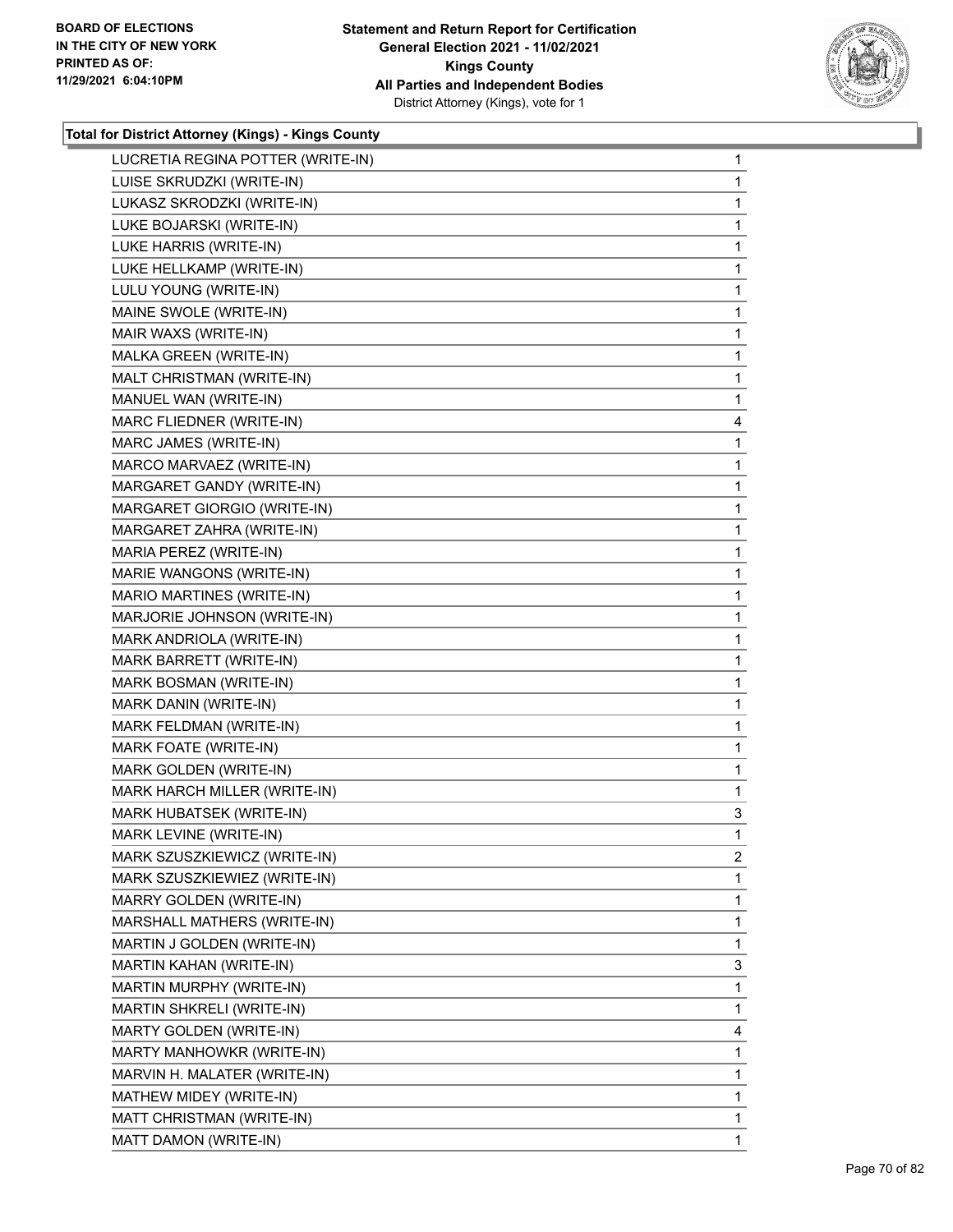

| MATT SMALLCOMB (WRITE-IN)       | 1              |
|---------------------------------|----------------|
| MATT WALSH (WRITE-IN)           | 1              |
| MATTHEW BILGORE (WRITE-IN)      | 1              |
| MATTHEW D ERIC (WRITE-IN)       | 1              |
| MATTHEW D'EMIC (WRITE-IN)       | 1              |
| MATTHEW DENIL (WRITE-IN)        | 1              |
| MATTHEW H LANNIELLO (WRITE-IN)  | 1              |
| MATTHEW LIMANDRI (WRITE-IN)     | 1              |
| MATTHEW MIGACZ (WRITE-IN)       | 1              |
| MAURICE KAHN (WRITE-IN)         | $\overline{a}$ |
| MAURICE RAFIAA (WRITE-IN)       | 1              |
| MAYA WILEY (WRITE-IN)           | 5              |
| MAYER MAYERFELD (WRITE-IN)      | 1              |
| MEAVE GALLAGHER (WRITE-IN)      | 1              |
| MEGAN C RAYNOLDS (WRITE-IN)     | 1              |
| MEIR KIRSH (WRITE-IN)           | 1              |
| MELAN REYNOLDS (WRITE-IN)       | 1              |
| MELINDA KATZ (WRITE-IN)         | 1              |
| MELISA ANDREWS (WRITE-IN)       | 1              |
| MELISSA GRAHAM (WRITE-IN)       | 1              |
| MENACHEM M REITPORT (WRITE-IN)  | 1              |
| MENACHEM M. RAITPORT (WRITE-IN) | 3              |
| MENACHEM M.RAITPORT (WRITE-IN)  | 1              |
| MENACHEM RAITPHE (WRITE-IN)     | 1              |
| MENACHEM SCHNEERSON (WRITE-IN)  | 1              |
| MENACHEN RAITPORT (WRITE-IN)    | 1              |
| MENDEL MASHIECH (WRITE-IN)      | 1              |
| MENDY REISS (WRITE-IN)          | 1              |
| MENTCHEM RAITPORT (WRITE-IN)    | $\mathbf{1}$   |
| MERRIAN ROSENFELD (WRITE-IN)    | 1              |
| MEUACHEU M RAITPURT (WRITE-IN)  | 1              |
| MICHAEL BAILEY (WRITE-IN)       | 1              |
| MICHAEL BALAGULA (WRITE-IN)     | 4              |
| MICHAEL BLOOMBERG (WRITE-IN)    | 4              |
| MICHAEL C.CHEWNG (WRITE-IN)     | 1              |
| MICHAEL CLARKE (WRITE-IN)       | 1              |
| MICHAEL F.MIGAUOLO (WRITE-IN)   | 1              |
| MICHAEL GINDIS (WRITE-IN)       | 1              |
| MICHAEL GOLDBERGER (WRITE-IN)   | 1              |
| MICHAEL J. HIZME (WRITE-IN)     | 1              |
| MICHAEL KORCHAK (WRITE-IN)      | 1              |
| MICHAEL MAGLIANO (WRITE-IN)     | 1              |
| MICHAEL MALICE (WRITE-IN)       | 1              |
| MICHAEL MAREL (WRITE-IN)        | 1              |
| MICHAEL MOSSAD (WRITE-IN)       | 1              |
| MICHAEL MUIAYER (WRITE-IN)      | 1              |
|                                 |                |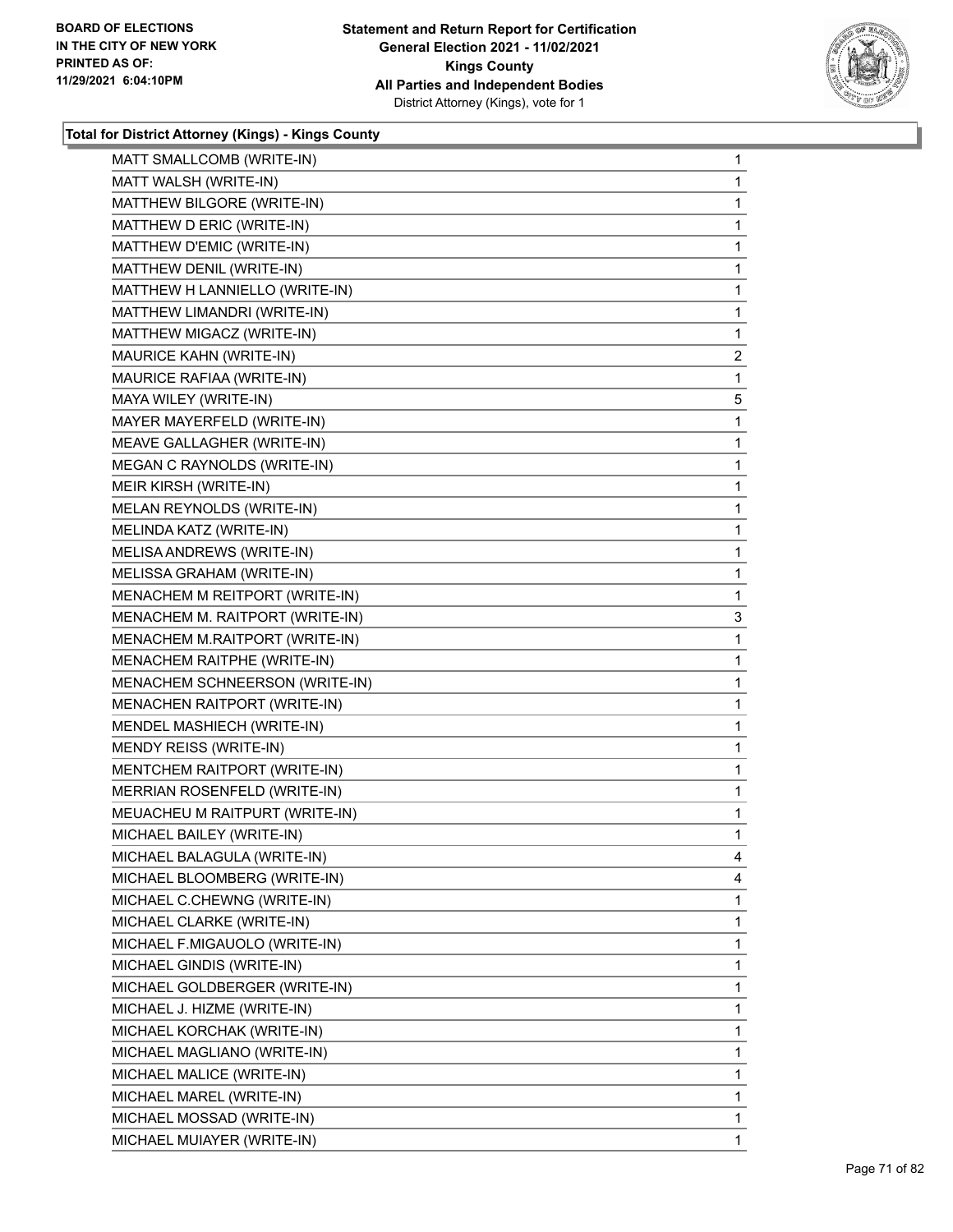

| MICHAEL OIRING (WRITE-IN)<br>MICHAEL O'SHAY (WRITE-IN)<br>MICHAEL OTTO (WRITE-IN)<br>MICHAEL P. DONOHOE (WRITE-IN)<br>MICHAEL PALMERIRI (WRITE-IN)<br>MICHAEL PENNA (WRITE-IN)<br>MICHAEL PENNACCHIO (WRITE-IN)<br>MICHAEL PIRRE LOUIS (WRITE-IN)<br>MICHAEL R OKEEFE (WRITE-IN)<br>MICHAEL SHEPHERD (WRITE-IN)<br>MICHAEL TOWENS (WRITE-IN)<br>MICHAEL TRABULIS (WRITE-IN)<br>MICHAEL WEINBERG (WRITE-IN)<br>MICHAEL WEISSBERG (WRITE-IN)<br>MICHEAL L.SHARF (WRITE-IN)<br>MICHEL SPANKOS (WRITE-IN)<br>MICHELLE GRANT (WRITE-IN)<br>MICHELLE ILLIANO (WRITE-IN)<br>MIGUEL ROSADO (WRITE-IN)<br>MIKE AKOSA (WRITE-IN)<br>MIKE DONOHOE (WRITE-IN)<br>MIKE HUNT (WRITE-IN)<br>MIKE IRWIN (WRITE-IN)<br>MIKE KELLY (WRITE-IN)<br>MIKE LEE (WRITE-IN)<br>MIKE MCARLMICK (WRITE-IN)<br>MIKE MUSSMAN (WRITE-IN)<br>MIKE RUSSO (WRITE-IN)<br>MILDRED SMITH (WRITE-IN)<br>MILEY CYRUS (WRITE-IN)<br>MILTON JEMMOTT (WRITE-IN)<br>MINDY SCHACHER (WRITE-IN)<br>MINNA KOTKIN (WRITE-IN)<br>MIRIAM SKOLNICK (WRITE-IN)<br>MOE HAILSTONE (WRITE-IN)<br>MOIRA MELTZER COHEN (WRITE-IN)<br>MOISHE FAHRER (WRITE-IN)<br>MORA SARMADI (WRITE-IN)<br>MORDECHAI GLICK (WRITE-IN)<br>MORRIS GERSHBAUM (WRITE-IN)<br><b>MORRIS SIMKIN (WRITE-IN)</b><br>MORRIS ZEITOUNI (WRITE-IN)<br>MORTON AVIDOR (WRITE-IN) | MICHAEL O KEFFEE (WRITE-IN) | 1              |
|---------------------------------------------------------------------------------------------------------------------------------------------------------------------------------------------------------------------------------------------------------------------------------------------------------------------------------------------------------------------------------------------------------------------------------------------------------------------------------------------------------------------------------------------------------------------------------------------------------------------------------------------------------------------------------------------------------------------------------------------------------------------------------------------------------------------------------------------------------------------------------------------------------------------------------------------------------------------------------------------------------------------------------------------------------------------------------------------------------------------------------------------------------------------------------------------------------------------------------------------------------------------------------------------|-----------------------------|----------------|
|                                                                                                                                                                                                                                                                                                                                                                                                                                                                                                                                                                                                                                                                                                                                                                                                                                                                                                                                                                                                                                                                                                                                                                                                                                                                                             |                             | 1              |
|                                                                                                                                                                                                                                                                                                                                                                                                                                                                                                                                                                                                                                                                                                                                                                                                                                                                                                                                                                                                                                                                                                                                                                                                                                                                                             |                             | 1              |
|                                                                                                                                                                                                                                                                                                                                                                                                                                                                                                                                                                                                                                                                                                                                                                                                                                                                                                                                                                                                                                                                                                                                                                                                                                                                                             |                             | 1              |
|                                                                                                                                                                                                                                                                                                                                                                                                                                                                                                                                                                                                                                                                                                                                                                                                                                                                                                                                                                                                                                                                                                                                                                                                                                                                                             |                             | 1              |
|                                                                                                                                                                                                                                                                                                                                                                                                                                                                                                                                                                                                                                                                                                                                                                                                                                                                                                                                                                                                                                                                                                                                                                                                                                                                                             |                             | 1              |
|                                                                                                                                                                                                                                                                                                                                                                                                                                                                                                                                                                                                                                                                                                                                                                                                                                                                                                                                                                                                                                                                                                                                                                                                                                                                                             |                             | 1              |
|                                                                                                                                                                                                                                                                                                                                                                                                                                                                                                                                                                                                                                                                                                                                                                                                                                                                                                                                                                                                                                                                                                                                                                                                                                                                                             |                             | 1              |
|                                                                                                                                                                                                                                                                                                                                                                                                                                                                                                                                                                                                                                                                                                                                                                                                                                                                                                                                                                                                                                                                                                                                                                                                                                                                                             |                             | 1              |
|                                                                                                                                                                                                                                                                                                                                                                                                                                                                                                                                                                                                                                                                                                                                                                                                                                                                                                                                                                                                                                                                                                                                                                                                                                                                                             |                             | 1              |
|                                                                                                                                                                                                                                                                                                                                                                                                                                                                                                                                                                                                                                                                                                                                                                                                                                                                                                                                                                                                                                                                                                                                                                                                                                                                                             |                             | 1              |
|                                                                                                                                                                                                                                                                                                                                                                                                                                                                                                                                                                                                                                                                                                                                                                                                                                                                                                                                                                                                                                                                                                                                                                                                                                                                                             |                             | 1              |
|                                                                                                                                                                                                                                                                                                                                                                                                                                                                                                                                                                                                                                                                                                                                                                                                                                                                                                                                                                                                                                                                                                                                                                                                                                                                                             |                             | 1              |
|                                                                                                                                                                                                                                                                                                                                                                                                                                                                                                                                                                                                                                                                                                                                                                                                                                                                                                                                                                                                                                                                                                                                                                                                                                                                                             |                             | 1              |
|                                                                                                                                                                                                                                                                                                                                                                                                                                                                                                                                                                                                                                                                                                                                                                                                                                                                                                                                                                                                                                                                                                                                                                                                                                                                                             |                             | 1              |
|                                                                                                                                                                                                                                                                                                                                                                                                                                                                                                                                                                                                                                                                                                                                                                                                                                                                                                                                                                                                                                                                                                                                                                                                                                                                                             |                             | 1              |
|                                                                                                                                                                                                                                                                                                                                                                                                                                                                                                                                                                                                                                                                                                                                                                                                                                                                                                                                                                                                                                                                                                                                                                                                                                                                                             |                             | 1              |
|                                                                                                                                                                                                                                                                                                                                                                                                                                                                                                                                                                                                                                                                                                                                                                                                                                                                                                                                                                                                                                                                                                                                                                                                                                                                                             |                             | 1              |
|                                                                                                                                                                                                                                                                                                                                                                                                                                                                                                                                                                                                                                                                                                                                                                                                                                                                                                                                                                                                                                                                                                                                                                                                                                                                                             |                             | 1              |
|                                                                                                                                                                                                                                                                                                                                                                                                                                                                                                                                                                                                                                                                                                                                                                                                                                                                                                                                                                                                                                                                                                                                                                                                                                                                                             |                             | 1              |
|                                                                                                                                                                                                                                                                                                                                                                                                                                                                                                                                                                                                                                                                                                                                                                                                                                                                                                                                                                                                                                                                                                                                                                                                                                                                                             |                             | 1              |
|                                                                                                                                                                                                                                                                                                                                                                                                                                                                                                                                                                                                                                                                                                                                                                                                                                                                                                                                                                                                                                                                                                                                                                                                                                                                                             |                             | 1              |
|                                                                                                                                                                                                                                                                                                                                                                                                                                                                                                                                                                                                                                                                                                                                                                                                                                                                                                                                                                                                                                                                                                                                                                                                                                                                                             |                             | 1              |
|                                                                                                                                                                                                                                                                                                                                                                                                                                                                                                                                                                                                                                                                                                                                                                                                                                                                                                                                                                                                                                                                                                                                                                                                                                                                                             |                             | 1              |
|                                                                                                                                                                                                                                                                                                                                                                                                                                                                                                                                                                                                                                                                                                                                                                                                                                                                                                                                                                                                                                                                                                                                                                                                                                                                                             |                             | 1              |
|                                                                                                                                                                                                                                                                                                                                                                                                                                                                                                                                                                                                                                                                                                                                                                                                                                                                                                                                                                                                                                                                                                                                                                                                                                                                                             |                             | 1              |
|                                                                                                                                                                                                                                                                                                                                                                                                                                                                                                                                                                                                                                                                                                                                                                                                                                                                                                                                                                                                                                                                                                                                                                                                                                                                                             |                             | 1              |
|                                                                                                                                                                                                                                                                                                                                                                                                                                                                                                                                                                                                                                                                                                                                                                                                                                                                                                                                                                                                                                                                                                                                                                                                                                                                                             |                             | 1              |
|                                                                                                                                                                                                                                                                                                                                                                                                                                                                                                                                                                                                                                                                                                                                                                                                                                                                                                                                                                                                                                                                                                                                                                                                                                                                                             |                             | 1              |
|                                                                                                                                                                                                                                                                                                                                                                                                                                                                                                                                                                                                                                                                                                                                                                                                                                                                                                                                                                                                                                                                                                                                                                                                                                                                                             |                             | $\mathbf{1}$   |
|                                                                                                                                                                                                                                                                                                                                                                                                                                                                                                                                                                                                                                                                                                                                                                                                                                                                                                                                                                                                                                                                                                                                                                                                                                                                                             |                             | 1              |
|                                                                                                                                                                                                                                                                                                                                                                                                                                                                                                                                                                                                                                                                                                                                                                                                                                                                                                                                                                                                                                                                                                                                                                                                                                                                                             |                             | 1              |
|                                                                                                                                                                                                                                                                                                                                                                                                                                                                                                                                                                                                                                                                                                                                                                                                                                                                                                                                                                                                                                                                                                                                                                                                                                                                                             |                             | 1              |
|                                                                                                                                                                                                                                                                                                                                                                                                                                                                                                                                                                                                                                                                                                                                                                                                                                                                                                                                                                                                                                                                                                                                                                                                                                                                                             |                             | 1              |
|                                                                                                                                                                                                                                                                                                                                                                                                                                                                                                                                                                                                                                                                                                                                                                                                                                                                                                                                                                                                                                                                                                                                                                                                                                                                                             |                             | $\overline{2}$ |
|                                                                                                                                                                                                                                                                                                                                                                                                                                                                                                                                                                                                                                                                                                                                                                                                                                                                                                                                                                                                                                                                                                                                                                                                                                                                                             |                             | 1              |
|                                                                                                                                                                                                                                                                                                                                                                                                                                                                                                                                                                                                                                                                                                                                                                                                                                                                                                                                                                                                                                                                                                                                                                                                                                                                                             |                             | 1              |
|                                                                                                                                                                                                                                                                                                                                                                                                                                                                                                                                                                                                                                                                                                                                                                                                                                                                                                                                                                                                                                                                                                                                                                                                                                                                                             |                             | 1              |
|                                                                                                                                                                                                                                                                                                                                                                                                                                                                                                                                                                                                                                                                                                                                                                                                                                                                                                                                                                                                                                                                                                                                                                                                                                                                                             |                             | 1              |
|                                                                                                                                                                                                                                                                                                                                                                                                                                                                                                                                                                                                                                                                                                                                                                                                                                                                                                                                                                                                                                                                                                                                                                                                                                                                                             |                             | 1              |
|                                                                                                                                                                                                                                                                                                                                                                                                                                                                                                                                                                                                                                                                                                                                                                                                                                                                                                                                                                                                                                                                                                                                                                                                                                                                                             |                             | 1              |
|                                                                                                                                                                                                                                                                                                                                                                                                                                                                                                                                                                                                                                                                                                                                                                                                                                                                                                                                                                                                                                                                                                                                                                                                                                                                                             |                             | 3              |
|                                                                                                                                                                                                                                                                                                                                                                                                                                                                                                                                                                                                                                                                                                                                                                                                                                                                                                                                                                                                                                                                                                                                                                                                                                                                                             |                             | 1              |
|                                                                                                                                                                                                                                                                                                                                                                                                                                                                                                                                                                                                                                                                                                                                                                                                                                                                                                                                                                                                                                                                                                                                                                                                                                                                                             |                             | 1              |
| MOSES FREIER (WRITE-IN)                                                                                                                                                                                                                                                                                                                                                                                                                                                                                                                                                                                                                                                                                                                                                                                                                                                                                                                                                                                                                                                                                                                                                                                                                                                                     |                             | 1              |
| MOSHE BRODY (WRITE-IN)                                                                                                                                                                                                                                                                                                                                                                                                                                                                                                                                                                                                                                                                                                                                                                                                                                                                                                                                                                                                                                                                                                                                                                                                                                                                      |                             | 1.             |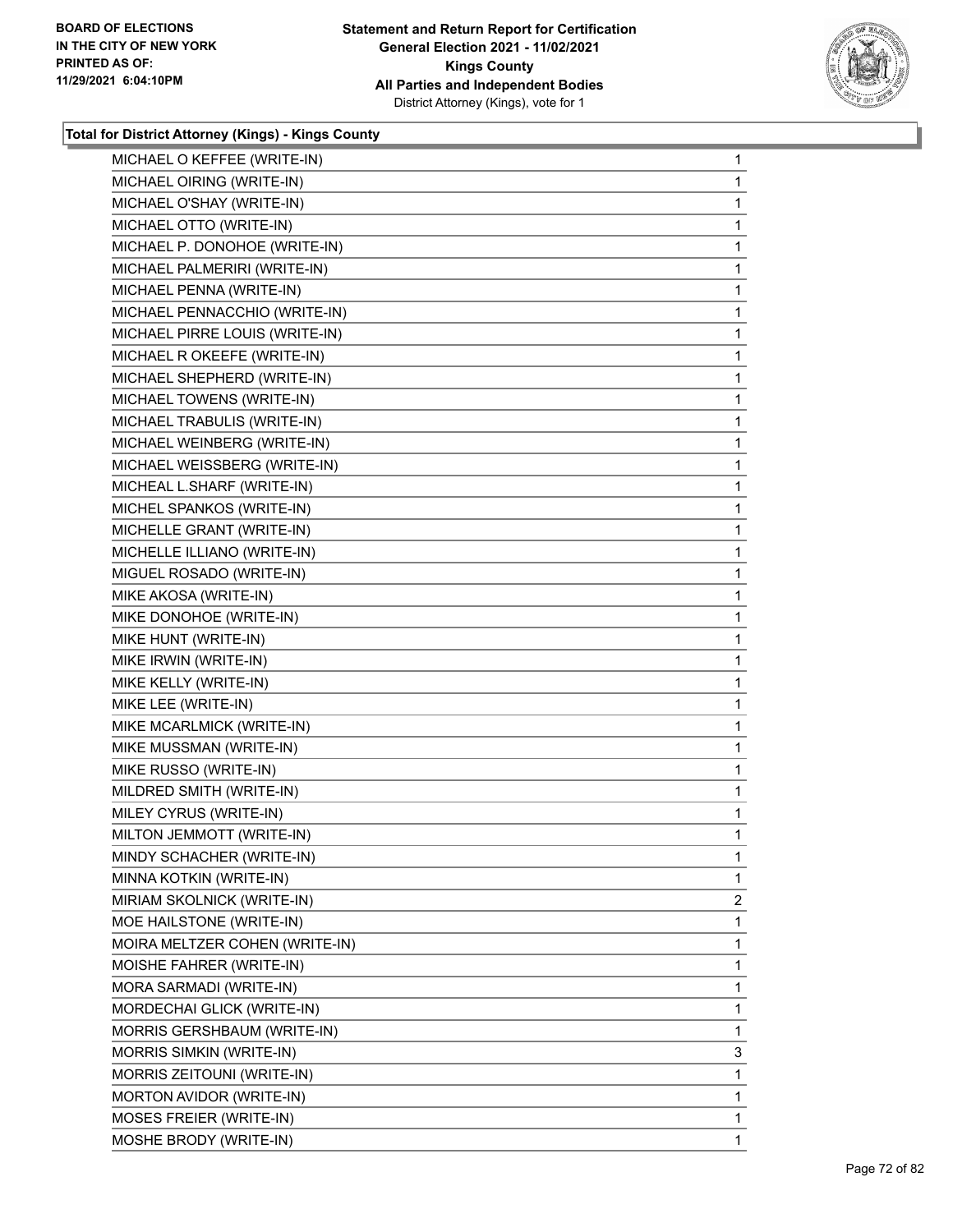

| MOSHE FOGEL (WRITE-IN)          | 1              |
|---------------------------------|----------------|
| MOSHE HURTZBERG (WRITE-IN)      | 1              |
| MOSHE KATZIN (WRITE-IN)         | 1              |
| MOSHE KOHARKY (WRITE-IN)        | 1              |
| MOSHE WEISSMAN (WRITE-IN)       | 1              |
| MOSHE WOLFSON (WRITE-IN)        | 1              |
| MUMA ABU JAMAL (WRITE-IN)       | 1              |
| MUMIA ABU JAMAL (WRITE-IN)      | $\overline{a}$ |
| <b>MYRON CURTIS (WRITE-IN)</b>  | 1              |
| NACHMAN CALLER (WRITE-IN)       | 1              |
| NADNMAN COLLER (WRITE-IN)       | 1              |
| NANCY FINK (WRITE-IN)           | 1              |
| NANCY HOPPOCK (WRITE-IN)        | 1              |
| NANCY RUMELMANN (WRITE-IN)      | 1              |
| NARUTO UZUMAKI (WRITE-IN)       | 1              |
| NASSON TZVI SHER (WRITE-IN)     | 1              |
| NATHAN FRIDSON (WRITE-IN)       | 1              |
| NATHAN GUSDORF (WRITE-IN)       | 1              |
| NATHANIEL MANNIMG (WRITE-IN)    | 1              |
| NATTALI SCHWARTZ (WRITE-IN)     | 1              |
| NEAL ADELSTEIN (WRITE-IN)       | 1              |
| NEIL CHIARO (WRITE-IN)          | 1              |
| NESANEL AUFRICHTIG (WRITE-IN)   | 1              |
| <b>NESRET BILALI (WRITE-IN)</b> | 1              |
| NETANEL E. ALON (WRITE-IN)      | 1              |
| NICHOLAS CHAMBERS (WRITE-IN)    | 1              |
| NICHOLAS FORD (WRITE-IN)        | 1              |
| NICHOLAS GALLIMORE (WRITE-IN)   | 1              |
| NICHOLAS KOTCHOUBEY (WRITE-IN)  | 1              |
| NICHOLAS WILTSIE (WRITE-IN)     | 1              |
| NICK DAKA (WRITE-IN)            | 1              |
| NICK FORD (WRITE-IN)            | $\overline{2}$ |
| NICK TURNER (WRITE-IN)          | 1              |
| NICKA PIERRE (WRITE-IN)         | 1              |
| NICKLES BONLHER (WRITE-IN)      | 1              |
| NICOLE CHERNECHER (WRITE-IN)    | 1              |
| NICOLE MALLIOTAKIS (WRITE-IN)   | 2              |
| NICOLE MCQUEEN (WRITE-IN)       | 1              |
| NIKITA MORRIS (WRITE-IN)        | 1              |
| NIKKI WATSON (WRITE-IN)         | 1              |
| NINER TURNER (WRITE-IN)         | 1              |
| NOELLE GHAR (WRITE-IN)          | 1              |
| NORMAN NEIGER (WRITE-IN)        | 1              |
| OLGA FORT (WRITE-IN)            | 1              |
| OLIVIA J. BRYCE (WRITE-IN)      | 1              |
| OLIVIA POPE (WRITE-IN)          | 1              |
|                                 |                |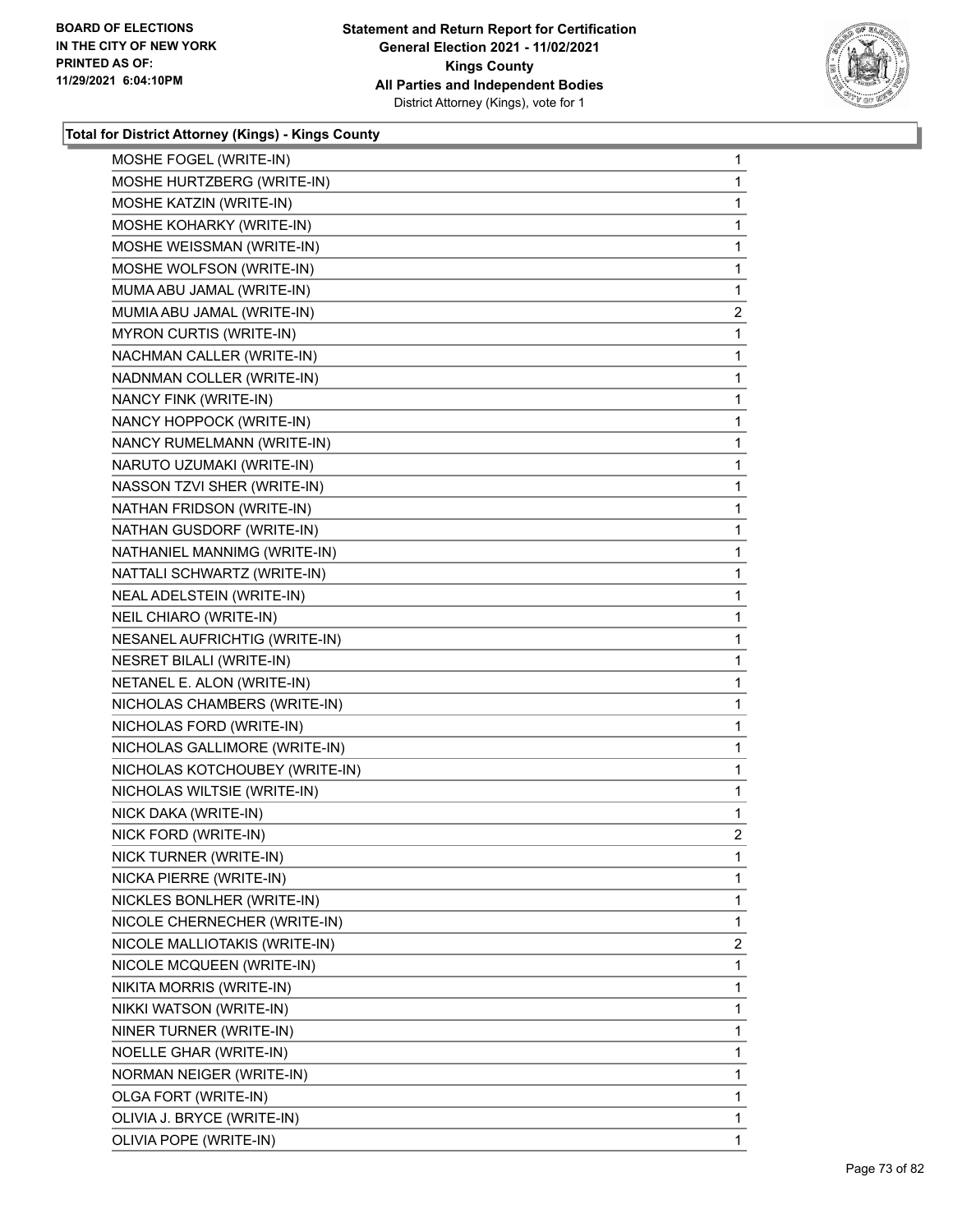

| OLWIA BENSON (WRITE-IN)             | 1              |
|-------------------------------------|----------------|
| <b>OSCAR LAUS (WRITE-IN)</b>        | 1              |
| PAPER BOY LOVE (WRITE-IN)           | 1              |
| PAPERBOY PRINCE (WRITE-IN)          | 5              |
| PASCAL DECAPRARIIS (WRITE-IN)       | 1              |
| PAT JOSEPH QUAGLIARIEILO (WRITE-IN) | 1              |
| PAT PAULSON (WRITE-IN)              | 1              |
| PATRICIA ROBINSON (WRITE-IN)        | 1              |
| PATRICK BATEMAN (WRITE-IN)          | 1              |
| PATRICK DORESTY (WRITE-IN)          | 1              |
| PATRICK KANE (WRITE-IN)             | 3              |
| PATRICK KEATING (WRITE-IN)          | 1              |
| PATRICK KENNIFF (WRITE-IN)          | 1              |
| PATRICK WANG (WRITE-IN)             | 1              |
| PAUL BALUKAS (WRITE-IN)             | $\overline{2}$ |
| PAUL BRONSKI (WRITE-IN)             | 1              |
| PAUL CAPOBIANCO (WRITE-IN)          | 1              |
| PAUL D WEBER (WRITE-IN)             | 1              |
| PAUL DE MARTINI (WRITE-IN)          | 1              |
| PAUL LIND (WRITE-IN)                | 1              |
| PAUL MEDEROS (WRITE-IN)             | 1              |
| PAUL PETERSON (WRITE-IN)            | 1              |
| PAUL VAYGEN (WRITE-IN)              | 1              |
| PEARL MAX (WRITE-IN)                | 1              |
| PENN RHODEEN (WRITE-IN)             | $\overline{2}$ |
| PERCY MASON (WRITE-IN)              | 1              |
| PERETZ BRONSTEIN (WRITE-IN)         | 1              |
| PERRY BAHMSTEIN (WRITE-IN)          | 1              |
| PETE ALONSE (WRITE-IN)              | 1              |
| PETE ROSE (WRITE-IN)                | 1              |
| PETER FOUNTAINE (WRITE-IN)          | 1              |
| PETER FUNOT (WRITE-IN)              | 1              |
| PETER GRIFFIN (WRITE-IN)            | 2              |
| PETER J LANPESOVC (WRITE-IN)        | 1              |
| PETER MARKOWITZ (WRITE-IN)          | 1              |
| PETER MIGNONE (WRITE-IN)            | 1              |
| PETER PARKER (WRITE-IN)             | 1              |
| PETER STYVESLANT (WRITE-IN)         | 1              |
| PETER THEIL (WRITE-IN)              | 1              |
| PHILIP SALEM (WRITE-IN)             | 1              |
| PINCHAS MILLER (WRITE-IN)           | 1              |
| PINCHAS MONHEIT (WRITE-IN)          | 1              |
| PINNI BOHM (WRITE-IN)               | 1              |
| PIYALI BASAK (WRITE-IN)             | 3              |
| PREET BMARARA (WRITE-IN)            | 1              |
| PRINCE GRANT (WRITE-IN)             | 1              |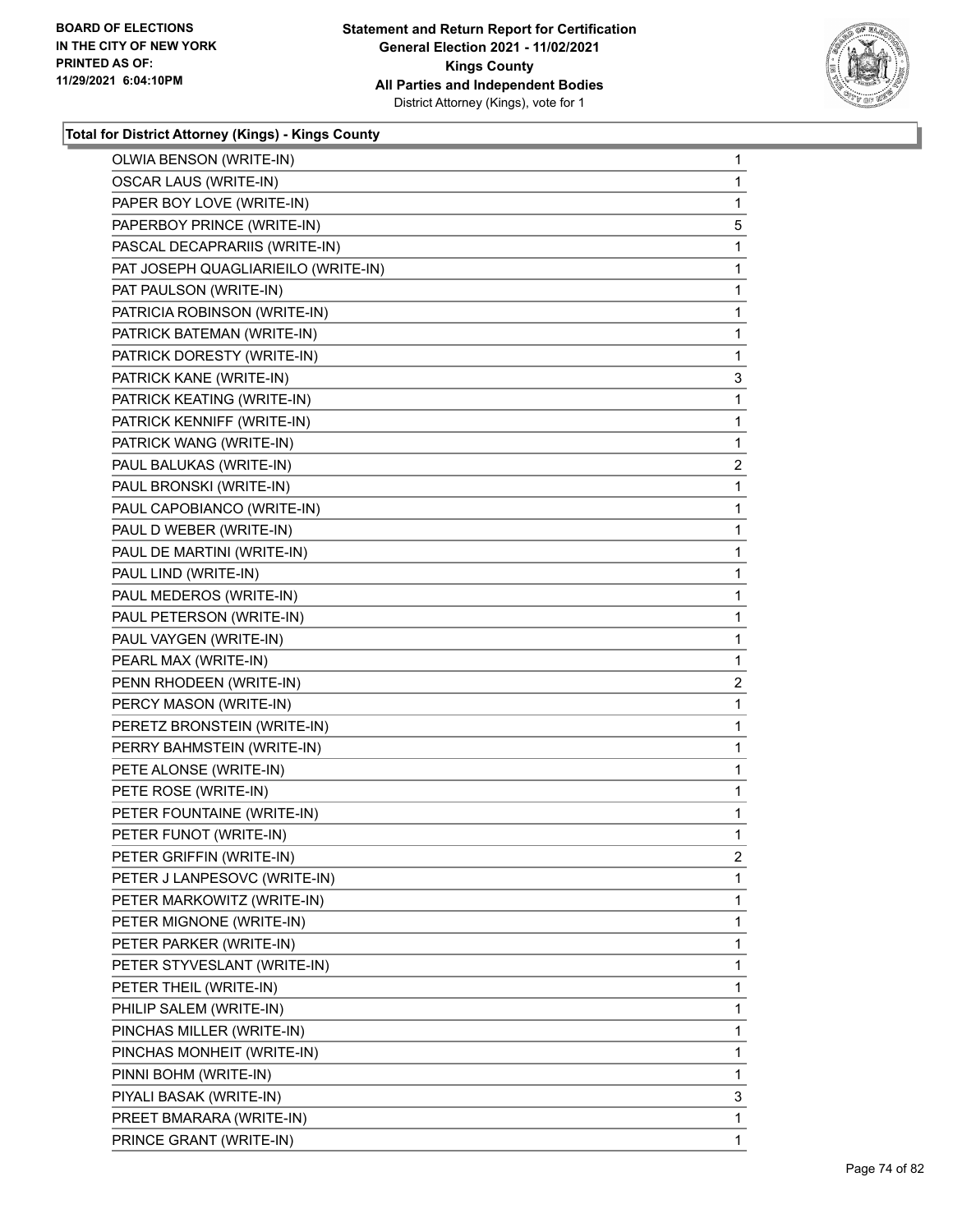

| PUPA REBBA (WRITE-IN)            | 1              |
|----------------------------------|----------------|
| PUSTOBAYER ALEXANDER (WRITE-IN)  | 1              |
| RABY A. MILLER (WRITE-IN)        | 1              |
| RACHEL FRIER (WRITE-IN)          | 1              |
| RACHEL GRUEN (WRITE-IN)          | 1              |
| RACHEL KALMAN (WRITE-IN)         | 1              |
| RACHEL SEEBACHER (WRITE-IN)      | 1              |
| RAISSA CARPENTER (WRITE-IN)      | 1              |
| RALPH NADER (WRITE-IN)           | 1              |
| RALPH PROTANO (WRITE-IN)         | 1              |
| RALPH WADER (WRITE-IN)           | 1              |
| RAND PAUL (WRITE-IN)             | 1              |
| RANDY WATSON (WRITE-IN)          | 1              |
| RASHEDA CHARLES (WRITE-IN)       | 1              |
| RAVI GURUSINGH (WRITE-IN)        | 1              |
| RAYMAND DOYLE (WRITE-IN)         | 1              |
| RAYMOND BEYDA (WRITE-IN)         | 1              |
| RAYMOND KELLY (WRITE-IN)         | 1              |
| RAYMOND TORRES (WRITE-IN)        | 1              |
| REBECCA CAREY (WRITE-IN)         | 1              |
| REBECCA HATHAWAY (WRITE-IN)      | 1              |
| REBECCA KEEGEL (WRITE-IN)        | 1              |
| REBECCA KIMSELLA (WRITE-IN)      | 1              |
| REBECCA YELLIN (WRITE-IN)        | 1              |
| REFAEL BAVMANN (WRITE-IN)        | 1              |
| REGGIE DAVIS (WRITE-IN)          | 1              |
| REGINA A. FINK (WRITE-IN)        | 1              |
| REMY GREEN (WRITE-IN)            | 1              |
| RENAT AKHMEDZHANOV (WRITE-IN)    | 1              |
| RETT KENDELL (WRITE-IN)          | 1              |
| REUBEN FULLER-BENNETT (WRITE-IN) | $\overline{a}$ |
| RICARDO AGCAUILI (WRITE-IN)      | 1              |
| RICHARD J. SAWYER (WRITE-IN)     | 1              |
| RICHARD P. LEWIS (WRITE-IN)      | 1              |
| RICHARD RIKER (WRITE-IN)         | 1              |
| RICHARD SLIVINSKI (WRITE-IN)     | 1              |
| RIVKEY WEISS (WRITE-IN)          | 1              |
| RIVKY GOLDSTEIN (WRITE-IN)       | 1              |
| RJ BARRETT (WRITE-IN)            | 1              |
| ROB MATHREW JR. (WRITE-IN)       | 1              |
| ROB WALSH (WRITE-IN)             | 1              |
| ROBBYN AGHIVE (WRITE-IN)         | 1              |
| ROBERT BARNES (WRITE-IN)         | 1              |
| ROBERT COONEY (WRITE-IN)         | 1              |
| ROBERT DORIA (WRITE-IN)          | 1              |
| ROBERT FARULA (WRITE-IN)         | 1.             |
|                                  |                |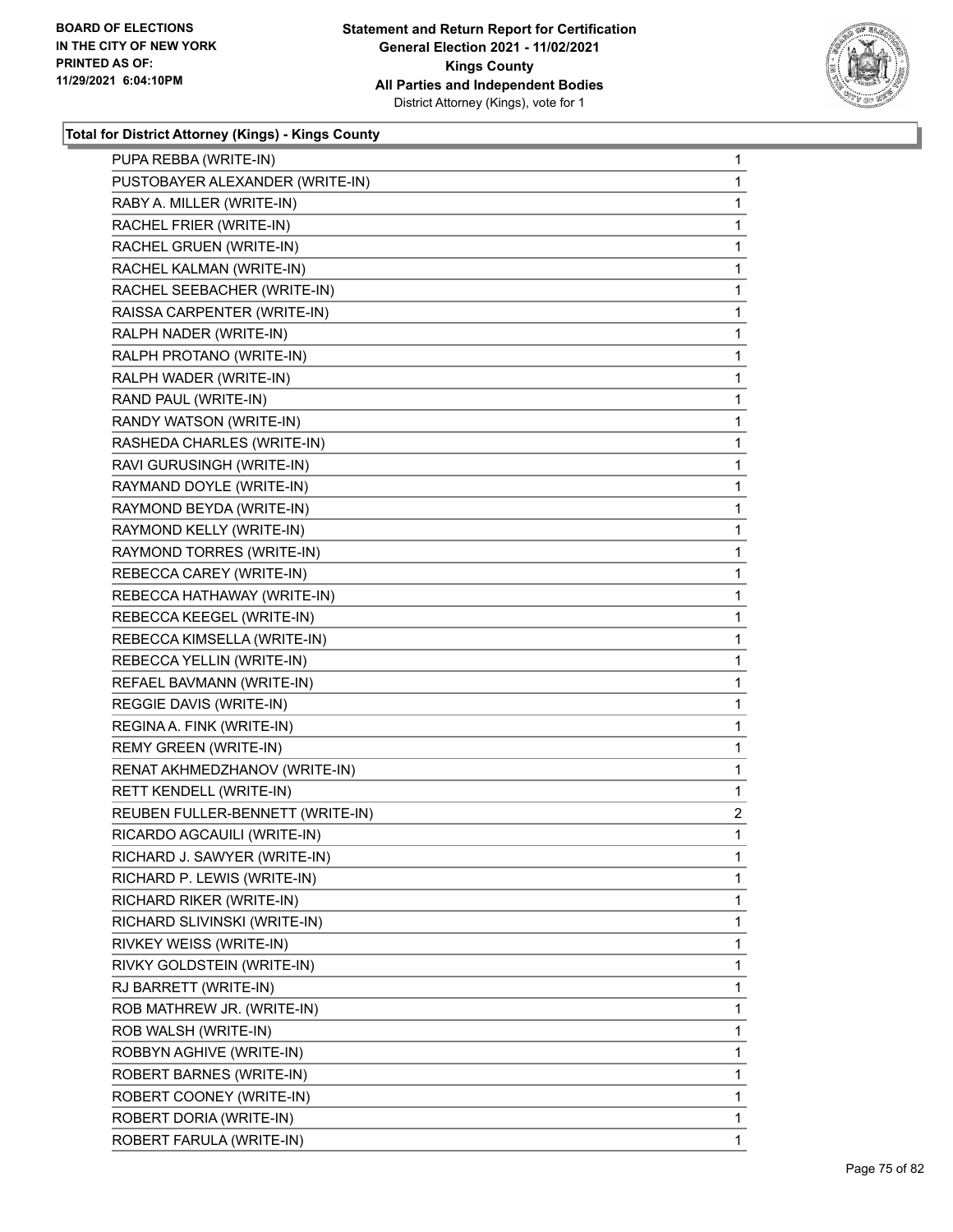

| ROBERT FORULA (WRITE-IN)           | $\mathbf{1}$   |
|------------------------------------|----------------|
| ROBERT GANGI (WRITE-IN)            | $\mathbf{1}$   |
| ROBERT J. SCHWARTZ (WRITE-IN)      | 1              |
| ROBERT MCLAREN (WRITE-IN)          | $\mathbf{1}$   |
| ROBERT OLKERING (WRITE-IN)         | $\mathbf{1}$   |
| ROBERT S. NAZZUAHIN JR. (WRITE-IN) | 1              |
| ROBERT SMITH (WRITE-IN)            | 1              |
| ROBERT V.CASSARA (WRITE-IN)        | $\mathbf{1}$   |
| ROBIN DASILUA (WRITE-IN)           | 1              |
| ROBIN MAR (WRITE-IN)               | 1              |
| ROBO PERNA (WRITE-IN)              | $\mathbf{1}$   |
| ROBRT MCLAREN (WRITE-IN)           | 1              |
| RODERICK ALLEGNE (WRITE-IN)        | $\mathbf 1$    |
| ROGER WAREHAM (WRITE-IN)           | $\mathbf{1}$   |
| ROGER YU (WRITE-IN)                | 1              |
| ROHAN MARSHALL (WRITE-IN)          | 1              |
| ROLAND MARSHALL (WRITE-IN)         | $\overline{2}$ |
| ROLAND POPE (WRITE-IN)             | $\mathbf{1}$   |
| ROLANDO ROYCE (WRITE-IN)           | 1              |
| ROLLAND GORTON (WRITE-IN)          | $\mathbf{1}$   |
| ROMAN ALTMAN (WRITE-IN)            | 1              |
| RON CASTORINA (WRITE-IN)           | 1              |
| RON DESANTIS (WRITE-IN)            | 3              |
| RON PAUL (WRITE-IN)                | 1              |
| RON PIMENTEL JR (WRITE-IN)         | 1              |
| ROSA OHARA (WRITE-IN)              | $\mathbf{1}$   |
| ROYSTON HENRY (WRITE-IN)           | 1              |
| RUBEN AUSTRIA (WRITE-IN)           | 1              |
| RUCHEL HASKELL (WRITE-IN)          | 1              |
| RUDI GUILIANI (WRITE-IN)           | $\overline{2}$ |
| RUDI JULIANI (WRITE-IN)            | 1              |
| RUDOLF GIULIANI (WRITE-IN)         | 2              |
| RUDOLPH GIULIANI (WRITE-IN)        | 10             |
| RUDOLPH GRUKANI (WRITE-IN)         | 1              |
| RUDOLPH GUILIANI (WRITE-IN)        | $\overline{2}$ |
| RUDOLPH GULIANI (WRITE-IN)         | 3              |
| RUDULPH GIULIANI (WRITE-IN)        | 3              |
| RUDY GIULIANI (WRITE-IN)           | 30             |
| RUDY GUILANI (WRITE-IN)            | 1              |
| RUDY GUILIANI (WRITE-IN)           | 11             |
| RUDY GUILINI (WRITE-IN)            | 1              |
| RUDY GUILLIANI (WRITE-IN)          | 3              |
|                                    |                |
| RUDY GUILLIANO (WRITE-IN)          | 1              |
| RUDY GULIANI (WRITE-IN)            | 2              |
| RUDY GULLIANI (WRITE-IN)           | $\mathbf{1}$   |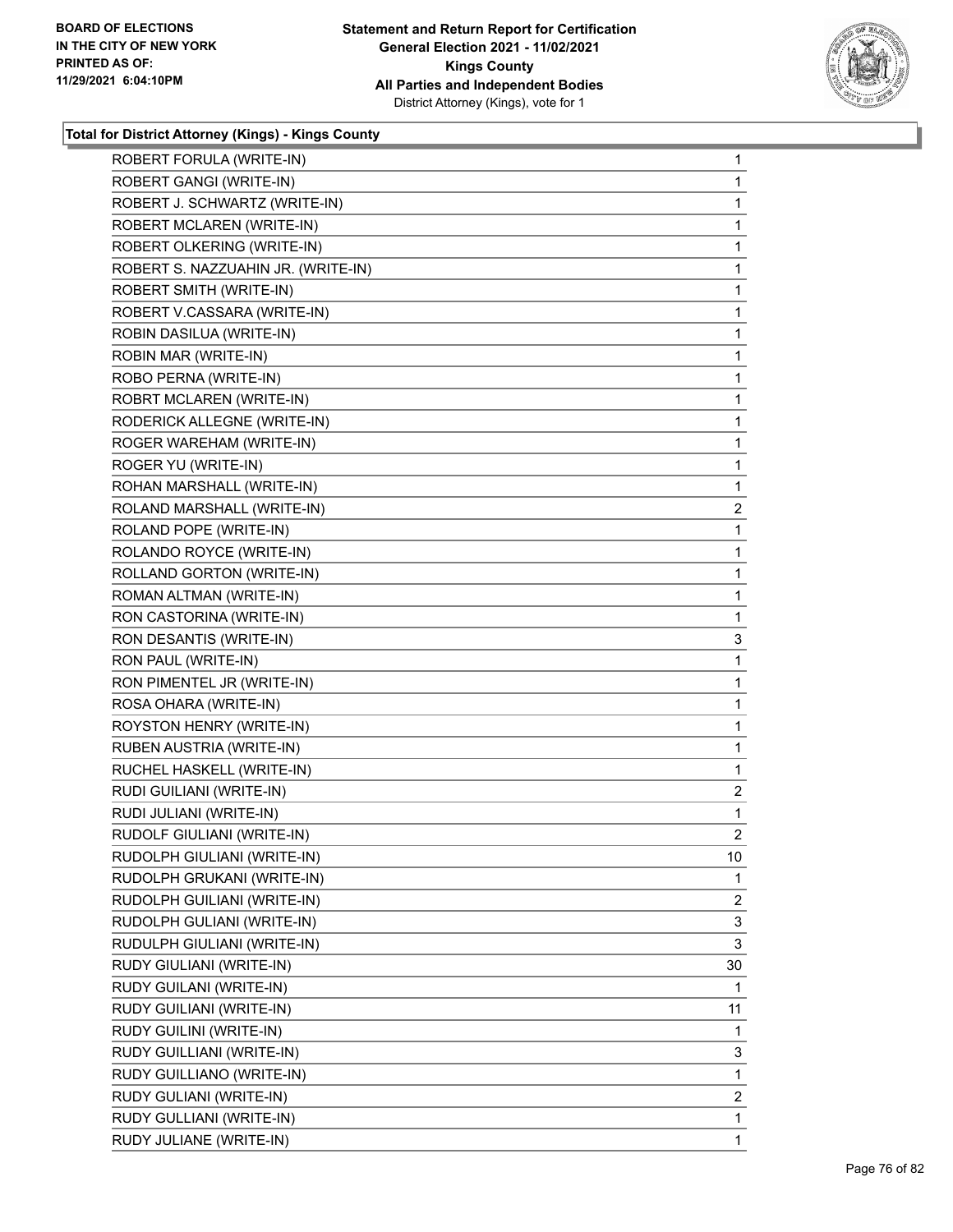

| RUDY JULIANI (WRITE-IN)         | $\mathbf{1}$ |
|---------------------------------|--------------|
| RUDY JULIANY (WRITE-IN)         | 1            |
| RUTH WILSON GILMORE (WRITE-IN)  | 1            |
| RYAN BINGHAM (WRITE-IN)         | 1            |
| RYAN COUNCIL (WRITE-IN)         | 1            |
| RYAN CURTIS (WRITE-IN)          | 1            |
| RYAN HALLAHAN (WRITE-IN)        | 1            |
| SABRINA GORODETSKY (WRITE-IN)   | 1            |
| SADIE BANKS (WRITE-IN)          | 1            |
| SAL ALBANESE (WRITE-IN)         | 1            |
| SAL DONOTS (WRITE-IN)           | 1            |
| SAL LONG (WRITE-IN)             | 1            |
| SALLY Q YATES (WRITE-IN)        | 1            |
| SALVATORE ALESIA (WRITE-IN)     | 1            |
| SAM BRICKFIELD (WRITE-IN)       | 1            |
| SAM KREEROFF (WRITE-IN)         | 1            |
| SAM LEE (WRITE-IN)              | 1            |
| SAM RIEHL (WRITE-IN)            | 1            |
| SAMUAL A. BLAUSTEIN (WRITE-IN)  | 1            |
| SAMUEL ALITO (WRITE-IN)         | 1            |
| SAMUEL FRANCZOZ (WRITE-IN)      | 1            |
| SAMUEL GLUCK (WRITE-IN)         | 1            |
| SAMUEL MAYO (WRITE-IN)          | 1            |
| SAMUEL RERTEK (WRITE-IN)        | 1            |
| SAMUEL SINGH (WRITE-IN)         | 1            |
| SAMUEL T GRIFFIN (WRITE-IN)     | 1            |
| SAMUEL WHITLOMB HYDE (WRITE-IN) | 1            |
| SANDY NURSE (WRITE-IN)          | 1            |
| SANFORD RUBENSTEIN (WRITE-IN)   | 1            |
| SARA SCHULEVITZ (WRITE-IN)      | 1            |
| SARAH COOK (WRITE-IN)           | 1            |
| SARAH DOELGER (WRITE-IN)        | 1            |
| SARAH M TELSON (WRITE-IN)       | 1            |
| SARAH MARSHALL (WRITE-IN)       | 1            |
| SARAH TOBIAS (WRITE-IN)         | 1            |
| SATASHI NAKAMSTS (WRITE-IN)     | 1            |
| SAUL HASSON (WRITE-IN)          | 1            |
| SAUL HASULI (WRITE-IN)          | 1            |
| SAZVO BILOIRID (WRITE-IN)       | 1            |
| SCOTT LAMKIN (WRITE-IN)         | 1            |
| SCOTT LAUDATI (WRITE-IN)        | 1            |
| SCOTT LOFFREDO (WRITE-IN)       | 1            |
| SCOTT NIMAR (WRITE-IN)          | 1            |
| SCOTT STRINGER (WRITE-IN)       | 1            |
| SEAN FUNTLEROY (WRITE-IN)       | 1            |
| SEAN HODY (WRITE-IN)            | 1.           |
|                                 |              |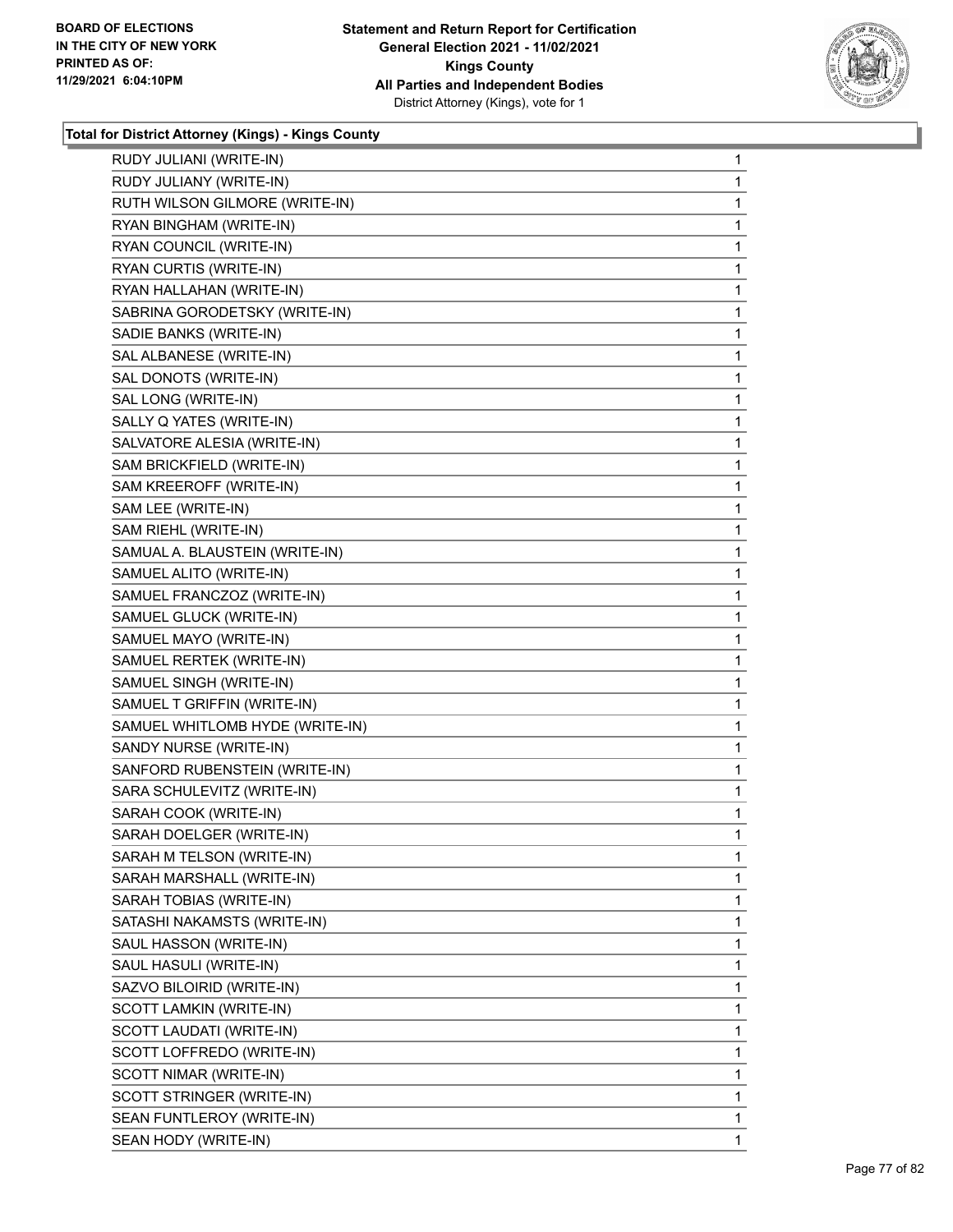

| SEAN KELLY (WRITE-IN)          | $\mathbf{1}$   |
|--------------------------------|----------------|
| SEAN P.WILSON (WRITE-IN)       | 1              |
| SEBASTAN MAJCHER (WRITE-IN)    | 1              |
| SEBASTIAN DOLLKRT (WRITE-IN)   | 1              |
| SEBASTIANO N.RUSSO (WRITE-IN)  | 1              |
| SERGEY MARTS (WRITE-IN)        | 1              |
| SERGUY SHERPOTKIN (WRITE-IN)   | 1              |
| SETH FRIEDMAN (WRITE-IN)       | 3              |
| SETH LEVIN (WRITE-IN)          | 1              |
| SETH SEVERINO (WRITE-IN)       | 1              |
| SHABSY GROSSSMAN (WRITE-IN)    | 1              |
| SHAFET KOL HAARETZ (WRITE-IN)  | 1              |
| SHAINA WATROUS (WRITE-IN)      | 1              |
| SHANE JAMIESON (WRITE-IN)      | 1              |
| SHAUL KLEIN (WRITE-IN)         | 1              |
| SHAWNAYA SIMPSON (WRITE-IN)    | 1              |
| SHAYA WEISS (WRITE-IN)         | 1              |
| SHIMON KRAUSZ (WRITE-IN)       | 1              |
| SHIMON SHAIN (WRITE-IN)        | 1              |
| SHIRLEY CHISHOLM (WRITE-IN)    | 1              |
| SHIRLEY LEVINE (WRITE-IN)      | 1              |
| SHLOIME HOLLANDER (WRITE-IN)   | 1              |
| SHLOIME RIEGLER (WRITE-IN)     | 1              |
| SHMUEL BECKERMAN (WRITE-IN)    | 1              |
| SHMUEL FREIER (WRITE-IN)       | 1              |
| SHOLMO GREENWALD (WRITE-IN)    | 1              |
| SHORLAND DANIELS (WRITE-IN)    | 1              |
| SHUIEM WIEDER (WRITE-IN)       | $\overline{a}$ |
| SIMA WEICHLER (WRITE-IN)       | 1              |
| SIMCHA EICHENSTEIN (WRITE-IN)  | 1              |
| SIMCHA FELDER (WRITE-IN)       | 5              |
| SIMON ISAAC (WRITE-IN)         | 1              |
| SIMON KLEIN (WRITE-IN)         | 1              |
| SIMONE ADAMS (WRITE-IN)        | 1              |
| SOHEIL REZAYAZDI (WRITE-IN)    | 1              |
| SOHIE CONEN (WRITE-IN)         | 1              |
| SOLOMAN SAM SUTTER (WRITE-IN)  | 1              |
| SOLOMON HANDLER (WRITE-IN)     | 1              |
| STANFORD RUBENSTEIN (WRITE-IN) | 1              |
|                                | 1              |
| STANLEY L COHEN (WRITE-IN)     |                |
| STARR HARRISON (WRITE-IN)      | 1              |
| STEPHANIE KURTZ (WRITE-IN)     | 1              |
| STEPHEN CHERROFF (WRITE-IN)    | 1              |
| STEPHEN COSUNEA (WRITE-IN)     | 1              |
| STEPHEN LAROCCA (WRITE-IN)     | 1              |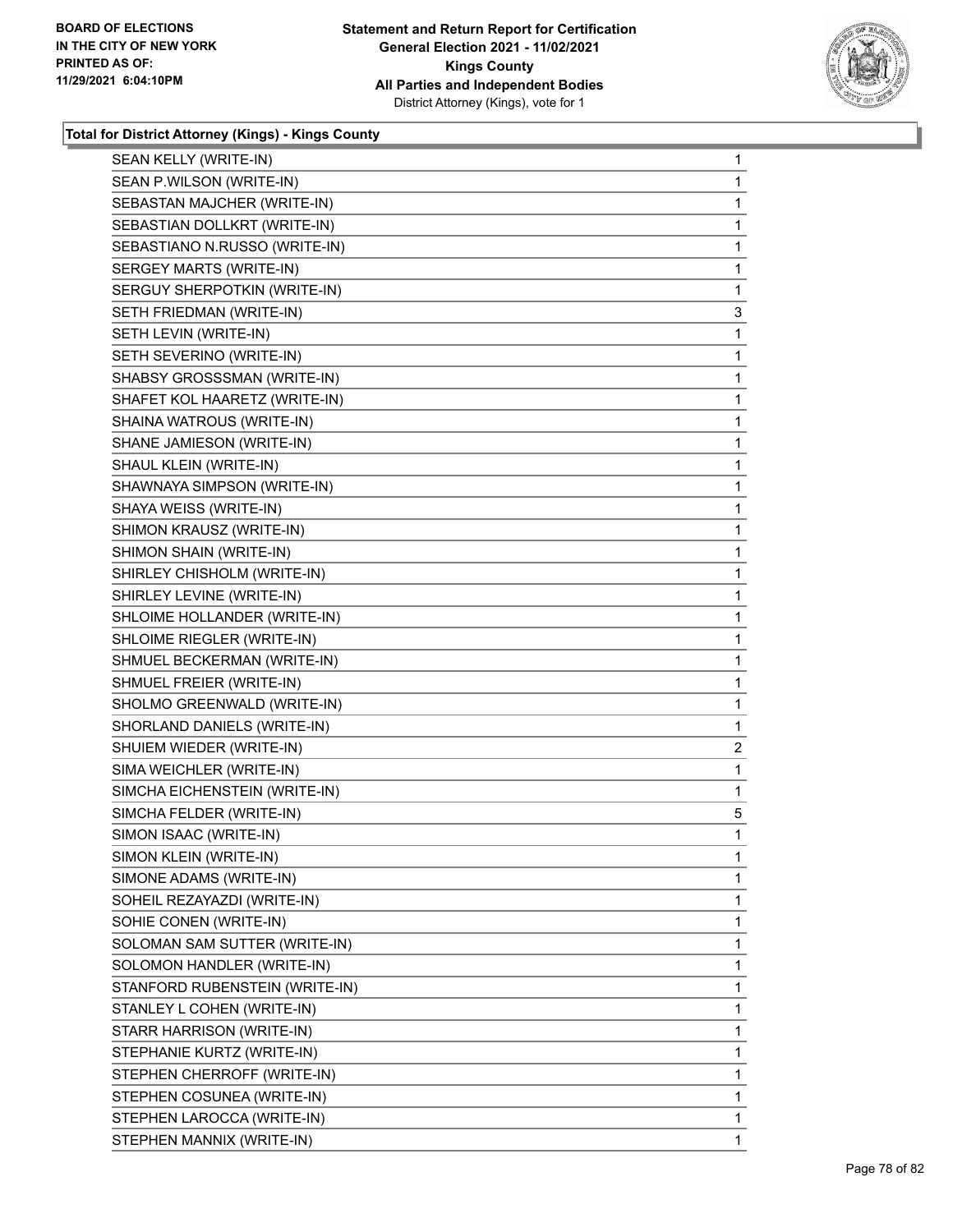

| STEPHEN PALITZ (WRITE-IN)      | $\mathbf{1}$   |
|--------------------------------|----------------|
| STEVE FISH (WRITE-IN)          | 1              |
| STEVE JOBS (WRITE-IN)          | 1              |
| STEVE KATZ (WRITE-IN)          | 1              |
| STEVE KIRSCH (WRITE-IN)        | 1              |
| STEVE VACCARO (WRITE-IN)       | 1              |
| STEVEN COLUCCIO (WRITE-IN)     | 1              |
| STEVEN DEMAGGIO (WRITE-IN)     | 1              |
| STEVEN DONZIGER (WRITE-IN)     | $\overline{c}$ |
| STEVEN DONZINGER (WRITE-IN)    | 1              |
| STEVEN E SHOVERS (WRITE-IN)    | 1              |
| STEVEN FRANKLIN (WRITE-IN)     | 1              |
| STEVEN TUGANDER (WRITE-IN)     | 1              |
| STEVENS BAKER (WRITE-IN)       | 1              |
| STEWART B. MILSTEIN (WRITE-IN) | 1              |
| STEWART WEHRSAGER (WRITE-IN)   | 1              |
| STOVE SCHLISSEL (WRITE-IN)     | 1              |
| SUE SIMMONS (WRITE-IN)         | 1              |
| SUSAN EPSTEIN (WRITE-IN)       | 1              |
| SVETLANA ROMANSKY (WRITE-IN)   | 1              |
| TAHANIC ABOUSHI (WRITE-IN)     | 1              |
| TAHANIE ABOUSHI (WRITE-IN)     | 3              |
| TAHANIE ABOUSHIE (WRITE-IN)    | 1              |
| TALECE Y HUNTER (WRITE-IN)     | 1              |
| TAMINE ABOUSHI (WRITE-IN)      | 1              |
| TARA EISENBERG (WRITE-IN)      | 1              |
| TATYANA PARKER (WRITE-IN)      | 1              |
| TAYLOR A.OWEN (WRITE-IN)       | 1              |
| TAYLOR SHANN (WRITE-IN)        | 1              |
| TED ALATSAS (WRITE-IN)         | 1              |
| TED CRUZ (WRITE-IN)            | $\overline{2}$ |
| TED KNISHE (WRITE-IN)          | 1              |
| TED KRISCHER (WRITE-IN)        | 1              |
| TERI ORATE (WRITE-IN)          | 1              |
| THEO CHINO (WRITE-IN)          | 1              |
| THEODORE ALATSAS (WRITE-IN)    | 1              |
| THOMAS BOLAN (WRITE-IN)        | 1              |
| THOMAS BREWER (WRITE-IN)       | 1              |
| THOMAS DUGGAR (WRITE-IN)       | 1              |
| THOMAS GENNIFF (WRITE-IN)      | 1              |
| THOMAS KANE (WRITE-IN)         | 1              |
| THOMAS KENIFF (WRITE-IN)       | 1              |
| THOMAS KENNIFF (WRITE-IN)      | 21             |
| THOMAS ROBERTSON (WRITE-IN)    | 2              |
| THOMAS SHEAN (WRITE-IN)        | 1              |
| THOMAS SPIETH (WRITE-IN)       | 1              |
|                                |                |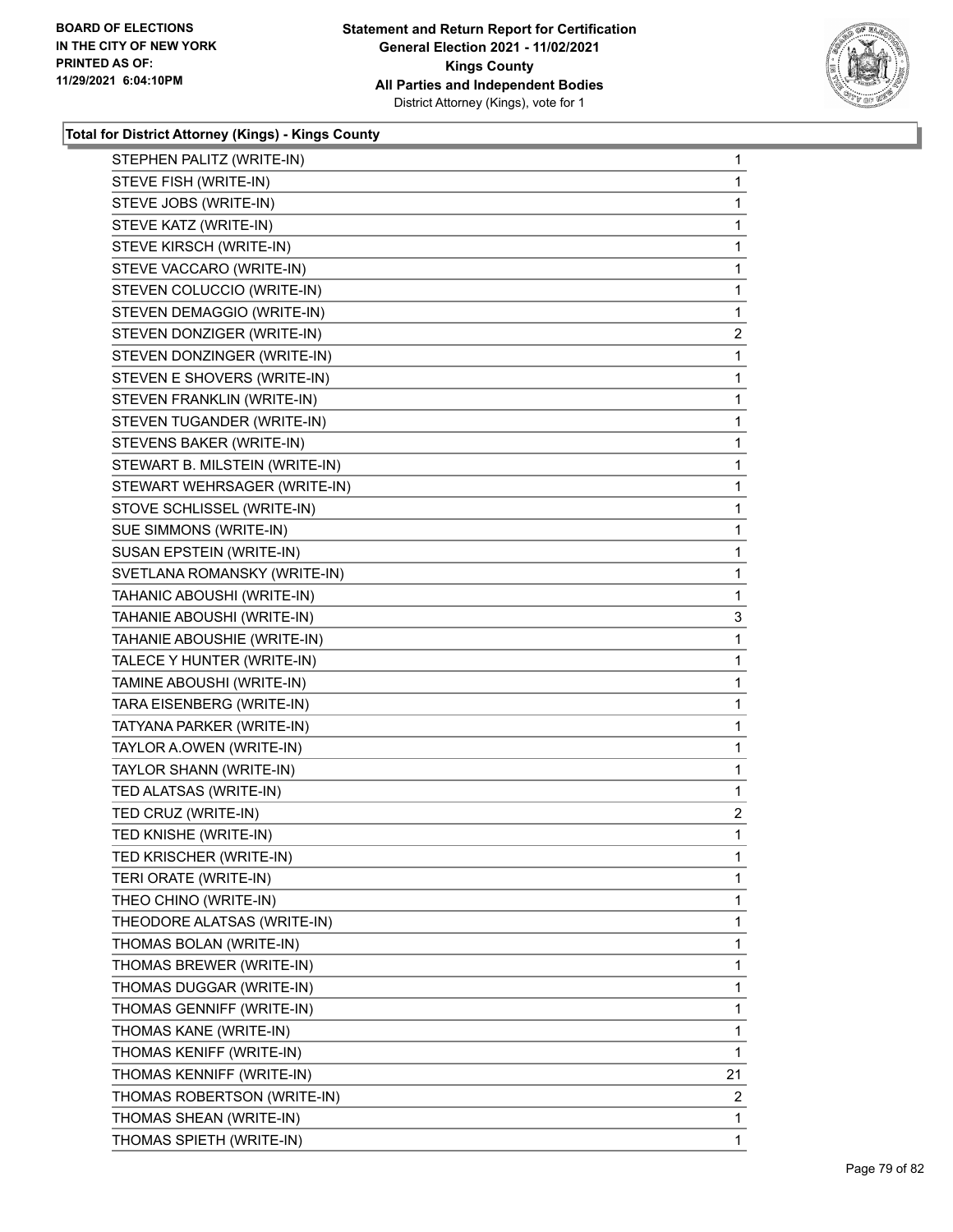

| TIAN LI (WRITE-IN)                        | 1               |
|-------------------------------------------|-----------------|
| TIFFANY CABAN (WRITE-IN)                  | 8               |
| TIFFANY CHAN (WRITE-IN)                   | 1               |
| TIFFANY CHEN (WRITE-IN)                   | 1               |
| TIFFANY CUBAN (WRITE-IN)                  | 1               |
| TIM DINGMAN (WRITE-IN)                    | 1               |
| TIM HOGAN (WRITE-IN)                      | 1               |
| TIM NAYLOR (WRITE-IN)                     | 1               |
| TIMOTHY GOUGH (WRITE-IN)                  | 1               |
| TIMOTHY PETERSON (WRITE-IN)               | 1               |
| TINA LUANGO (WRITE-IN)                    | 1               |
| TISHANA MILLER (WRITE-IN)                 | 1               |
| TITUSS BURGESS (WRITE-IN)                 | 1               |
| TOBY INDIG (WRITE-IN)                     | 1               |
| TODD PLETCHER (WRITE-IN)                  | 1               |
| TOM BRADY (WRITE-IN)                      | 1               |
| TOM KEENIFF (WRITE-IN)                    | 1               |
| TOM KENNADY (WRITE-IN)                    | 1               |
| TOM KENNIFF (WRITE-IN)                    | 3               |
| TOM MIX (WRITE-IN)                        | 1               |
| TOM UZZO (WRITE-IN)                       | 1               |
| TOMAS MULLER (WRITE-IN)                   | 1               |
| TONI DEWEY (WRITE-IN)                     | 1               |
| TONIANN TUCCIO (WRITE-IN)                 | 1               |
| TONY BOGOAN (WRITE-IN)                    | 1               |
| TONY LINDSAY (WRITE-IN)                   | 1               |
| TONY MIELE (WRITE-IN)                     | 1               |
| TOVIA FRANKEL (WRITE-IN)                  | 1               |
| TRIPORA ZIEGLER (WRITE-IN)                | 1               |
| TRISHA OCONA (WRITE-IN)                   | 1               |
| TROY KICKBERG (WRITE-IN)                  | 1               |
| TYLER GAW (WRITE-IN)                      | 1               |
| TYRON LANNISTER (WRITE-IN)                | 1               |
| TZVI LEFKO (WRITE-IN)                     | $\mathbf 1$     |
| TZVI SPIRA (WRITE-IN)                     | 1               |
| UNATTRIBUTABLE WRITE-IN (WRITE-IN)        | 1,197           |
| UNCOUNTED WRITE-IN PER STATUTE (WRITE-IN) | 12 <sup>°</sup> |
| VALENTINA S LISOJO (WRITE-IN)             | 1               |
| VALERIE BOGART (WRITE-IN)                 | 1               |
| VALERIE RODMOND (WRITE-IN)                | 1               |
| VASIL KHIMITCH (WRITE-IN)                 | 1               |
| VASILIY KORDRATGEV (WRITE-IN)             | 1               |
| VICTOR CHERICHETTI (WRITE-IN)             | $\overline{2}$  |
| VICTOR RAMIREZ (WRITE-IN)                 | 1               |
| VICTORIA CAMBRANES (WRITE-IN)             | 1               |
| VICTORIA TARASOVA (WRITE-IN)              | $\mathbf 1$     |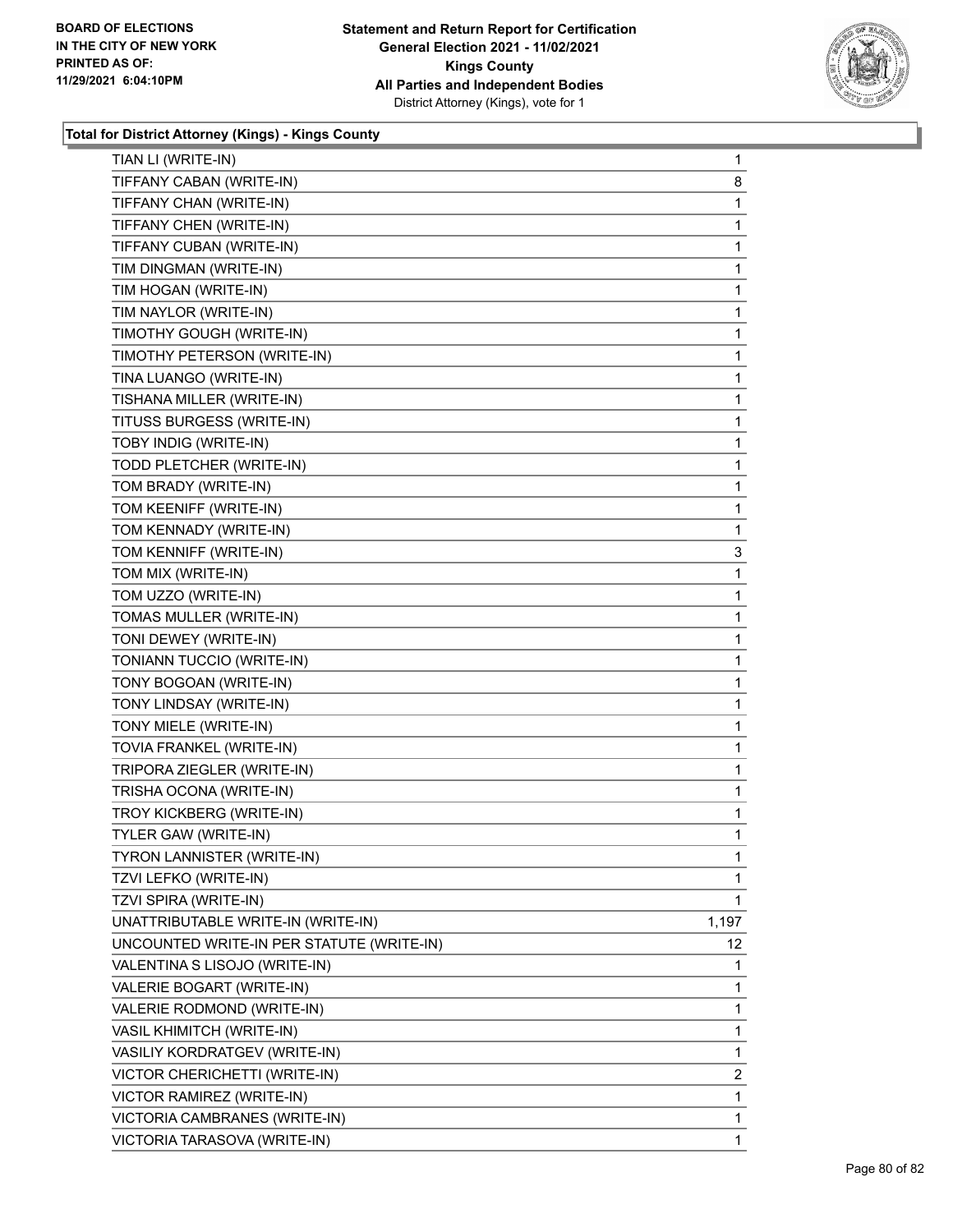

| VICTORIA VRAN (WRITE-IN)           | $\mathbf{1}$   |
|------------------------------------|----------------|
| VICTORIYA TARACOUA (WRITE-IN)      | 1              |
| VILMA A REINHARDT (WRITE-IN)       | 1              |
| VINCENT GENTILE (WRITE-IN)         | $\overline{c}$ |
| VINCENT GENTLE (WRITE-IN)          | 1              |
| VINCENT GENTLIE (WRITE-IN)         | 1              |
| VINCENT PINELLO (WRITE-IN)         | $\mathbf{1}$   |
| VINCENT SEMINARA (WRITE-IN)        | 1              |
| VISNWAM VECANDY (WRITE-IN)         | 1              |
| VITO BATISTA (WRITE-IN)            | 1              |
| VIVIAN ROSENBERG (WRITE-IN)        | 1              |
| VLAD VIZNER (WRITE-IN)             | $\mathbf{1}$   |
| VLADIMIR RASULOV (WRITE-IN)        | 1              |
| VLADIMIR VICTOR (WRITE-IN)         | 1              |
| VLADIMIR VIZNER (WRITE-IN)         | 1              |
| <b>VULLNET VELIU (WRITE-IN)</b>    | 1              |
| WANDA JUBLONSKI (WRITE-IN)         | 1              |
| WARON CASE (WRITE-IN)              | $\mathbf{1}$   |
| <b>WARREN BUFFET (WRITE-IN)</b>    | 1              |
| WARREN W SHAW (WRITE-IN)           | 1              |
| WESLEY PAISLEY (WRITE-IN)          | 1              |
| WILLIAM A PEPITONE (WRITE-IN)      | $\overline{a}$ |
| WILLIAM BARR (WRITE-IN)            | 1              |
| WILLIAM BRICHT (WRITE-IN)          | 1              |
| WILLIAM CHENG (WRITE-IN)           | 1              |
| WILLIAM FRAZIER (WRITE-IN)         | 1              |
| WILLIAM HARRISON (WRITE-IN)        | 1              |
| WILLIAM J. HAGAN (WRITE-IN)        | 1              |
| WILLIAM KEENAN (WRITE-IN)          | 1              |
| WILLIAM KUNSTLER (WRITE-IN)        | $\mathbf{1}$   |
| WILLIAM O'DWYER (WRITE-IN)         | 1              |
| <b>WILLIAM PEPITONE (WRITE-IN)</b> | 1              |
| YAAKOV BARENSTEIN (WRITE-IN)       | 1              |
| YAAKOV GALINSKY (WRITE-IN)         | 1              |
| YAHYA KHATARI (WRITE-IN)           | 1              |
| YAKOV SAMMIR (WRITE-IN)            | 1              |
| YANKEL KOHIN (WRITE-IN)            | 1              |
| YANKY ENGLEMAN (WRITE-IN)          | 1              |
| YANKY WAXLER (WRITE-IN)            | 1              |
| YAO XU (WRITE-IN)                  | 1              |
| YASMIN MISTRY (WRITE-IN)           | 1              |
| YECHIELY MILSTEIN (WRITE-IN)       | 2              |
| YEHESHUA LEIG (WRITE-IN)           | 1              |
| YEHUDA HOROWITZ (WRITE-IN)         | 1              |
| YEHUDA ZUCKER (WRITE-IN)           | 1              |
| YEHUDAH ITKOWITZ (WRITE-IN)        | 1.             |
|                                    |                |